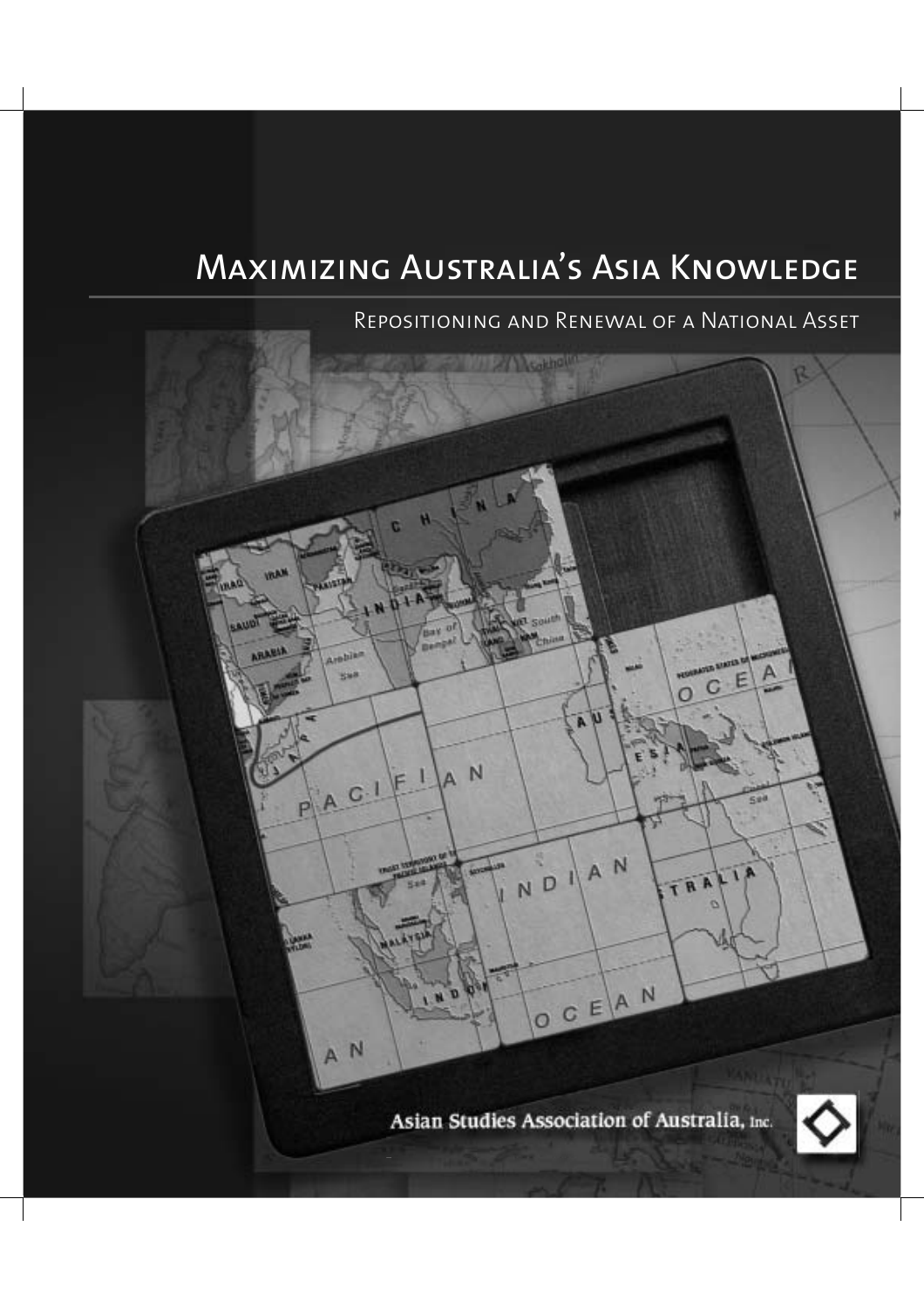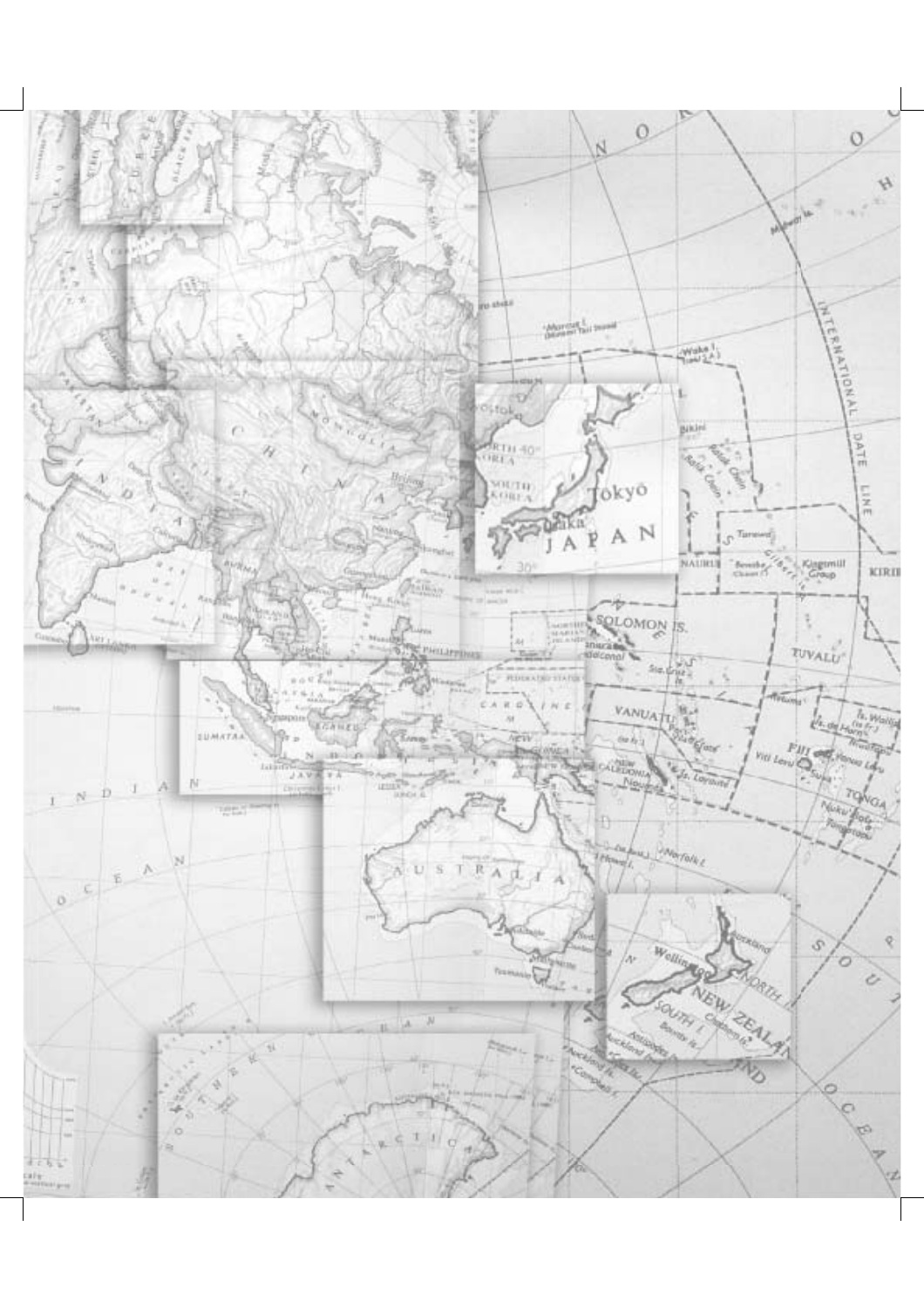# MAXIMIZING AUSTRALIA'S ASIA KNOWLEDGE

Repositioning and Renewal of a National Asset

A Report by the

# Asian Studies Association of Australia, Inc.



with the support of Asian studies programs at La Trobe University, the Australian National University, the University of New South Wales, the Melbourne Institute of Asian Languages and Studies, Asialink, the South Asian Studies Association, the Chinese Studies Association of Australia and the Australian Academy of the Humanities.

2002

Australia's Asia Knowledge iii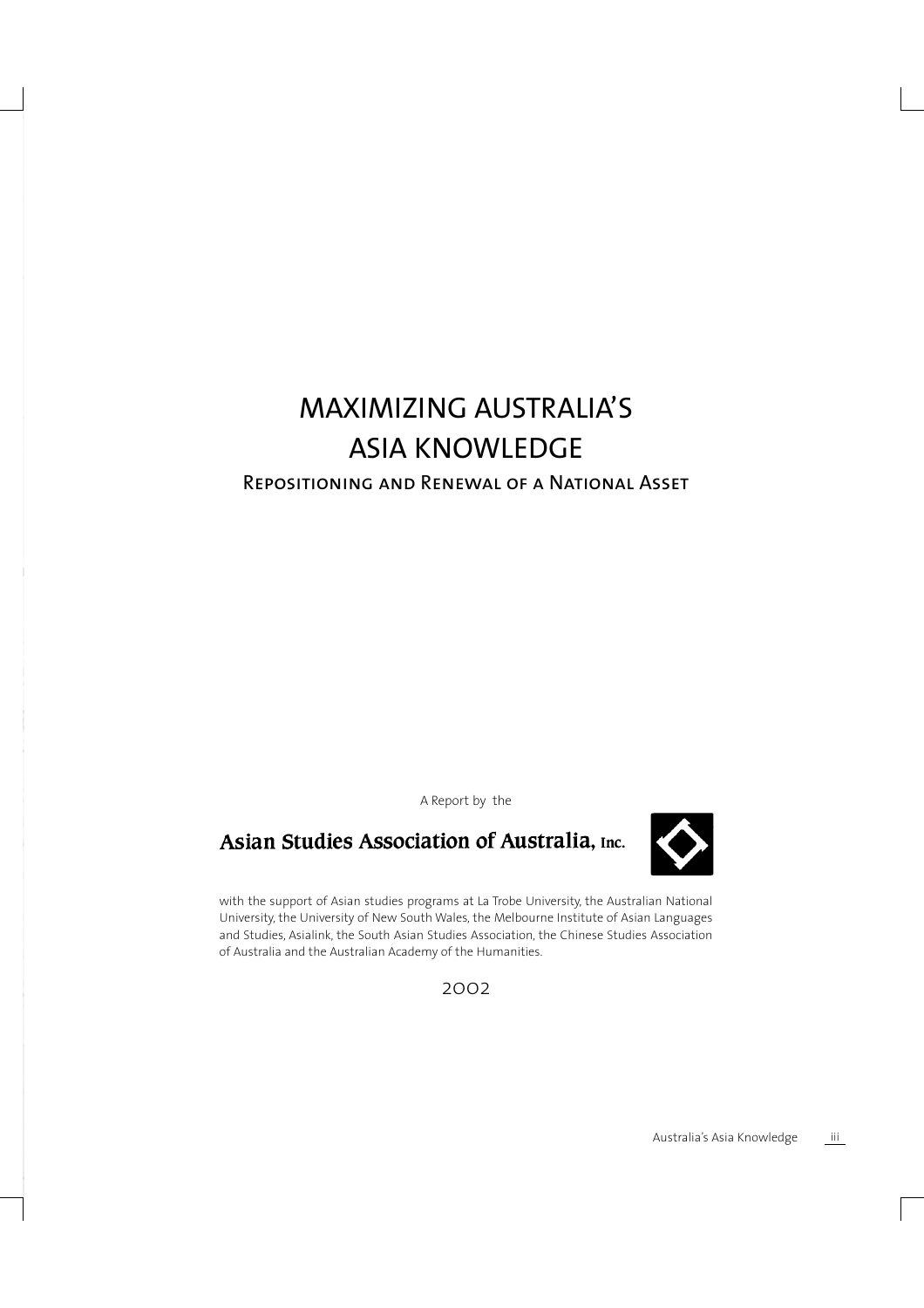National Library of Australia Cataloguing-in-Publication Data:

Asian Studies Association of Australia Maximizing Australia's Asia Knowledge: repositioning and renewal of a national asset: a report.

Bibliography

ISBN 0 9580837 0 3

1. Australia - Foreign relations - Asia.

2. Asia - Study and teaching - Australia. I. Title. 327.9405

### **Writers**

John Fitzgerald J.Fitzgerald@latrobe.edu.au

Robin Jeffrey (coordinator) R. Jeffrey@latrobe.edu.au

Kama Maclean K.Maclean@latrobe.edu.au

Tessa Morris-Suzuki Teresa.Morris-Suzuki@anu.edu.au

Copyright 2002

Asian Studies Association of Australia, Inc.

Graphic Design by Jones Stevenson Jones +613 9437 1241

iv Australia's Asia Knowledge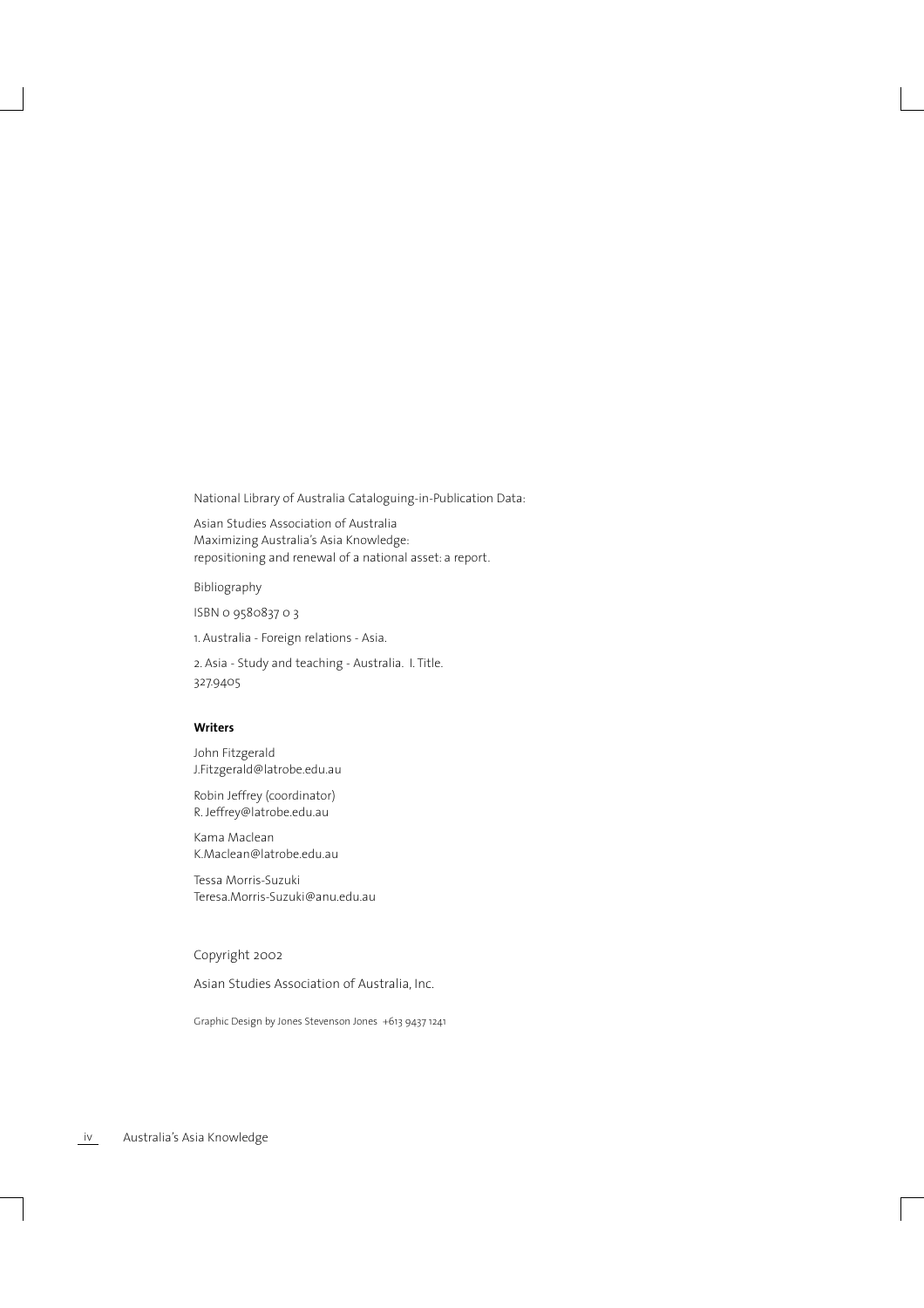To the memory of

# **HERB FEITH**

1930-2001

An exemplar of Australia's Asia knowledge

Australia's Asia Knowledge  $\frac{v}{x}$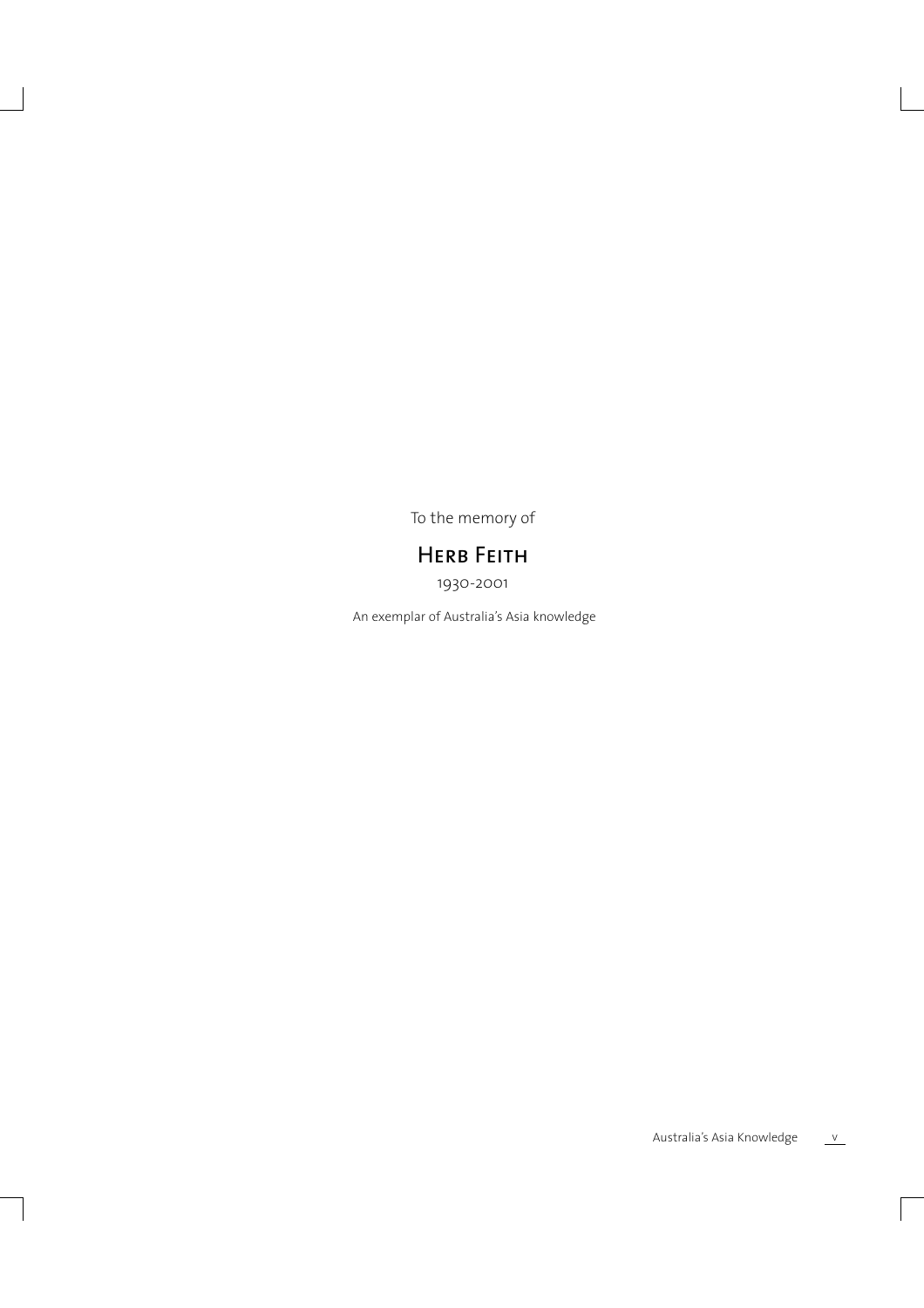# **CONTENTS**

| PREFACE VIII               |
|----------------------------|
| ACKNOWLEDGEMENTS  XI       |
| TABLES  X                  |
| GRAPHS XI                  |
| ILLUSTRATIONS XII          |
| <b>ABBREVIATIONS &amp;</b> |
| <b>GLOSSARY</b> XIII       |
| EXECUTIVE SUMMARY XV       |
| RECOMMENDATIONS XVII       |

# 1 National Asset in a Globalising World*. . . . . . . . . . . . . . . . . . . . . . . . . . .* <sup>1</sup>

| Is Australia's Asia knowledge<br>remarkable? 1          |  |
|---------------------------------------------------------|--|
| What are the new challenges? $\ldots \ldots$ 1          |  |
| Why special efforts for Asia? 2                         |  |
| Asia in Australia, 1989-2002 3                          |  |
| Asia in Australia's Global<br>Environment, 1989-2002 11 |  |
|                                                         |  |
|                                                         |  |
| Maximizing a<br><b>NATIONAL ASSET</b> 14                |  |

# 2 Study of Asia *. . . .* <sup>15</sup>

| DIFFUSION & IN-DEPTH STUDY 15         |  |
|---------------------------------------|--|
| DEPLETION AND REPLENISHMENT 18        |  |
| <b>REGIONS OF ASIA:</b>               |  |
| <b>DIFFERING SUPPORT</b> 21           |  |
| South Asia  22                        |  |
| China $\ldots$ $\ldots$ $\ldots$ $23$ |  |
| Japan and Korea  24                   |  |
| Southeast Asia  26                    |  |
| West and Central Asia 27              |  |
| DANGERS AND OPPORTUNITIES $28$        |  |

vi Australia's Asia Knowledge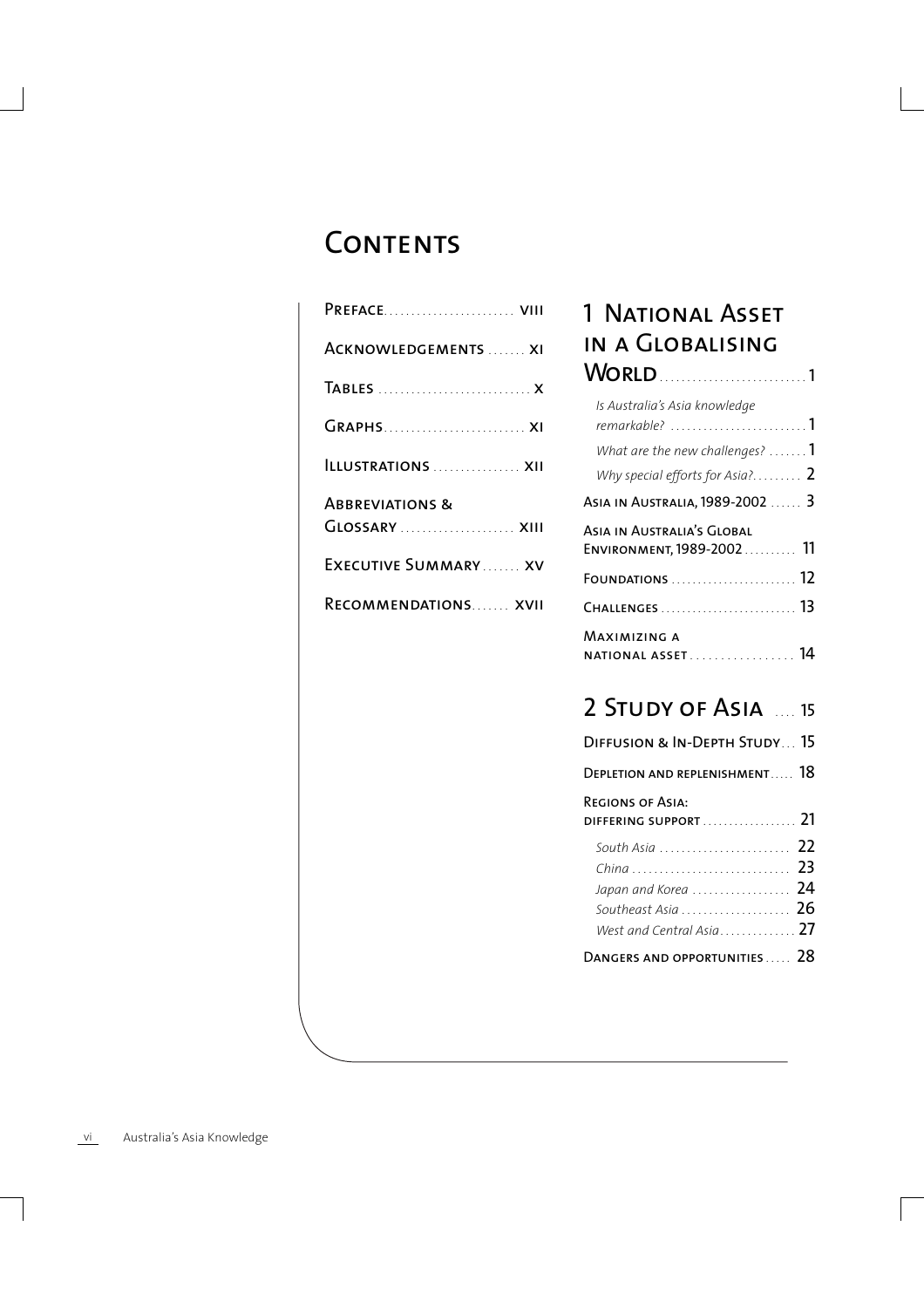# 3 Languages of Asia*. . . . . . . . . . . . . . . . . . . . . .* <sup>29</sup>

| Trends 29                                                 |  |
|-----------------------------------------------------------|--|
| LANGUAGES OF HIGHER<br>DEMAND - JAPANESE,                 |  |
| CHINESE, INDONESIAN  35                                   |  |
|                                                           |  |
| Mandarin Chinese  38                                      |  |
| Indonesian/Malay  40                                      |  |
| Rates of growth or                                        |  |
| LANGUAGES OF LESSER<br>DEMAND - KOREAN,<br>Arabic. Hindi. |  |

Thai, Vietnamese *. . . . . . . . . . . . . . . . . .* 43

for language teaching *. . . . . . . . . .* 45

CRITICAL ISSUES

| 5 CONCLUSION 65                                                 |  |
|-----------------------------------------------------------------|--|
| Appendices $\ldots \ldots \ldots \ldots \ldots \ldots \quad 67$ |  |
| ${\tt B}$ ibliography $\,\ldots\ldots\ldots\ldots\ldots\,$ 69   |  |

| INDEX TO THE BOXES $\ldots$ , $\ldots$ , $71$ |  |
|-----------------------------------------------|--|
| WHAT IS AN EFTSU? 71                          |  |

4 Maximizing Australia's Asia Knowledge: a Plan *. . . . . . . . . . . . . . . . . . . . . . .* <sup>47</sup>

Australia's Asia Knowledge vii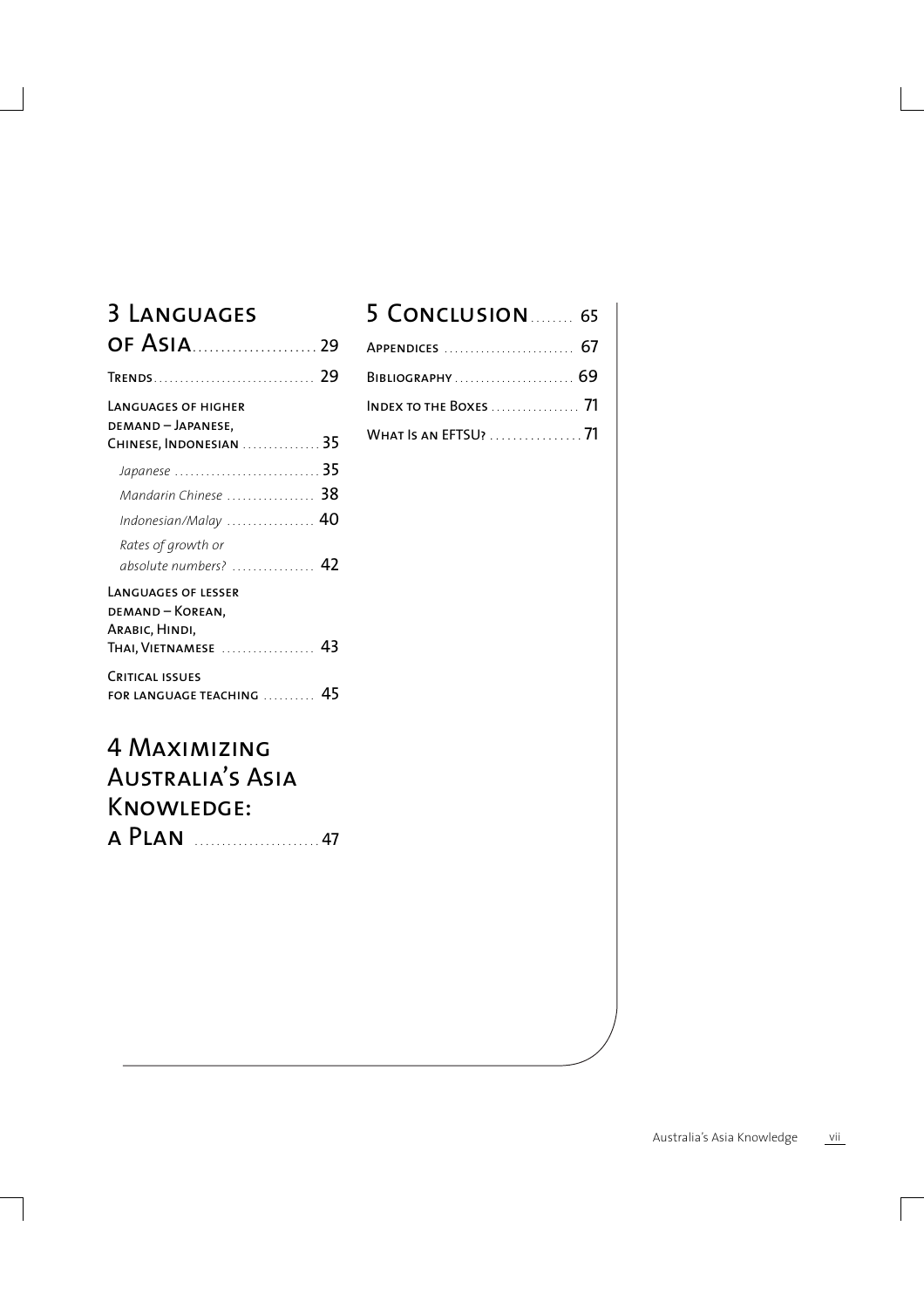# **PREFACE**

*"the spread of useful* 

*knowledge of Asia* 

*among Australian* 

*university students* 

*is stalled"*

This review was commissioned by the Council of the Asian Studies Association of Australia, Inc. (ASAA) at its meeting in Melbourne on 28 April 2001. The working party for the report consisted of John Fitzgerald, Ruchira Ganguly-Scrase, Robin Jeffrey (coordinator), Morris Low, Jenny McGregor and Tessa Morris-Suzuki.

The need for the review grew from a sense of crisis felt throughout the Humanities and Social Sciences in Australian universities, especially among those who study and teach about the countries of Asia. More than 80 per cent of ASAA members who responded to our survey believe that Australian universities face a "crisis of renewal" in the next five years.

The momentum for the study of Asia which built up in the late 1980s and early 1990s is at risk. While we point out a number of achievements of the 1990s, we also identify an overall sense of diminution of resources, opportunities and expertise. Other inquiries of the 1990s point in similar directions. $^2$  The key point is that the spread of useful knowledge of Asia among Australian university students is stalled.

Originating from a meeting in Canberra in January 1975, the Asian Studies Association of Australia tries to provide focus and direction for the study of Asia in Australia. It initiated the FitzGerald Report of 1980, and today publishes an international quarterly journal, four monograph series and an electronic newsletter. It has run a widely attended biennial conference since 1976. This report is, we hope, a further indication of the commitment and capacity of the Association and its members.

*Robin Jeffrey,* Coordinator

1 93 out of 113 respondents; 16 did not believe such a crisis existed; four had no opinion.

2 Australian Academy of the Humanities, *Subjects of Small Enrolment in the Humanities: Enhancing their future,* Canberra: Paragon Printers, 2000; K.M. Rudd (Chair), *Asian Languages and Australia's Economic Future,* A Report prepared for COAG on a Proposed National Asian Languages/Studies Strategy for Australian Schools, February 1994.

viii Australia's Asia Knowledge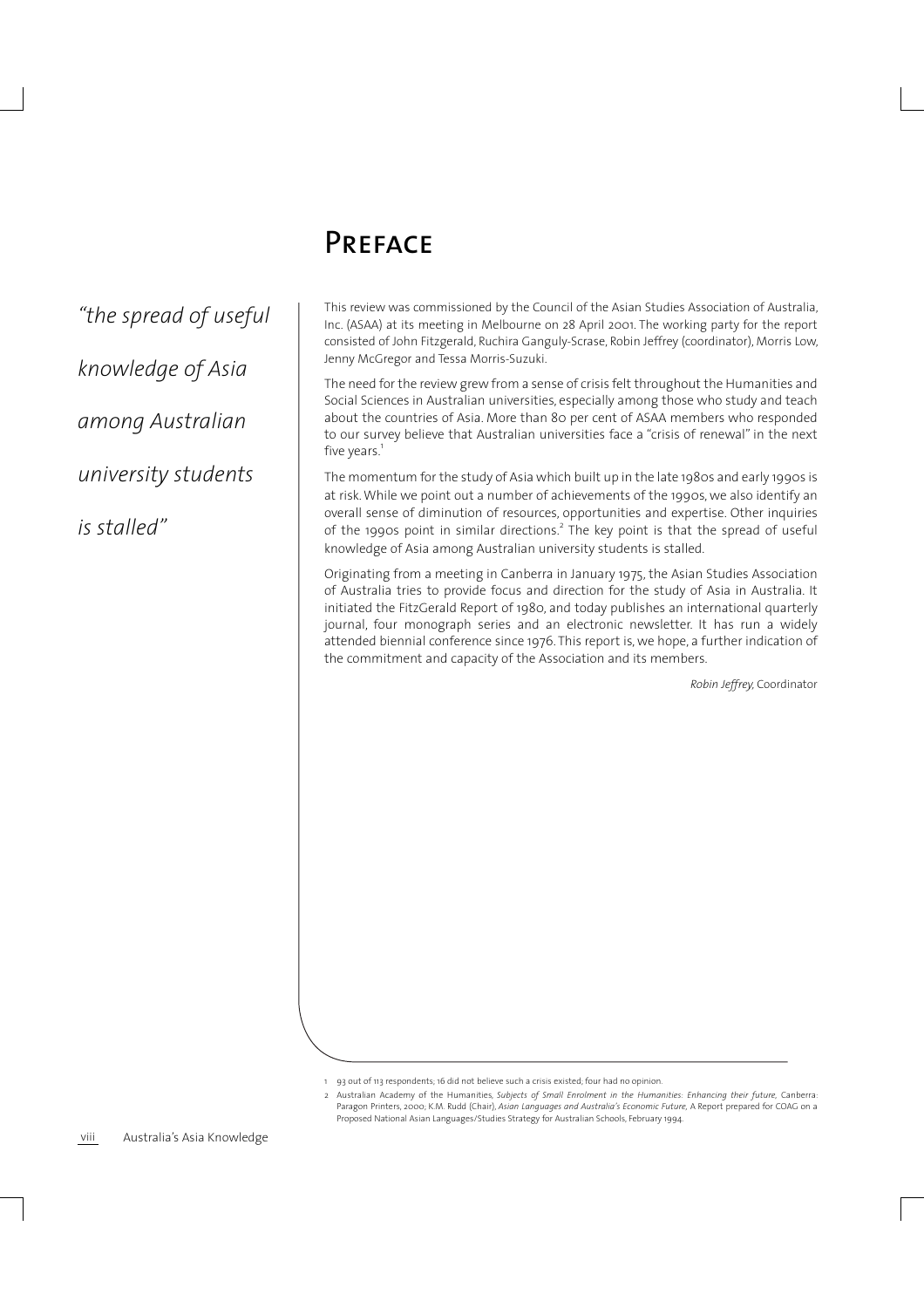# Acknowledgements

This report would not have happened without the dedication, sharp mind and endless resourcefulness of Kama Maclean, who undertook the management of the project and the day-to-day research and compilation. We acknowledge her outstanding contribution, which she made while writing a PhD and looking after a toddler. She was ably assisted, as funds allowed, by Christopher Snedden. Bob Smith provided consultations on various issues.

Robin Jeffrey, John Fitzgerald and Tessa Morris-Suzuki were the principal writers, but a great many people contributed – Bob Elson, Kathe Kirby, Jenny McGregor, Bob Smith, Kama Maclean, Christopher Snedden, Meg Gurry, Tomoko Aoyama, Kam Louie, Howard Brasted, Paul Mathews, Shahram Akbarzadeh, Krishna Sen, Maureen Welch and Andrea Whittaker.

Lyn Brooks (AVCC), Louise Edwards, Malcolm Gillies, David Hill, Beverley Hooper, John Ingleson, Richard James, Joe Lo Bianco, Tony Milner, Lyn Parker, Roger Peacock, Talis Polis, Geoff Pryor, Tony Reid, Alan Rix, Peter Rodgers, Neville Saunders, Baden Teague, Russell Trood and Marika Vicziany were particularly helpful with information, comments and suggestions.

A number of consultations took place in the compiling of this review: with CHASPA (Chairs and Heads of Asian Studies Programs in Australia) on 4 August 2001 at La Trobe University in Melbourne, with senior scholars and administrators from New South Wales and Queensland at the University of New South Wales in Sydney on 26 September, with Victorian centres and academics at the Melbourne Institute of Asian Languages and Studies on 23 November and at Griffith University in Brisbane on 21 March 2002. Hundreds of emails were exchanged over the eight months the inquiry was at work. We thank the many generous academics and administrators at universities around Australia and overseas who, in spite of a host of other demands, responded to our calls for help, data and advice.

John Ingleson and the University of New South Wales provided hospitality for the consultation in Sydney, as did Merle Ricklefs and the Melbourne Institute of Asian Languages and Studies for the consultation in Melbourne and Bob Elson at Griffith University in Brisbane. La Trobe University hosted the CHASPA meeting on 4 August.

We especially thank Bruce Petty and John Spooner who have allowed us to use their incisive drawings to make this a more vivid document.



This study was initiated by and is carried out for the Asian Studies Association of Australia,

Inc. (ASAA). But it would not have been possible without financial support from a range of institutions and organisations, which we list here alphabetically:

- Asialink
- Australian National University's Faculty of Asian Studies and Research School of Pacific and Asian Studies
- Chinese StudiesAssociation of Australia
- La Trobe University's Asian Studies Program
- La Trobe University's Politics Program (International Relations and Asian Studies)
- Melbourne Institute of Asian Languages and Studies
- South Asian Studies Association
- University of New South Wales

**None of the above, however, is responsible for the data or the conclusions presented here. These are the responsibility of the ASAA, Inc.**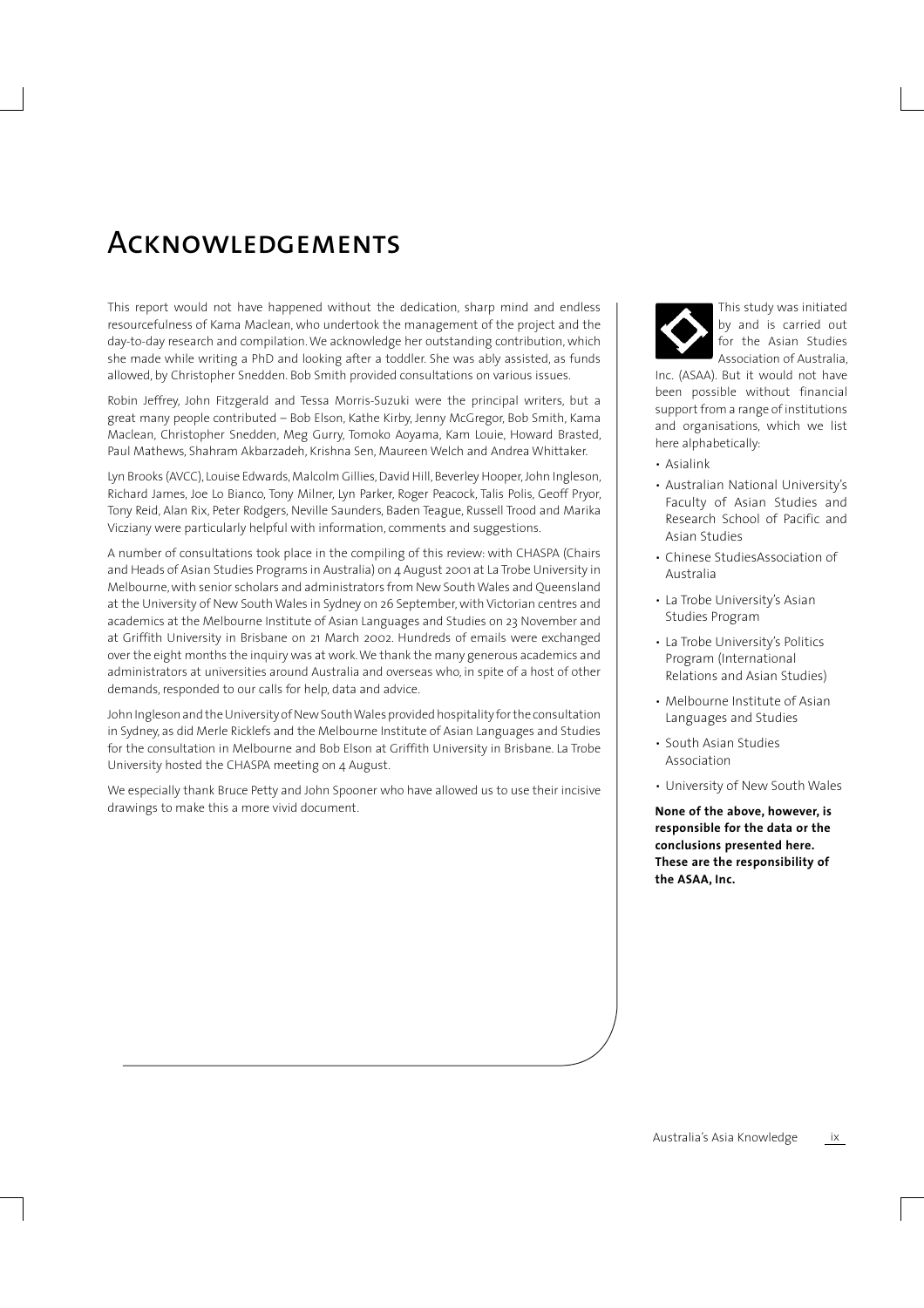# **TABLES**

| Table $1.1$ : | Australia's Total Merchandise Trade with Country Groups,                       |
|---------------|--------------------------------------------------------------------------------|
| Table 1.2:    |                                                                                |
| Table $1.3$ : |                                                                                |
| Table $1.4$ : |                                                                                |
| Table $2.1$ : | Number of Subjects dealing with Asia at Five Universities, 2001. 15            |
| Table $2.2$ : | Student Load (EFTSU) in Asia-content Subjects as percentage of                 |
| Table $2.3$ : | Academic Salaries, Australia and Singapore, 2001  19                           |
| Table $2.4$ : | Australian Scholars of Asia moving to Senior Positions Overseas, 1997-2001. 20 |
| Table $3.1$ : | Asian Languages at Australian Universities 1997 and 2001  30                   |
| Table $3.2$ : |                                                                                |
| Table $3.3$ : |                                                                                |
| Table $3.4$ : |                                                                                |
| Table $3.5$ : |                                                                                |
| Table $3.6$ : |                                                                                |
| Table $3.7$ : |                                                                                |
| Table $3.8:$  | Reported Net Loss of Asian Language Positions 1997-1999  46                    |

 $x$  Australia's Asia Knowledge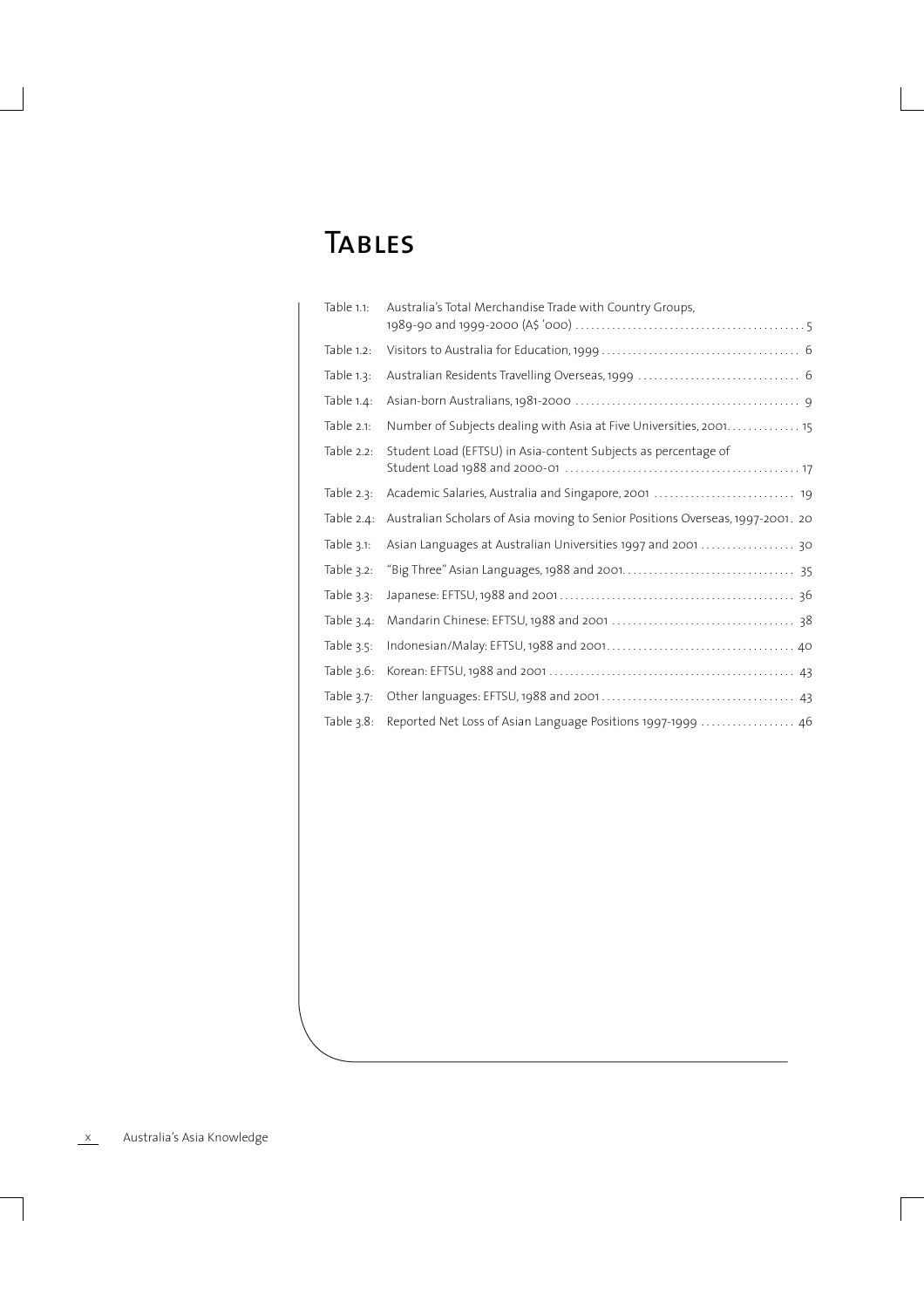# **GRAPHS**

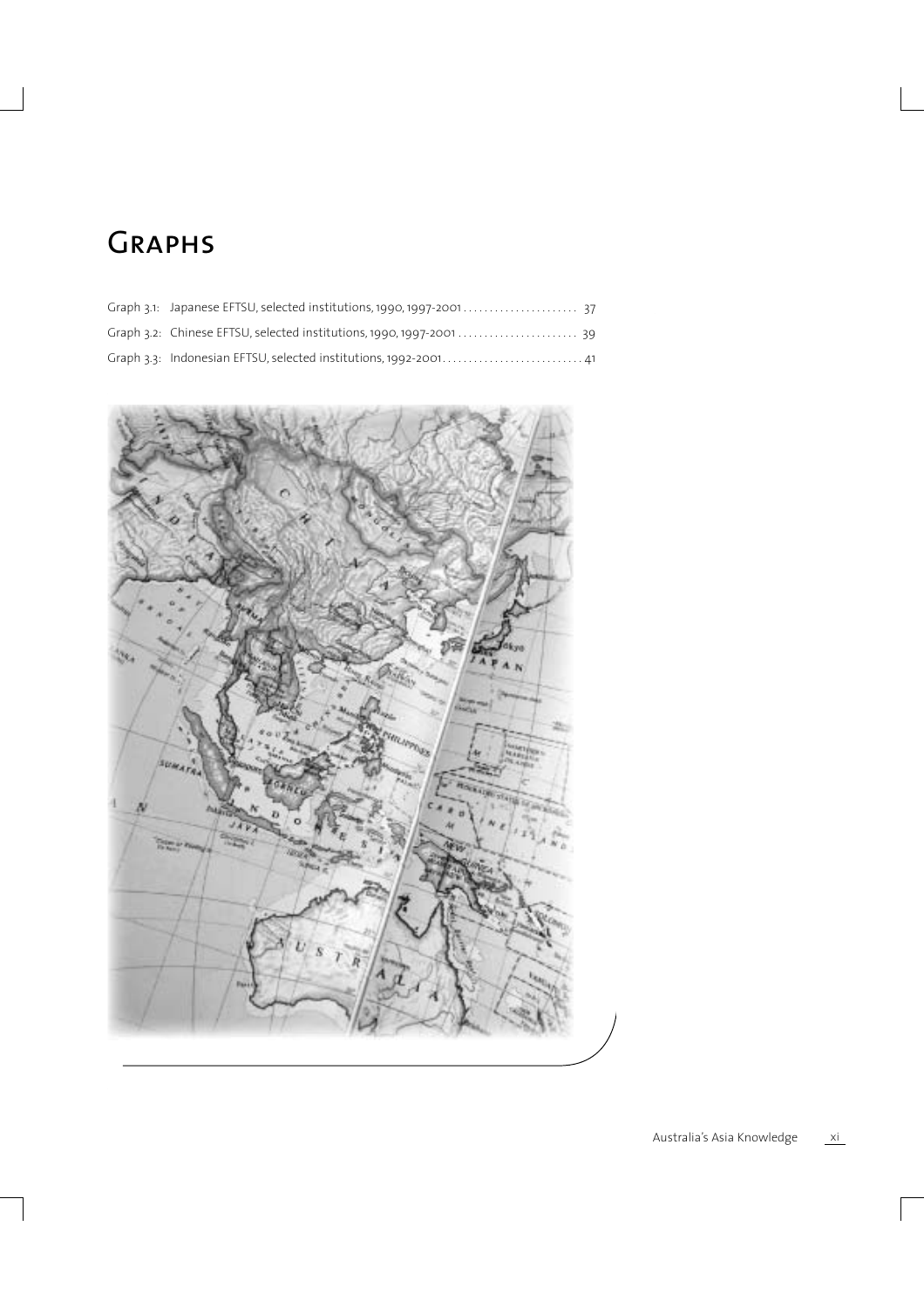# **ILLUSTRATIONS**

| Figure 1:    | Major economies are prone to downturns. Spooner,                   |
|--------------|--------------------------------------------------------------------|
| Figure 2:    | John Spooner played with Australia's old familiar faces.           |
| Figure 3:    | The economic downturn of 1997 dampened popular interest in Asia.   |
| Figure $4$ : | The gaps on maps that Bruce Petty suspected in 1992 still          |
| Figure $5$ : | Global tiger-traders no longer have to stalk local goats. Spooner, |
| Figure 6:    | Being ill-informed about one's place in the world can have adverse |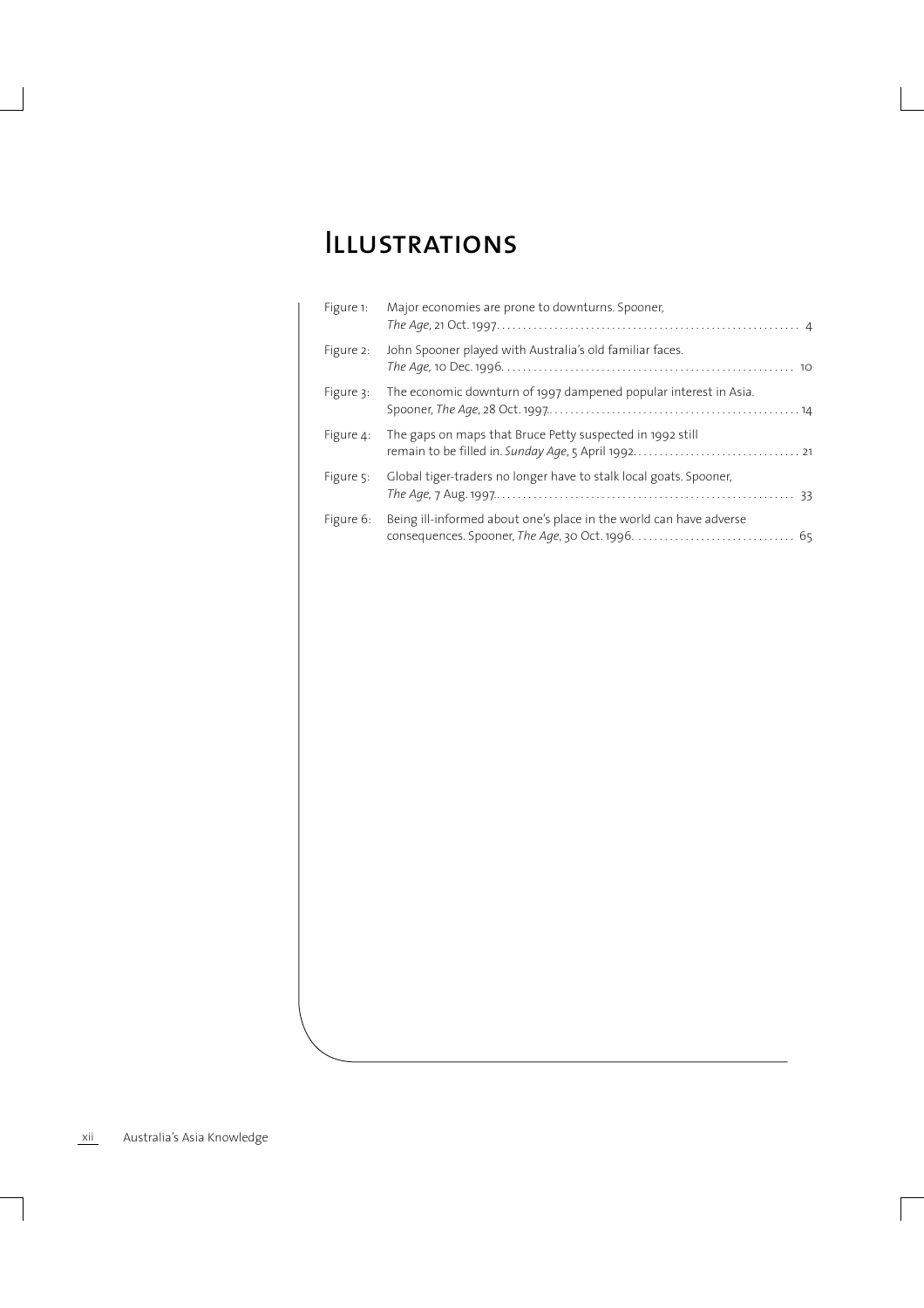# Abbreviations & Glossary

| AAS                  | Association for Asian Studies, Inc. (US professional association)                                                                                           |
|----------------------|-------------------------------------------------------------------------------------------------------------------------------------------------------------|
| ABS                  | Australian Bureau of Statistics                                                                                                                             |
| <b>ACICIS</b>        | Australian Consortium for In-Country Indonesian Studies                                                                                                     |
| ACU                  | Australian Catholic University                                                                                                                              |
| ADF                  | Australian Defence Force                                                                                                                                    |
| ADFA                 | Australian Defence Force Academy                                                                                                                            |
| AEF                  | Asia Education Foundation                                                                                                                                   |
| <b>AGPS</b>          | Australian Government Printing Service                                                                                                                      |
| <b>ALLDs</b>         | Asian Languages of Lesser Demand                                                                                                                            |
| anu                  | Australian National University                                                                                                                              |
| ARC.                 | Australian Research Council                                                                                                                                 |
| <b>ASAA</b>          | Asian Studies Association of Australia, Inc.                                                                                                                |
| Auchmuty<br>Report   | The Teaching of Asian Languages and Cultures:<br>Report of the Commonwealth Advisory Committee<br>(Canberra: Commonwealth Government Printing Office, 1971) |
| AVCC                 | Australian Vice-Chancellors' Committee                                                                                                                      |
| <b>BOS</b>           | Body on Seat (actual student numbers enrolled in any given course)                                                                                          |
| CHASPA               | Conference of Heads of Asian Studies Programs in Australia                                                                                                  |
| C-MAAKS              | Council for Maximizing Australia's Asia Knowledge and Skills                                                                                                |
| COAG                 | Council of Australian Governments                                                                                                                           |
| CSAA                 | Chinese Studies Association of Australia                                                                                                                    |
| <b>DEST</b>          | Department of Education, Science and Technology                                                                                                             |
| <b>DETYA</b>         | Department of Education, Training and Youth Affairs                                                                                                         |
| DEFAT                | Department of Foreign Affairs and Trade                                                                                                                     |
| EFTSU                | Equivalent Full-Time Student Unit (see p. 71)                                                                                                               |
| FitzGerald<br>Report | Asia in Australian Education: Report of the Committee on Asian<br>Studies to the Asian Studies Association of Australia<br>(Canberra: ASAA, 1980)           |
| <b>HFFCF</b>         | Higher Education Funding Council for England (UK)                                                                                                           |
| ICT                  | Information Communication Technology                                                                                                                        |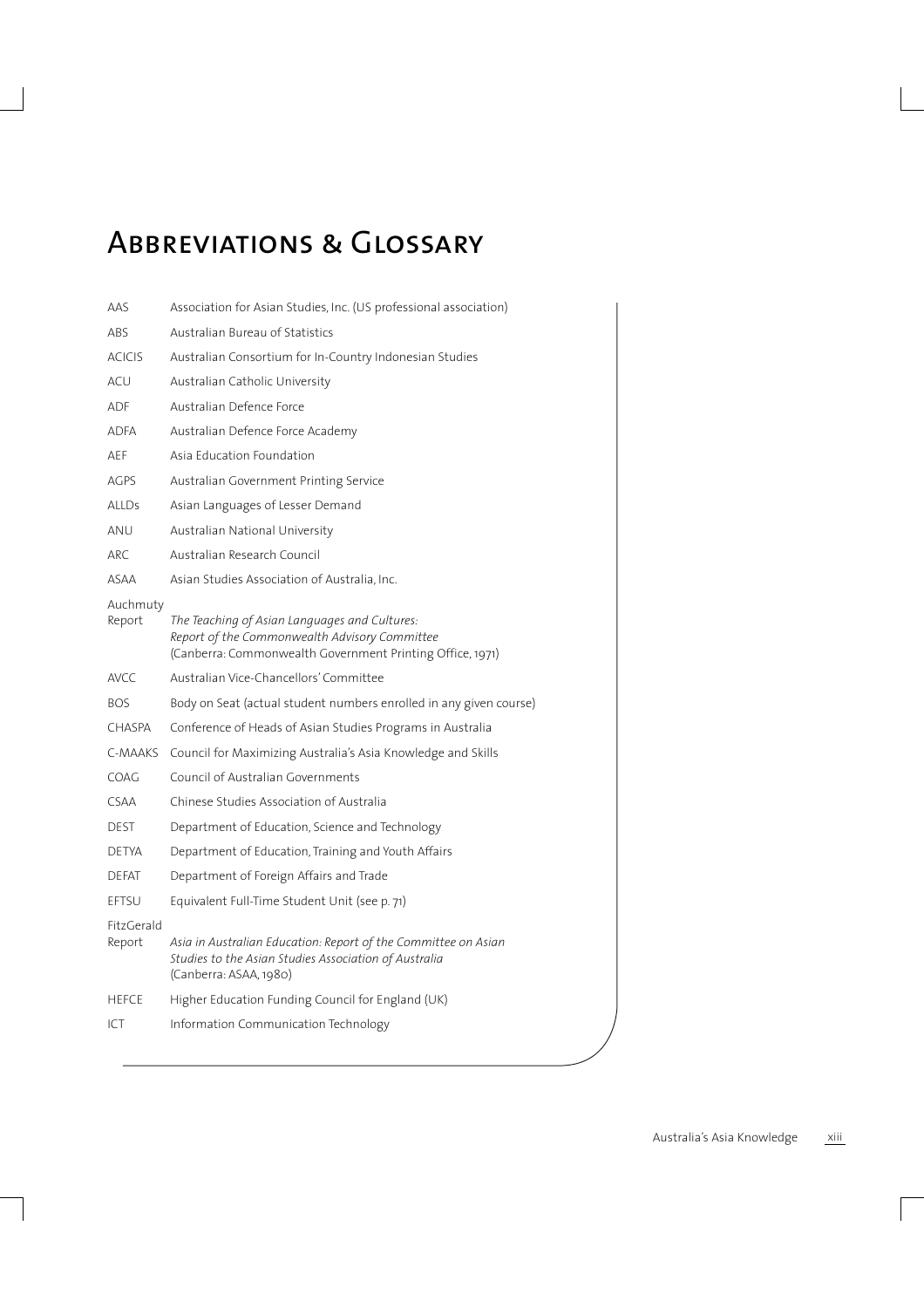| Ingleson<br>Report | Asia in Australian Higher Education: Report of the Inquiry into the Teaching<br>of Asian Studies and Languages in Higher Education (Canberra: Asian Studies<br>Council, 1989)                  |
|--------------------|------------------------------------------------------------------------------------------------------------------------------------------------------------------------------------------------|
| INTERFET           | International Force East Timor                                                                                                                                                                 |
| JSAA               | Japan Studies Association of Australia                                                                                                                                                         |
|                    | Leal Report Widening Our Horizons. Report of the Review of the Teaching of Modern Languages<br>in Higher Education (Canberra: Language Policy Section, International Division,<br>DETYA, 1991) |
| <b>LOTE</b>        | Languages Other Than English                                                                                                                                                                   |
| LURP               | Languages with a Unique Regional Provider                                                                                                                                                      |
| <b>MIALS</b>       | Melbourne Institute of Asian Languages and Studies, University of Melbourne                                                                                                                    |
| <b>NCSAS</b>       | National Centre for South Asian Studies                                                                                                                                                        |
| <b>NGO</b>         | non-government organisation                                                                                                                                                                    |
| <b>NUS</b>         | National University of Singapore                                                                                                                                                               |
| <b>NALSAS</b>      | National Asian Languages and Studies in Australian Schools                                                                                                                                     |
| PSAA               | Philippines Studies Association of Australasia Inc.                                                                                                                                            |
| <b>SAR</b>         | Special Administrative Region                                                                                                                                                                  |
| SARU               | South Asian Research Unit, Curtin University                                                                                                                                                   |
| SASA               | South Asian Studies Association                                                                                                                                                                |
| SOSE               | Studies of Society and the Environment                                                                                                                                                         |
| South Asia         | Afghanistan, Bangladesh, Bhutan, India, the Maldives, Nepal, Pakistan, Sri Lanka                                                                                                               |
| <b>TAFE</b>        | Technical and Further Education                                                                                                                                                                |
| <b>UCLA</b>        | University of California at Los Angeles                                                                                                                                                        |
| <b>UMAP</b>        | University Mobility in Asia and the Pacific                                                                                                                                                    |
| <b>UNE</b>         | University of New England                                                                                                                                                                      |
| UQ                 | University of Queensland                                                                                                                                                                       |
| USA                | University of South Australia                                                                                                                                                                  |
| VUT                | Victoria University of Technology                                                                                                                                                              |
| UWA                | University of Western Australia                                                                                                                                                                |
| <b>WSU</b>         | Weighted Student Unit                                                                                                                                                                          |
| <b>WTO</b>         | World Trade Organisation                                                                                                                                                                       |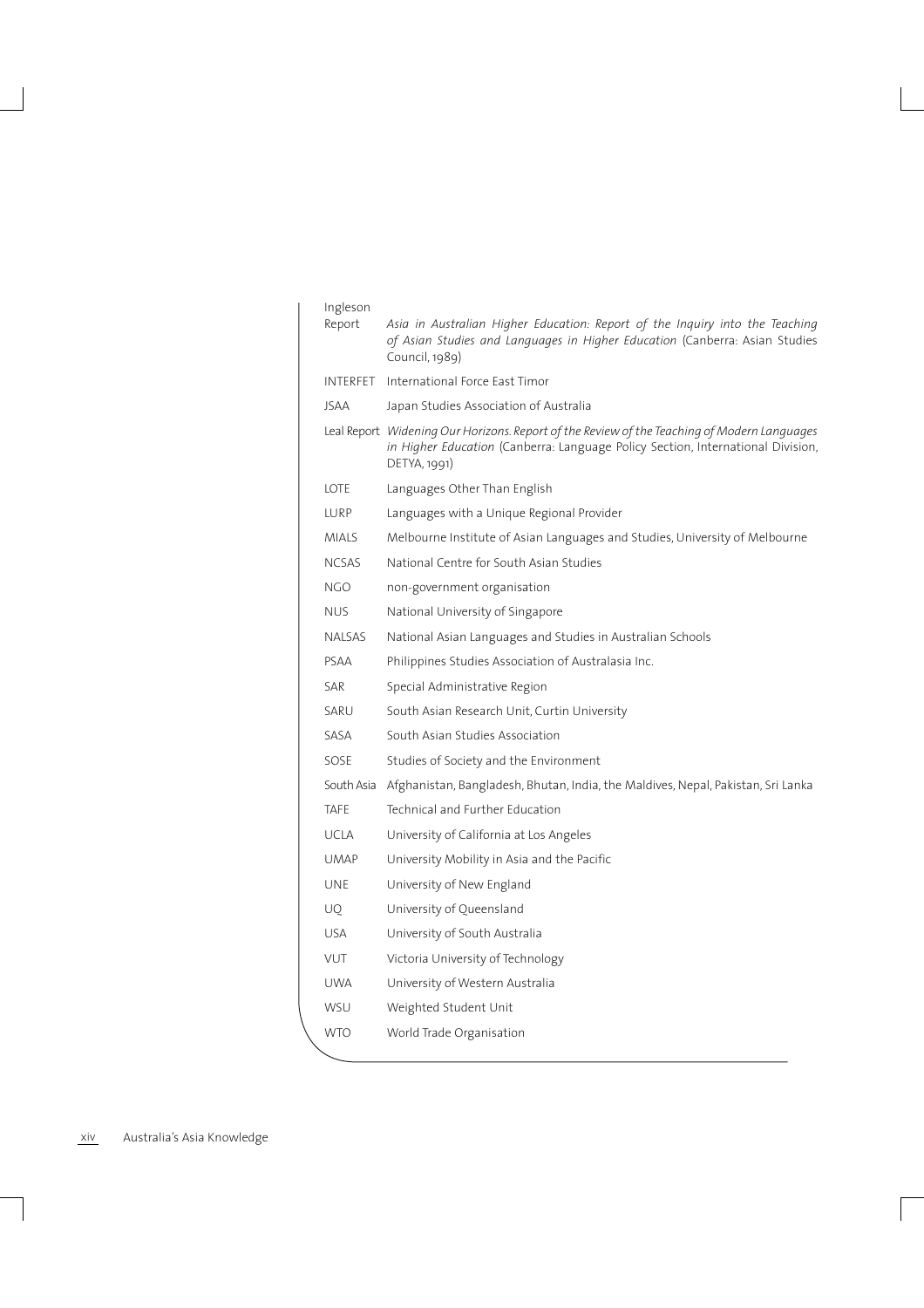# Executive Summary

This report is neither a celebration nor, to say it in Australian, a whinge. It provides a snapshot of a national asset – Australia's Asia knowledge. It points to areas of achievement in expanding that knowledge since the last similar report in 1989. But it emphasizes that much remains to be done for Australians to acquire the understanding of their immediate neighbourhood that is essential for cultural, economic and strategic well-being. It argues that major systemic changes in higher education, plus the ageing of a cohort of specialists, create conditions in which the Asia-knowledge investment could evaporate – at a time when globalisation makes it more relevant and important than ever before. Repositioning and renewal are essential to ensure that the existing base is used strategically to adapt to new conditions. The report suggests ways to reposition and renew Australia's Asia knowledge and to extend it more widely and beneficially to Australians.

Australia's capacity to understand its nearest neighbours and largest trading partners is stagnant or declining at a time when pressures of globalisation impel us to interact effectively and sensitively with the countries of Asia.

This is a national concern. Australians need to be equipped for a world in which people from different places and histories increasingly talk to each other, work together and understand the complexities of each other's political and social pressures. Australians know less about Asia than other parts of the world, yet Asia's role in Australia's trade, security and culture is inescapable – and growing.

This report points out the internationally recognized foundations of Australia's Asia knowledge, laid down since the 1950s. It argues that changing global circumstances present both an opportunity and a necessity. Australia's Asia knowledge can be an expanding asset; but it requires renewing and repositioning. Such a process will maximize its use for a diverse Australia, drawn relentlessly into multi-dimensional ties with Asia Pacific.

The study of Asia in Australian universities has fallen far short of the targets called for by the Asian Studies Council and the Ingleson Report (*Asia in Australian Higher Education*) in 1988-9. In 2001, this report estimates that fewer than 5 per cent of undergraduate load in Australian universities studied either a subject substantially devoted to Asia or an Asian language. The Ingleson Report had set a target of 20 per cent by the year 2000 from about 3 per cent in 1988.

Budget stringencies have led to a contraction of subjects primarily devoted to Asia. The pool of Asia specialists is shrinking as a result of retirements and the lure of jobs overseas. Most universities are not inclined to replace scholars of Asia who resign or retire. At the same time, a number of "vocational" areas of university study find the need to allude to aspects of Asia. This cursory interest, obvious among a great many Australians, needs to be encouraged, developed and deepened; the study of Asia needs to be repositioned, as well as renewed.

In relative terms, the study of China has fared best in recent years among the regions of Asia. Numbers of Australian students and university administrators see both economic and strategic sense in focusing on a vast, burgeoning power. Yet even those students studying China or Chinese language constitute only a tiny fraction of less than two per cent of the undergraduate population.

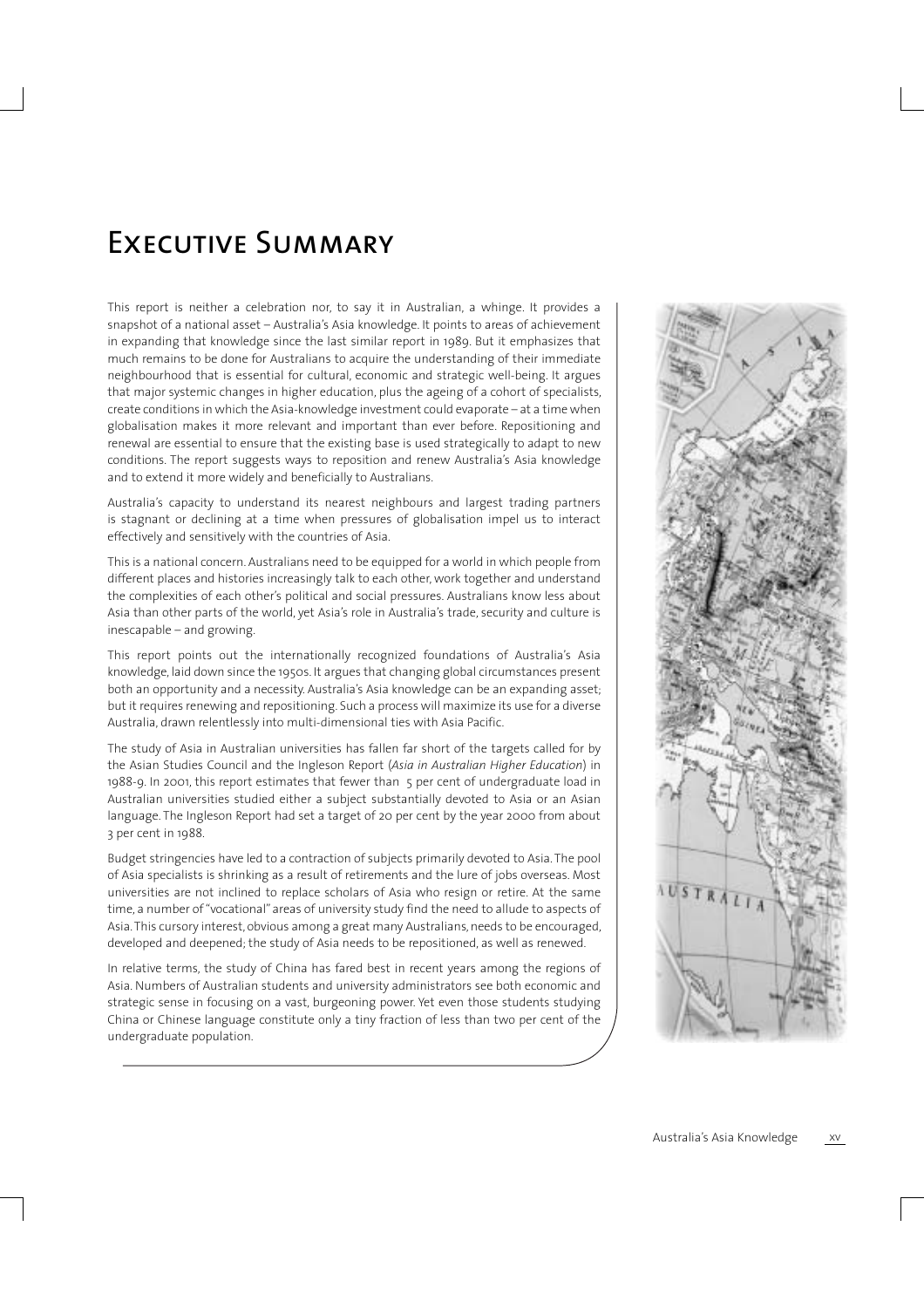Japanese language continues to be the most popular Asian language among students, though in-depth study of the society, politics and culture of Japan and northeast Asia is even less widespread than the study of China.

While Chinese and Japanese were relatively secure, teaching of languages of lower demand was in danger at a number of universities. Fewer Asian languages were offered in 2001, and fewer universities were offering them than in 1997.

The study of Indonesia and Indonesian language has faltered in the past five years, and the study of India and the countries of South and West Asia has contracted strikingly. In 1988, 15 universities taught substantial subjects about India; in 2001, this had fallen to five.

This report offers a plan to reposition and renew Australia's Asia knowledge. It calls for the establishment of a Council for Maximizing Australia's Asia Knowledge and Skills (C-MAAKS) to initiate and oversee this process. It calls for governments and educational institutions to re-send strong signals to the community about the importance of understanding Australia's largest, nearest and least known, strategic and economic partners.

It recommends a package of measures, which use new technologies, to achieve critical mass and stability in the teaching of languages, particularly languages of lower demand.

Drawing on US, UK and Canadian examples of institutional change in similar circumstances, it outlines a program to bring a new generation of Asia specialists into Australian higher education in ways that allow them to diffuse their expertise across a wider spectrum of students and subject areas than in the past.

It recommends use of new technology to allow Australian business people and professionals, who find themselves engaging with Asia, to have access to the best Australian expertise to get answers to questions and to pursue systematic study at various levels of commitment.

Secondary school education is a crucial component of the repositioning and diffusion of Australia's Asia knowledge. This inquiry recommends renewed efforts to embed the study of Asia in Years 11 and 12 curriculums in all states and territories and to ensure the study of Asia is part of the training of all future teachers.

The inquiry argues

- **that the forces of globalisation will lead Australia to interact increasingly with the countries of Asia**
- **that Australia's long-standing Asia-knowledge base is in jeopardy**
- **that a careful program of renewal, making imaginative use of new technologies, allows Australia to reposition, extend and deepen its Asia knowledge in ways that will enhance security, prosperity and cultural communication.**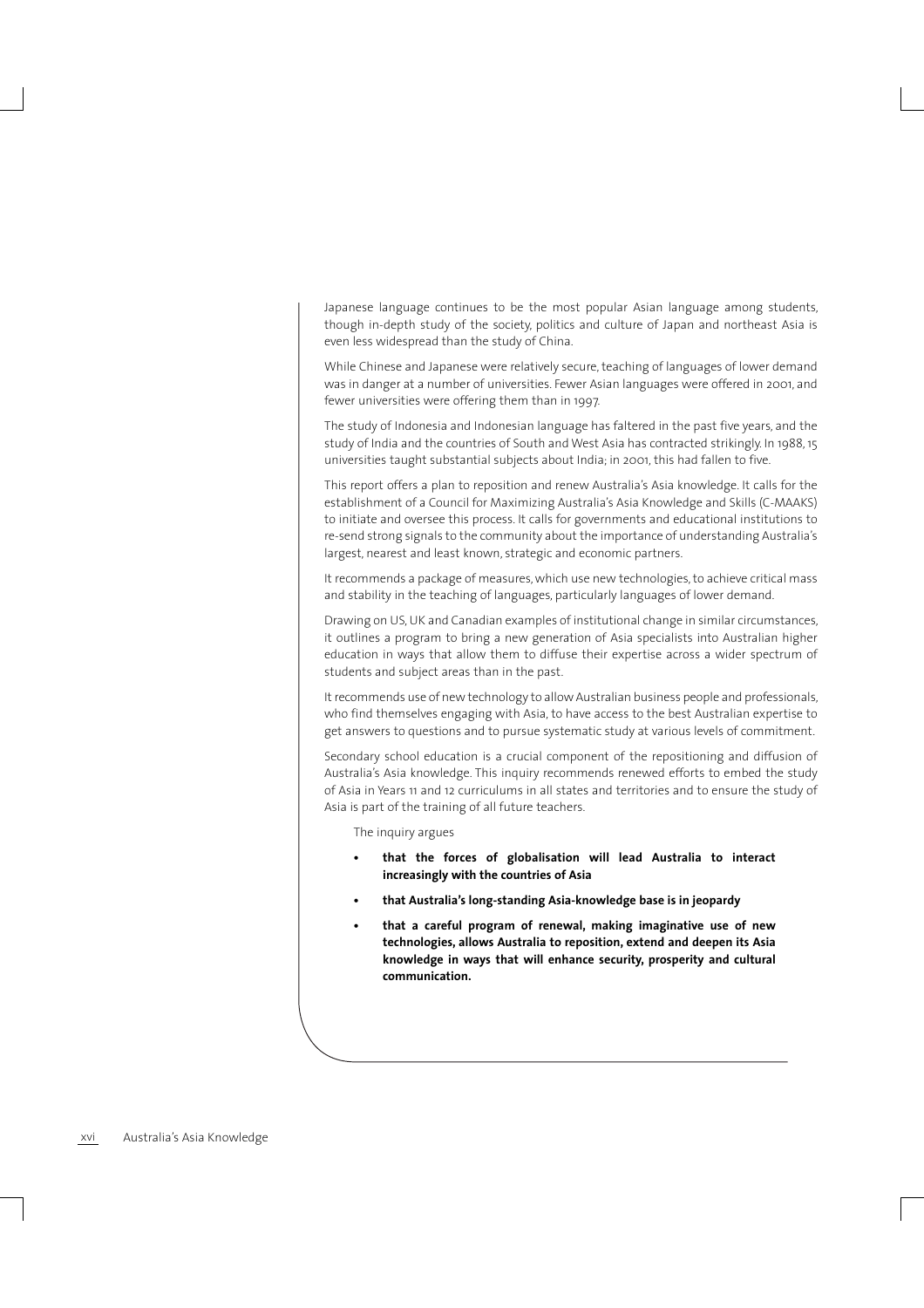# **RECOMMENDATIONS**

### Recommendation 1 –

#### Council for Maximizing Australia's Asia Knowledge and Skills (C-MAAKS)

That the Commonwealth create a Council for Maximizing Australia's Asia Knowledge and Skills (C-MAAKS) to

- develop and promote Australia as a knowledge centre for the study of Asia and for activities relating to Asia
- link Australia's knowledge resources about Asia in government, education, business, media and non-government organisations (NGOs), including close cooperation with bilateral councils and business councils
- promote the deepening and diffusion of Asia expertise in education systems, including K-10, Years 11 and 12 and the tertiary sector
- initiate the educational programs recommended elsewhere in this review, which are essential for the renewal and repositioning of Australian knowledge of Asia for the 21<sup>st</sup> century

**Annual Cost: \$300,000**

*Four-year cost: \$1.2 million*

## Recommendation 2 –

#### University Commitment to Study of Asia

That C-MAAKS encourage universities to acknowledge the importance of study of Asia in mission statements and policy documents and to make eligibility for C-MAAKS programs contingent on such acknowledgement.

 **No additional cost:**

*C-MAAKS secretariat*

## Recommendation 3 –

#### Asia-Australia Knowledge Portal

That C-MAAKS interlink, extend and develop existing Australian Websites devoted to Asia to create a unique Asia-Australia Knowledge Portal. This will create a practical, new method of deepening, extending and exchanging Australia's Asia knowledge and reaffirming Australia's place as a world centre for knowledge of Asia.

> **Annual cost: \$250,000** *Four-year cost: \$1 million*

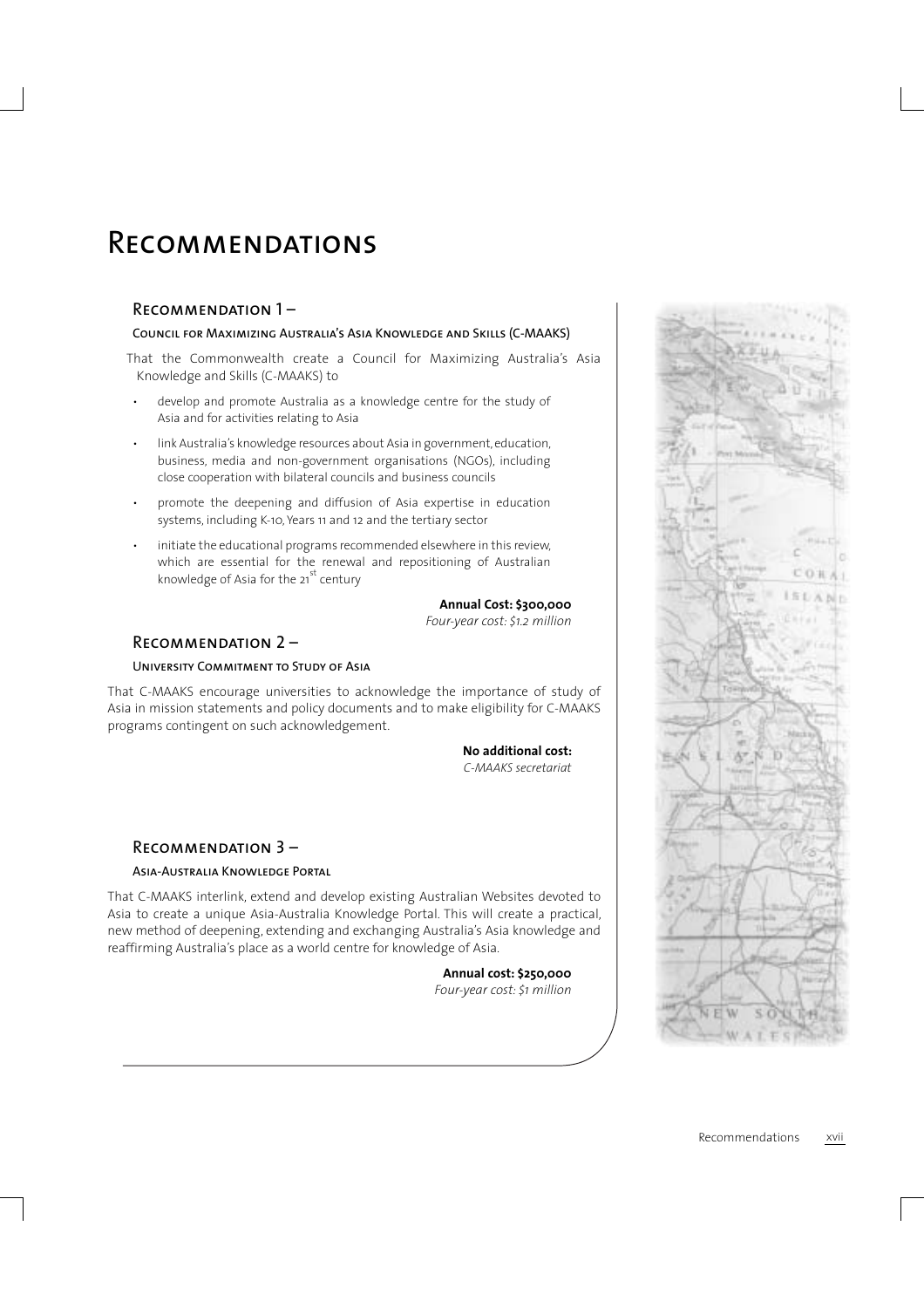# **RECOMMENDATIONS**

#### Recommendation 4 –

### Asia Knowledge for Those Who Need It

That the C-MAAKS draw on units of study and scholars from around Australia to develop an ensemble of Web-based subjects to allow people working with Asia to deepen and extend their knowledge; and that

- these subjects be available for appropriate academic credit at various levels of accreditation from Certificate to Masters by coursework
- this method of promoting broadly based life-long learning be monitored for its potential as a model for other branches of knowledge.

**Annual cost: \$200,000** *Four-year cost: \$800,000*

#### Recommendation 5 –

### Undergraduate Pathways

That C-MAAKS identify best-practice and actively encourage universities to create degree structures and "pathways" that enable students easily to incorporate study of Asia, and international experience, in their courses of study.

> **No additional cost:** *C-MAAKS secretariat*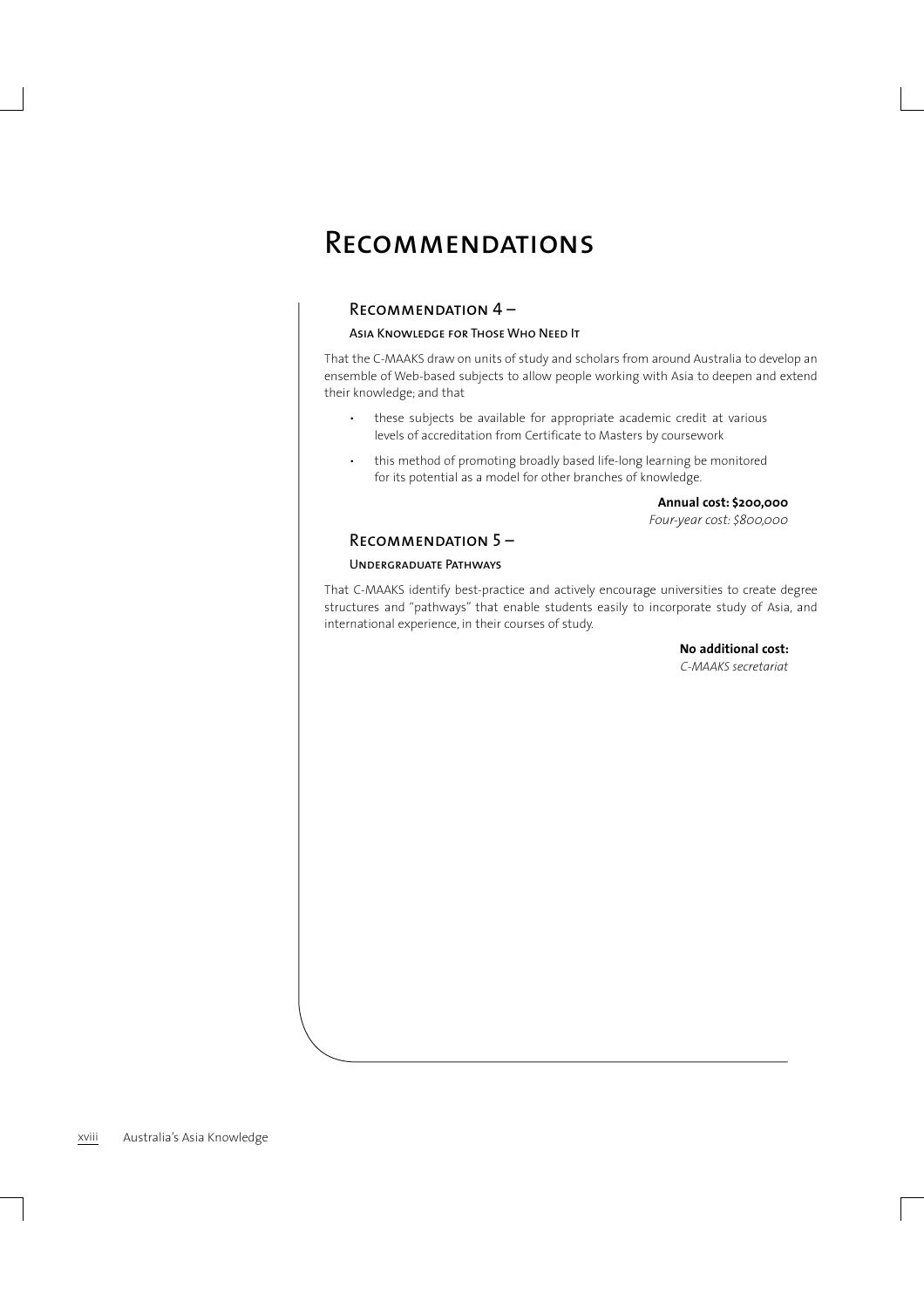# Recommendation 6 –

#### Securing Strategically Important Languages

That the C-MAAKS designate up to five languages (which might include Arabic, Burmese, Hindi-Urdu, Khmer, Korean, Pashto, Persian, Tagalog, Thai, Vietnamese, etc) as "Asian Languages of Lesser Demand" (ALLDs); and that the C-MAAKS offer, by tender, the teaching of these languages to universities;

that the terms of the offer include

- funding for the equivalent of two fulltime positions at a minimum of Level B for a period of four years in the first instance
- developmental, infrastructure and administrative expenses
- the requirement that successful institutions
	- teach the language face-to-face in the city of location and to Australians and international fee-paying students by all appropriate technologies, including the World Wide Web
	- vigorously promote awareness of these languages to Australians (not merely conventional students) and internationally to feepayers
	- achieve recognition from Australian universities to credit these language courses towards a student's degree

and that the program be reviewed regularly and re-evaluated by the end of the third year.

#### **Annual cost (five languages): \$1 million**

*Four-year cost: \$4 million*

#### Recommendation 7 –

#### Renewing Expertise

That the C-MAAKS establish 15 entry-level positions in the study of Asia at Australian universities to be awarded, by tender, at the rate of five a year for three years;

- that these positions carry salaries for three years after which they become the accepted responsibility of the university;
- that success in tendering for these positions be based on a university's past and present commitment to the study of Asia; and
- that these positions usually be "joint" positions, involving more than one unit of the tendering university.

**Annual cost: (average) \$700,000**

*Five-year cost: \$3.5 million*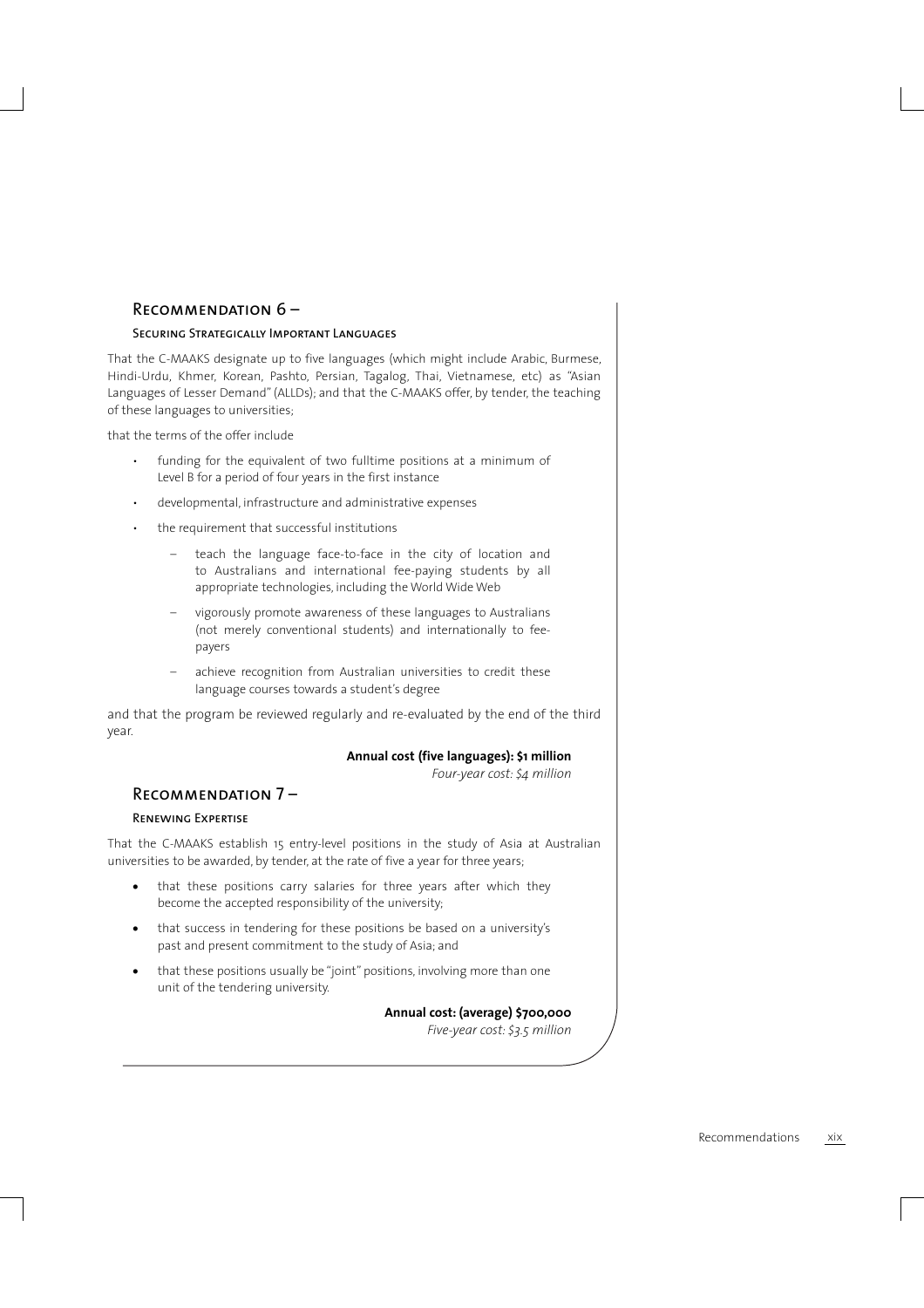# **RECOMMENDATIONS**

#### Recommendation 8 -

#### Careers for language teachers

That C-MAAKS survey universities and identify the most practical methods, either currently in place or capable of being implemented, for providing attractive career paths and conditions for dedicated language teachers at universities.

> **No additional cost:** *C-MAAKS secretariat*

#### Recommendation 9 –

#### Fieldwork Fellowships

That the C-MAAKS establish and fund up to 15 fieldwork fellowships of \$20,000 a year to allow postgraduate scholars to work for an extended period in an Asian country. These fellowships recognise the difficulty of completing a fieldwork-based doctoral thesis within the three-year period increasingly mandated by other Australian funding bodies.

## **Annual cost (15 fellowships): \$300,000**

*Four-year cost: \$1.2 million*

### Recommendation 10 –

#### Language Fellowships

That the C-MAAKS, drawing on the experience of the University Mobility in Asia Pacific (UMAP) program, establish and fund up to 10 postgraduate study-in-Asia language fellowships at an average annual value of \$20,000 each (varying with the country of study) for advanced students to study language for a year in a country of Asia.

#### **Annual cost (10 fellowships): \$200,000**

*Four-year cost: \$800,000*

### Recommendation 11 –

#### Experimental Language Degree Structure

That the C-MAAKS call for tenders and subsidise for four years an experimental four-year undergraduate degree in Asian languages, which will provide sufficient funds for intensive teaching and for one-year of in-country study for a total of 80 students over four years; and that this initiative be carefully monitored to provide a model for future policy.

> **Annual cost (subsidy): \$200,000** *Four-year cost: \$800,000*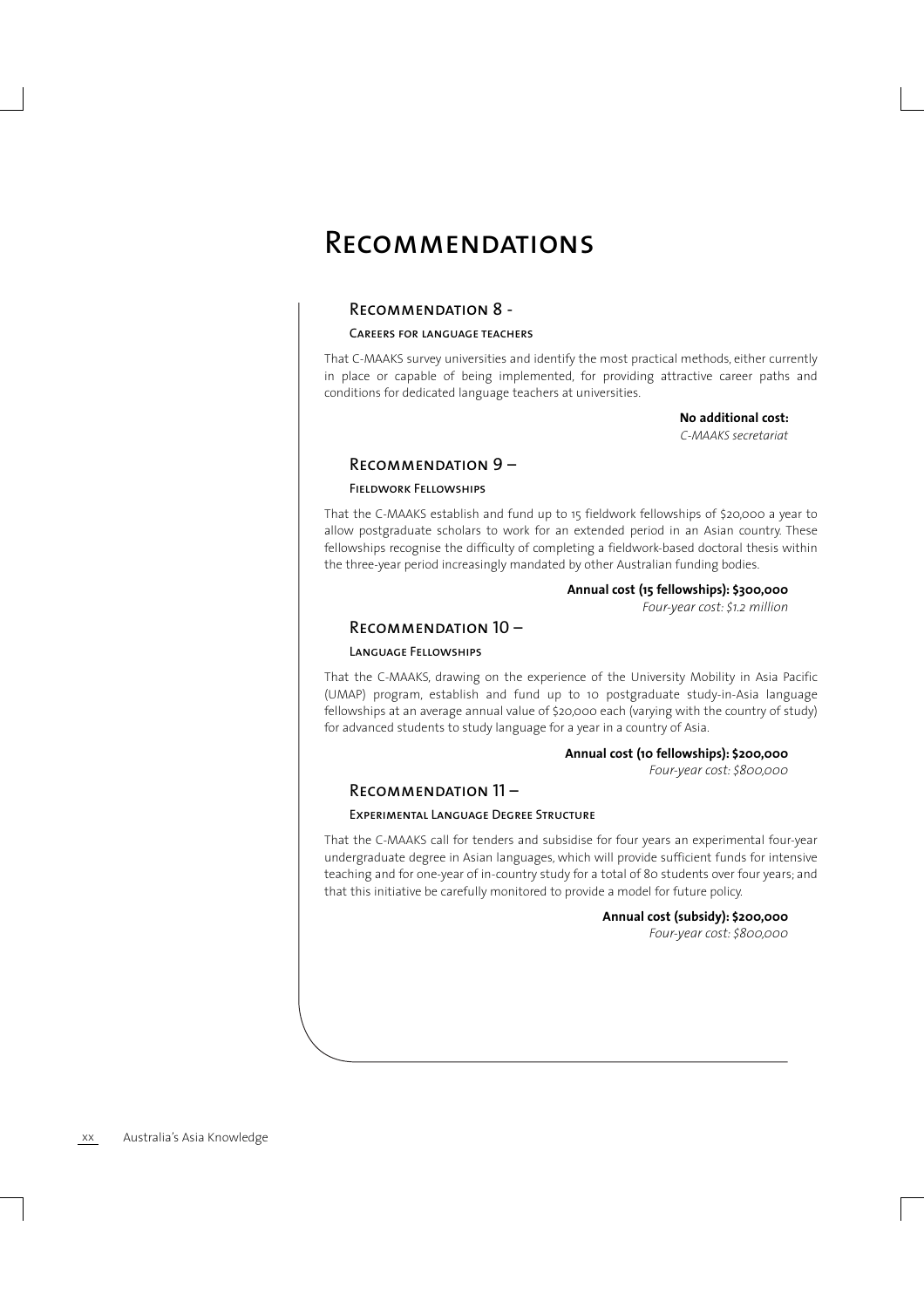## Recommendation 12 –

#### Inter-University Cooperation in Language Teaching

That C-MAAKS invite universities to make proposals for city-wide, or region-wide, teaching of a language to maximize and ensure long-term effectiveness and that C-MAAKS fund at least three such proposals for up to \$180,000 over three years.

#### **Average annual cost (3 programs): \$180,000**

*Maximum three-year cost: \$540,000*

### Recommendation 13 –

#### An "Australian Fulbright" Scheme for Asia

That the C-MAAKS work with governments and private enterprise to establish three fellowships at \$80,000 each for outstanding younger scholars from Asian countries to work in an Australian institution for a year.

## **Annual cost (three fellowships): \$240,000**

*Four-year cost: \$1 million*

## Recommendation 14 –

#### Training Teachers in the Study of Asia

That, as a matter of urgency, the C-MAAKS survey the place of Asia in the programs of Education Faculties in Australian universities;

- using the survey findings, the C-MAAKS develop strategies to ensure that every teacher-in-training studies some aspects of Asia and is made aware of the possibilities and resources for teaching about Asia; and
- this emphasis on making new teachers Asia-equipped remain a C-MAAKS priority.

#### **First-year cost: \$200,000**

*Four-year cost: \$300,000*

## Recommendation 15 –

### Study of Asia at Years 11 and 12

That the C-MAAKS take the initiative in cooperating with state Ministries of Education, the Asia Education Foundation and other interested organisations, to ensure that study of Asia becomes a significant component of Year 11 and 12 curriculums in all states.

> **No additional cost:** *C-MAAKS secretariat*

#### **AVERAGE ANNUAL COST: \$3.8 million**

*Approximate cost over 4 to 5 years: \$15 million*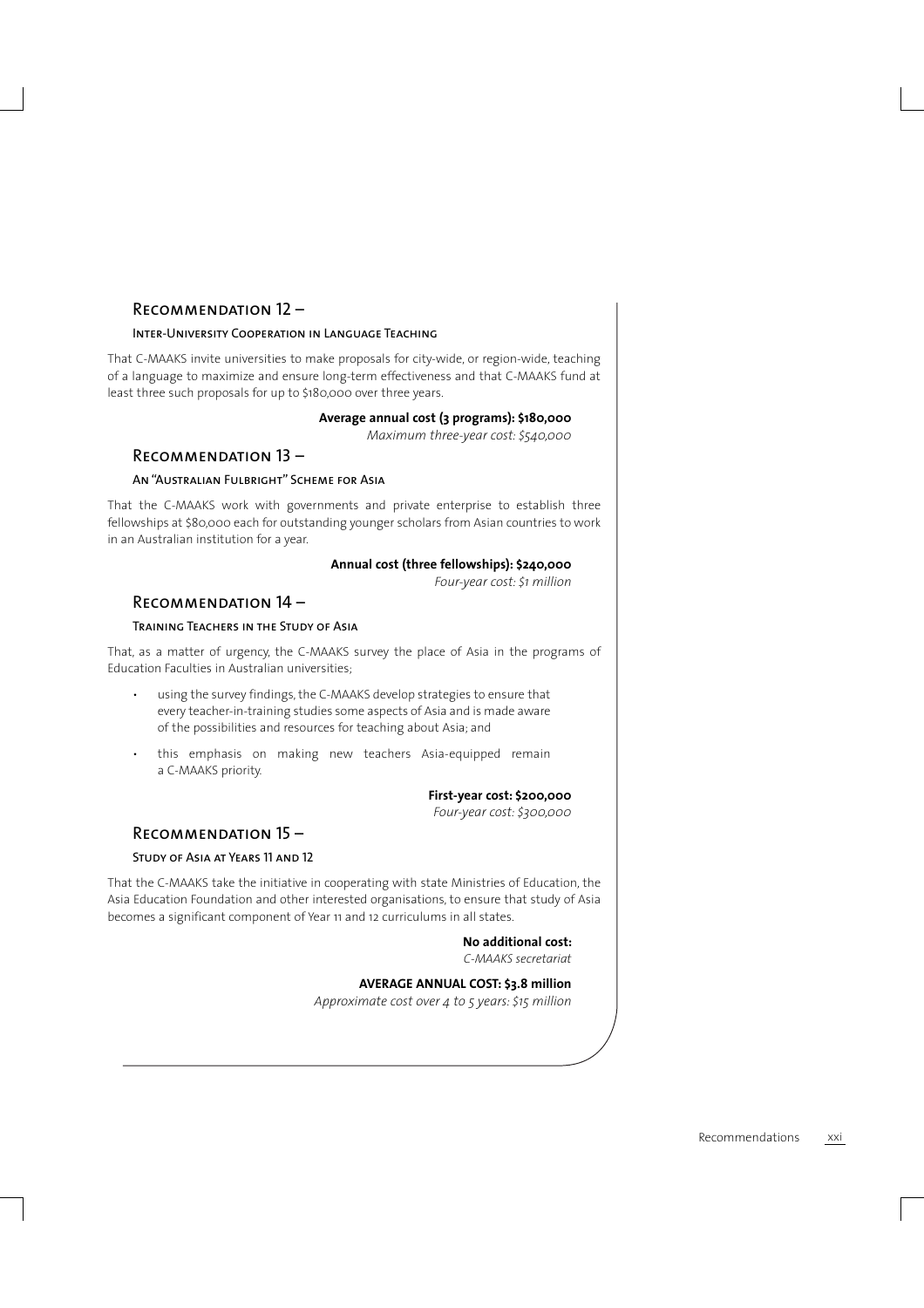

xxii Australia's Asia Knowledge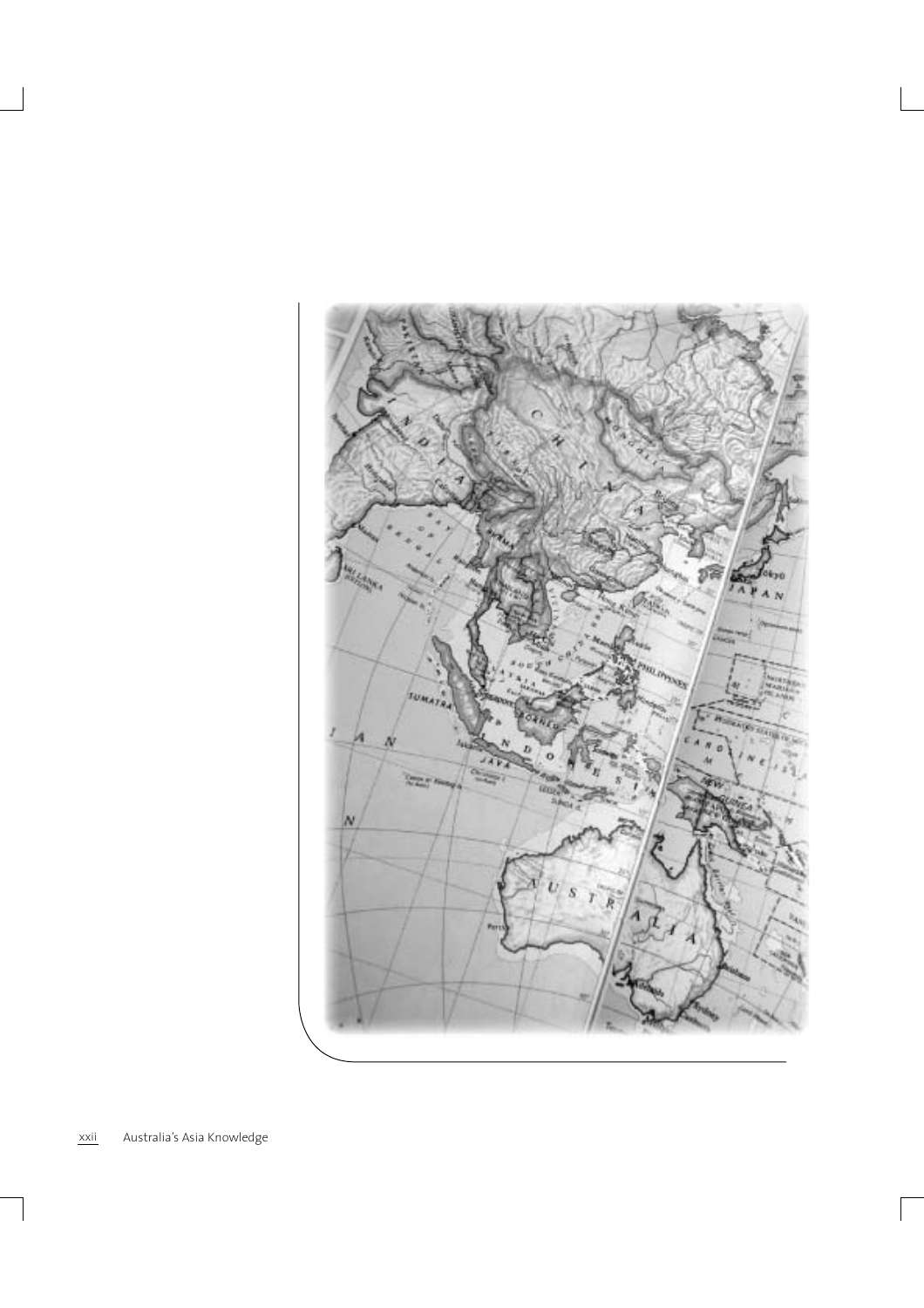# 1. National Asset in a Globalising World

From the 1950s, Australia gained international recognition for the quality of its knowledge and scholarship about Asia.<sup>3</sup> The rapidity of globalisation since the 1990s makes this Asia knowledge an even greater national asset, which requires skilful redeployment to provide maximum economic, strategic and cultural advantages in an internationalizing world.

#### Is Australia's Asia knowledge remarkable?

An American scholar recently noted the "seminal" nature of Australian scholarship of Southeast Asia, though he doubted whether such significance would continue in future.<sup>4</sup> The Asian Studies Association of Australia (ASAA) has published more than 60 monographs in fifteen years and conducts a quarterly journal – without government or private-foundation grants.<sup>5</sup> The achievements of specialist subdivisions of the ASAA, outlined later in this report, are also notable. Such outcomes result from the depth and vitality that grew up among scholars of Asia in Australia from the late 1950s, emerging in part from the Second World War and a growing realisation that Australia could not deny its geography.<sup>6</sup>

In the 1980s, in response to strong, newly emerging imperatives, Australia sought to enhance and broaden understanding of its Asian context. Much was achieved in developing the range and reach of Asian languages in schools and universities, in establishing high levels of specialist knowledge about Asia, and in developing a new familiarity and ease in the way in which many Australians interacted with Asian societies.

#### WHAT ARE THE NEW CHALLENGES?

Today, we face a new range of challenges not only in managing our relationships with Asia, but in coming to terms with the diversity and complexity of an evolving multi-cultured Australian society. The roots of these challenges lie in ever-accelerating globalisation, and they confront leaders and educators in Asia as much as in Australia.

3. Early work would include W. Gordon East and O. H. K. Spate (eds), *The Changing Map of Asia* (1950), C. P. Fitzgerald, *Revolution in China* (1952), Herb Feith, *The Decline of Constitutional Democracy in Indonesia* (1962) and J. D. Legge, *Indonesia* (1964).

- 4. Alfred McCoy in *Weighing the Balance: Southeast Asian Studies Ten Years After* (New York: Social Science Research Council, 2000), p. 43.
- 5 The Association for Asian Studies, Inc. in the US has a membership of 7,500 in 2002. It peaked at 8,000 in 1994. The AAS publishes the quarterly *Journal of Asian Studies.* Michael Paschal, Executive Director, AAS, email, 4 February 2002.
- 6 R. R. C. de Crespigny, "Asian Studies in Australia," *Abr-Nahrain,* vol. 10 (1970-1), pp. 16-25. John Legge, "Asian Studies: from Reconstruction to Deconstruction," *Australian Cultural History,* No. 9 (1990), pp. 93-102.

1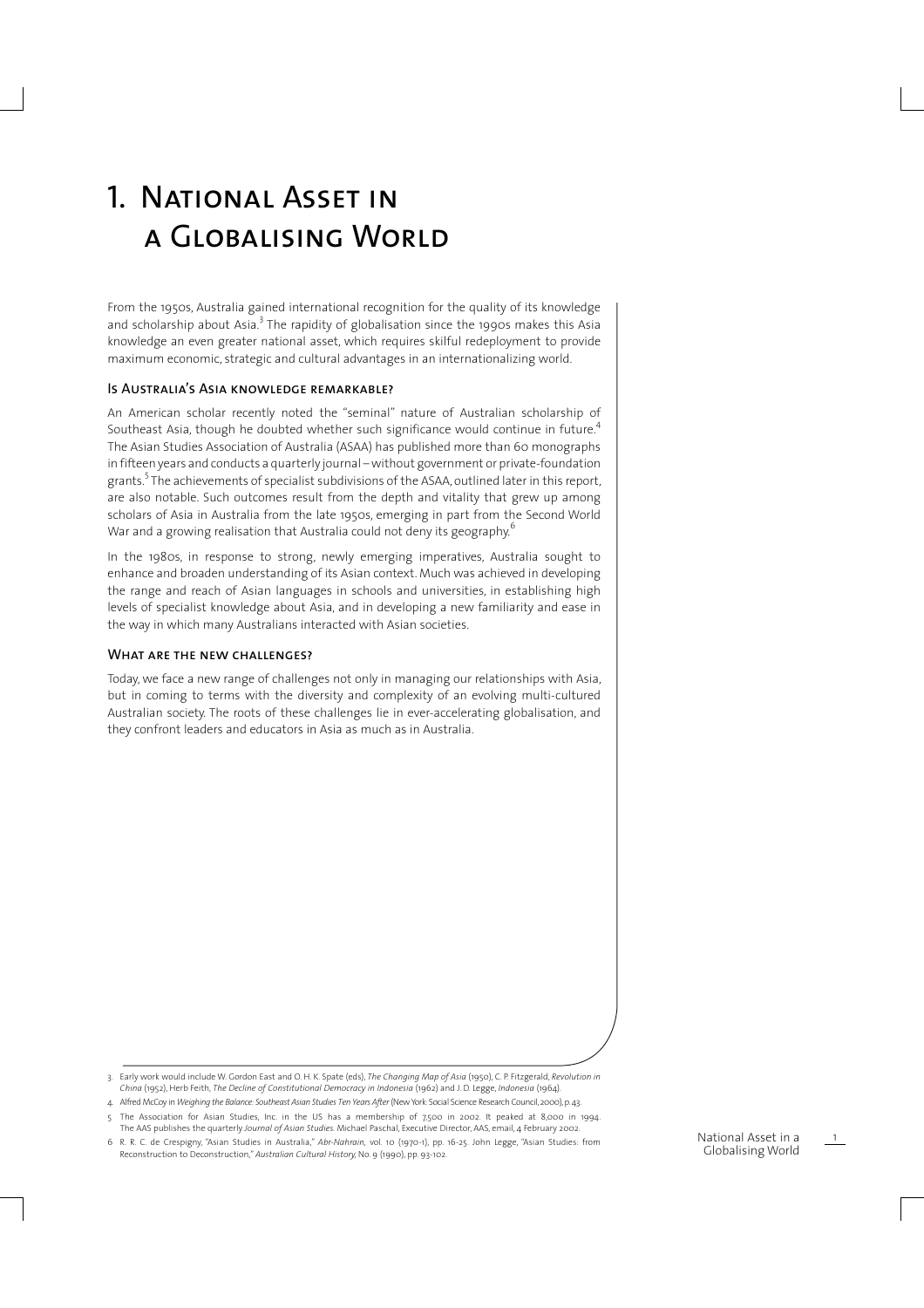*"to meet these* 

*challenges, we must* 

*build knowledge* 

*and skills at all* 

*levels in society"*

The challenges include:

- building harmonious civil society in a culturally diverse country
- promoting the benefits of increased cross-border flows of ideas, investment, goods and people while sustaining resilient local communities and economies
- influencing institutional reform and democratic transition in Asia beneficially
- overcoming the problems of human security in the region, including issues of strategy and defence, refugees and displaced persons, crime and terrorism
- coping with local tensions arising from efforts to promote development
- making our messages heard in a sophisticated, rapidly changing and frequently non-English-speaking media context
- understanding the complex traditions of religion and belief that are sometimes used as vehicles to express anxiety, promote discord or provoke instability
- using changing technologies of communication effectively.

As the best insurance of our capacity to meet these challenges, we must build knowledge and skills at all levels in society. We must sustain high-level expertise in the languages and changing cultures and institutions of those Asian countries of most strategic relevance to us. Equally, we must seek to spread in Australia a strong sense of Asia's diversity, an openness to that diversity and the skills to adapt to growing interaction with countries of Asia.

This review argues that Australia's Asia knowledge is a national asset. Repositioning and renewal are essential to exploit this asset effectively in the new circumstances that come with globalisation.

### WHY SPECIAL EFFORTS FOR ASIA?

Globalisation makes engagement with the world inescapable. Time and money dictate that this engagement will be most intense with places that are closest, cheapest to reach, and with whom most business is done – the countries of Asia.

But even if geography and economics mean that interaction with the countries of Asia will grow, why should Australia make *special* effort to educate its citizens about Asia? Why *Asia*, more than other parts of the world?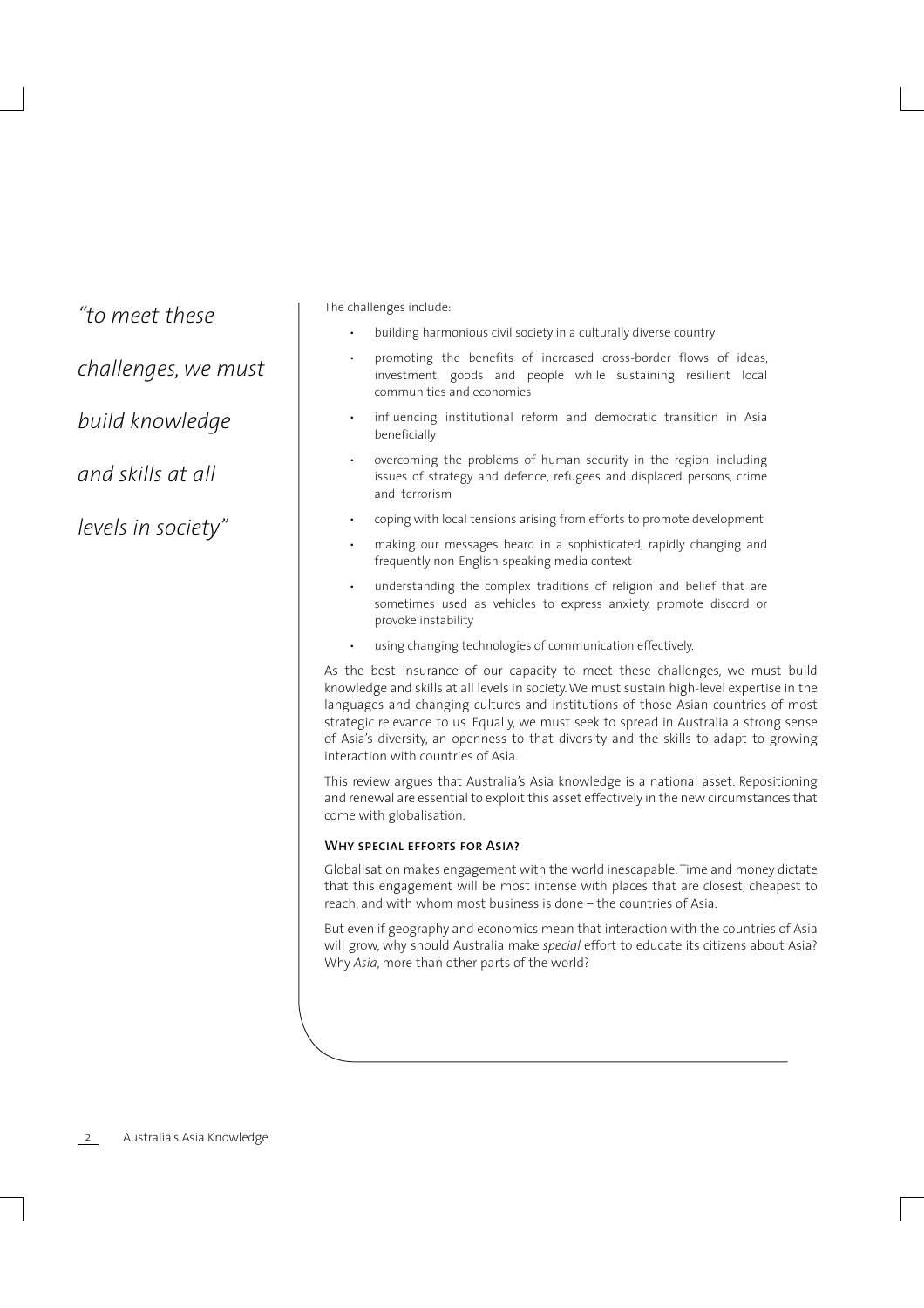Geography and difference provide the answers. No other part of the world envelops Australia as do the countries of Asia. Few other regions are as different and diverse. Most Australians know little about Islam, Buddhism, Hinduism, Confucianism or Shintoism. Most Australians do not know that Malaysia is a federation and China a unitary state or that the differences in languages and social structure between one part of the Indian federation and another are as great as among the countries of Europe. The celebrated maiden speech of Pauline Hanson in parliament made the point: quick scrutiny found 13 factual errors, including the populations of Malaysia and Indonesia.<sup>7</sup> In short, Australians, who might know a lot about Italy or Greece, who would understand that the shops might be closed in New York City on 25 December and who would include the Houses of Parliament on their sight-seeing tour of London, need to work harder to achieve the same levels of familiarity, comfort and ease with Asia.

## Asia in Australia, 1989-2002

For more than 50 years, governments have periodically recognised that Australia's knowledge of the countries of Asia needed special attention if economic, strategic and diplomatic interests of Australia were to be effectively served. The establishment of the Department of Far Eastern History in the Research School of Pacific Studies at the ANU in 1952, the Auchmuty Report of 1971 and the FitzGerald (1980) and Ingleson (1989) Reports all stand as recognition that Australia's long-term well-being depended on its ability to understand and interact with its nearest, but least familiar neighbours.<sup>8</sup>

*Asia in Australian Higher Education* (the Ingleson Report) was published in 1989 – on the cusp of the collapse of the Soviet Union and the great political and technological changes leading to the accelerated globalisation that now seems irresistible.<sup>9</sup> Taking a snapshot of tertiary education about Asia in Australia in 1988, it laid out a program to address deficiencies, and it set targets for the future.

Progress towards the targets of the Ingleson Report was patchy in the 1990s, though there were notable achievements, described below. In 2001, however, there was an unmistakable possibility that Australia's Asia-knowledge capacity would *decline* rather than grow – at a time when the need for it to grow, and the potential benefits from such growth, have never been greater.

*"No other part of the world envelops Australia as do the countries of Asia. Few other regions are as different and diverse"*

<sup>7.</sup> Laura Tingle, "Behind the Lines," *The Age,* 15 November 1996*,* p. A15.

<sup>8.</sup> J. Auchmuty, *The Teaching of Asian Languages and Cultures* (Canberra: Commonwealth Government Printing Office, 1970); Stephen FitzGerald, *Asia in Australian Education* (Canberra: ASAA, 1980).

<sup>9.</sup> *Asia in Australian Higher Education* (Canberra: Asian Studies Council, 1989).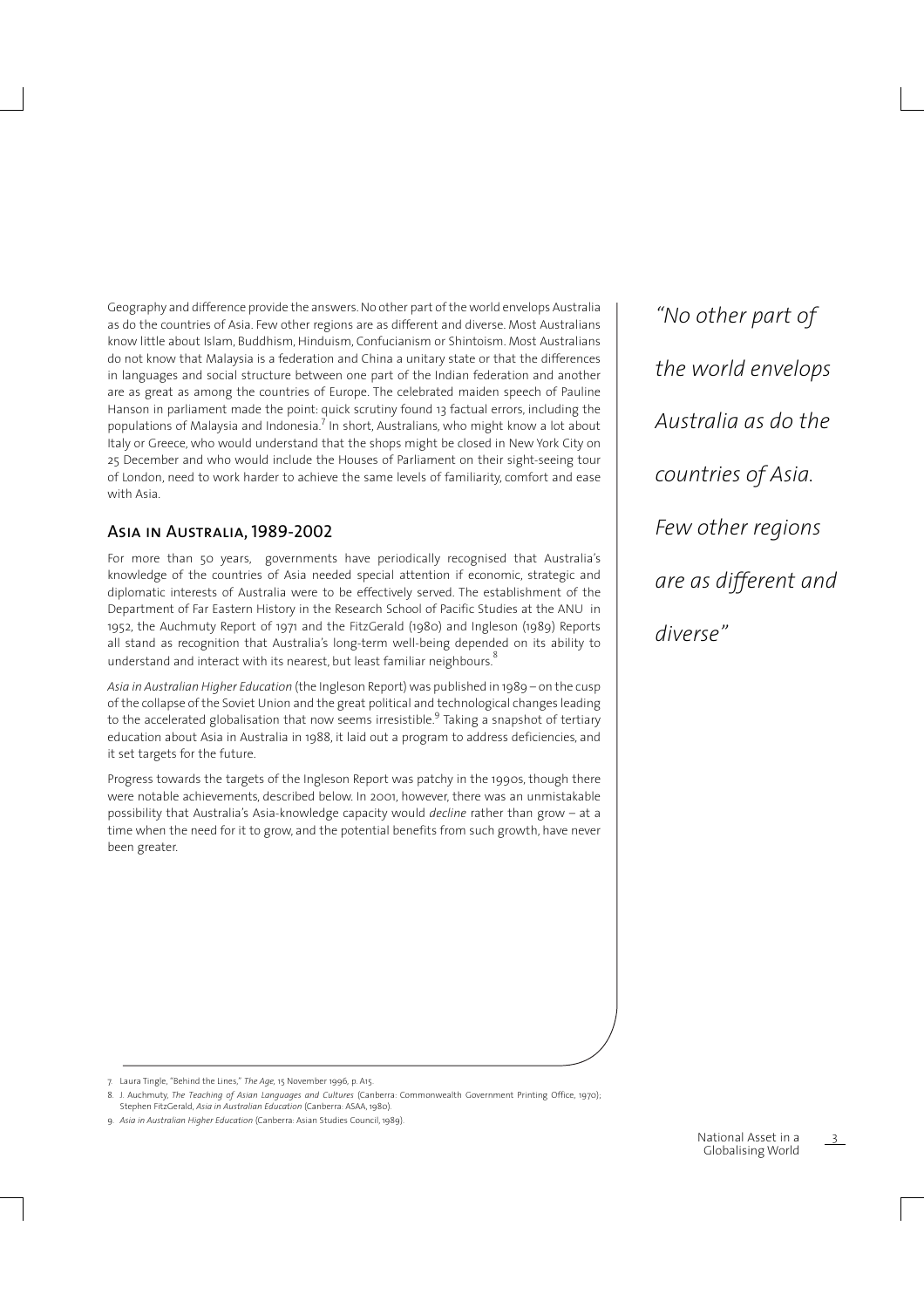

Australia's geographical position, though sometimes regarded as a threat (especially germane in the case of the Auchmuty Report of 1970, which came in the midst of the Vietnam war), can also be celebrated as an immense advantage. Proximity to the largest emerging markets of the world should benefit trade. Over-reaction to the Asian economic crisis of 1997 encouraged a downplaying of the economic importance of Asia to Australia, but more recent trends have highlighted the danger of such over-reaction. Major economies, not merely those of Asia, are prone to economic downturns. Asia remains not only a central force in the world economy but continues to be Australia's major export market. In spite of the fluctuations of the late 1990s, by the year 2000 trade with Asia had grown to half of Australia's total trade - up from 44 per cent in 1989 (Table 1.1).



*Figure 1: Major economies are prone to downturns. The Asian financial crisis of 1997 led to overreaction. The tigers weren't dead, just stunned. Spooner,* The Age*, 21 Oct. 1997.*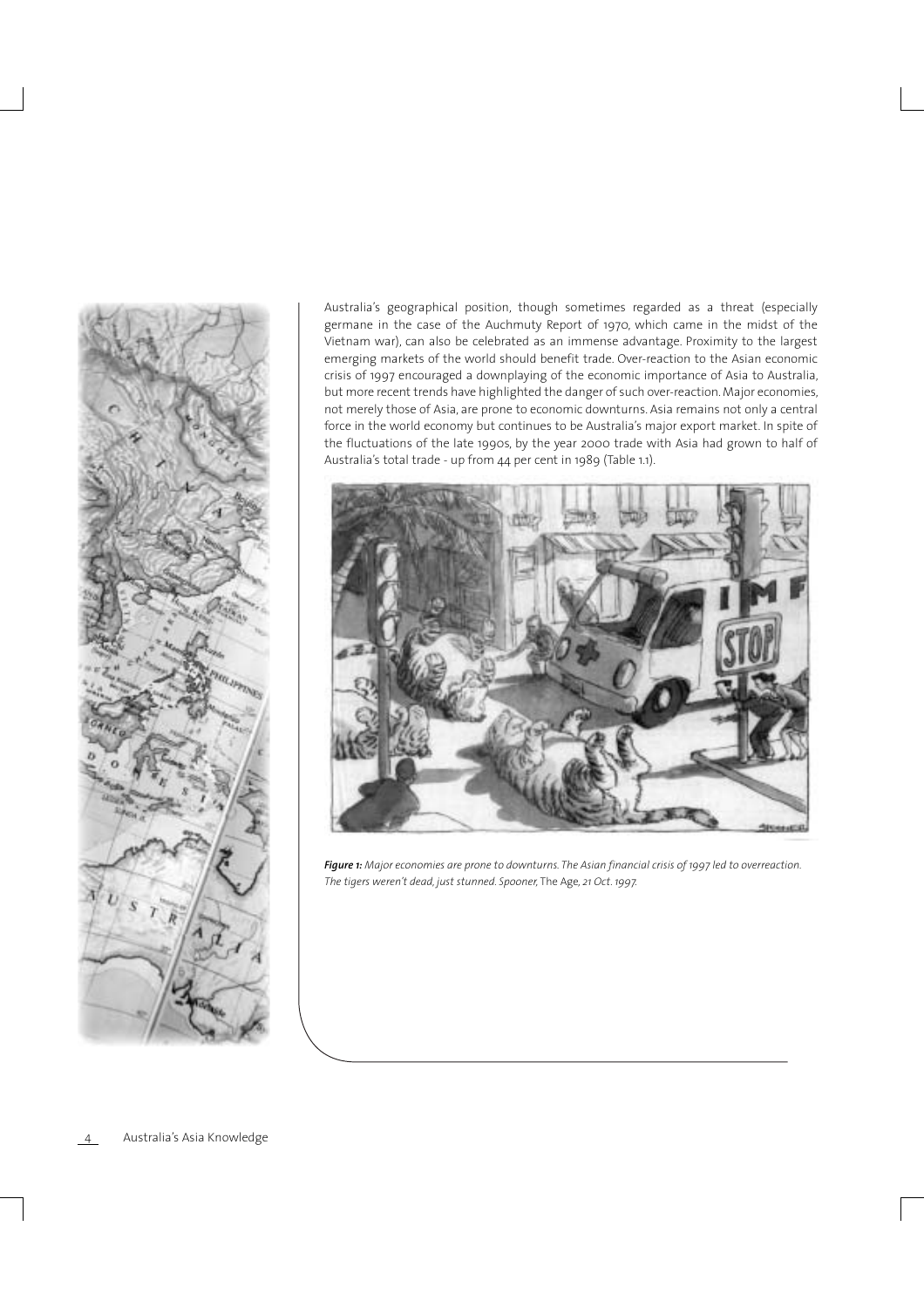| Table 1.1: Australia's Total Merchandise Trade with Country Groups, |
|---------------------------------------------------------------------|
| 1989-90 and 1999-2000 (A\$ '000)                                    |

| <b>REGION</b>              | 1989-90     | PERCENT | Asia % | 1999-2000   | PERCENT | Asia % |
|----------------------------|-------------|---------|--------|-------------|---------|--------|
| North Asia                 | 35,060,600  | 35%     |        | 69,817,509  | 34%     |        |
| Southeast Asia             | 8,094,054   | 8%      |        | 28,530,323  | 14%     |        |
| South Asia                 | 1,371,604   | 1%      | 44%    | 3,656,981   | 2%      | 50%    |
| Middle East & North Africa | 4,105,783   | 4%      |        | 7,317,473   | 4%      |        |
| Sub-Saharan Africa         | 409,143     | O%      |        | 2,601,802   | 1%      |        |
| Western Europe             | 21,506,817  | 21%     |        | 38,654,622  | 19%     |        |
| Eastern Europe             | 1,317,974   | 1%      |        | 765,833     | O%      |        |
| North America              | 19,804,889  | 20%     |        | 35,786,985  | 17%     |        |
| Other America              | 1,466,973   | 1%      |        | 2,515,164   | 1%      |        |
| Oceania                    | 6,563,327   | 7%      |        | 15,269,737  | 7%      |        |
| Other                      | 710,680     | 2%      |        | 2,579,925   | 1%      |        |
| <b>TOTAL</b>               | 100,411,844 | 100%    |        | 207,496,354 | 100%    |        |

Merchandise trade with Asia '89-90



#### Merchandise trade with Asia '99-2000





*Source: Direction of Trade Time Series, 1979-1980 to 1999-2000,* Market Information and Analysis Unit*,*  DFAT, December 2000, p. 59

Australia has market advantages as a centre for education and the teaching of English language. Asian students numbered nearly 100,000 by 1999, representing close to two-thirds of all overseas students (Table 1.2). In addition, students from Europe and North America, as well as from Asia itself, attend Australian universities to take advantage of Australia's Asia knowledge and proximity to Asia. Anthony Milner, Dean of Asian Studies at the Australian National University, argues that the long-standing relationships between Australian and Southeast Asian scholars offer them "the opportunity to become intellectual brokers."<sup>10</sup> They are able to offer new concepts for understanding exchanges between cultures because they have been interacting in this way for 50 years. In an age of on-line learning, there are particularly significant opportunities for Australian universities to use new technologies to support the export of educational services to Asia, to promote collaboration with Asian educational institutions and to create greater international recognition of Australia's Asia expertise.

10. Anthony Milner, "Southeast Asian Studies in Australia," manuscript, p. 13.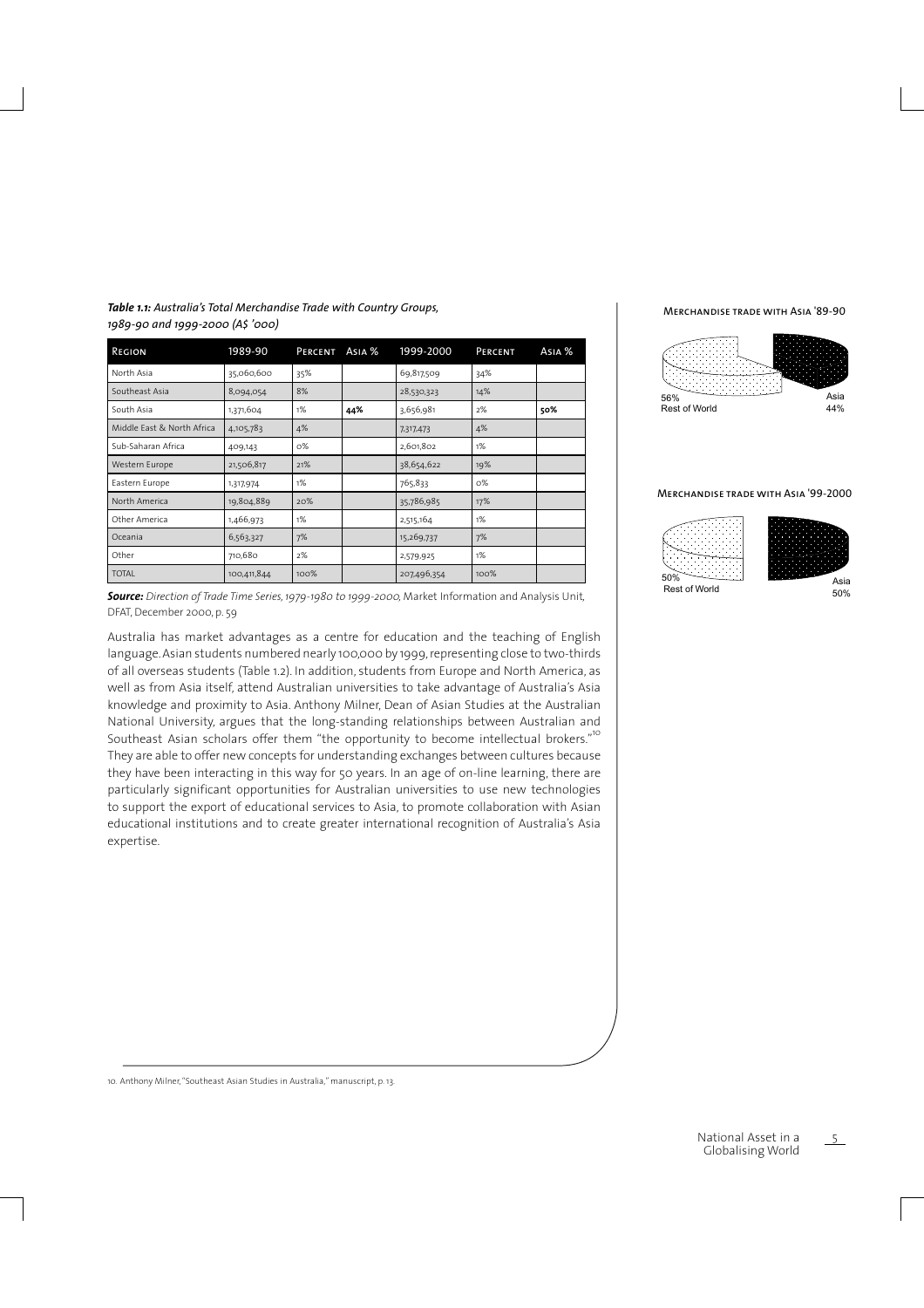#### *Table 1.2: Visitors to Australia for education, 1999*

| <b>COUNTRY OR REGION OF RESIDENCE</b> | <b>NUMBER</b> |
|---------------------------------------|---------------|
| Indonesia                             | 14,400        |
| Singapore                             | 13,500        |
| Japan                                 | 11,300        |
| Malaysia                              | 11,000        |
| Hong Kong (SAR of China)              | 8,700         |
| Korea                                 | 8,400         |
| Taiwan                                | 7,700         |
| Other Asia                            | 23,700        |
|                                       |               |
| <b>Total from Asia</b>                | 98,700        |
| <b>Total Education Visitors</b>       | 152,700       |

*Source: Australian Bureau of Statistics:* www.abs.gov.au/ausstats/abs@.nsf/Lookup/NT00017C92

For large numbers of Australians, the interaction with countries of Asia has become a fact of life. Business people, tourists, government officials, migrants, students, academic administrators, refugees and many others come and go in increasing numbers from Australia to Asia and from Asia to Australia. By 1999, close to 40 per cent of Australian residents going overseas (1.2 million) listed Asia as their major destination.(Table 1.3).

| COUNTRY/<br><b>REGION OF</b><br>MAIN<br><b>DESTINATION</b> | CONVENTION/<br>CONFERENCE<br>'000 | <b>BUSINESS</b><br>'000 | <b>VISITING</b><br>FRIENDS/<br><b>RELATIVES</b><br><b>'000</b> | <b>HOLIDAY</b><br>'000 | <b>EMPLOYMENT</b><br>'000 | <b>EDUCATION</b><br>'000 | OTHER<br><b>AND</b><br><b>NOT</b><br><b>STATED</b><br><b>'000</b> | <b>TOTAL</b><br>'000 | <b>CHANGE</b><br>ON<br>1998<br>% |
|------------------------------------------------------------|-----------------------------------|-------------------------|----------------------------------------------------------------|------------------------|---------------------------|--------------------------|-------------------------------------------------------------------|----------------------|----------------------------------|
| Indonesia                                                  | 5.0                               | 22.6                    | 13.5                                                           | 224.0                  | 5.4                       | 1.9                      | 8.3                                                               | 280.6                | $-19.7$                          |
| Malaysia                                                   | 6.8                               | 22.0                    | 25.5                                                           | 57.1                   | 3.3                       | O.8                      | 4.5                                                               | 119.9                | 7.1                              |
| Philippines                                                | 1.2                               | 10.9                    | 24.0                                                           | 14.9                   | 0.5                       | O.2                      | 3.5                                                               | 55.2                 | $-3.7$                           |
| Singapore                                                  | 8.2                               | 40.8                    | 20.5                                                           | 58.5                   | 5.4                       | 1.6                      | 5.8                                                               | 140.8                | 14.9                             |
| Thailand                                                   | 4.4                               | 14.6                    | 10.4                                                           | 102.0                  | 1.3                       | 0.5                      | 3.8                                                               | 137.0                | 0.9                              |
| China                                                      | 2.7                               | 25.3                    | 25.6                                                           | 28.5                   | 2.6                       | 1.9                      | 4.4                                                               | 90.9                 | 10.8                             |
| Hong Kong<br>(SAR of China)                                | 5.3                               | 35.1                    | 37.3                                                           | 44.9                   | 73                        | 1.6                      | 4.8                                                               | 136.4                | $-7.5$                           |
| Other Asia                                                 | 6.8                               | 52.1                    | 92.5                                                           | 75.1                   | 6.7                       | 8.3                      | 11.9                                                              | 253.4                | 8.4                              |

*Table 1.3: Australian Residents Travelling Overseas, 1999*

Total 141.0 525.8 799.8 1,475.5 81.1 44.3 142.5 3,210.0 1.5 *Source: Australian Bureau of Statistics:* www.abs.gov.au/ausstats/abs@.nsf/Lookup/NT0001890E

Total to Asia 40.4 223.4 249.3 605 32.5 16.8 47 1,214.2

6 Australia's Asia Knowledge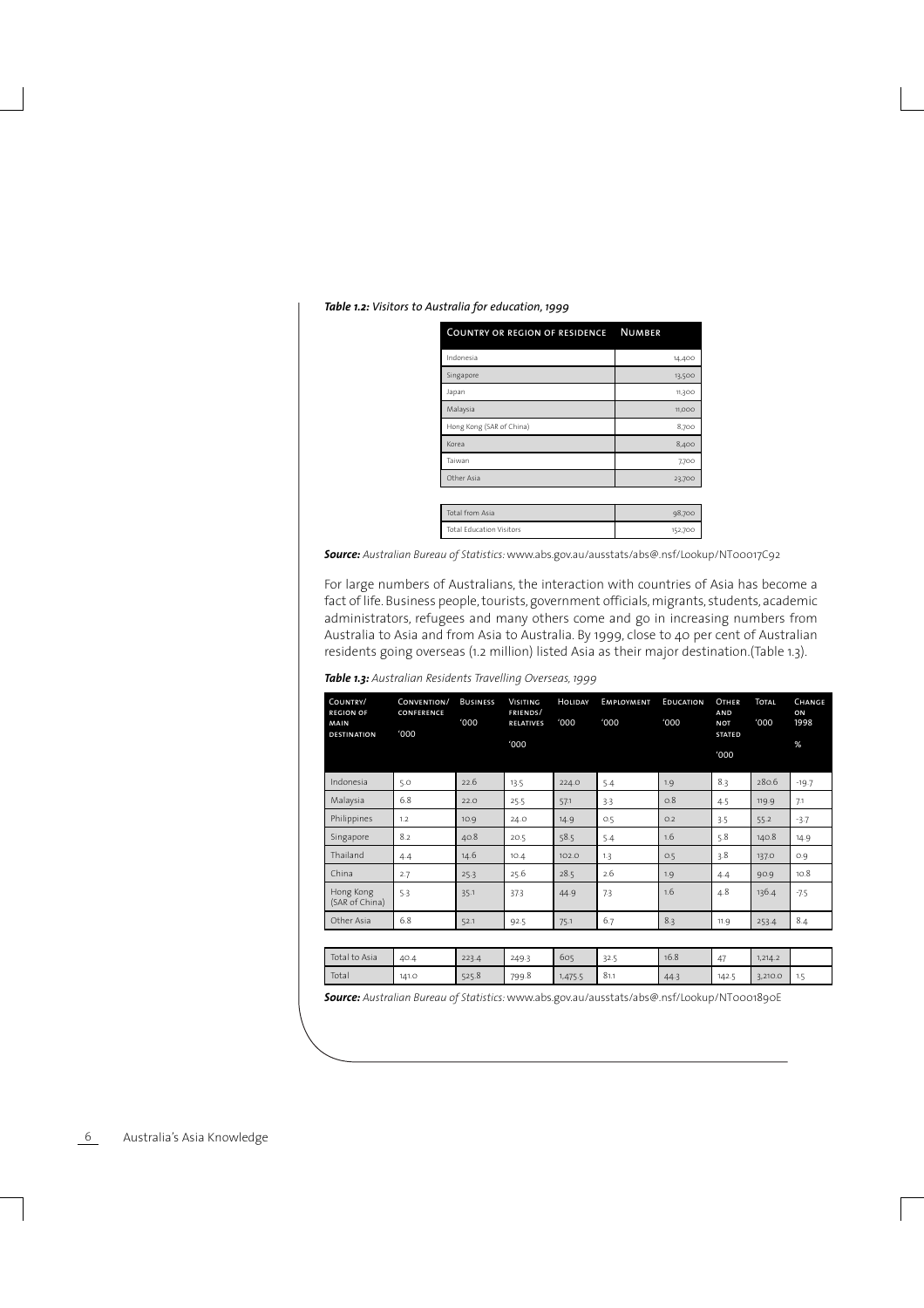Many Australians have become "Asia mobile" – in ideas and imagination as well as in person – without really thinking about it. The bank official from Western Australia attending a meeting in Singapore, the student from country Victoria whose friend invites her to teach English in Japan, the office worker who meets clients from Asian countries and takes a holiday in the country of new-found acquaintances – such stories typify the Asia mobility which Australia's geography guarantees will grow. Australia's tourist industry and universities draw large parts of their revenue from visitors from (and to) Asian countries (Tables 1.2 and 1.3).



National Asset in a Globalising World  $\frac{7}{2}$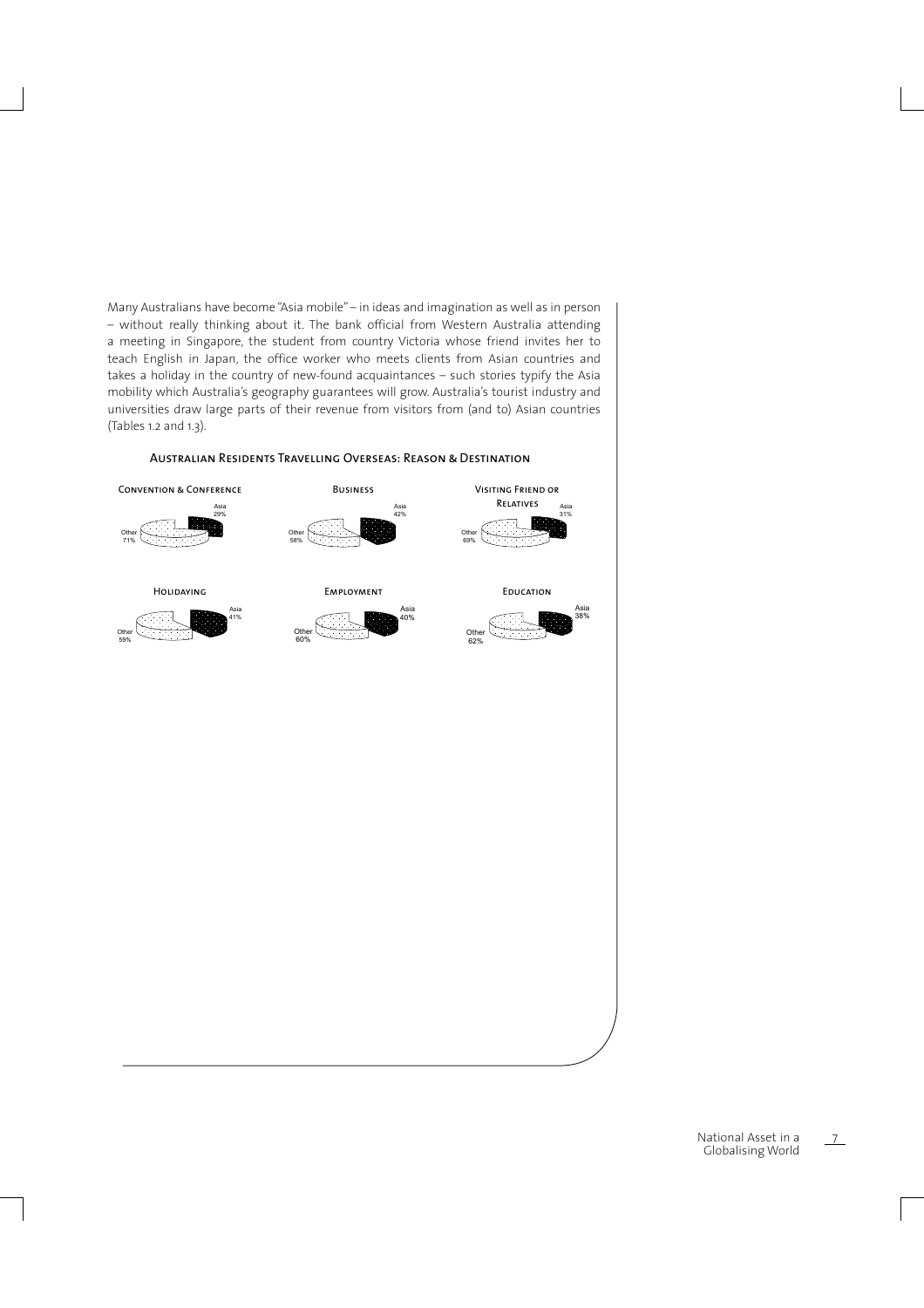

# THE "NEW" NEED FOR ASIA KNOWLEDGE

Dennis Altman has taught US and Australian politics for 30 years and writes about a variety of issues, particularly gender, AIDS and globalisation. He has increasingly interacted with colleagues in Asia over the past ten years.

**My view is that the particular position of Australia in the world means it is vital we have a critical mass of scholars who are aware of Asian history, cultures and politics. It is too easy to assume that globalisation and the increasing use of English makes such knowledge less important, even as our relations with the countries of Asia become more significant (and perhaps more complex) due to the rapidity of social and economic transformations. As any real understandings of a society requires one to have an intimate knowledge of its history, culture and language, the case for expanding Asian studies (and building up our knowledge of countries where there has been relatively little knowledge in Australia, e.g., the Philippines) can only increase. The growing use of English as a sort of lingua franca does not mean less need to learn Asian languages; indeed, it may increase this need, or else force Australians to deal with the region through intermediaries whose interests will not coincide with ours.**

**I would argue for a much greater emphasis on comparative studies, rather than the single country (or culture) expertise which has been the norm to date in Asian studies. We need to develop an approach to "Asian studies" which combines extensive study of one language/country/culture with a larger conceptual framework which can make sense of the larger context.** 

**Given the considerable investment of time and energy required to master a language, we should rethink how language study is funded and how it is incorporated into a degree structure.** 

**Maybe we should advocate a four-year Bachelor of Asian Studies, which combines an extensive language immersion course (including time in country) with the equivalent of a year's study of related disciplines (e.g., history, politics, anthropology, economics).** 

**I would see the specialists trained through such a system then going on to do graduate work in particular disciplines, where they would bring in their extensive country/language skills to bear on particular problems which we "new Asianists" may be aware of in aggregate, but don't have the skills necessary to pursue in particular cases. There is a national security interest in developing such skills, which is as important as the old arguments about trade and investment, which have never seemed all that convincing to me – easier to trade with people without knowing their language than to come to a real understanding of, say, the potential for the disintegration of the Indonesian state or the likely political balance in a post-SLORC Burma.**

Dennis Altman*, President, International Congress on AIDS in Asia Pacific*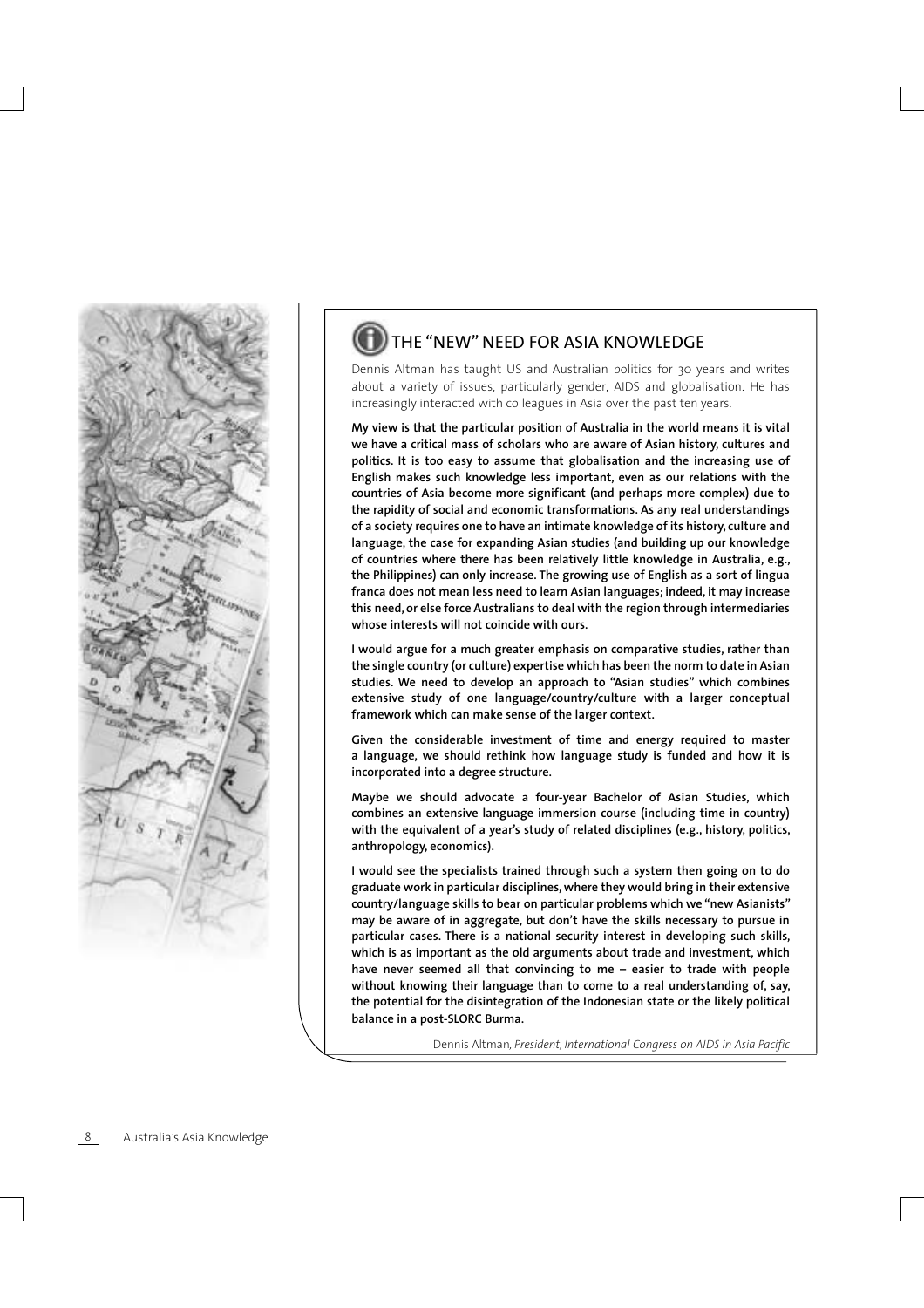*Table 1.4: Asian-born Australians, 1981-2000*

|                                                                              | 1981    | 1990    | 2000      |
|------------------------------------------------------------------------------|---------|---------|-----------|
| Asian-born Australians as a percentage of<br>total overseas-born Australians | 8.9     | 16.9    | 23.9      |
| Number of Asian-born Australians                                             | 276,000 | 655,700 | 1,077,800 |

*Source:* Dennis Trevin, *Australian Social Trends 2001,* Canberra: ABS, 2001, p. 13. See also the *Age,* 7 June 2001, p. 1.

The nature of Australia's population has changed. In 2001, people born in Asia numbered more than a million, or 6 per cent of Australia's population (Table 1.4), an increase of nearly five times since 1981 and 65 per cent since 1990. This presence has various consequences:

- it builds links to countries of Asia, just as the presence of Australians of Irish or English origin builds links to those countries
- it leads Australians in their daily lives into increased interaction with different faiths, foods and experiences.
- it has created a new constituency of 300,000 young people dinki-di in speech, dress and some tastes, yet "Asian" in language background, appearance and certain customs.<sup>1</sup>

In the United States, similar processes have led to attempts to maximize the benefits of such diversity. "Diasporas at home, and tourism abroad," writes Professor Anthony Reid of the University of California at Los Angeles (UCLA), "are transforming the way dominant cultures experience and perceive otherness."<sup>12</sup> In the US, universities like UCLA have embarked on programs, designed to cater for such enhanced interests and opportunities. Reid's recruitment from the ANU in 1999 was part of this strengthening and expansion of US Asian-studies capacity. One of the tasks in Australia, as in the US, is to use cultural diversity to foster economic ties, learn languages, spark curiosity and impart wider cultural comfort.



11. *Age,* 7 June 2001, p. 1. And see, for example, Vijaya Joshi, *Indian Daughters Abroad: Growing Up in Australia* (New Delhi: Sterling for the ASAA, 2000).

12. Anthony Reid, "Southeast Asian Studies: Decline or Rebirth?", manuscript introduction to a book to be published in 2002.

National Asset in a Globalising World 9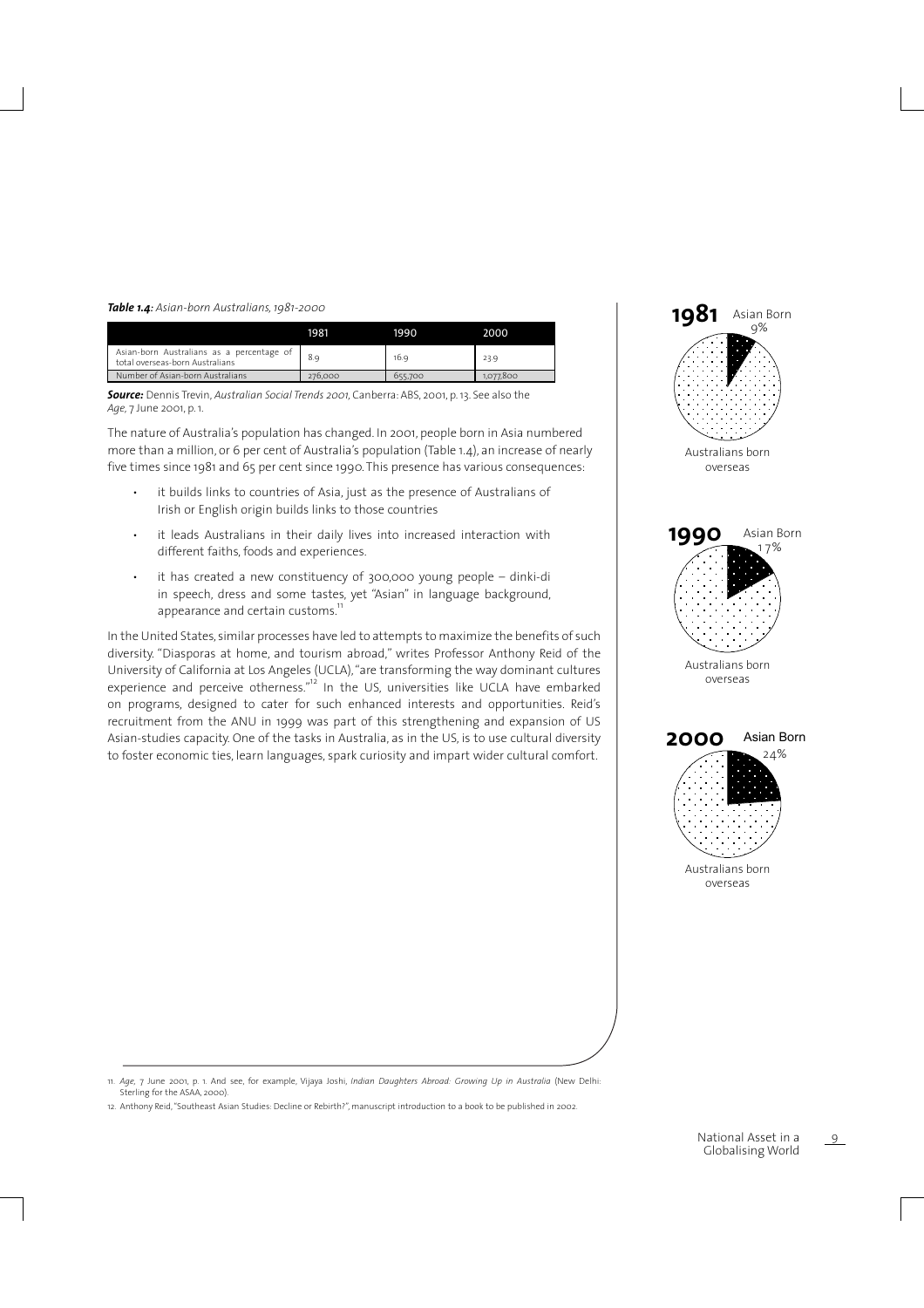

*Figure 2: John Spooner played with Australia's old familiar faces and found various new blends in this take on the John Brack painting.* The Age*, 10 Dec. 1996.*

10 Australia's Asia Knowledge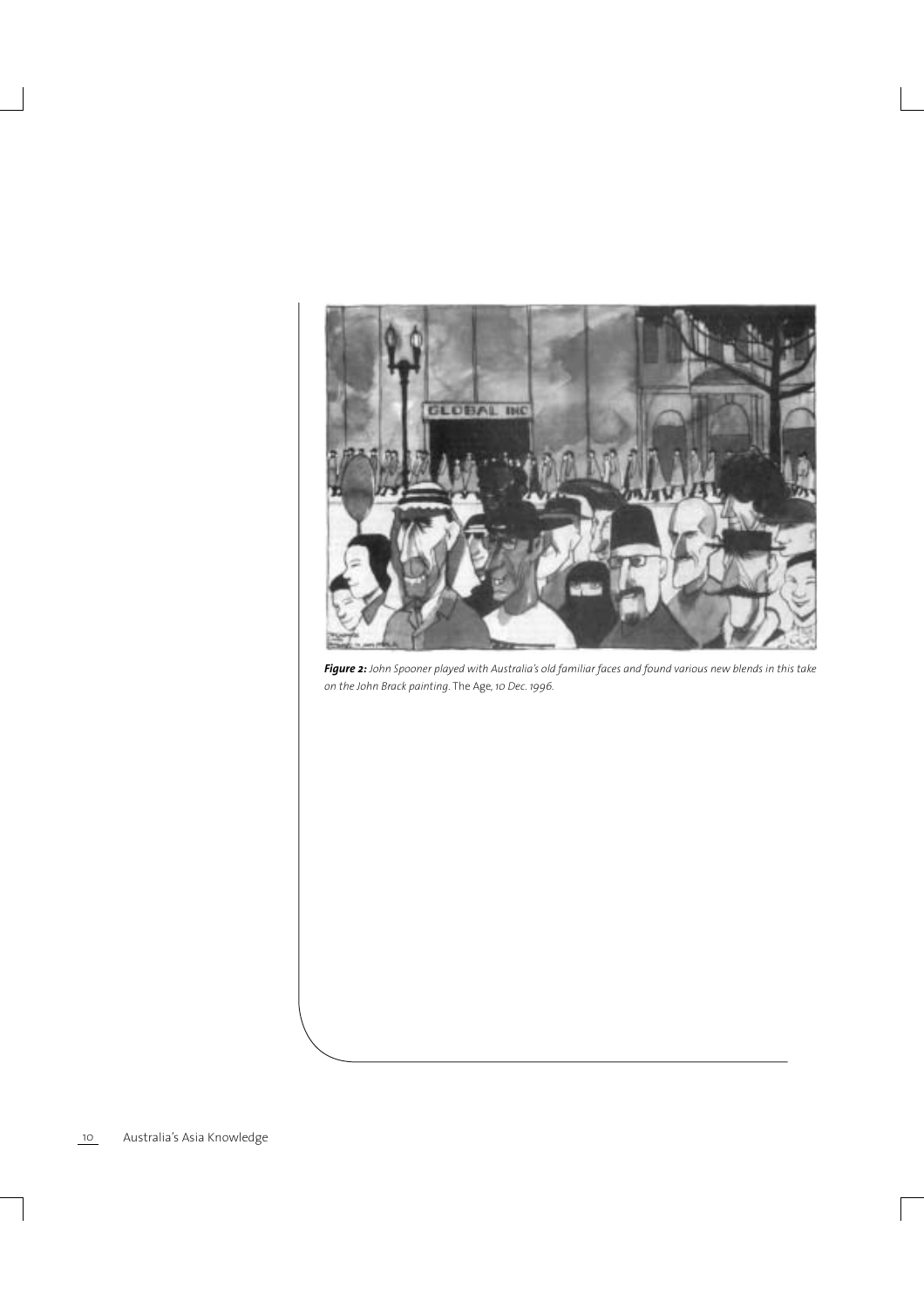## Asia in Australia's Global Environment, 1989-2002

The period 1989-2002 saw *fluctuation* of interest in Australia's relations with the countries of Asia. It is not surprising that popular opinions and preferences go up and down; but when these fluctuations are translated into long-term policies – in education, for example – continuity, depth and expertise are endangered.

At the beginning of 2002, in the wake of Asia's economic downturn of 1997-8, the emergence of an independent East Timor, Indonesia's political instability and war in Afghanistan resulting from terror campaigns in the United States, Australia's stake in understanding Asia was undeniable and clear. But it is worth recalling features of Australian foreign policy over the previous decade to emphasise the importance of sustained commitment to capacitybuilding of Asia knowledge. Such capacity takes time to establish. It is difficult to turn on and off.

Following the end of the Cold War, many Australian leaders advocated an accelerated "engagement" with Asia. It was a two-pronged process – to institutionalise Australia's Asia links through shared membership of regional forums and to construct a new framework which located Australia as a "middle power" in the newly conceptualised "Asia-Pacific" region. Security was to be maintained *within* not *against* the region, and was to be multidimensional, involving not only defence but economic, diplomatic, environmental, and cultural links.

By 2000, it was clear that integrating with "Asia" posed greater challenges than the Keating government had acknowledged. Much of the news from Asian countries lacked the exhilarating spin that "economic miracles" had provided in the 1980s and early 1990s. Though the task of understanding these processes was therefore even greater, the opportunities for Australian businesses and students seemed less exciting and inspiring. Momentum for engagement faltered. This coincided with the growing need of universities to be sensitive to student preferences and to fund-raising potential when making decisions about hiring staff or maintaining subjects.

The attacks on New York and Washington on 11 September 2001 underlined the dynamics of globalisation and the inescapable prominence of Asia in Australia's connections to the world: mass killing in New York and Washington led to Australian soldiers serving in Afghanistan. As the ramifications spread towards Australia, through Pakistan, India, Malaysia and Indonesia, the need for Australians to know about the history, cultures and languages of these places and people became self-evident. Yet, as this review shows, Australia's capacity to study and discuss the countries of West and of South Asia (i.e., the Indian subcontinent) declined markedly in the 1990s, and the diffusion of Asia knowledge in Australia grew only modestly at best.

*"Australia's capacity to study and discuss the countries of West and South Asia declined markedly in the 1990s"*

> National Asset in a Globalising World 11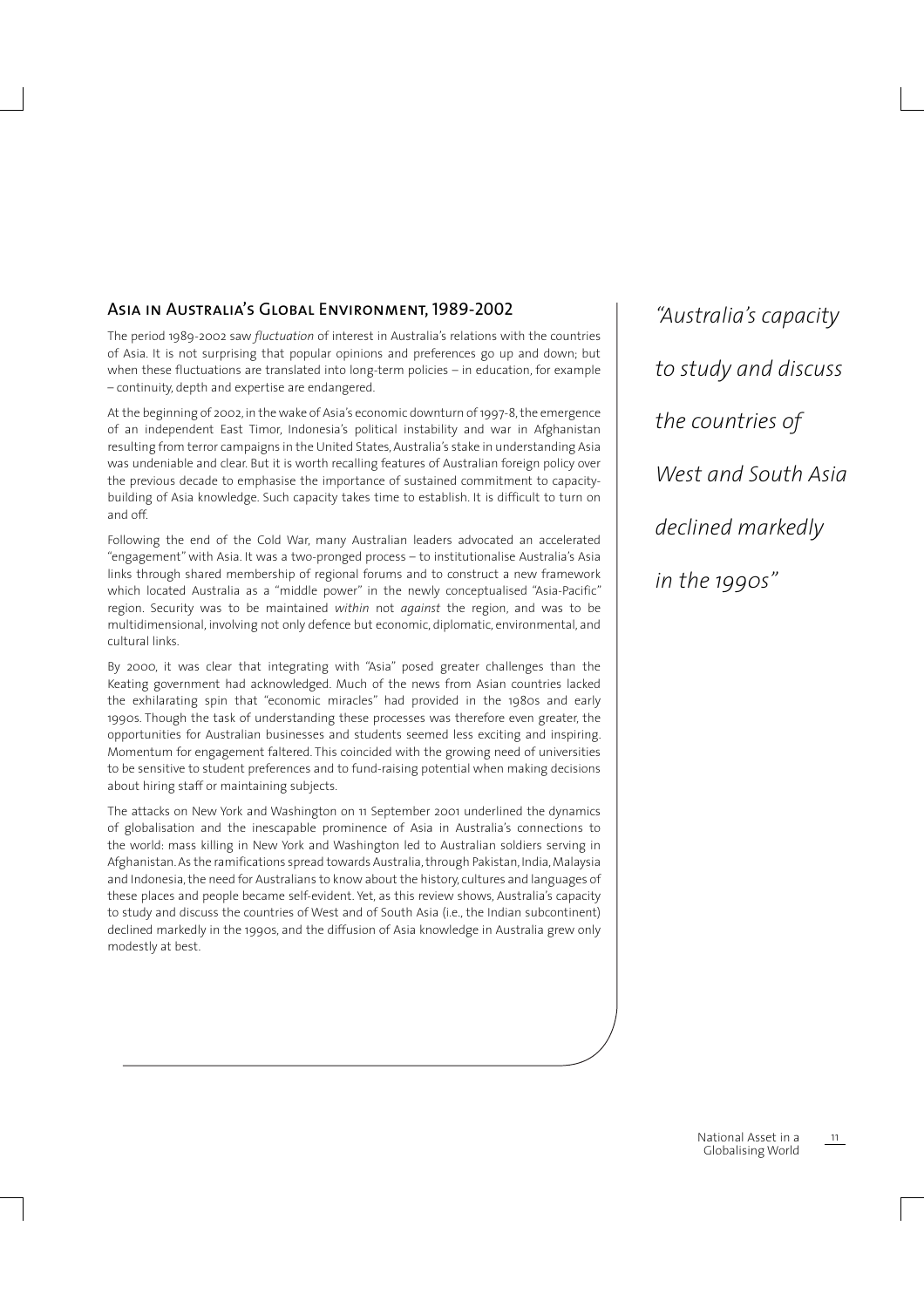# AFTER 11 SEPTEMBER ...

**We need a return to the pre-eminence of the area specialist. In universities, too many useless theoreticians dominate, while in government agencies and intelligence bodies, functionalists or generic managers predominate. What is needed is the officer who spends his whole life studying Egypt, or the Arabian peninsula, or South Asia. Only those types have the local knowledge and contacts...**

Greg Sheridan, *Foreign Editor,* The Australian, *27 September 2001, p. 13*

The overall foreign-policy lesson of the 1990s is that skilled, informed people are essential for Australia's survival in its globalised region. Fluctuation in fashion and policy, driven by reaction to events, undermines the continuous effort needed to strengthen Australia's Asiaknowledge base.

### **FOUNDATIONS**

Four developments have contributed to improvement of Australia's capacity to comprehend the countries of Asia:

• processes of globalisation have driven Australians to interact with their nearest global partners – the countries of Asia – in ways that would have been unimaginable in the past.

 In 2002, the seven-hour flight from the eastern states to Singapore is less an adventure for many Australians than the overnight train from Sydney to Melbourne once was (and, some would say, ever shall be). In Western Australia and the Northern Territory, Asia is closer and more accessible than "over east" or "down south." This is the Asia mobility which Australians have almost unconsciously embraced.

• the study of Asian countries in Kindergarten to Year 10 (K-10) is now systematically addressed in close to one in five Australian schools, and outstanding teaching materials about Asia are being steadily produced.

 The absence of such material was one of the laments of the Auchmuty Report of 30 years ago.13 Australia has created the foundations from which a sustained, broad-based capacity to benefit from interaction with Asia can be expanded.

- a diffusion of reference to Asia runs through a wide range of university subjects. This underlines a sense in the community that things Asian are important. But such acknowledgement is accompanied by uncertainty about *how* to understand the "Asian fact." The diffusion of a *wish* to know needs to be matched by deepening the *capacity* to know.
- the study of Asian languages has expanded, though fitfully, and in a time of declining language study by Australian students.

13. J. Auchmuty, *The Teaching of Asian Languages and Cultures* (Canberra: Commonwealth Government Printing Office, 1971), p. 100.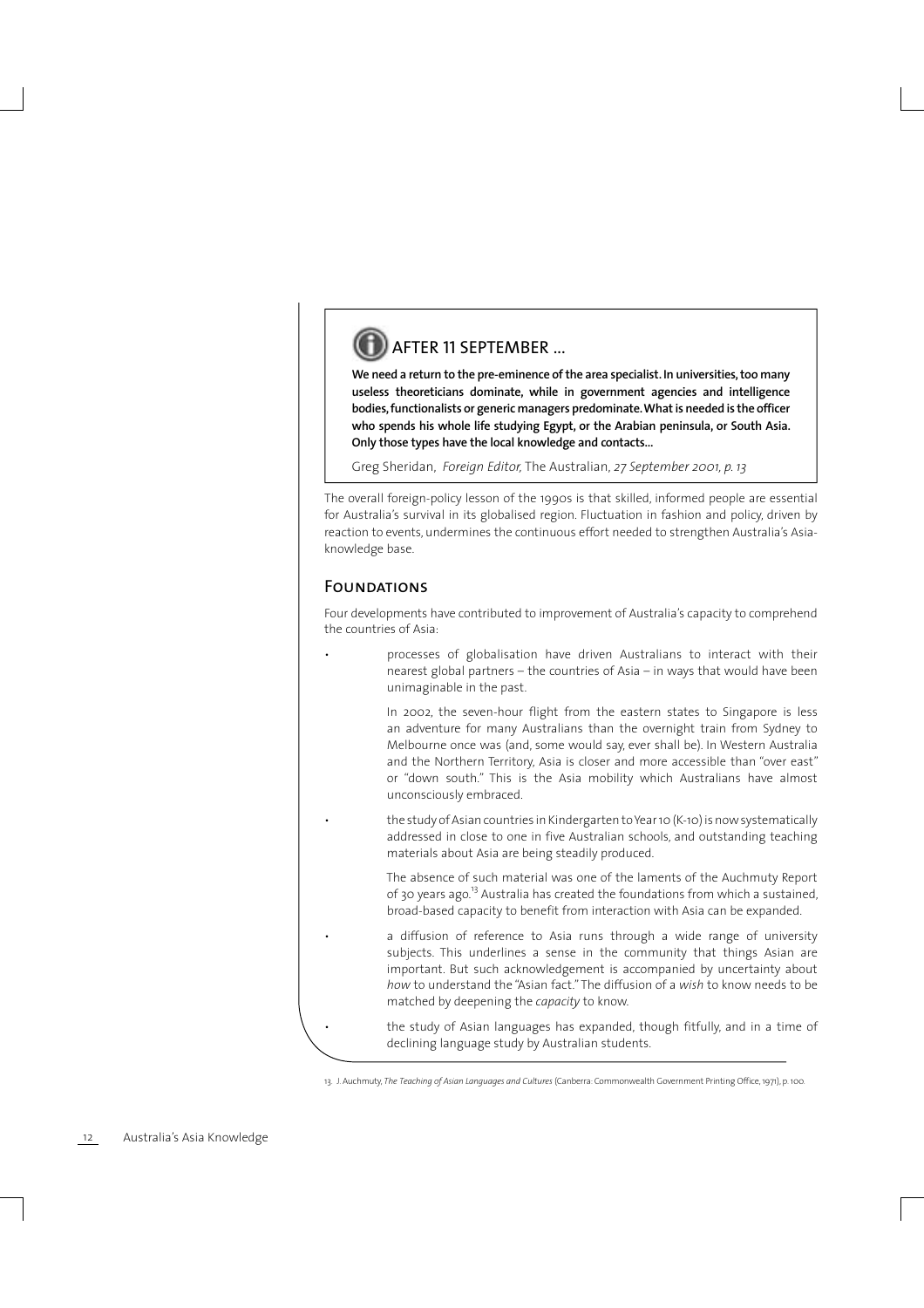## **CHALLENGES**

The survival and strengthening of Australia's Asia knowledge face challenging trends. Skilful planning and investment will be necessary to overcome such trends and make the most of the Asia-knowledge asset.

• undergraduate study of Asia in 2001 was nowhere near the targets set by the Ingleson Report in 1989.

> Australian university students in 2001 were scarcely more likely to study aspects of Asia than they were in 1988. Even allowing for those students who encounter reference to things Asian through the superficial engagement with Asia that globalisation necessitates, this report estimates that in 2001 the proportion of undergraduate load introduced to the affairs of Australia's nearest neighbours is still less than 5 per cent. In 1988, the Ingleson Report estimated a proportion of about 3 per cent studied some aspect of Asia. It recommended that the target for undergraduate students studying aspects of Asia should be 10 per cent by 1995 and 20 per cent by 2000, spread across commerce, arts, education and law.

- Australia's pool of specialist scholarly knowledge of Asia is drying up.
	- Financial pressures on universities have led to a contraction of Humanities and Social Sciences faculties, where most scholars of Asia in the past have worked.
	- The age profile of teachers in Australian universities means that large numbers approach retirement. Given the need to cut staff to meet budgets, they are rarely replaced. Nearly half of the respondents to the survey of ASAA members conducted for this review were over 50, and 75 per cent were over 40. $^{14}$
- Australia between 1997 and 2001 lost a dozen of its most outstanding Asia specialists, headhunted by institutions in half a dozen countries to invigorate their study of Asia. Australian universities have rarely replaced such lost talent, and, indeed, on current pay scales would find it difficult to do so.
- the political and economic upheaval in Asia since the economic collapses of 1997 has dampened popular interest in the study of Asia.

 Such perceptions are difficult to measure, but they can be inferred. Interest in the study of Indonesian language has fallen since the collapse of the Indonesian economy, the tumult in Indonesian politics and the confrontations in East Timor. Old hands in language teaching recall similar fluctuations in the study of Chinese after Tiananmen Square in 1989.<sup>15</sup> Faculties of Education have dropped Asia from their list of the top 10 priorities in the training of teachers.<sup>16</sup>

*"undergraduate study of Asia in 2001 was nowhere near the targets set by the Ingleson Report in 1989"*

<sup>14. 53</sup> out of 113 respondents were over 50 years old; 85 were over 40; only six were under 30. This is higher than the overall national average, which puts 36 per cent of academics over 50 and 54 per cent over 45. *Sunday Age*, 26 August 2001, p. 1.

<sup>15.</sup> Australian Academy of the Humanities, *Subjects of Small Enrolment in the Humanities: Enhancing their Future* (Canberra: Paragon Printers, 2000), p. 41.

<sup>16.</sup> Survey by Kathe Kirby, Manager, Asia Education Foundation, August-September 2001.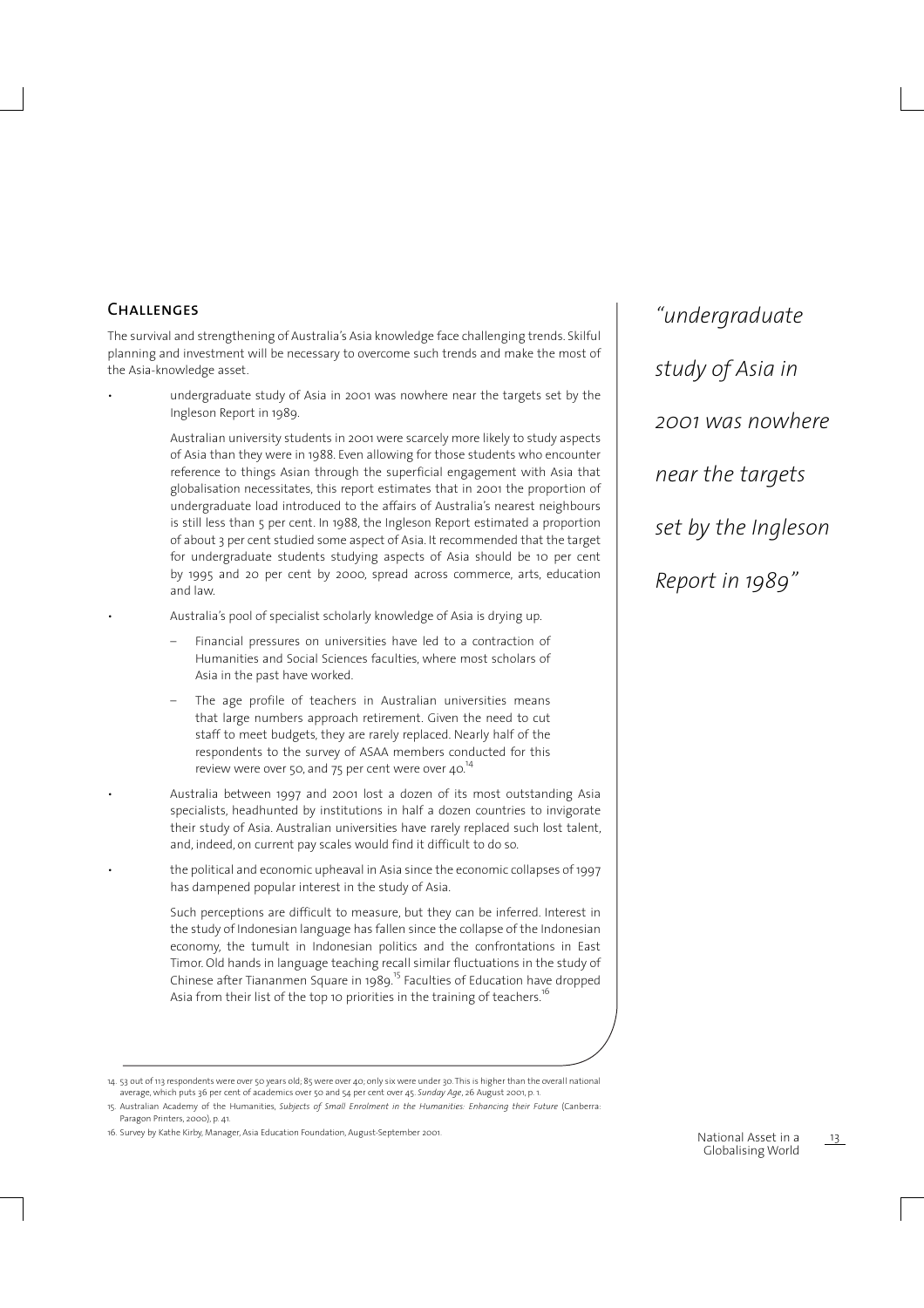### Maximizing a National Asset

As globalisation accelerates, Australia's Asia knowledge offers many potential benefits. To enable Australia to make the most of its geographical location and its multi-cultural population, this national asset needs repositioning and renewal. This report describes current assets and risks. It sets out a plan for a future in which Australia must interact ever more regularly and effectively with the world at large and the countries of Asia in particular.



*Figure 3: Some kangaroos wanted to shed their newly acquired tiger stripes after the economic downturn of 1997 dampened popular interest in Asia. Spooner,* The Age*, 28 Oct. 1997.*

14 Australia's Asia Knowledge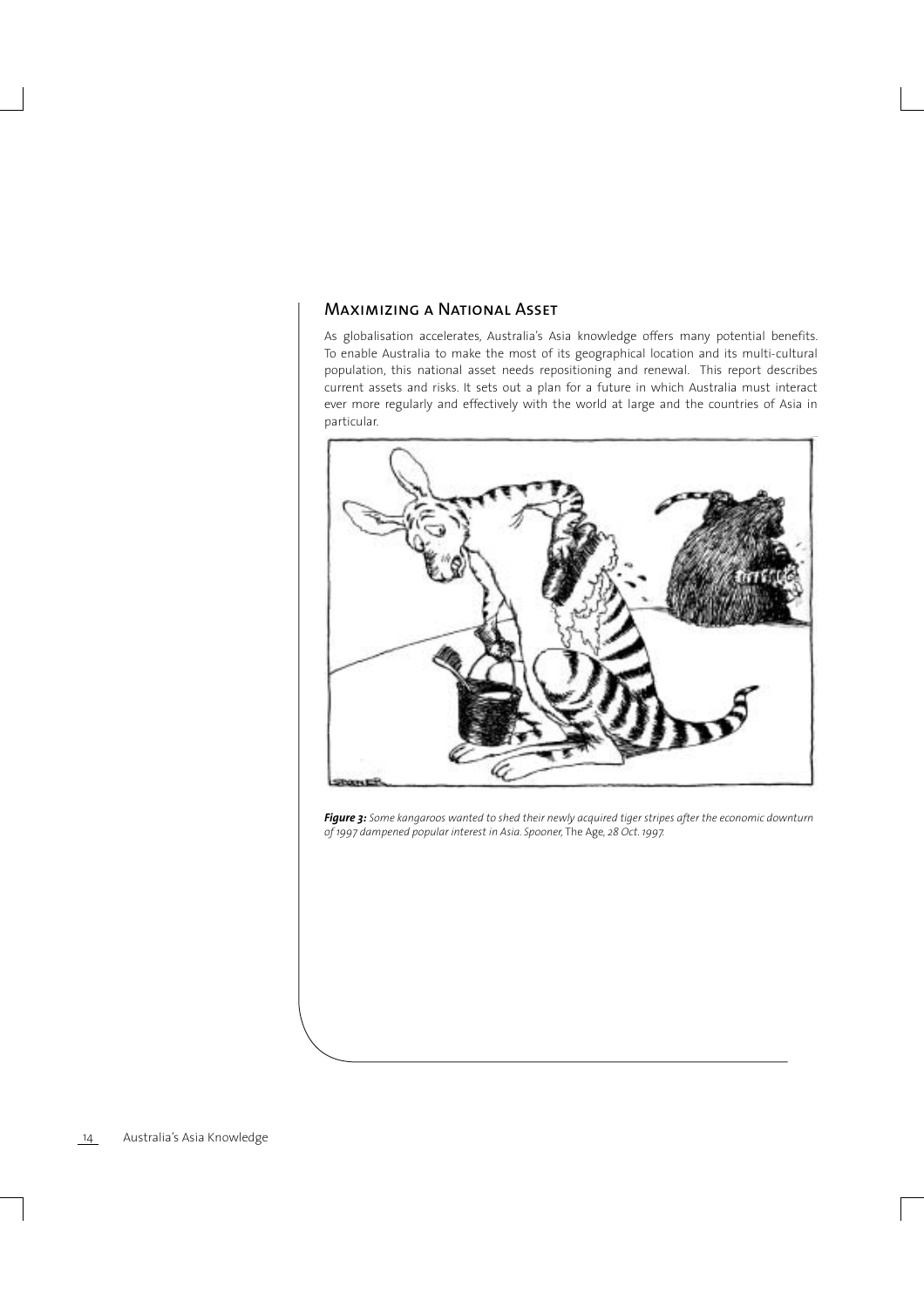# 2. Study of Asia

The paradox of Australia's Asia knowledge in universities in 2001 was that more subjects in a variety of disciplines *touched on* themes relating to Asia than was the case a dozen years ago. One of the informants to this report wrote:

 A positive sign is that the study of Asia is now more diffuse in the University curriculum and many non-traditional programs offer courses which touch on Asia. One possible problem is the level of expertise ... Some are taught for purely expeditious reasons ... and not necessarily by staff with deep cultural experience in the regions.

Many Australians now experience an "Asia mobility," whether in business, travel, interaction with Asian students or decisions about which takeaway food to buy. But *specialist knowledge*  of Asia, and specialist subjects about Asia, made little progress into the broad student community, as evidence in this chapter indicates.

### Diffusion and In-Depth Study

A survey of course handbooks of the University of Melbourne and the University of New South Wales identified some 100 Asia-focused subjects (i.e., subjects with more than 50 per cent Asia-related content) at each institution. These subjects were in disciplines ranging through architecture, business, engineering, law and medicine, as well as Asian Studies programs and the social sciences and arts. (See Table 2.1 and the box, "Asian Studies – the Disciplinary Shift" for reference to Monash University).

|  | Table 2.1: Number of subjects dealing with Asia at five universities, 2001 |  |  |  |  |  |
|--|----------------------------------------------------------------------------|--|--|--|--|--|
|--|----------------------------------------------------------------------------|--|--|--|--|--|

|                 | <b>ASIAN STUDIES SUBJECTS</b>        | <b>DISCIPLINE-BASED SUBJECTS</b><br>WITH MORE THAN 50% ASIA<br><b>CONTENT</b> | <b>DISCIPLINE-BASED SUBJECTS</b><br>WITH SOME ASIA CONTENT<br><b>BUT LESS THAN 50%</b> |
|-----------------|--------------------------------------|-------------------------------------------------------------------------------|----------------------------------------------------------------------------------------|
| Melbourne       | 48 (12 of which not offered in 2001) | 52 (3 of which not offered in 2001)                                           | 25 (8 of which not offered in 2001)                                                    |
| <b>UNSW</b>     | 40                                   | 64                                                                            | 39                                                                                     |
| <b>Flinders</b> | 18                                   | 18 (6 of which not offered in 2001)                                           | 24 (2 of which not offered in 2001)                                                    |
| Curtin          | 12                                   | 62                                                                            | 29                                                                                     |
| James Cook      | Nil                                  | 18                                                                            | 6                                                                                      |

*Source: Analysis of institutions' handbooks for 2001 as found on the World Wide Web (August 2001). "Asian Studies" means subjects taught within a unit called "Asian Studies." "Discipline-based" means subjects taught in History, Commerce, Tourism, etc.*

Such coverage is welcome; but a danger lies in misplaced confidence based on superficiality. A tourism subject, for example, which discussed hotel management in India but left students generalizing about "the passive nature of the Indian race,"<sup>17</sup> might be counted among examples of "studying Asia"; but its students would be disastrously misinformed.

<sup>17.</sup> This example is based on experience but disguised to preserve anonymity (R. Jeffrey).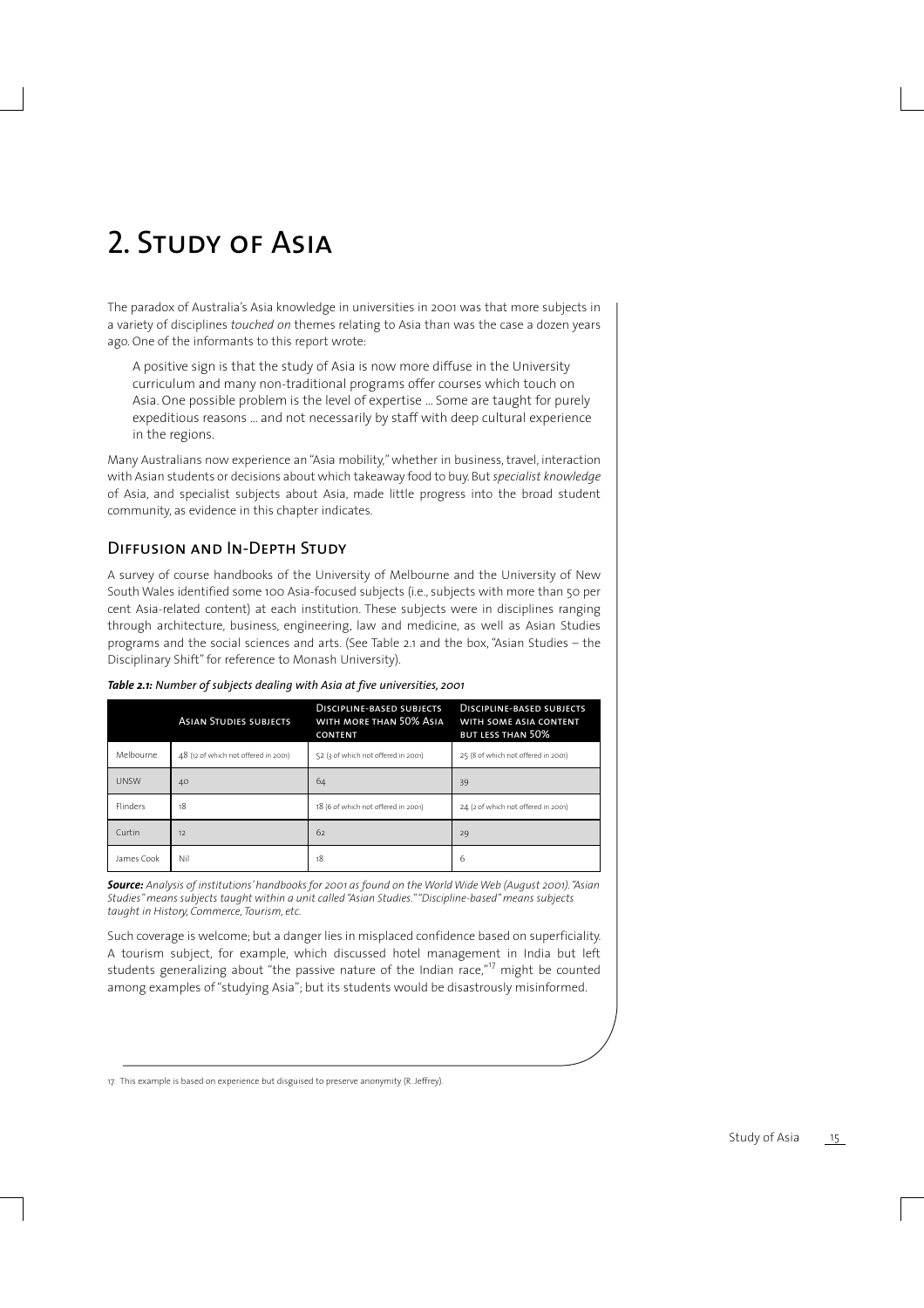## Asian Studies - The Disciplinary Shift

**Research and teaching in Asian studies have increasingly expanded beyond the arts and humanities faculties in Australia into other faculties and disciplines, particularly business and economics, law, education and medicine.** 

**A recent inventory of Asian studies in the Faculty of Business and Economics at Monash University showed that there were about 85 subjects which focussed on Asia or used substantial examples from the Asian region. One of the largest growth areas in this faculty has been subjects dealing with international business, international taxation law, international labour relations and international organisations such as the WTO and APEC. Significant parts of these subjects, often the bulk of the teaching, has related to Asia.** 

**This shift to the "other" disciplines represents an important development in the integration of the Asian experience in the teaching and research agendas of Australian universities. At the same time, special strategies need to be developed to ensure that our academic expertise on Asia is built up.** 

**Many of the academic staff currently undertaking teaching and research on Asia are not Asia specialists in the old sense of the word. Traditionally, an Asia specialist was an academic who had a long period of undergraduate and postgraduate training in Asian studies – typically a particular Asian country, region or city, supported by years of fieldwork and language training. Such "area specialists" are hard to generate today because the "area" based approach to teaching and learning has virtually been abandoned with few exceptions. The result is that many "Asian specialists" today have in-depth expertise in a particular narrow field of knowledge – say the tax laws of Indonesia – but they may lack knowledge about the wider historical, cultural and political context of those tax laws.** 

**The result is that the rapidly shrinking pool of area specialists increasingly finds itself being approached by both staff and students for guidance and expert advice. Unfortunately, the remaining area specialists do not have the time to deal with even a fraction of these queries.** 

**The Australian educational system needs some kind of mechanism capable of generating sufficient numbers of area or country specialists to provide indepth expertise (yes, of the old fashioned kind) to their colleagues, students, government and business. The growth of Asian studies beyond the traditional disciplines in the Arts faculties is to be welcomed; but until the question of how best to generate high levels of "Asian expertise" is settled, this growth of interest is problematic.**

Marika Vicziany*, Director, Monash Asia Institute*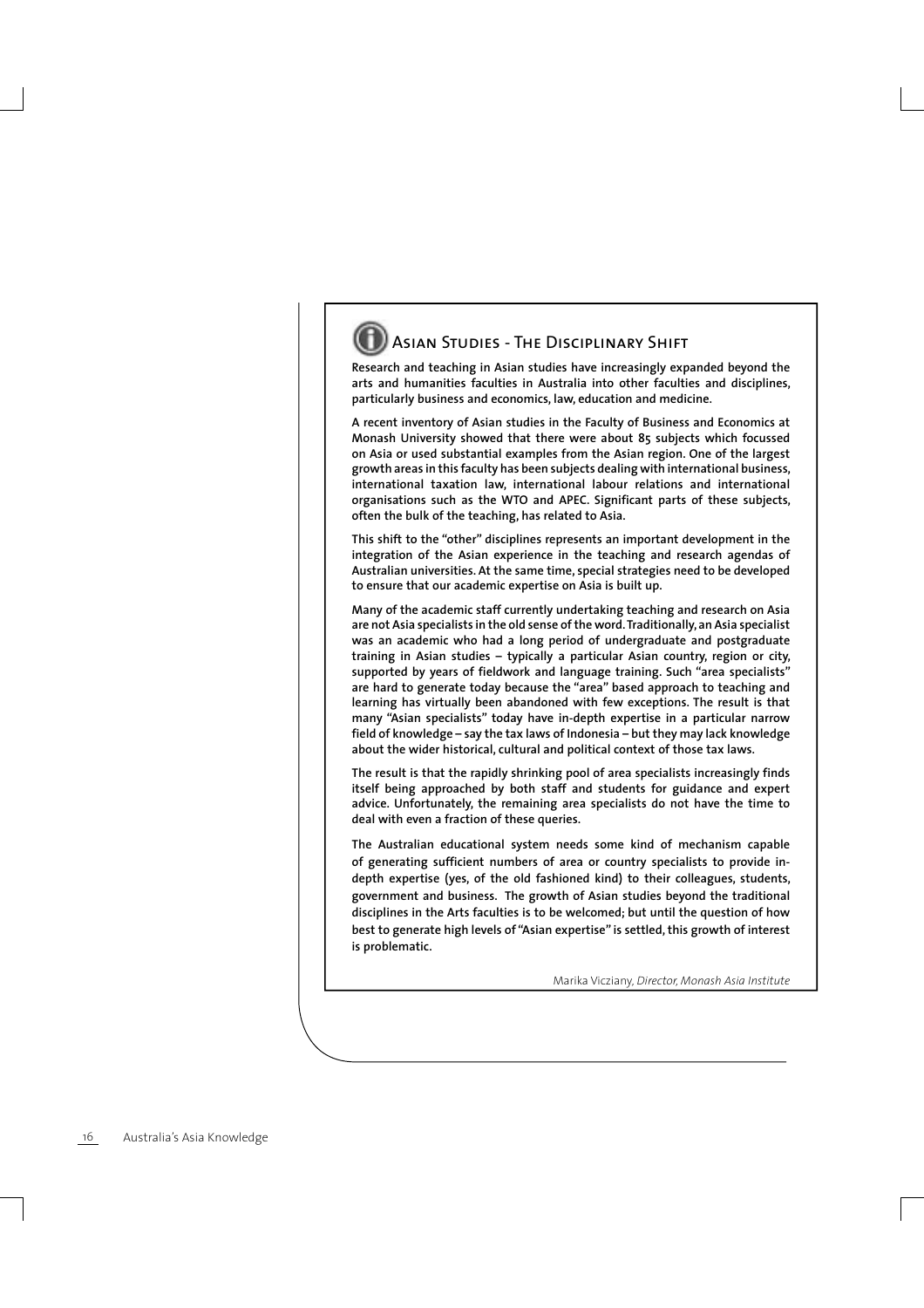In 1988, the Ingleson Report estimated that 1.9 per cent of student load was based on subjects devoted to study of Asia. The inclusion of language study took this proportion to 2.9 per cent.<sup>18</sup> The Ingleson Report recommended that by the year 2000, 20 per cent of student load should be in subjects focused on the study of Asia and in Asian languages.<sup>19</sup>

The Ingleson Report had sufficient funds to permit visits to most campuses by the chief investigator or an associate. The current inquiry has worked within a much smaller budget, and most of our data collection has been by telephone, email and fax and depended on the good will, diligence and commitment of hard-pressed colleagues.<sup>20</sup> We cannot claim the comprehensiveness in data collection of the Ingleson Report.

This current report selected a sample of seven universities, for which our data allow some comparison with data from the Ingleson Report. Analysis of the sample provides a snapshot of national trends, which evidence from regional reports in this chapter supports (Table 2.2).

*Table 2.2: Student load (EFTSU) in Asia-content subjects as percentage of student load, 1988 and 2000-01 (selected sample where comparability possible)*

| UNIVERSITIES | <b>EFTSU</b><br>IN ASIA-<br><b>CONTENT</b><br>SUBJECTS,<br>EXCL.<br>LANGS.<br>1988 | % OF THIS<br><b>INSTITUTION'S</b><br><b>EFTSU 1988</b><br>(INGLESON<br>REPORT) | <b>EFTSU IN</b><br>ASIA-RELATED<br>SUBJECTS,<br>EXCL. LANGS,<br>2001 | <b>INSTITUTION'S</b><br>EFTSU 2000 | % OF THIS<br><b>INSTITUTION'S</b><br><b>EFTSU 2001</b> |
|--------------|------------------------------------------------------------------------------------|--------------------------------------------------------------------------------|----------------------------------------------------------------------|------------------------------------|--------------------------------------------------------|
| Adelaide     | 55                                                                                 | 2.7                                                                            | 98                                                                   | 11,293                             | 0.9%                                                   |
| Griffith     | 122                                                                                | $8*$                                                                           | 185                                                                  | 20,148                             | 0.9%                                                   |
| La Trobe     | 144                                                                                | 3.4                                                                            | 160                                                                  | 16,855                             | 1.0%                                                   |
| Melbourne    | 125                                                                                | 1.5                                                                            | 90                                                                   | 28,956                             | 0.3%                                                   |
| Murdoch      | 66                                                                                 | $3.6*$                                                                         | 39                                                                   | 8,950                              | 0.4%                                                   |
| New England  | 62                                                                                 | 1.7                                                                            | 142                                                                  | 8,539                              | 1.7%                                                   |
| Oueensland   | 110                                                                                | 1.1                                                                            | C.100                                                                | 25,371                             | 0.3%                                                   |
| Totals       | 674                                                                                |                                                                                | 814                                                                  | 122,112                            | 0.6%                                                   |

*\* Includes languages*

*Notes: The definition of an Asia-related subject differs between 1988 and 2001. For 1988, subjects were "wholly on Asia." Ingleson Report, p. 88. For 2001, we used a definition of "more than half" devoted to Asia. This measure makes the 2001 outcome look stronger than it would if a "wholly on Asia" criterion were applied.*

*Griffith and Murdoch both had dedicated administrative units called "Asian Studies" in 1988.*

*Sources: Ingleson Report, pp. 78-84, 86-9. Surveys carried out for this report. "Characteristics and Performance Indicators of Higher Education Institutions. Students Enrolled: 2000"* (www.dest.gov.au./ archive/highered/statistics/characteristics).

18. Ingleson Report, p. 64.

*"The Ingleson Report recommended that by the year 2000, 20 per cent of undergraduate load should be enrolled in subjects focused on the study of Asia and in Asian languages"*

<sup>19.</sup> Ibid., pp. 25, 259.

<sup>20.</sup> See Appendix A.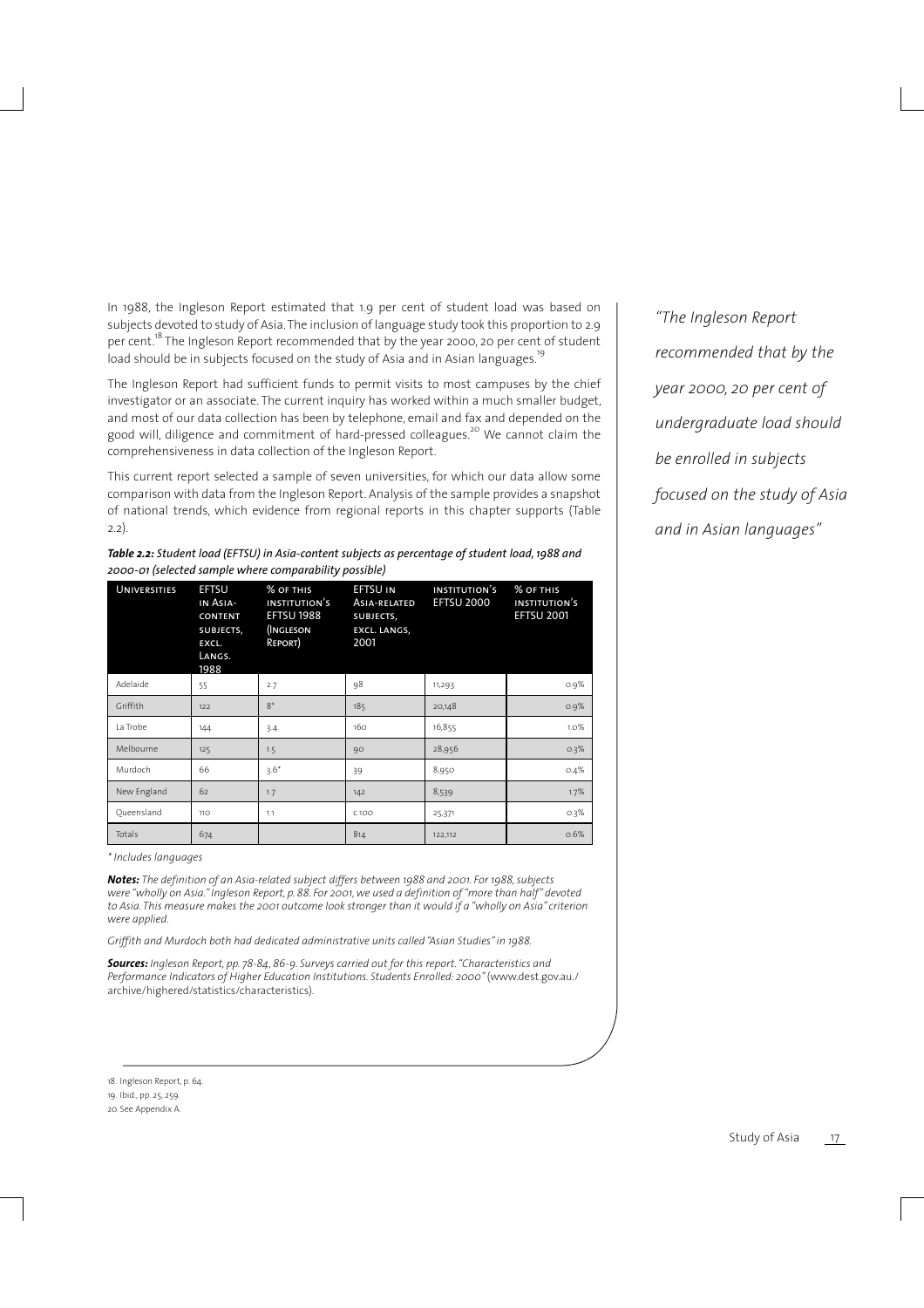The difficulties of dealing with data of this kind are notorious, but rough, bold pictures emerge. In raw numbers, the student load in subjects related to Asia increased by about 20 per cent between 1988 and 2001 in our sample institutions; but the *proportion* of Asiacontent in the total student load declined (Table 2.2). Student load in Australia's universities grew by about 65 per cent in the period.

Combined with evidence from scholars in the universities, these data support the proposition that Australian university students were little more likely to include in-depth study of aspects of Asia in their course in 2001 than they had been in 1988. "More than 97 per cent of university and college graduates complete their courses without even a single unit focused on Asia," the Asian Studies Council wrote in 1988, "most of them without even reference to Asia." <sup>20</sup>In 2001, *reference* to Asia is more common, and this is to be welcomed. But it is safe to say that more than 95 per cent of students still complete their course without "even a single unit focused on Asia."

This is far from the target of 20 per cent of student load that the Ingleson Report laid down in 1988.

Students increasingly choose (and pay for) their universities and courses. How is student choice to be factored into an equation that will result in larger numbers studying aspects of Asia in greater depth? Part of the answer, we believe, lies in **Recommendation 7**, a program to reposition Australia's Asia knowledge. It promotes the appointment of younger scholars who not only have deep experience of Asia – are "Asianists" in the old language – but who work in other disciplines. Such appointments should be combined appointments (e.g., Chinese anthropology and medicine, Indian economics and accounting). In this way, they enrich the teaching of colleagues who are not Asia specialists and influence students for whom combined degrees are increasingly popular.

Diffusion needs to be strengthened by encouraging the appointment of scholars who are both area specialists *and* members of mainstream, discipline-based programs. This occurs in some institutions, but to reposition and maximize Australia's Asia knowledge it needs to happen widely, as we explain below.

#### Depletion and Replenishment

The study of Asia has recently suffered from three related processes. First, budget cuts to universities have produced a need to reduce payrolls and staff. Second, the age profile of Australian universities, which did much of their hiring in the 1960s and 1970s, has meant increasing retirements in the 1990s; retiring staff have rarely been replaced.<sup>21</sup> Both the former developments affect most units of universities, but the third element – using the level of undergraduate enrolments to determine areas of study to be preserved or abolished – has particularly affected the study of Asia.

<sup>20.</sup> Asian Studies Council, *A National Strategy for the Study of Asia in Australia* (Canberra: AGPS, 1988), p. 2.

<sup>21.</sup> *Campus Review,* 16-22 May 2001, p. 2. 55 per cent of academics of senior-lecturer level and above were over 55. 70% of professor and readers were over 55.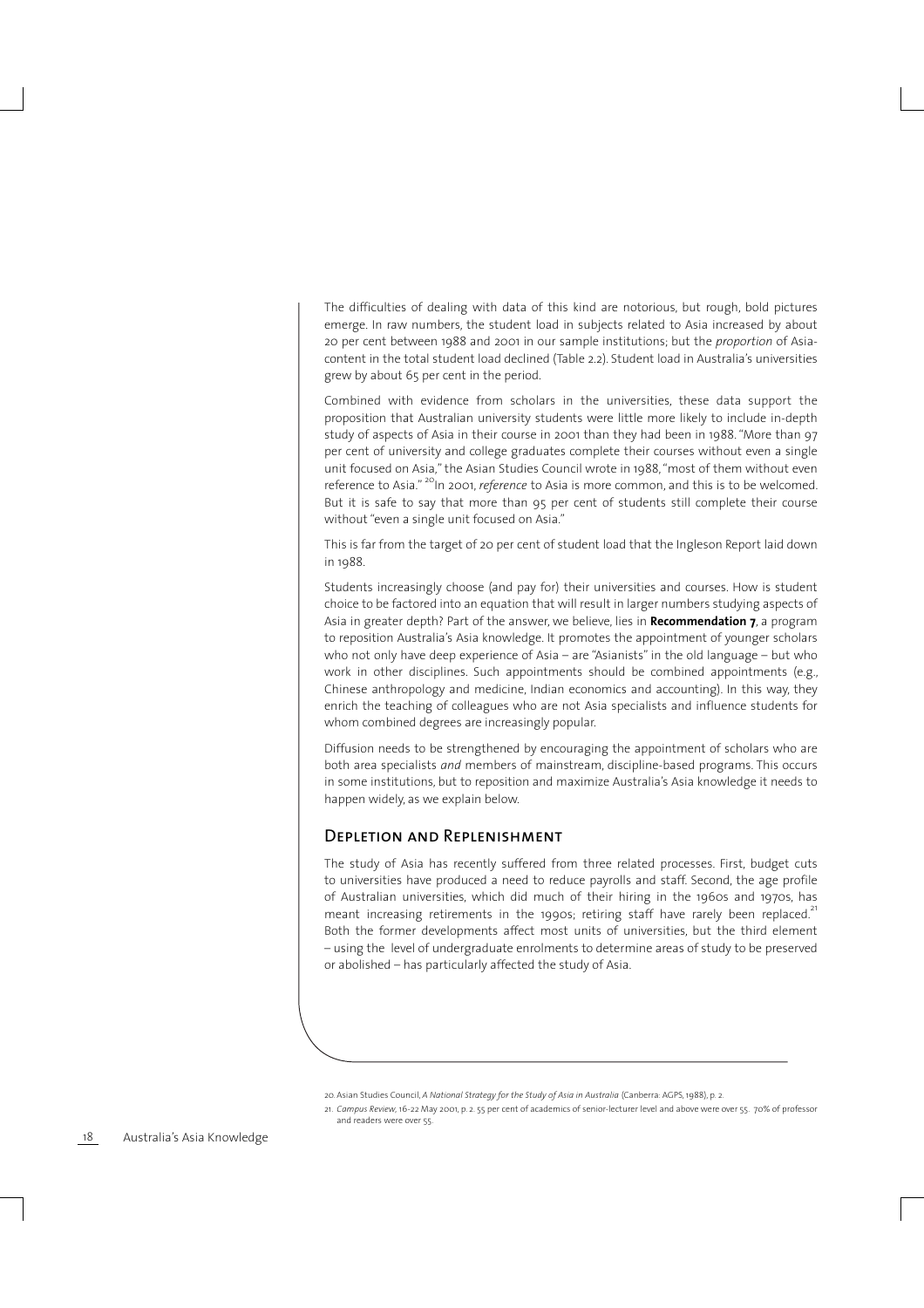Asia-related subjects in the Arts and Social Sciences have tended to frighten off younger students. Critics might say the wounds were sometimes self-inflicted. "Asia experts" revelled in the esoteric detail of their specialities, unable and unwilling to "popularise" them to undergraduates or work with colleagues in comparative fields not directly related to their specialities. Such extreme pictures, however, were rare. Much more importantly, the study of Asia has suffered from a widespread reluctance of students to venture into unfamiliar territory. Though there are no doubt exceptional undergraduates who seek the unfamiliar, the majority opts for subjects that they "know something about" from school or in which their interest has been whetted by favourable treatment on television or in film. In popular media the affairs of Asia most often appear confronting, confusing and messy, rather than clear and sanitised. In a cafeteria curriculum, most customers prefer cakes with familiar icing.

The consequence of staff reductions, often based on the popularity of particular branches of study, has meant that the pool of specialists on Asian countries in Australian universities has shrunk notably since the mid-1990s.

Overseas salaries overtook and significantly surpassed Australian salaries. At the National University of Singapore (NUS) salaries in 2001 could be twice as high as in Australia. A professor at NUS started on \$168,000 Singapore dollars a year (Table 2.3). A professor in an Australian university earned AUD\$95,000 a year with no increments available.

#### *Table 2.3: Academic Salaries, Australia and Singapore, 2001*

|                         | <b>AUSTRALIA</b> | <b>SINGAPORE</b>         |
|-------------------------|------------------|--------------------------|
| Professor               | AUD\$95,000      | S\$168,000 to S\$222,000 |
| Lecturer (PhD; Level B) | AUD\$50,000      | S\$60,000                |

*Note: The Singapore dollar in 2001 was worth about AUD \$1.05. Income tax rates are lower in Singapore.* 

*Sources: Professor Peter Reeves provided NUS salary scales. The salary scales of non-Singapore nationals vary somewhat. The Australian scales are those used at La Trobe University and are part of a national wage agreement.*

The quality of Australian-based scholars of Asia contributed to this shrinkage: they have been headhunted (Table 2.4). Since 1997, 12 leading scholars have been attracted to important jobs around the world – to the People's Republic of China, Hong Kong, the USA, Malaysia, the Netherlands, the UK, Singapore and Japan.

Such recruitment highlights the reputation of Australia's Asia knowledge. In different circumstances, it could be welcomed unequivocally. Movement is good for universities. But in the budget climates of the 1990s, departures have usually meant salary savings. Departing staff are seldom replaced.

*"the pool of specialists on Asian countries in Australian universities has shrunk notably"*

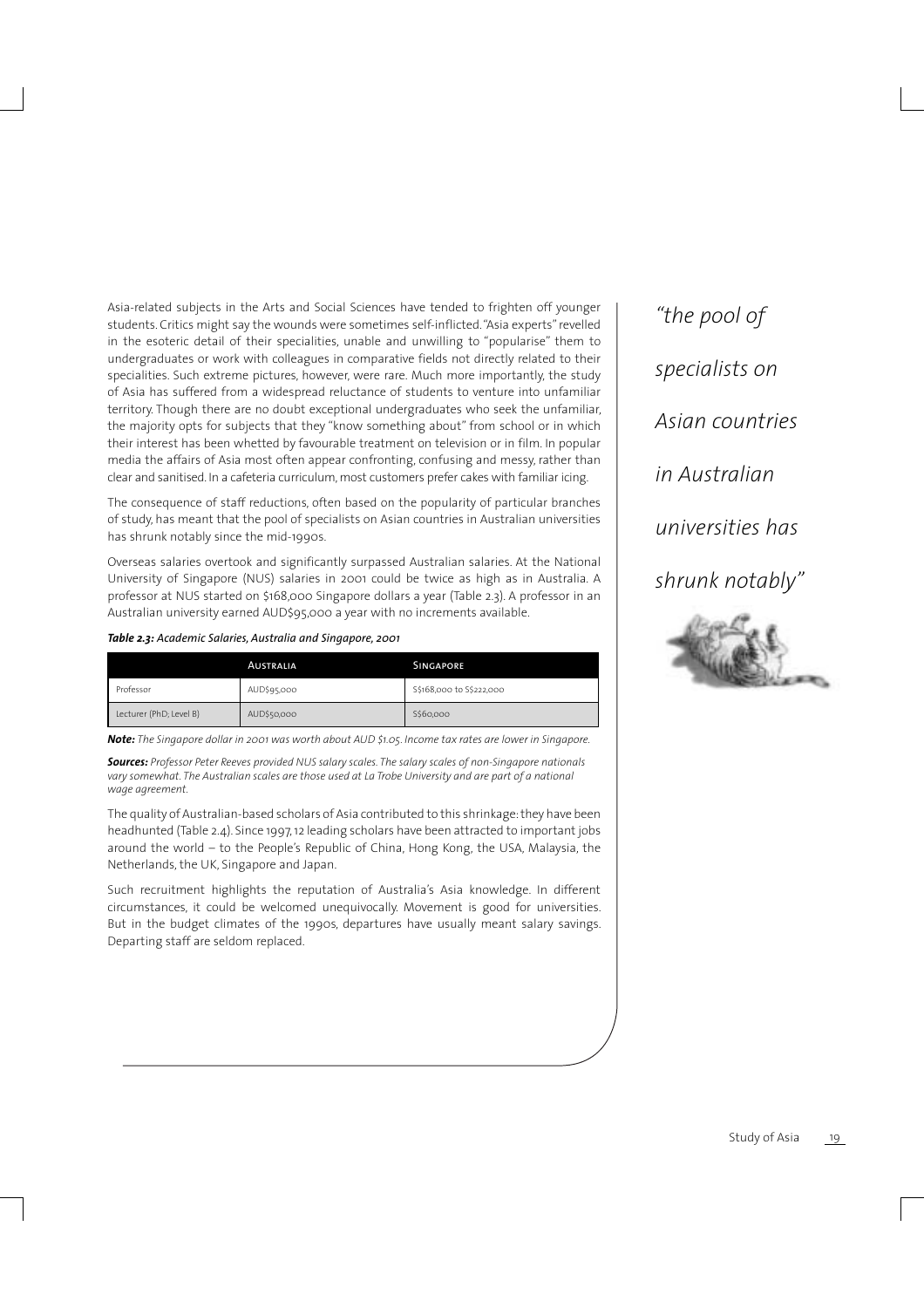The senior scholars of Asia who left Australia since 1997 have vast scholarly, teaching and administrative experience. Indeed, that is why they have been recruited for leadership positions by overseas institutions. To lose such talent takes slices off the heart of Australia's Asian-studies capacity. Nor do these losses include senior Asia scholars who have retired or younger scholars who have gone overseas.<sup>22</sup> There is, to be sure, some new blood, but senior appointments, such as that of the distinguished Indonesia scholar Professor Arief Budiman to the Melbourne Institute of Asian Languages and Studies (MIALS) or Professor Jenny Corbett in Japan studies at the ANU are rare.

| <b>SCHOLAR</b>               | <b>FORMER</b><br><b>AUSTRALIAN</b><br><b>INSTITUTION</b> | REGIONAL/<br><b>DISCIPLINE</b><br>SPECIALTY | <b>RECRUITED TO</b>                                                                                                    |
|------------------------------|----------------------------------------------------------|---------------------------------------------|------------------------------------------------------------------------------------------------------------------------|
| 1. Professor Malcolm Falkus  | <b>UNF</b>                                               | Thailand, East Asia                         | World Bank, Cambodia (2000)                                                                                            |
| 2. Professor Kevin Hewison   | <b>UNF</b>                                               | Southeast Asia                              | Director, Southeast Asia Research Centre.<br>City University of Hong Kong (2000)                                       |
| 3. Professor Beverley Hooper | <b>IJWA</b>                                              | China                                       | Professor of Chinese Studies, University of<br>Sheffield, UK (2000)                                                    |
| 4. Professor Rey Ileto       | ANU                                                      | Southeast Asia                              | Chair of Southeast Asian Studies Program,<br>National University of Singapore (2001)                                   |
| 5. Professor Kee Poo-kong    | Victoria U of<br>Technology                              | China, migration                            | Director, Chinese Heritage Centre, Nanyang<br>Technical University, Singapore (1999)                                   |
| 6. Professor Rikki Kersten   | Sydney                                                   | Japan                                       | Professor, Leiden University, The Netherlands<br>(2001)                                                                |
| 7. Professor Michael Leigh   | Sydney                                                   | Southeast Asia                              | Director, Institute of East Asian Studies.<br>Universiti Malaysia Sarawak (1997)                                       |
| 8. Professor Peter Reeves    | Curtin                                                   | South Asia                                  | Coordinator, South Asian Studies Program<br>and Director, Languages Centre, National<br>University of Singapore (1998) |
| 9. Professor Anthony Reid    | <b>ANU</b>                                               | Southeast Asia                              | Director, Centre for Southeast Asian Studies,<br>University of California at Los Angeles (1999)                        |
| 10. Professor Ramesh Thakur  | ANU                                                      | International relations                     | Vice-Rector, United Nations University, Tokyo<br>(1998)                                                                |
| 11. Professor Andrew Watson  | Adelaide                                                 | China                                       | Ford Foundation Representative, Beijing<br>(1999)                                                                      |
| 12. Professor Timothy Wright | Murdoch                                                  | China                                       | Chair, School of East Asian Studies,<br>University of Sheffield, UK (2000)                                             |

*Table 2.4: Australian scholars of Asia moving to senior positions overseas, 1997-2001*

*Source: Research conducted for this inquiry.*

We estimate that there are in Australia no more than 400 "Asia specialists" – people who have spent considerable periods of time in Asian countries, know languages, do research and write about aspects of Asia. The pool appears to be shrinking at a time when it ought to be growing and when it needs to be carefully developed to maximize its national benefit.<sup>23</sup>

23. The ASAA had about 400 individual members in 2001. Not all "Asia specialists" are members, nor are all members necessarily<br>Asia specialists"; but the membership figure is indicative. It has fallen from a high point of

 <sup>22.</sup>A number of institutions, including ANU, Griffith, Melbourne and UWA noted outstanding graduate students or junior faculty moving to more secure and better paid work overseas. More frequently, however, able postgraduates must find work outside the university system.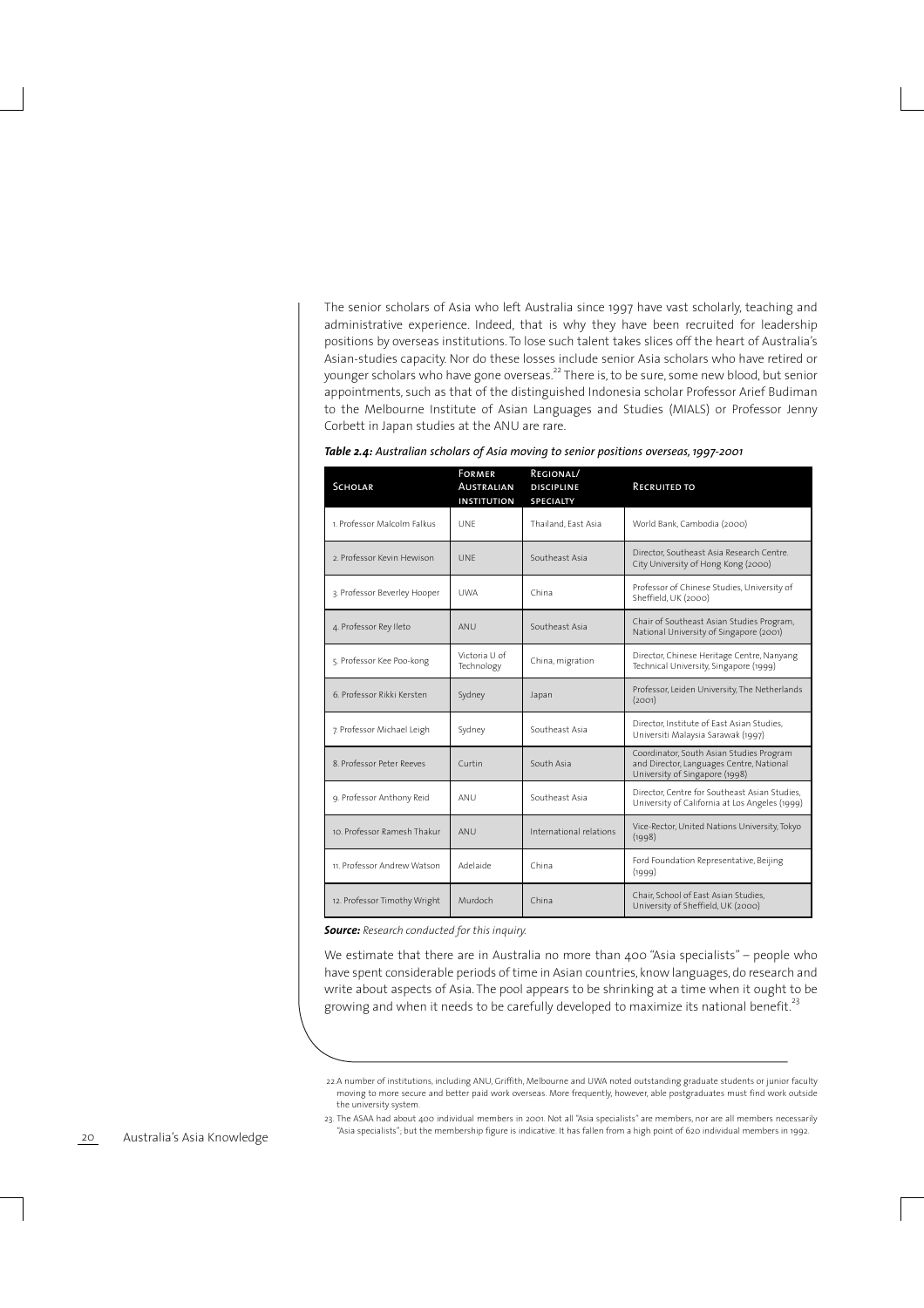#### Regions of Asia: Differing Support

This contraction of the pool of Asia knowledge is characteristic of most of the regions of Asia, but it is most pronounced for West Asia and for South Asia (i.e., India and its neighbours), where Australia was from the 1960s a world leader. The international focus on Afghanistan and Pakistan (and, inseparably, with Kashmir and India) in 2001 and 2002 underlines the irony. It also highlights the problem that arises when student subject preferences lead to the abandonment of teaching and research about areas that are important to the long-term national interest.

The following regional sketches highlight four points:

- attrition of staff and contraction of student numbers are dominant themes for each region, though with China least affected
- a significant asset base has been built up, which includes highly skilled people, functioning associations and substantial journals focusing on China, Indonesia, Japan, Malaysia, the Philippines and South Asia
- the capacity to interpret and teach about South Asia has shrunk dramatically
- diffusion of Asia-related content is noteworthy throughout the curriculums of a few universities, though the quality, prevalence and impact are difficult to assess



*Figure 4: The gaps on maps that Bruce Petty suspected in 1992 still remain to be filled in for many Australian undergraduates – and others.* Sunday Age*, 5 April 1992*

.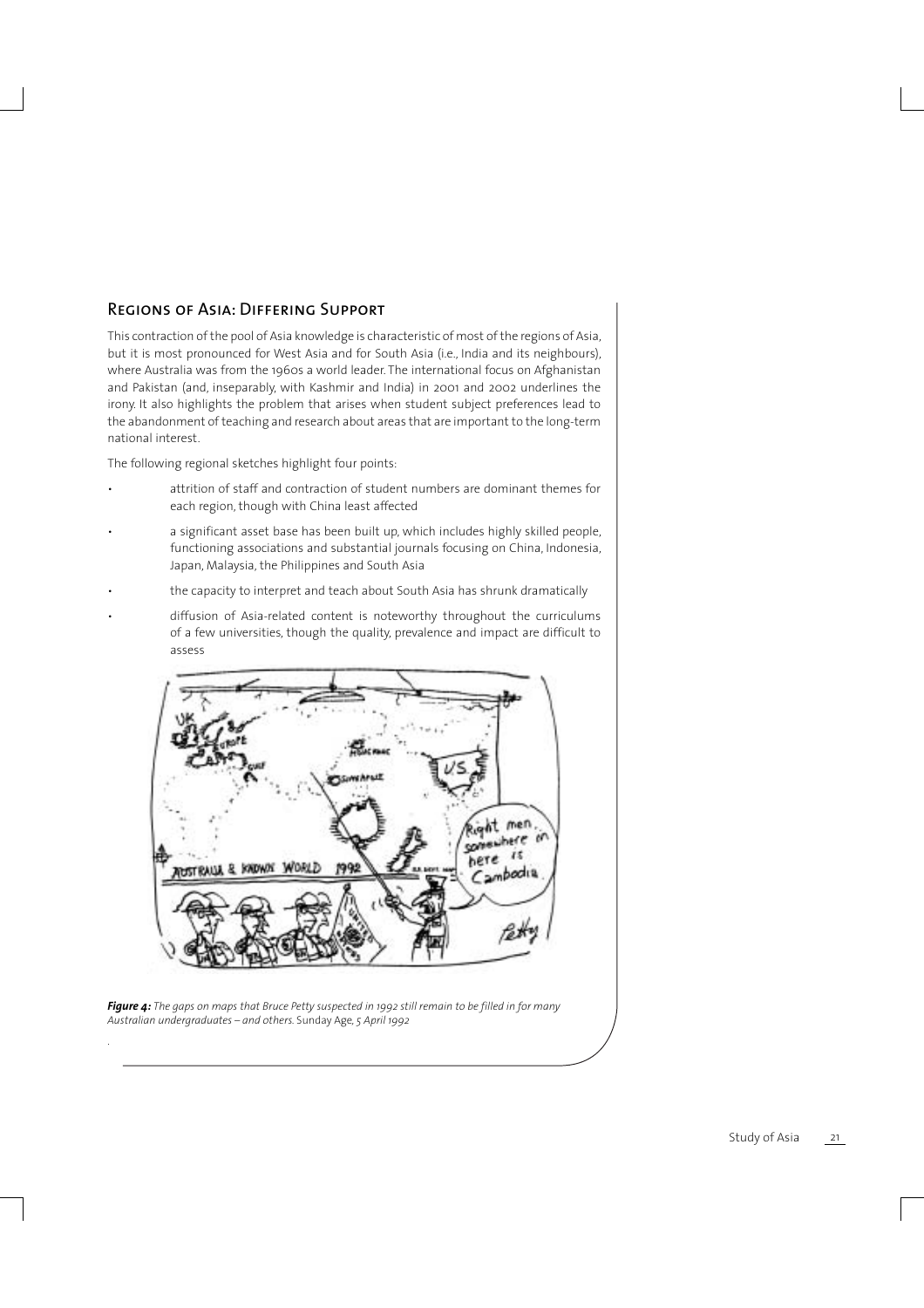#### **SOUTH ASIA**

From the early 1960s, Australia established an international reputation as a centre for the study of South Asia, especially modern South Asian history. S. Arasaratnam, A. L. Basham, Ranajit Guha, Ravinder Kumar, D. A. Low, Robin Moore, S. N. Ray, Peter Reeves and D. P. Singhal were scholars of world distinction. The Ingleson Report in 1988 found intensive teaching about South Asia going on at 15 of Australia's (then) 19 universities. In 2001, undergraduate subjects on South Asia remained significant at only five (ANU, Curtin, La Trobe, Monash and New England). The University of Western Australia, once a stronghold of the study of South Asia and with a fine library collection, now does not teach or research about the region. The University of Melbourne, which had supported an Indian Studies Centre from the 1960s, wound up the centre and its interest in the study of India in the mid-1990s.

There were at least nine senior retirements in the period 1998-2001, in addition to Professor Reeves' move to Singapore mentioned above. $24$  Given the precarious position of arts and social sciences faculties around Australia, those who retire are unlikely to be replaced. The result is that teaching about South Asia will almost disappear in the cities of Sydney and Adelaide where it was once notably strong. It ended in Brisbane, where the University of Queensland once had a substantial program, in the 1980s.

The study of South Asia in Australia has registered notable achievements in the past 40 years. Since 1971, South Asianists have had an active professional association (the South Asian Studies Association), have published an international journal, *South Asia*, and since 1976 have sustained a monograph series, from 1985 under the umbrella of the Asian Studies Association of Australia (the South Asian Publications Series), which has published on average a book a year. Between 1993 and 1997, a National Centre for South Asian Studies (NCSAS), funded partly by the Commonwealth Government and partly by a number of university partners, carried out projects that promoted better understanding of the region in business, education and media. The end of Commonwealth support for the NCSAS coincided with contractions in university budgets and the ending of broad-based university support, though it survives less extensively at Monash University. The Indian Ocean Studies Centre in Perth was wound up when funds from various sources were ended in 2001.

## The U.S. Military's Pushtu Problem

**The United States faces an important disadvantage if it plans to attack Muslim militants in Afghanistan – the armed forces has no speakers of Pushtu. It is the language of the ruling Taliban and people in the south and east of the country and is also spoken in parts of Pakistan. The army is now recruiting the services of hundreds of Afghan-Americans who do speak the language, say Western diplomats. The military does, however, have several people fluent in Dari, which is a dialect of Persian spoken widely in Afghanistan. The language issue, among other problems, is likely to delay any attack for at least four more weeks, say diplomats in Islamabad.**

*- Far Eastern Economic Review,* 27 September 2001, p. 8.

24. Professor Robin Moore (Flinders), Professor Michael Pearson (UNSW), A/Professor Lance Brennan (Flinders), Dr J. C. Masselos (Sydney), A/Professor Robert Stern (Macquarie), Dr D. F. Miller (Melbourne), Dr G. A. Oddie (Sydney), Dr Vivienne Kondos (Sydney), Dr Paul Alexander (Sydney).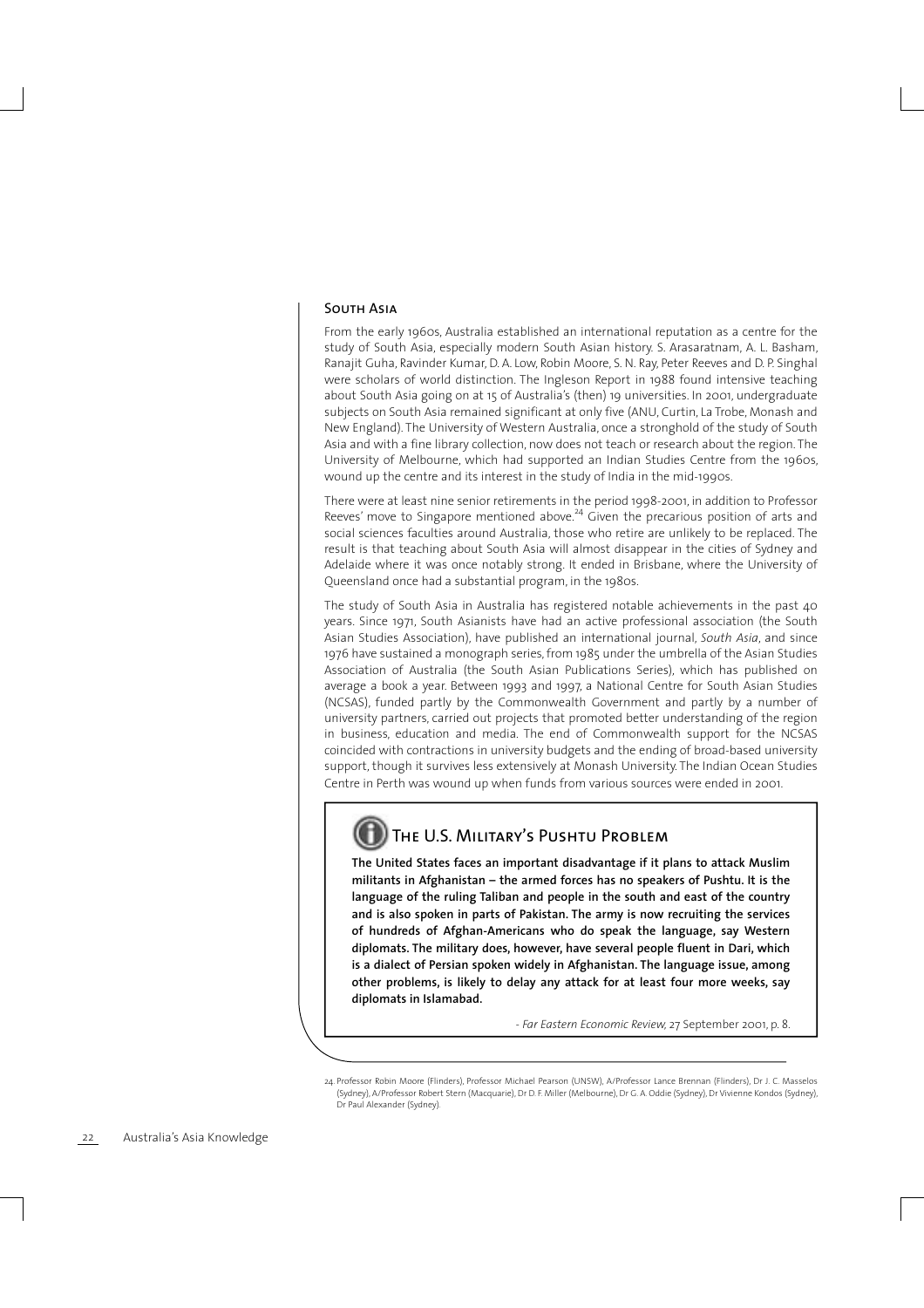The Australian National University established an Australia South Asian Research Centre in 1994 and appointed Professor Raghbendra Jha to the Rajiv Gandhi Chair of South Asian Economics in 2001. This is a research area, not involved with undergraduate teaching.

Teaching about South Asia is now confined to the Australian National University, La Trobe and Monash universities in Melbourne, Curtin University in Western Australia, which has a South Asian Research Unit (SARU), and the University of New England in Armidale.

The average age of the remaining scholars teaching about South Asia in these institutions is well over 50. If trends continue, there is a strong possibility that in five years no Australian institution will teach undergraduates explicitly about South Asia. (*Howard Brasted, Robin Jeffrey*)

#### **CHINA**

For several decades, Chinese studies in Australia has enjoyed an enviable reputation internationally for its teaching and research on China and the Chinese diaspora. In the last ten years, this reputation has continued to grow. While some established scholars have left the country for more lucrative posts, world-class scholars, including Colin Mackerras, John Fitzgerald, Geremie Barmé and David Goodman, remain and continue to exert an impact on the field. More importantly, a younger generation of scholars, equipped with the latest research methods, is making its presence felt. Australian publications, including The *China Journal* edited by Jon Unger and Anita Chan, are frequently cited and used as authoritative references by Sinologists and think-tanks throughout the world. Similarly, the recently retired Mabel Lee has built Australia's international reputation in Chinese studies through her translation of *Soul Mountain* (Harper Collins, 2000) whose author, Gao Xingjian won the Nobel Prize for literature in 2000.

The teaching of Mandarin Chinese in Australian universities made considerable progress in the 1990s. In student numbers alone the average increase has been nearly 100 per cent - in the case of UNSW, nearly 1,000 per cent. The two notable exceptions to this growth trend are Canberra University and Murdoch, which have both experienced a decline in numbers of students learning Chinese.

In the non-language sphere, the range of disciplines being taught within Chinese studies has expanded during the decade. While traditional Sinology subjects such as Classical Chinese are still taught in the more established universities, interest in contemporary cultural forms (e.g. film) and current social issues (e.g. gender) has added new vigour to the Chinese studies offerings.

These achievements are supported by international trends resulting from the expansion of the economic and political influence of the Greater China region. In the coming decade this trend will be even more pronounced. The Greater China region emerged from the "Asian Economic Crisis" with more economic prosperity and an increase in democratic reforms. Moreover, Australia's relations with the Greater China region have become closer and bilateral trade continues to grow. There is a widespread acceptance among Australians at all levels – governments, businesses and parents – that Australian interests are served by deepening and broadening knowledge of Chinese language and culture.

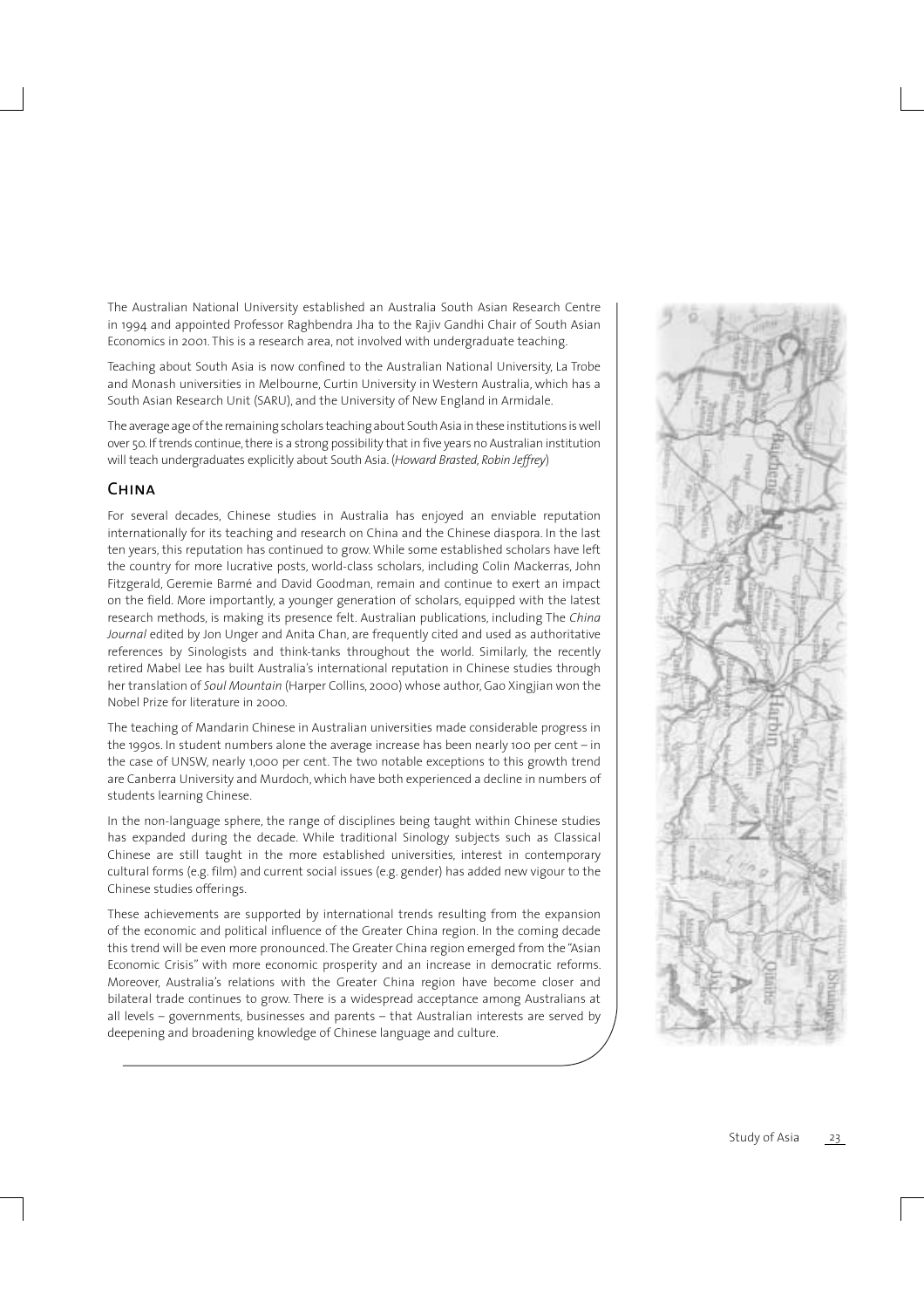*"Beijing's hosting of the Olympics in 2008 is expected to generate even greater ... demand for Chinese teaching and research skills"*

Importantly, most Australian universities have embraced the opportunities afforded by the increasing presence of students with Chinese origins on their campuses. In part this increase is derived from the expansion in numbers of international students, a significant proportion of whom have Chinese ethnic origins. In addition, the number of Asian-born Australians has nearly doubled in the last ten years. Both these groups of students seek knowledge about Chinese culture, and many want either to learn or maintain their Chinese language skills (or diversify their skills by adding Mandarin to their existing competency in Cantonese). As a consequence, the proliferation of courses designed for "background speakers" has led to a general improvement in the quality and quantity of Chinese courses in universities in the last ten years.<sup>25</sup> This is illustrated by the fact that when the University of Queensland held a conference in 1991 to discuss the issue of teaching background speakers, very few universities had such courses, let alone materials designed for them. Now, almost all universities see the "background-speaker stream" as important and essential for their well-being.

The entry of China and Taiwan into the World Trade Organisation in 2001 and Beijing's hosting of the Olympics in 2008 is expected to generate even greater interest in and demand for Chinese teaching and research skills by Australian academics and government leaders.

To meet the expansion in demand for these skills across the Australian economy and society, it is important to devise policies to ensure that Australia's current skills-base is not squandered and that the opportunities for Australia-China collaboration are grasped. *(Kam Louie)*

#### Japan and Korea

The past decade has seen many movements of Japanese and Korean specialists, increasingly losing rather than gaining on an international level. Leading scholars in diverse disciplines (anthropology, law, linguistics, literature, history, cultural studies, political science etc.) have left Australia to take up positions mainly in Japan and North America.<sup>26</sup> The trend is also evident among younger researchers. And there have been retirements of distinguished scholars, such as Royall Tyler and Kenneth Gardiner. Senior positions vacated by resignation or retirement are at best advertised at much lower levels; in many cases they are used as an opportunity for restructuring and budget savings.

If the situation in Japanese studies is difficult, it is even more acute in smaller programs such as Korean studies.<sup>27</sup> The National Centre for Korean Studies in Melbourne, which originally consisted of four universities, ceased to exist in 2001. Only one of the four partners (Monash) still offered Korean.

The general decrease in staff, including administrative support staff, has resulted in increasing workloads for those remaining. An academic staff member has now not only more teaching hours (and hours of word-processing his/her exam papers and student workbooks in Asian scripts) but also more meetings and administrative work. At the same time, the pressure to research and publish and attract external grants increases. The situation is alarming: there is more pressure and more competition than incentive.

<sup>25.</sup> The fickleness of "demand" is underlined, however, by the fact that UWA offered a new subject for native-speakers in 2002. A substantial enrolment was expected; but the subject drew such a small response that it had to be called off.

<sup>26.</sup> In Japanese studies: Reiko Atsumi (Griffith to Okayama), Sandra Buckley (Griffith to SUNY and thence to Montreal), Toshiko Kishida (Monash to Tokyo), Junko Kumamoto (Melbourne to Oita), Bill Mihalopoulos (Adelaide to Cambridge to NYU), Satoshi Miyazaki (Monash to Waseda), Orie Muta (UWA to Gifu), Yuki Tanaka (Melbourne to Niigata), Veronica Taylor (Melbourne to University of Washington) and Hiro Uchiyama (Griffith to Shimonoseki).

<sup>27.</sup> The UQ Korean program, for example, has lost its only fulltime position. Griffith had to reduce teaching staff.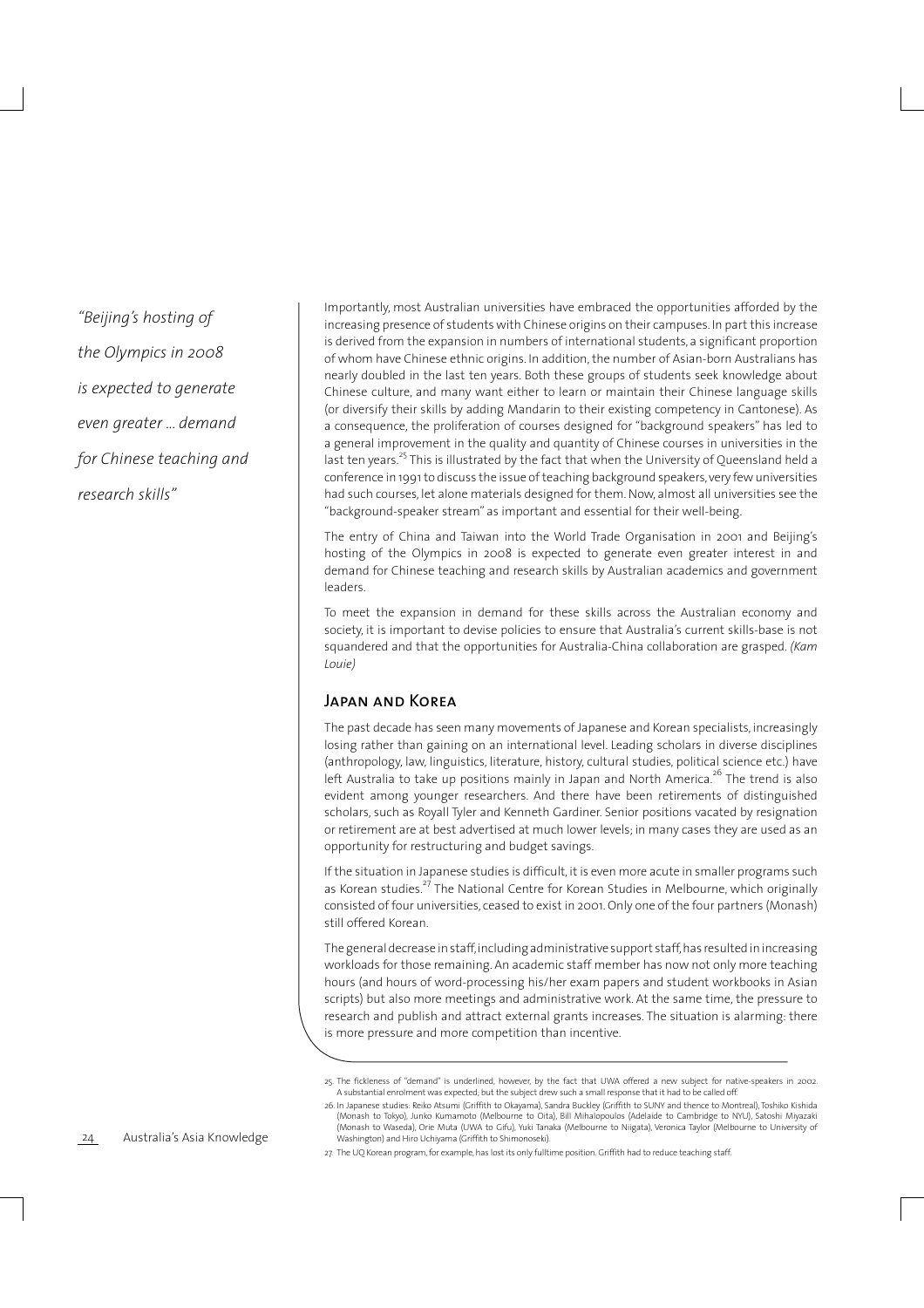There has been a decline in student numbers in Japanese and Korean studies (including language studies) in some institutions.<sup>28</sup> One reason seems to be the 1997 economic crisis.

Another notable change is the dramatic increase in international and local students with Chinese-character (i.e., script) background. It is common to find two-thirds or threequarters of a Japanese class, especially at introductory level, consisting of such students. The implications of this include the need to modify course materials and teaching and assessment methods. It also seems clear that an increasing number of students take only one or two subjects as electives rather than aim for a major. The impact of this change is seen not just in language classes but in studies subjects too. Many students require special guidance in English academic writing. Partly because of this difficulty, many students try to avoid studies subjects or try to opt, if possible, for the studies subjects with which they feel more familiar and comfortable. The number of native (or near native) speakers doing Korean or Japanese seems to be increasing, even though the percentage is much lower than in the case of Chinese.<sup>29</sup>

In a way this change has provided an excellent opportunity for us to reassess the assumptions we made in previous decades about students' areas of interest, prior linguistic and cultural knowledge, study attitude and motivations. Whether we have adequate resources to cope with this is one of many questions we must face. An even more urgent question is what we can do about the obvious and serious decline of interest among those Australian students who are not of Asian background.

Japanese language and studies programs have maintained a relatively secure position at a number of universities. Sydney, UNSW and ANU have managed to expand or establish their Korean programs, though in most cases the funding came from Korean rather than Australian sources. Japan has been prominent in new projects (e.g., the Asian identities project at the University of Queensland, web production at Griffith University), courses (popular culture, film study, translation study, business etc.), programs (a new postgraduate program in Asian and Comparative Law to be launched at UNSW in 2002), and journals (such as *Australian Journal of Asian Law* started in 1999 by the University of Melbourne, ANU and Northern Territory University), as well as successful conferences, exhibitions, workshops, film festivals, and other events.

While the membership number of the Japan Studies Association of Australia (JSAA) has dropped from about 300 in 1997 to 180, its journal *Japanese Studies* has established its international reputation and overseas institutional subscriptions have substantially increased. *(Tomoko Aoyama)*



28. E.g., the Japanese program in Tasmania is growing, if slowly.

29. One exception is the Korean program at Sydney, where a very high proportion of Korean-Australian students is reported.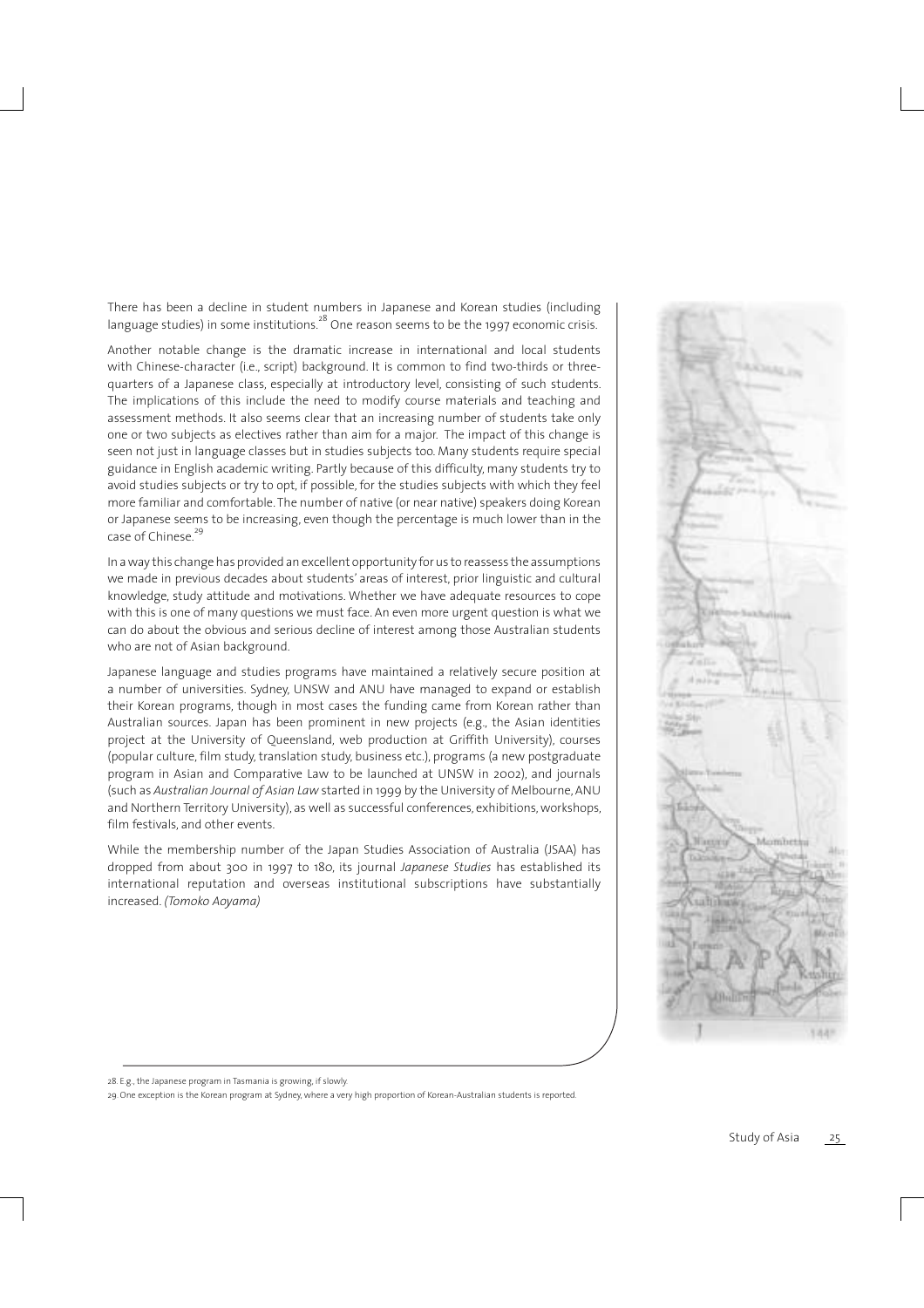

#### Southeast Asia

Southeast Asian studies has been numerically dominated by **Indonesian studies**, which in most institutions is in decline. Most measures of this decline relate to language and area studies departments. Sydney University, for example, has lost three senior academics in the 1990s, though it recently made a commitment to a new appointment in Southeast Asian studies. Sydney University will not be able to enrol either honours or post-graduate students in this area in 2002. Australia's most significant specialist journal in Indonesian and Malay Studies, *RIMA*, is seeking to move from Sydney.

Similarly, in Western Australia, there has been a substantial decline in students enrolling in first-year Indonesian language. In 1989-90 the intake in Murdoch University alone was more than 80 individual students. In 2001, the combined intake of individual first-year students at UWA, Murdoch and Curtin was less than that.

However, the decline in language teaching alone may not be an adequate reflection of the state of Southeast Asian studies across the various disciplines. In many of the larger universities, a Southeast Asian component is included in a variety of courses, many of which may not have Southeast Asia or even Asia in its title. In the case of research-based Masters and PhD degrees, scholars from Southeast Asia are carrying out research in disciplines from Engineering to Education.

Australia's long-standing commitment to the study of Indonesia survives in various initiatives. The Australian Consortium for In-Country Indonesian Studies (ACICIS), established by Murdoch University with seed funding from the Commonwealth in 1994, now embraces 21 Australian universities. The program allows Australian students to spend one or two semesters studying at Indonesian universities for credit towards their Australian degrees. In January 2002, the program's 500th Australian student arrived in Indonesia. Though ACICIS "survives on a shoe-string and primarily on the basis of the good will and volunteer commitment of dozens of individuals nationally,"<sup>30</sup> it indicates what can be achieved with limited, but carefully directed funds, spent by experienced, motivated people. Other initiatives still maintain an Australian reputation for engagement with Indonesia: the magazine *Inside Indonesia*, electronic mailing lists maintained by individual scholars, the ANU's annual "Indonesia Update" conferences and occasional general conferences such as that held in Melbourne in July 2001. (We discuss the problems of Indonesian language in the next chapter).

Although Australia retains considerable research strength in some areas, it is of concern that we have almost no researchers working on potentially important countries, including **Burma**.

Since the mid-1990s, the Philippines Studies Association of Australasia Inc. (PSAA) has maintained a membership of about 80, including those in Papua New Guinea and New Zealand. There are about 50 academics, spread fairly evenly around Australia, whose work touches on **Philippines** issues, and more than 30 postgraduate research students in 2001. The PSAA collaborates with US-based scholars to publish *Pilipinas*, one of only three major international journals devoted solely to study of the Philippines.

30. Note by Professor David Hill, ACICIS chair, Murdoch University, 2 March 2002.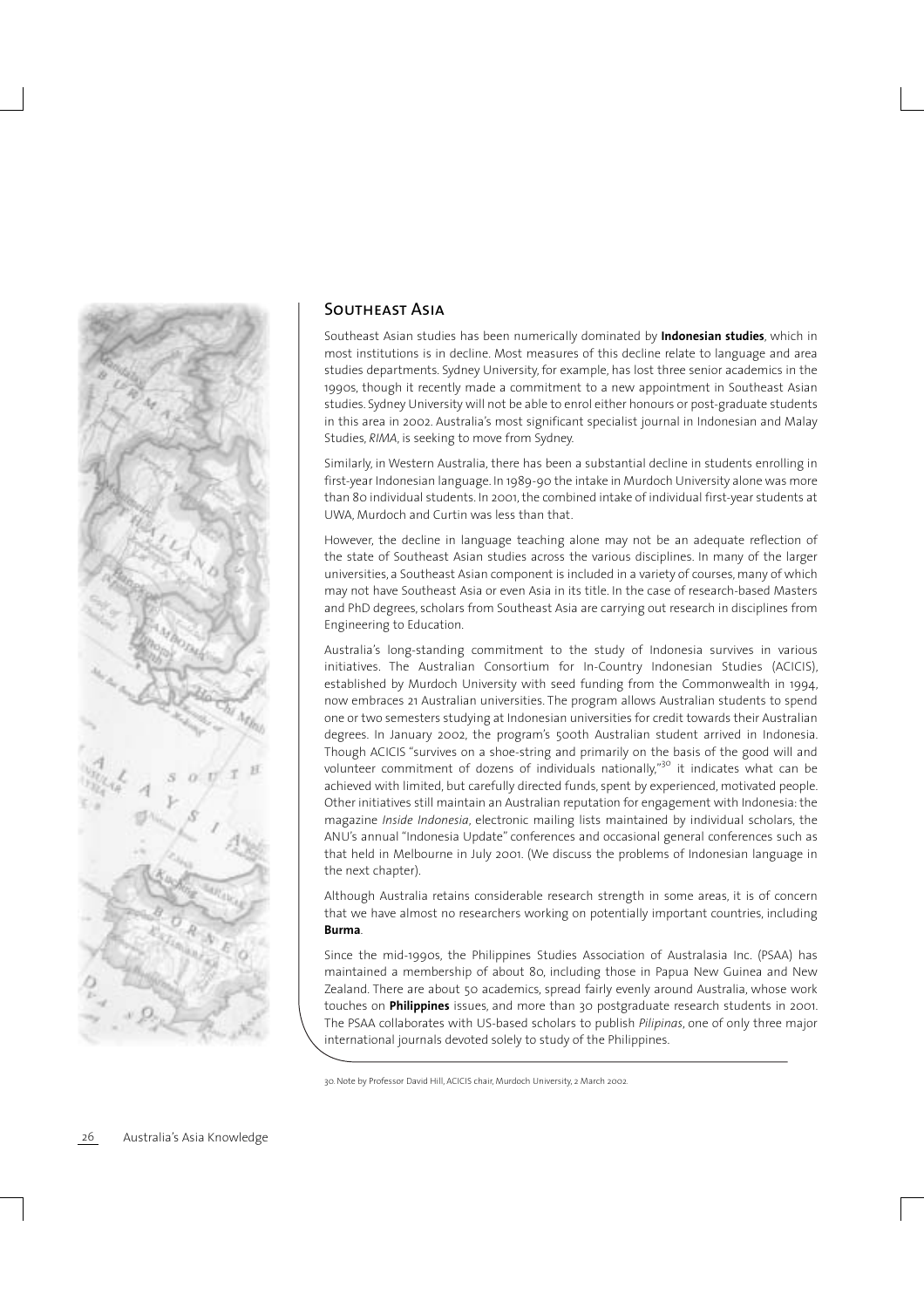The PSAA estimates 11 scholars of the Philippines have retired or died in the past four years. Conditions in universities mean that few are being replaced. An accelerated trend of retirements is expected in the next five years. In the absence of promising opportunities in Australia, three younger scholars have taken jobs overseas.

Australia has suffered a marked decline in its **Thai** studies expertise. Thai language programs were cut from both Monash and Curtin universities in the 1990s, and Thai is now offered as part of a degree course only at the Australian National University (which also offers limited Lao studies) and the University of Sydney. Griffith University has a language exchange program with Chulalongkorn University in Thailand.

The next few years will see the retirement from the Australian National University of leading linguists Tony Diller and Preecha Juntanamalaga. At Macquarie University, Professor Annette Hamilton has moved to an administrative position at UNSW; Paul Cohen will retire. This decline is occurring despite the growing strategic links and economic and trade importance of Thailand and the Mekong region to Australia.

Departure of high-profile scholars in Southeast Asian studies has been notable, particularly the moves of Anthony Reid (Indonesia and Malaysia) to the United States and Kevin Hewison (Thailand) to Hong Kong. (*Krishna Sen, Paul Mathews, Andrea Whittaker*)

### WEST AND CENTRAL ASIA

There has been considerable decline in the study of West and Central Asia in the past decade. This contrasts with the continued significance of the region to global security and economic welfare. The importance of the region was demonstrated in the wake of the 11 September terrorist attacks when much of the world's focus shifted to Afghanistan. Academic books on the Taliban, previously considered obscure and of minority interest, suddenly became best-sellers in the US. Australian universities experienced a flood of requests from media for information, analysis and comment. $31$  It was glaringly apparent that there were few specialists available in Australia to speak about the region, with the notable exception of Amin Saikal of ANU and William Maley of the Australian Defence Forces Academy (ADFA). The crisis in the US made it clear that Australian specialists were needed to explain the implications for the attacks for Australia. Tellingly, the Australian Defence Force recently created appointments for specialists of the region to fill what has been a neglected area in intelligence and language-teaching.

In 2001, subjects relating to West and Central Asia, were offered by a small and dwindling number of universities. The nature of the disappearing field has either forced specialists to leave Australia for better employment opportunities, $32$  or led specialists to teach in mainstream subjects like pure sociology or international relations while trying to maintain their contact with their area of expertise through research (e.g., Michael Humphrey at the University of New South Wales and Shahram Akbarzadeh at La Trobe University and now Monash).

31. Higher Education Supplement, *The Australian*, 19 September 2001.

*"In January 2002 the 500th ACISIS student arrived in Indonesia"*

<sup>32.</sup> In 2000 Ray Juredini (Sociology) left Monash University and Professor David Christian left Macquarie University.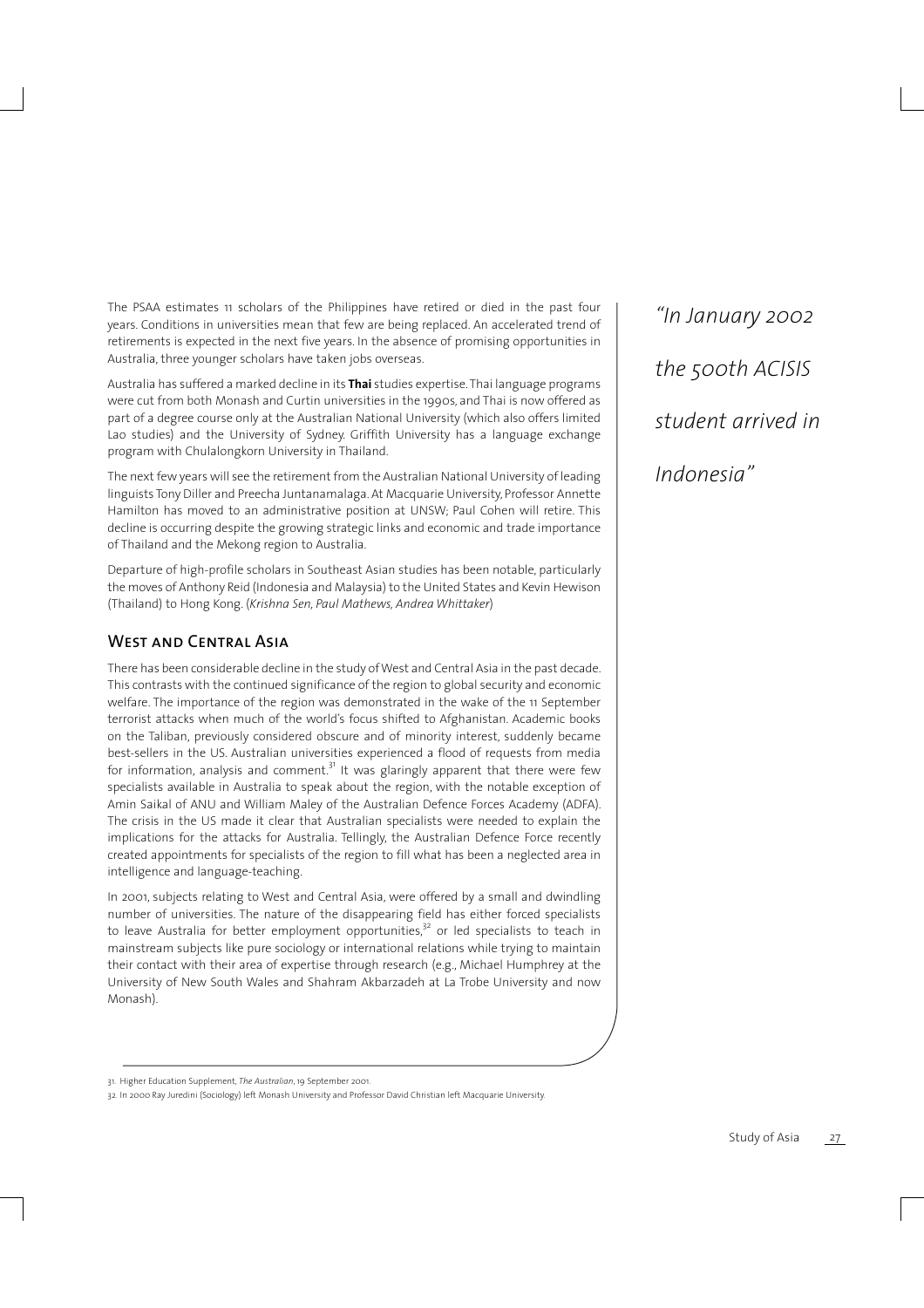*"there has been a considerable decline in the study of West and Central Asia in the past decade"*

Language teaching has borne the brunt of this contraction. Arabic language teaching has been under strain and has suffered contraction in some universities, including Sydney University. The only Central Asian language to be taught at universities in Australia is Persian at the ANU, facilitated by funding from an outside sponsor. Research on the region is confined to ANU, Macquarie University, and to some extent the University of Western Australia, largely as a result of the efforts of Samina Yasmeen.

Recent Australian publications on the region come mainly from these universities and from a very few specialists elsewhere. The *Journal of Arabic, Islamic and Middle Eastern Studies*, started from Deakin University in 1994, ceased publication in 1999. There is now no Australian-based journal on the region. (*Shahram Akbarzadeh*)

#### Dangers and Opportunities

As globalisation relentlessly links more Australians with the peoples and countries of Asia, the systematic study of Asia paradoxically becomes more precarious, rather than more secure. This is even more evident in the case of most Asian languages, which are examined in the next chapter.

Australia faces a danger and an opportunity. The danger lies in the shrinkage, verging on disappearance in some areas, of a national asset – the Asia knowledge built up over 50 years. The opportunity lies in the possibility of using the Asia-knowledge base to capitalise on internationalisation, especially with the countries that constitute Australia's largest trading partners and immediate security environment.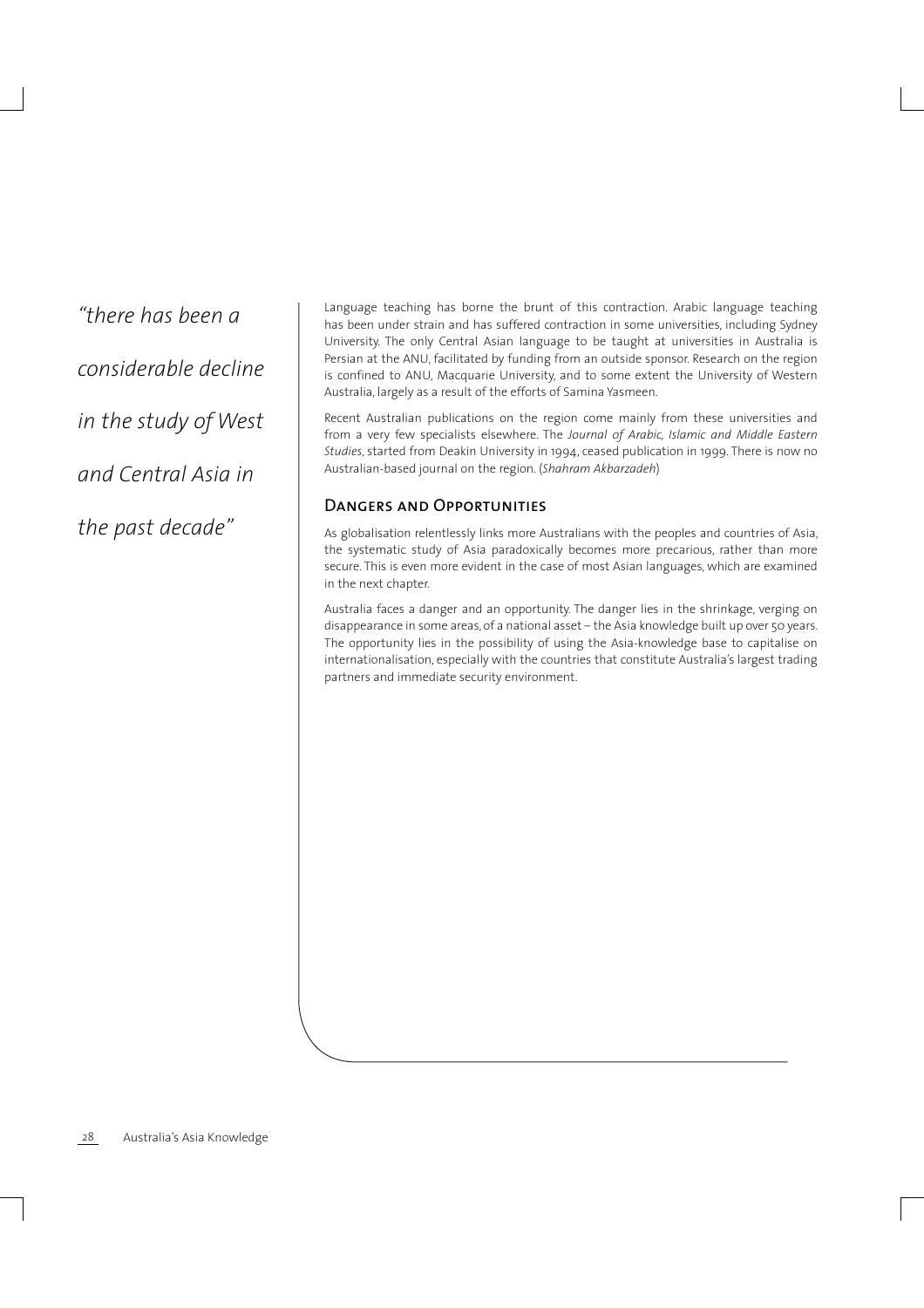# 3. Languages of Asia

Three tortuous issues bedevil language teaching in Australian universities:

- finance, including
	- excessive reliance on annual enrolments as the basis for funding
	- lack of clarity about the cost of teaching languages, leading to under-funding
- labour relations, notably the absence of suitably defined, rewarded and valued career structures for language instructors
- the need for uncomplicated, well-known, widely recognised study pathways for students

Behind all of these lie two larger questions:

- the question of *quality* ensuring that energy, time and money spent on language study lead to meaningful levels of ability. Examples of "best practice" in attempting to deal with these issues are scattered around Australia; but general solutions are still to be achieved. This report suggests some measures. **(Recommendations 5, 6, 8, 10 and 11).**
- · the question of *priority* how important do Australians, especially policy and opinion-makers and university administrators, consider languagelearning to be for national prosperity and survival? This report suggests that "signals" – symbolic and material gestures – about priority are crucial in affecting the decisions of both students and universities. The creation of C-MAAKS **(Recommendation 1)** represents in itself such a crucial signal.

#### **TRENDS**

The decade from the mid-1980s to the mid-1990s was a time of expansion for Asian languages in Australian universities. The period witnessed an extension in the range of Asian languages taught, an increase in the number of universities providing them and substantial growth in the number of students enrolled in Asian-language subjects. However, by 2001, fewer than 3 per cent of Australian tertiary students were studying such languages (see below, "Rates of Growth or Absolute Numbers?" for the calculations), and the financial viability of language teaching was a troubling question, even for the largest universities.

Achievements over the first half of the 1990s capitalised on decades of capacity-building. Expansion in provision and enrolment was in line with the recommendations of the Ingleson Report and came close to matching the expectations of the Asian Studies Council.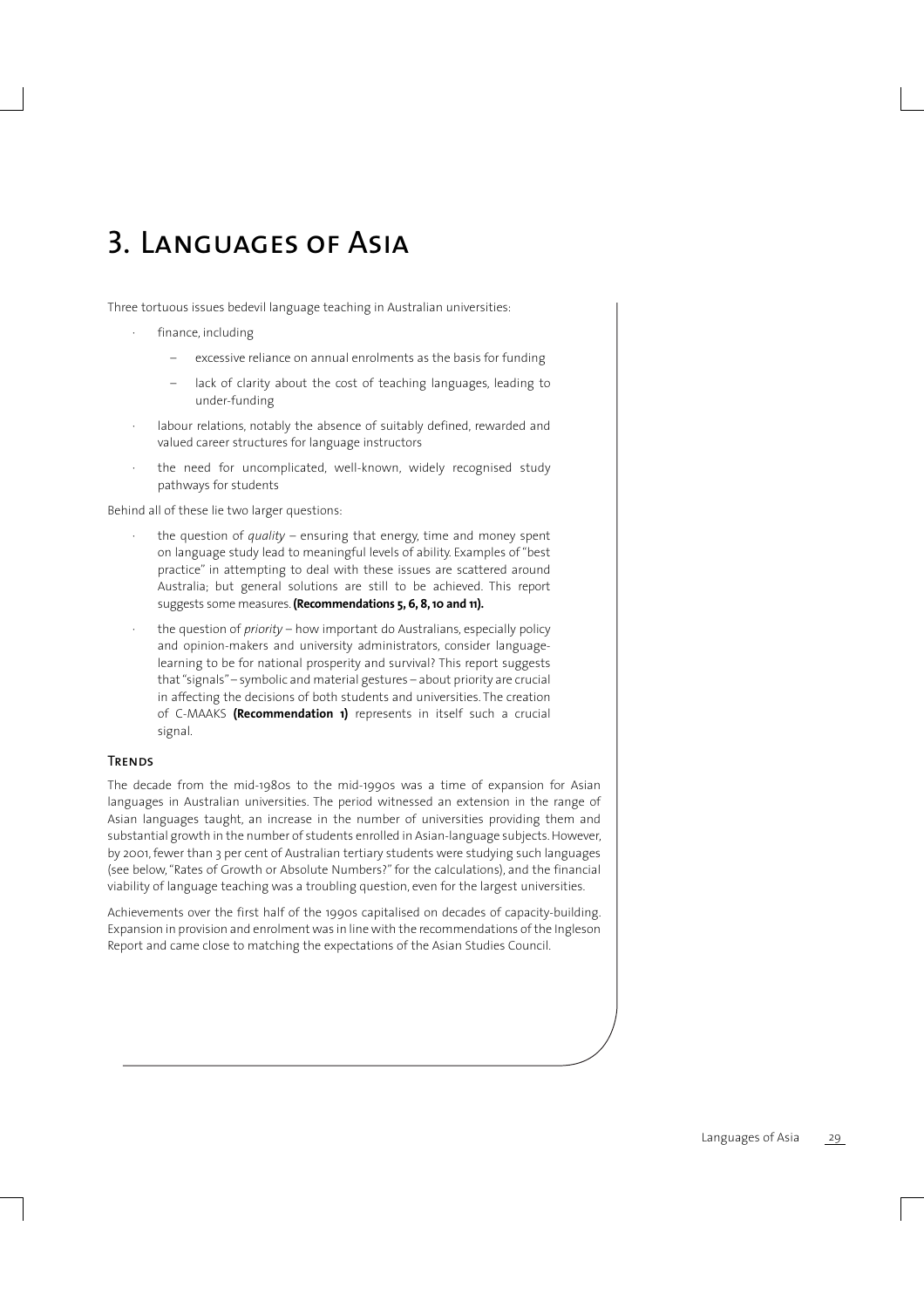Trends varied from language to language and from institution to institution over the *second half* of the 1990s. Where enrolments declined, as with Indonesian, the rate of decline at the close of the decade was steep. To be sure, measured in actual numbers, enrolments in Indonesian at the close of the decade far exceeded levels of a decade earlier; but they represented only a tiny fraction of all students.

## The Anguish of the Language Coordinator, 2002

**"I don't know what's happening elsewhere but 2002 figures here are disastrous! Over a 50% fall in first year enrolments from 2001. This is for all languages … This is the largest fall on record. The powers-that-be are telling us in the short to medium term there will be much culling of language staff to compensate. If this is a national trend, then it's back to the 1930s."**

*- A Language Coordinator, February 2002*

Table 3.1 gives one indication of recent fluctuations in fortunes of Asian languages in the Australian university system. A few languages survived relatively securely, but others declined and, in some universities, disappeared. The disappearance or impending disappearance of small languages of strategic importance needs national attention, since no single university is likely to be willing to serve the national interest unaided.

#### *Table 3.1: Asian Languages at Australian Universities 1997 and 2001*

| LANGUAGE         | UNIVERSITIES 1997 | <b>PROVIDING</b><br><b>UNIVERSITIES 2001</b><br>(EXCLUDING RECIPIENT-<br><b>ONLY INSTITUTIONS</b> | UNIVERSITIES, 2001<br><b>INCLUDING RECIPIENT-</b><br><b>ONLY INSTITUTIONS</b> |
|------------------|-------------------|---------------------------------------------------------------------------------------------------|-------------------------------------------------------------------------------|
| Arabic           | 4                 | 5                                                                                                 | 5                                                                             |
| Burmese          | $\mathbf{1}$      | $\circ$                                                                                           | $\circ$                                                                       |
| Cambodian        | $\mathbf{1}$      | $\circ$                                                                                           | $\circ$                                                                       |
| Cantonese        | $\overline{2}$    | $\circ$                                                                                           | $\circ$                                                                       |
| Mandarin Chinese | 28                | 26                                                                                                | 29                                                                            |
| Hindi            | 4                 | $2^*$                                                                                             | $\overline{3}$                                                                |
| Indonesian/Malay | 24                | 24                                                                                                | 28                                                                            |
| Japanese         | 35                | 33                                                                                                | 34                                                                            |
| Javanese         | 1                 | $\mathbf{1}$                                                                                      | $\mathbf{1}$                                                                  |
| Korean           | 9                 | $\overline{7}$                                                                                    | 8                                                                             |
| Lao              | $\mathbf{1}$      | $\mathbf{1}$                                                                                      | $\mathbf{1}$                                                                  |
| Persian          | $\circ$           | $\mathbf{1}$                                                                                      | $\mathbf{1}$                                                                  |
| Sanskrit         | 5                 | $\overline{2}$                                                                                    | 3                                                                             |
| Sundanese        | $\mathbf{1}$      | $\circ$                                                                                           | $\circ$                                                                       |
| Filipino#        | $\circ$           | $\mathbf{1}$                                                                                      | $\mathbf{1}$                                                                  |
| Thai             | 8                 | 5                                                                                                 | 6                                                                             |
| Urdu             | $\mathbf{1}$      | $\mathbf{1}$                                                                                      | $\mathbf{1}$                                                                  |
| Vietnamese       | 8                 | 5                                                                                                 | 6                                                                             |
|                  |                   |                                                                                                   |                                                                               |

*Note: Recipient-only institutions are those that have agreements for their students to study the language in a program provided by another university.*

*\* RMIT offers a semester of Hindi, but has not run a class since 2000.*

*# Based on Alpabetong Filipino of 1987.*

*Sources:* 1997: Australian Academy of the Humanities, *Subjects of Small Enrolment in the Humanities: Enhancing their Future* (Canberra: Paragon Printers, 2000), Tables 1 & 2. Data for 2001 derived from ASAA survey.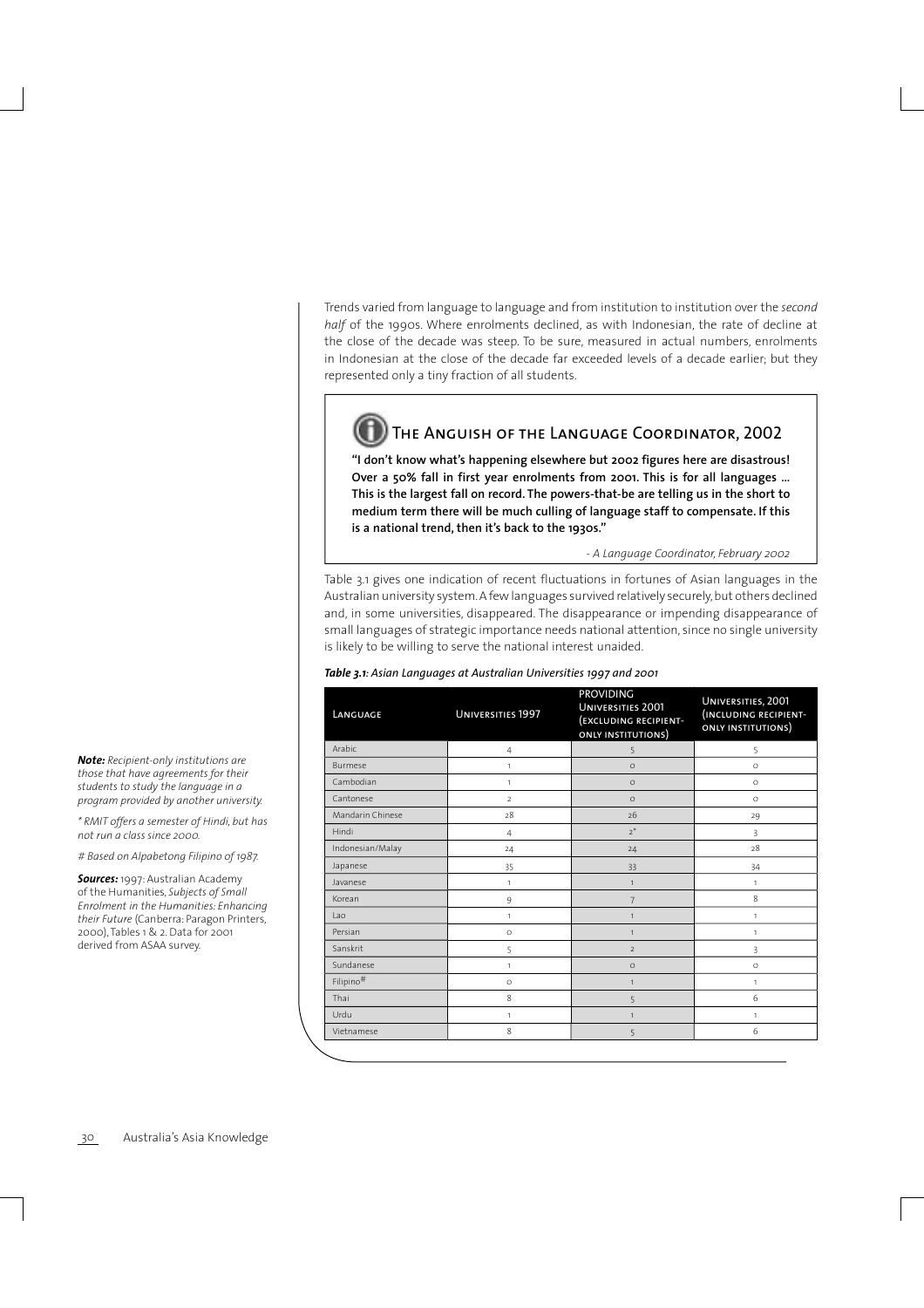A sense of crisis pervades the university system concerning the provision of languages generally and languages of Asia especially. This sense of crisis is fuelled by speculation about declining enrolments, but arises more concretely from the deteriorating relationship between enrolment trends and funding trends for the provision of languages.

In 2001, enrolments in all major Asian languages were higher than they had been in the late 1980s. But the growth that Asian languages achieved in the 1980s and early 1990s could not be sustained under the funding patterns that emerged and still apply. In business, managers would acknowledge that if the availability of services is wound back severely, a decline in demand is likely to follow.



Languages of Asia 31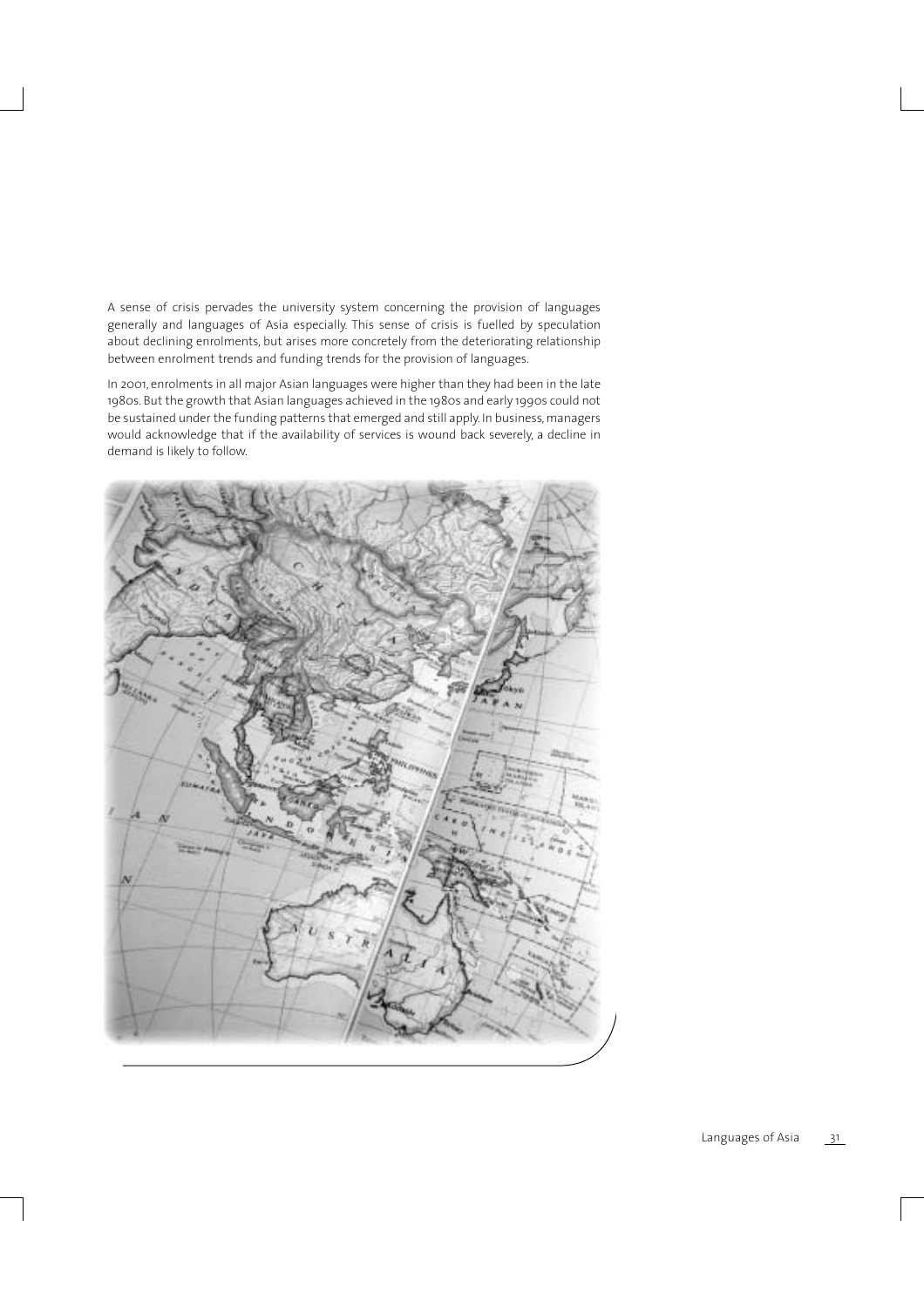## THE DEANS' DILEMMA

### *What is "demand"?*

**The question of "demand" is more complicated than it might seem. Significant numbers of students want to study languages. But language programs are expensive, because they require greater amounts of staff time. This is recognized in most universities by giving a weightage to the "value" of language students; but the assigned weightage, which varies from one university to another as a result of internal pressures, is seldom sufficient to cover the costs of lowerenrolment languages or to cushion sudden fluctuations in student interest.**

**Deans of Faculties often proclaim that they cannot support language programs due to "insufficient demand." The Deans' dilemma lies in the mechanisms that convert demand into supply. It is not in levels of demand alone.** 

**It requires three teachers to maintain a vigorous three-year language program – a salary cost of about \$220,000. Questions of "demand" loom large when enrolments fall below the threshold capable of sustaining three teachers. At current funding levels, this means a program must enrol at least 40 EFTSU**33 **or 150-200 individual students. Common sense would suggest that 150 students represent significant demand, yet few Deans are able to agree. Such a level, possible for Chinese and Japanese at a large metropolitan university, is impossible for smaller institutions and lower-demand languages.** 

**If staffing levels are reduced to a minimum, they cannot bear further reduction without making a program unviable. At this point, any fall in enrolments signals to the Dean that a given language must go.**

**Some wealthier universities subsidise languages. One or two reputedly fund Asian languages at double the rate per student of other disciplines. Universities that cannot afford, or decline to make, concessions of this kind**34 **complain of "insufficient demand" rather than of faulty mechanisms linking supply and demand.** 

**Such is the Dean's Dilemma. It applies to all Languages Other Than English (LOTE), not just to Asian ones.** 

John Fitzgerald, *Professor of Asian Studies, La Trobe University*

34 The University of Melbourne and Monash University are reported to have adopted this strategy to maintain Asian languages<br>programs. In the case of the Melbourne Institute of Asian Languages and Societies (MIALS) at the U Asian languages have been "ringed off" from the Faculty budget to avoid the pressures felt by other humanities and social science programs.

<sup>33.</sup> A respondent to this report underlines the uncertainty within the system. At his institution, a student unit, weighted for language, was calculated to be worth about \$4,800 in 2001. They would need between 45 and 50 EFTSU to pay a \$220,000 salary bill – perhaps 200 individual students enrolled in a single language. Email, 25 February 2002.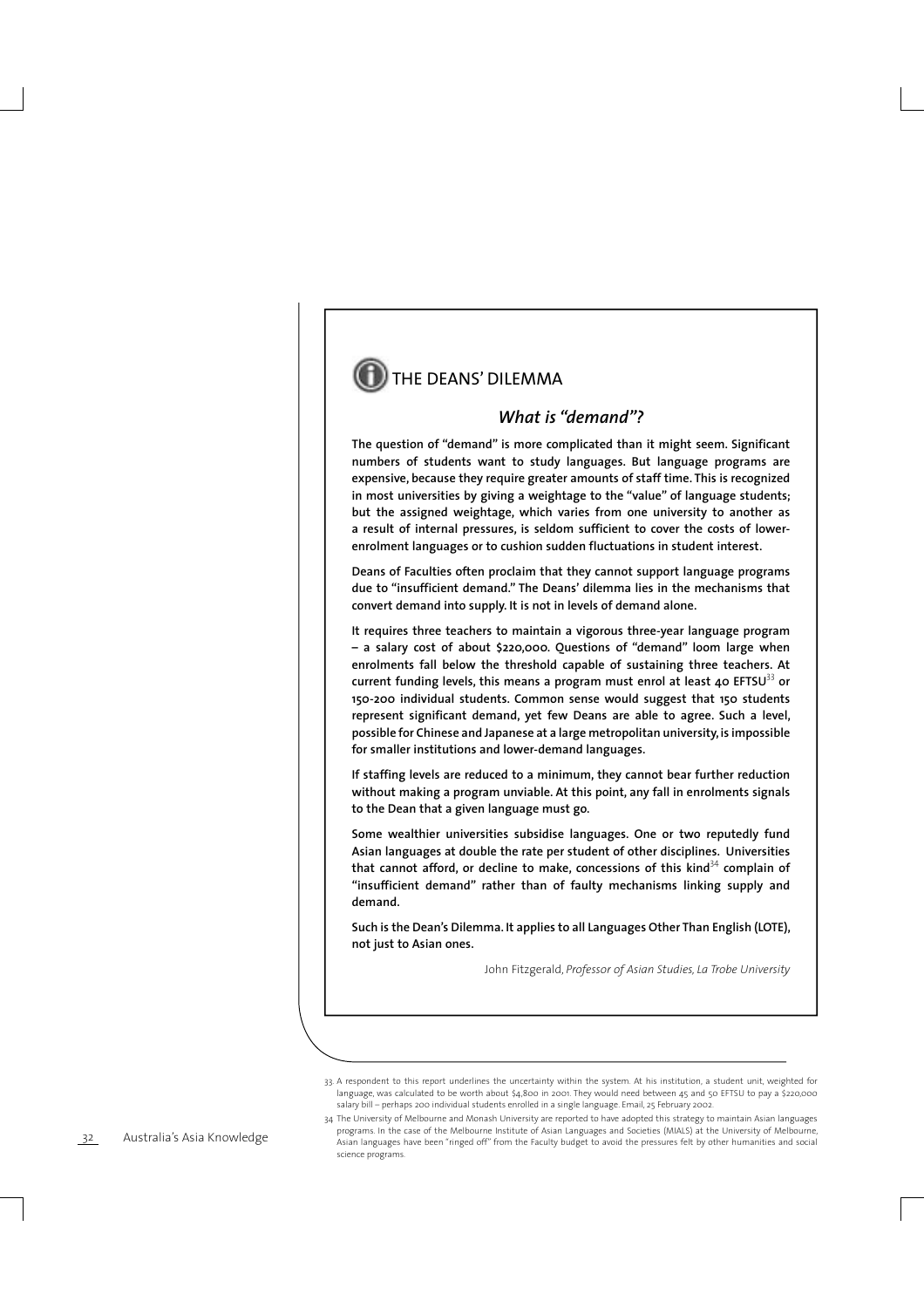Governments and universities can promote language learning by implementing ways to make the study of languages attractive and simple. Degree pathways and course structures that facilitate language study, economical programs of in-country study and rewards and incentives for students' achievement are measures that recognise the importance of language learning. In addition, new technologies make it possible to teach lower-demand languages effectively to the entire nation – indeed, the world, if a market exists – as has never before been possible.

The possibility is timely. Globalisation presents a paradox: an increasingly global culture, yet local cultures and traditions acquiring an unprecedented capacity to act globally. Smaller languages and cultures are unlikely to disappear; rather, they are likely to impinge on distant and unlikely places in ways that may surpass understanding – if insufficient attention is paid to serious study of people and their languages.



*Figure 5: Global tiger-traders no longer have to stalk local goats; they can e-stalk on the Web. Spooner,*  The Age*, 7 Aug. 1997.*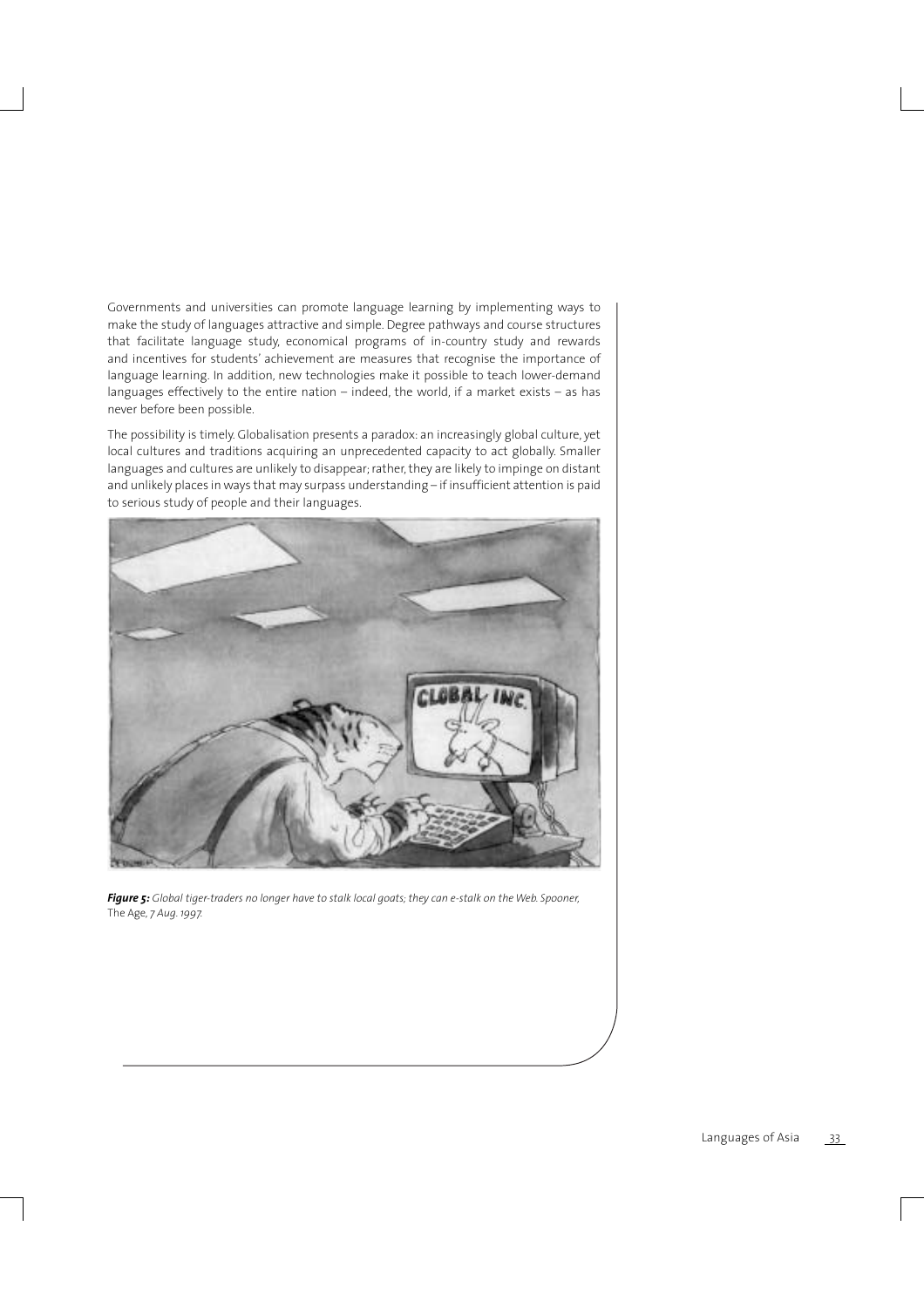## WON'T ENGLISH DO?

**Everyone says these days that it's a global world. But that doesn't mean that it's an English speaking world. Actually, native English speakers are declining as a percentage of the world's population. Perhaps more surprising… the world's percentage of wealth is overall declining in English-language countries, leaving aside the United States. So, too, with the world's new favourite means of business, the Web. We once thought of the Web as an English-speaking device, as another means by which English would take over the world. Indeed it sprang from the Pentagon's loins. Those irritating scripts and accents of foreign languages were a bit of a problem in the early Web days. But, with most problems overcome, the Web has become a way of celebrating local difference in language. Very soon – in fact by next year – over half the material on the Web will be in a language other than English. One recent study suggests that the percentage [of English on the Web] will settle at around 35 per cent within five years.** 

**As a primary tool of business, what will this mean for those in the dwindling English-language countries, who, through cultural arrogance or educational poverty, can only communicate in English? How will our next generation of Australians measure up in accessing those two-thirds of Web knowledge, which is locked up in foreign languages? And that, in an Australia which has now no professor of Russian, no professor devoted full-time to German, and that has lost more full-time academic staff over the last four years in Japanese than in any other language?** 

**Language is a vital tool for accessing knowledge, as well as developing cultural pluralism and multiple perspectives on the world. It is vital to Australia's national security interests. Like our water, it is hard to cost, but, as with water, lack of national expertise may cost us incalculably in the future. Any invaders from our north are hardly likely to provide us with subtitles after all.** 

> Malcolm Gillies *President, Australian Academy of the Humanities, South Australian Press Club, 25 July 2001*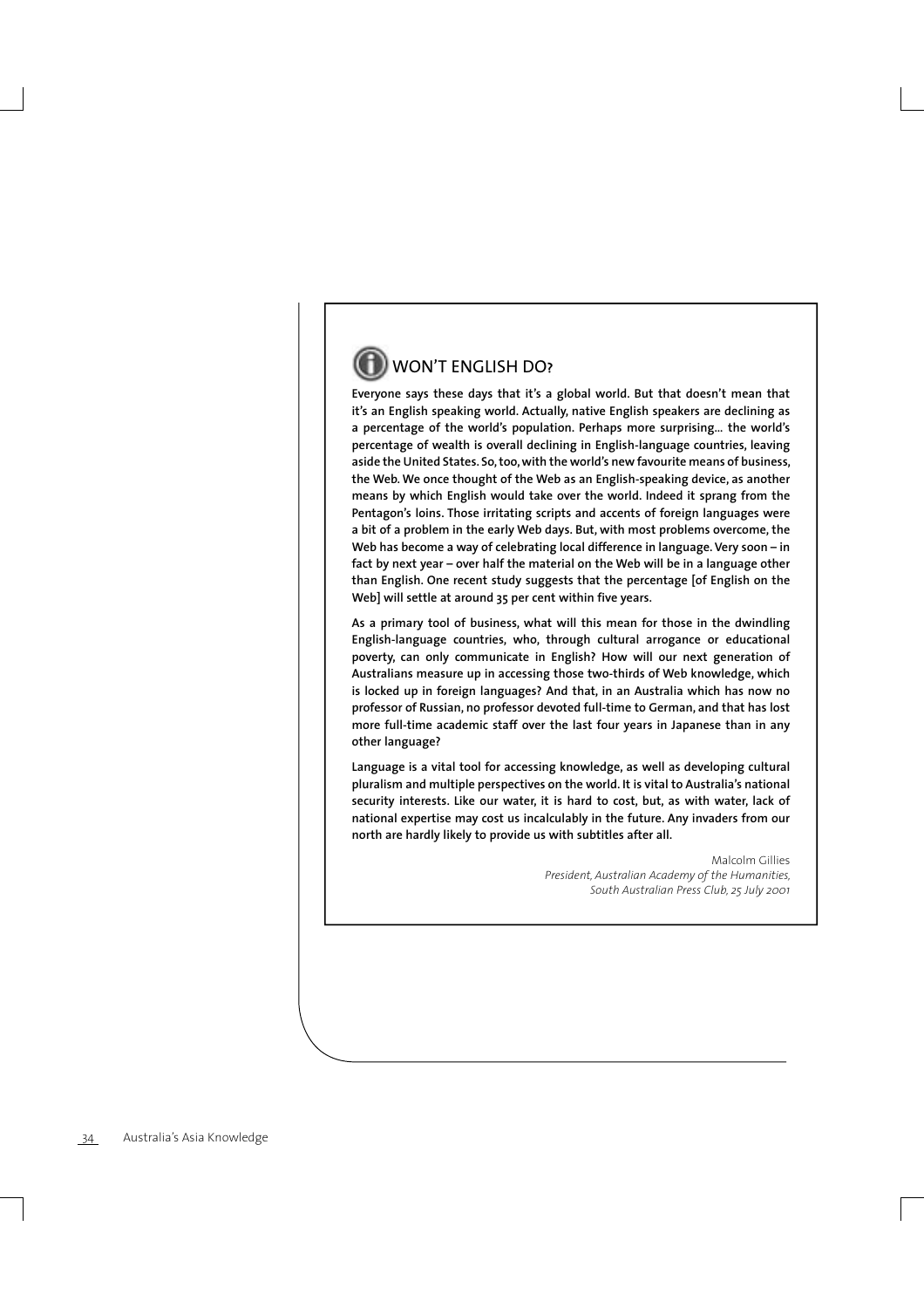#### Languages of Higher Demand – Japanese, Chinese, Indonesian

The availability of the "big three" Asian languages – Japanese, Chinese and Indonesian – increased between 1988 and 2001. One or the other was available at all but one of Australia's universities in 2001 – 36 out of 37. In 1988, 29 tertiary institutions had offered one or more of the three. (Table 3.2).

The data gathered for this inquiry show that the study of Mandarin Chinese grew steadily in the 1990s, while Japanese and Indonesian showed modest proportional gains after impressive increases in the 1980s and early 1990s; but in the case of Indonesian, momentum was lost and enrolments were falling at the end of the decade. Overall, as argued below (p.42), fewer than 3 per cent of students enrolled in Australian universities in 2001 studied an Asian language.

*Table 3.2: "Big Three" Asian Languages (Japanese, Mandarin Chinese, Indonesian), 1988 and 2001*

| LANGUAGE         | <b>EFTSU 1988</b> | <b>EFTSU 2001</b> | <b>MULTIPLE</b><br><b>INCREASE</b><br>1988/2001 |
|------------------|-------------------|-------------------|-------------------------------------------------|
| Japanese         | 1061              | 2476              | 2.3 times                                       |
| Mandarin Chinese | 363               | 1338              | 3.7 times                                       |
| Indonesian       | 158               | 632               | 4 times                                         |

*Note: EFTSU for 1988 have been rounded and do not therefore coincide precisely with Ingleson. Sources: For 1988, Ingleson Report; for 2001, data collected for this report.*

#### Japanese

Japanese was available at 34 institutions in 2001. It was available at 19 in 1988.

Almost 2,500 EFTSU<sup>35</sup> were enrolled in Japanese in Australian universities in 2001. This was more than twice the EFTSU of 1988.<sup>36</sup>

<sup>35.</sup> Converting EFTSU to individual students is difficult. DEST explains an EFTSU as "a standard unit against which resource inputs can be measured. One EFTSU represents a standard annual full-time workload. As a rough approximation, useful only for large<br>aggregates of students, load in EFTSU is about 80 per cent of student numbers." If we use this for equate to about 3,100 individuals.

<sup>36.</sup> Ingleson Report, pp. 129-30 There was a sharp increase between the Ingleson Report in 1988 and the Leal Report in 1990 when EFTSU were put at 1998 (vol. 2, p.170). Leal's figures are somewhat inflated because they sometimes include "studies" subjects with languages.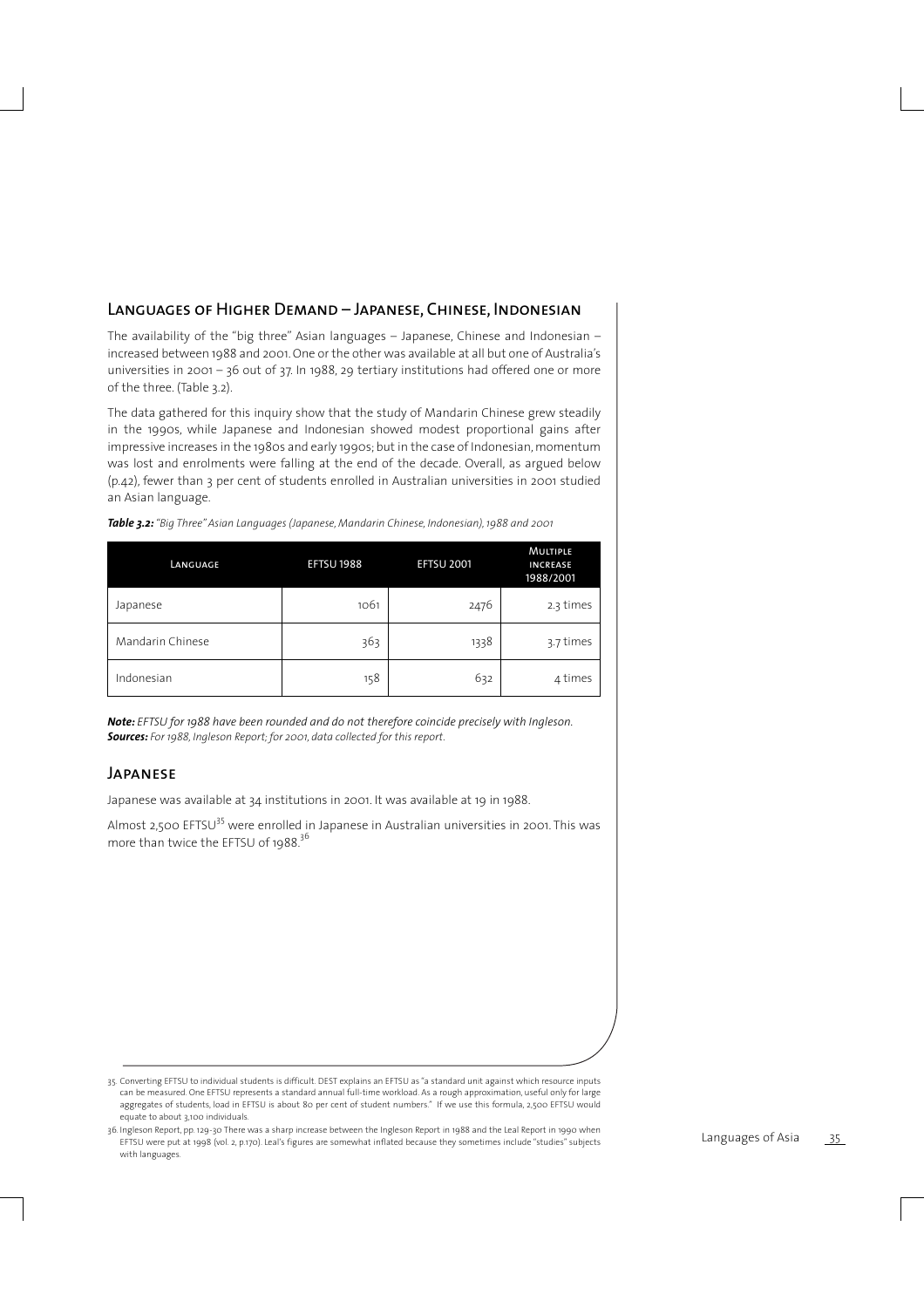| <b>UNIVERSITY</b>              | EFTSU 1988               | <b>EFTSU 2001</b> |
|--------------------------------|--------------------------|-------------------|
| ACU                            | i.                       | 20                |
| Adelaide                       | 73                       | 93                |
| ANU                            | 32                       | 87                |
| Ballarat                       |                          | 25                |
| Bond                           |                          | 16                |
| Canberra                       | $36*$                    | 27                |
| Curtin                         | 31                       | 48                |
| Edith Cowan                    | $\overline{\phantom{a}}$ | 62                |
| Flinders                       | 1                        | Adelaide          |
| Griffith                       | 86                       | 213               |
| James Cook                     | ä,                       | 39                |
| La Trobe                       | L,                       | 73                |
| Macquarie                      |                          | 105               |
| Melbourne                      | 60                       | 186               |
| Monash                         | 108                      | 217               |
| Murdoch                        | ÷,                       | 35                |
| Newcastle                      | 78                       | 29                |
| QUT                            | $\overline{\phantom{m}}$ | 63                |
| RMIT                           | J.                       | 52                |
| South Australia                | i.                       | 32                |
| Southern Cross                 | ä,                       | 8                 |
| Sunshine Coast                 | ä,                       | 18                |
| Swinburne                      | 42                       | 56                |
| Sydney                         | 132                      | 193               |
| Tasmania                       | 37                       | 50                |
| UCQ                            | ä,                       | 53                |
| <b>UNE</b>                     | ÷,                       | 51                |
| <b>UNSW</b>                    | 36                       | 203               |
| UQ                             | 201                      | 172               |
| <b>UTS</b>                     |                          | 83                |
| UWA                            | 38                       | 47                |
| <b>UWS</b>                     |                          | 50                |
| VUT                            |                          | 36                |
| Wollongong                     | ÷,                       | 34                |
| Capricornia (Qld)              | 48                       | ÷,                |
| Gold Coast CAE                 | 3                        |                   |
| <b>TOTAL</b><br>* Canberra CAE | 1062                     | 2476              |

### *Table 3.3: Japanese: EFTSU, 1988 and 2001*

*Note: The reference to "Adelaide" in the second column indicates that Flinders students study Japanese at Adelaide University and are included in its EFTSU total.*

*Sources: For 1988,* Ingleson Report*, pp. 129-30. For 2001, data collected for this survey.*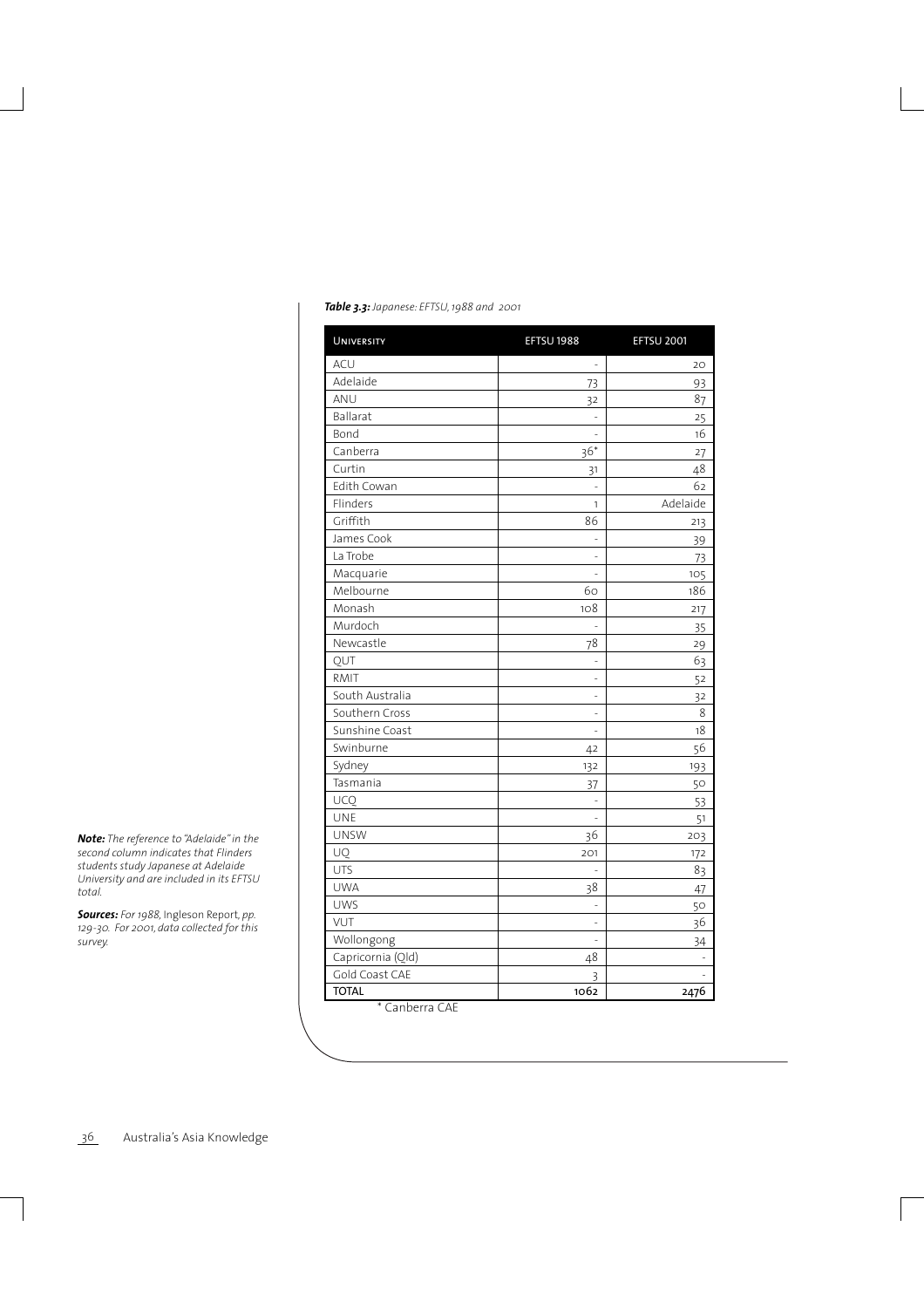

Graph 3.1: Japanese EFTSU, Selected Institutions, 1990, 1997-2001

There has been a plateauing or decline in interest in some universities since the Asian economic crisis of 1997. Graph 3.2 shows trends for a sample of universities for which comparable data are available.

*Graph 3.1: Japanese EFTSU, selected institutions, 1990-2001*



Languages of Asia 37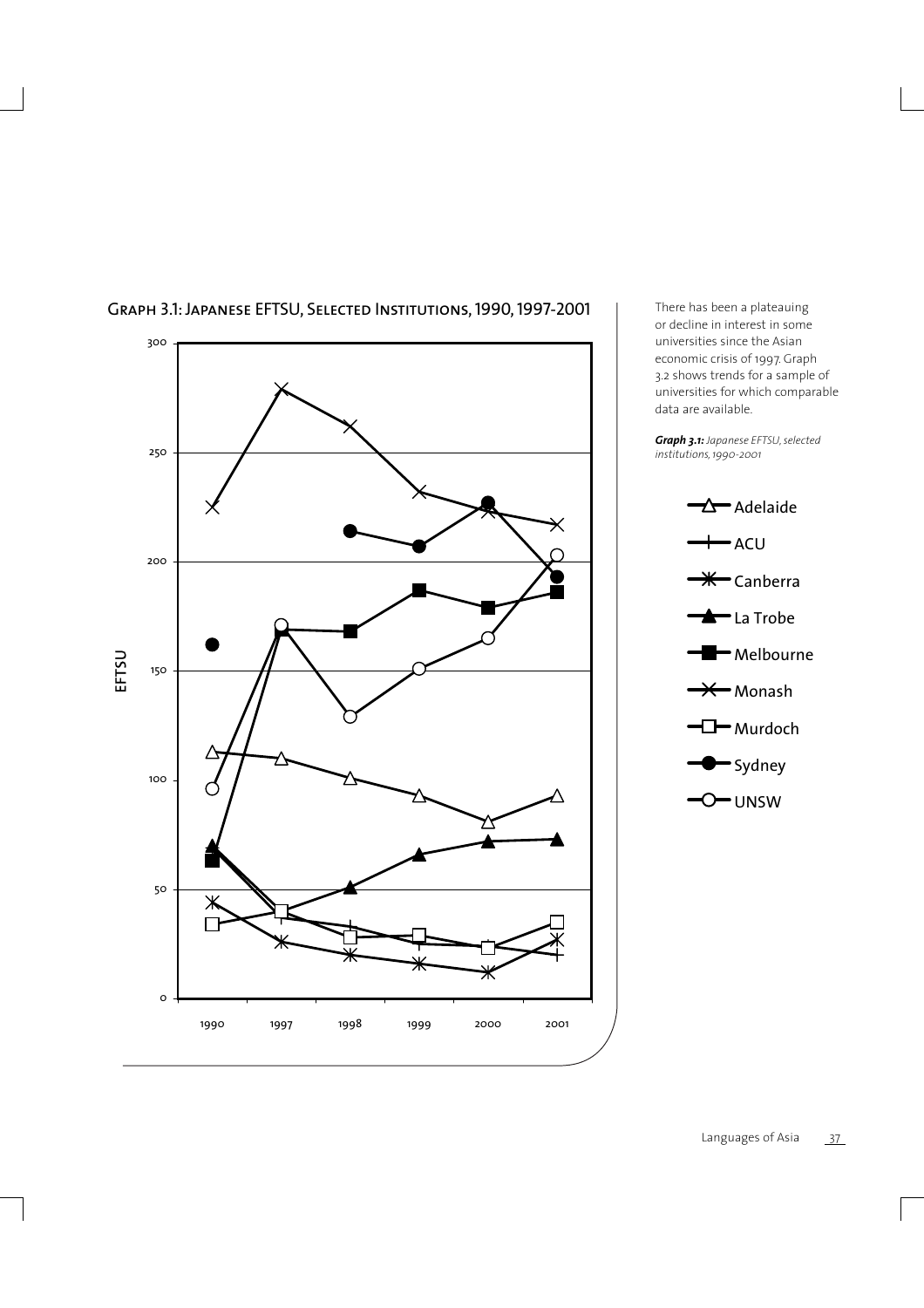#### Mandarin Chinese

Mandarin Chinese was available at 29 institutions in 2001. It was available at 13 in 1988.

More than 1,300 EFTSU were enrolled in Mandarin Chinese at Australian universities in 2001. This was 3.7 times greater than in 1988.<sup>37</sup>

*Table 3.4: Mandarin Chinese: EFTSU, 1988 and 2001*

| <b>UNIVERSITY</b>        | EFTSU 1988               | <b>EFTSU 2001</b> |
|--------------------------|--------------------------|-------------------|
| Adelaide                 | $50*$                    | 73                |
| ANU                      | 28                       | 56                |
| Ballarat <sup>38</sup>   |                          | $\mathbf{1}$      |
| Bond                     |                          | 10                |
| Canberra                 | $15***$                  | 12                |
| Curtin                   | i,                       | 32                |
| Deakin                   | L.                       | 69                |
| Edith Cowan              |                          | 16                |
| Flinders                 | Adelaide                 | Adelaide          |
| Griffith                 | 44                       | 82                |
| La Trobe (Bundoora only) | ÷,                       | 40                |
| Macquarie                | 42                       | 92                |
| Melbourne                | 53                       | 130               |
| Monash                   | 20                       | 86                |
| Murdoch                  | 21                       | 15                |
| Newcastle                | ÷                        | 11                |
| QUT                      | i,                       | Griffith/UO       |
| <b>RMIT</b>              | ÷,                       | 21                |
| South Australia          | ÷,                       | Adelaide          |
| Sydney                   | 38                       | 123               |
| Tasmania                 | $\overline{\phantom{0}}$ | 36                |
| <b>UNE</b>               | ä,                       | 30                |
| <b>UNSW</b>              | ä,                       | 147               |
| UQ                       | 34                       | 76                |
| <b>USQ</b>               | i.                       | 8                 |
| <b>UTS</b>               | ÷,                       | 91                |
| UWA                      | ÷                        | 20                |
| <b>UWS</b>               | ÷,                       | 33                |
| VUT                      | ä,                       | 24                |
| Victoria College         | 14                       |                   |
| <b>WA CAE</b>            | $\overline{3}$           |                   |
| <b>TOTAL</b>             | 363                      | 1334              |

 \* Includes Flinders students taught in Adelaide program. \*\* Canberra CAE

37. Ingleson Report, pp. 123-4. EFTSU were reported at 509 by the Leal Report in 1990 (vol. 2, p. 159). 38. Ballarat University ceased offering Mandarin Chinese in 2002; 2001 was its final year.

*Note: The names of universities in the third column indicate that their students were taught by the institution in the first column, in whose EFTSU those students are counted. For consistency over time, the La Trobe figure includes only the Bundoora campus. Four EFTSU were taught at other campuses.*

*Sources: For 1988,* Ingleson Report*, pp. 123-4; for 2001, data collected for this report.*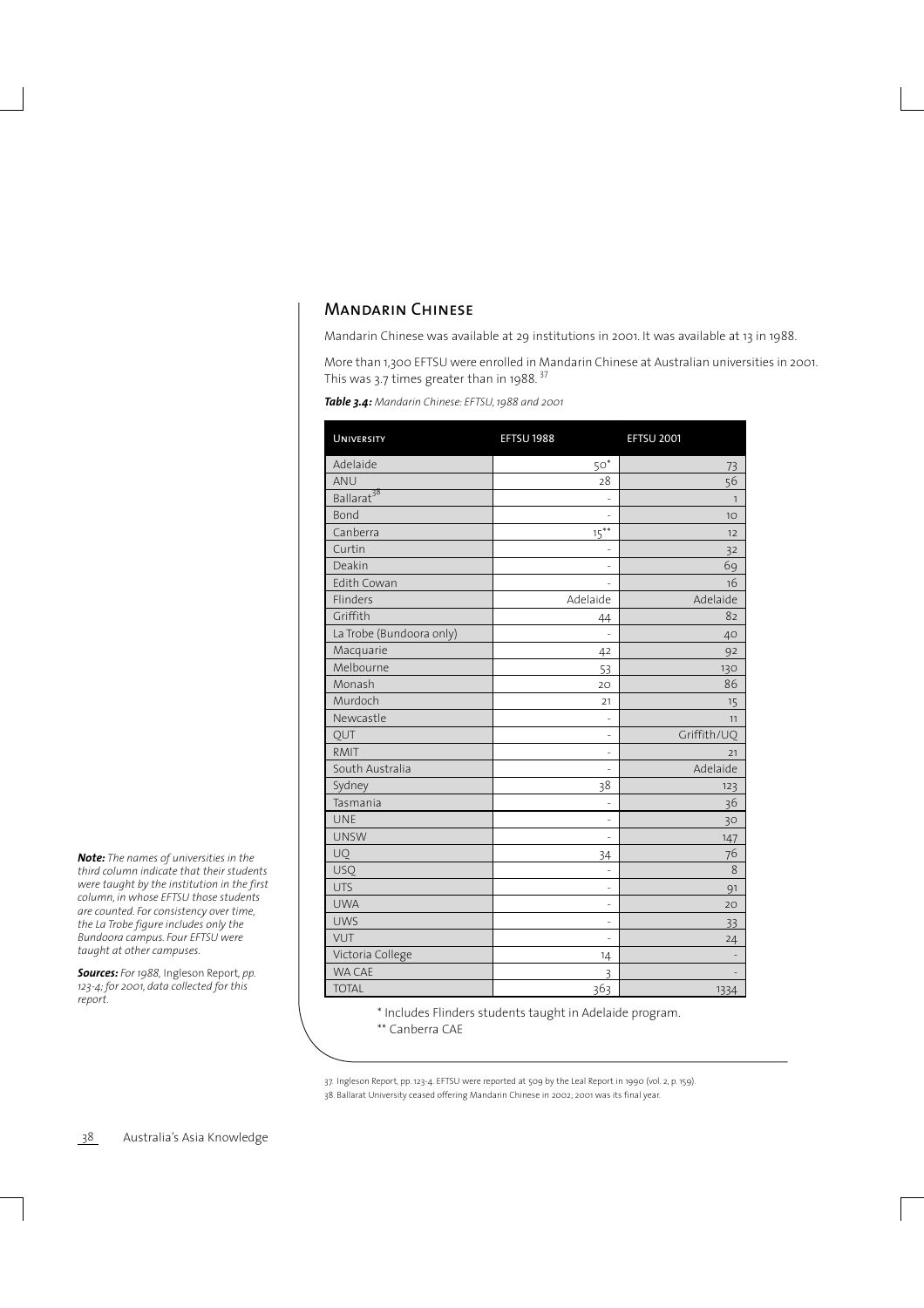



Graph 3.2 shows trends in eight institutions, which probably indicate similar circumstances elsewhere. After strong growth in the early 1990s, Chinese declined or plateaued in the 1990s in most universities, but Sydney University and UNSW showed renewed growth.

*Graph 3.2: Mandarin Chinese EFTSU, selected institutions, 1990, 1997-2001*



Languages of Asia 39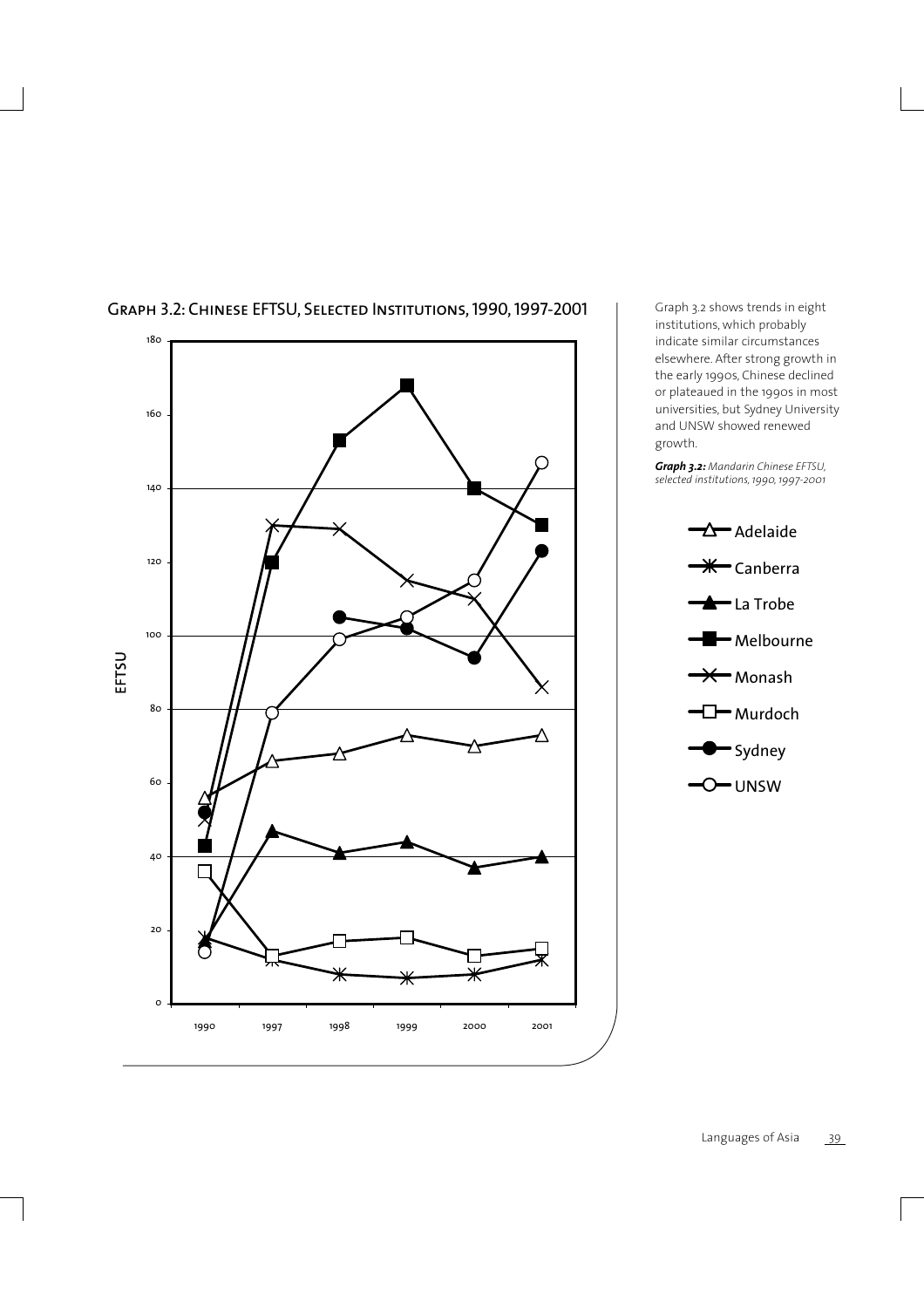#### Indonesian/Malay

Indonesian/Malay was available at 28 institutions in 2001. It was available at 13 in 1988.

Indonesian dramatizes the paradox that confronts the study of Asia across Australian universities. Between 1988 and 2001, the study of Indonesian grew from 156 EFTSU to 621 EFTSU – an increase of four times.<sup>39</sup> The most spectacular growth appears to have come in the 1988-90 period when EFTSU leapt from about 150 when Ingleson reported to 400 by the time Leal reported in 1990. As Graph 3.3 indicates, a downturn began in 1997, and the overall increase in the decade 1991-2001 was a modest 10-15 per cent.

As a result of these falls in enrolment from the late 1990s, Indonesian programs were in decline or in jeopardy at a number of universities in 2001. Notable progress was thus in danger of being lost as a result of fluctuating student demand. Such demand may well return, but the capacity to meet it will have been lost in some institutions.

*Table 3.5: Indonesian/Malay: EFTSU, 1988 and 2001*

| <b>UNIVERSITY</b>        | <b>EFTSU 1988</b>        | <b>EFTSU 2001</b> |
|--------------------------|--------------------------|-------------------|
| Adelaide                 | $\overline{\phantom{a}}$ | Flinders          |
| <b>ADFA</b>              |                          | 23                |
| ANU                      | 26                       | 45                |
| Curtin                   | 9                        | 28                |
| Deakin                   | ä,                       | 90                |
| Edith Cowan              | $\overline{\phantom{m}}$ | 8                 |
| Flinders                 | 16                       | 34                |
| Griffith                 | 29                       | 21                |
| James Cook               | 9                        |                   |
| La Trobe (Bundoora only) | $\overline{\phantom{m}}$ | 30                |
| Macquarie                | ä,                       | Sydney            |
| Melbourne                | 15                       | 53                |
| Monash                   | 21                       | 25                |
| Murdoch                  | 12                       | 23                |
| <b>NTU</b>               | $\overline{\phantom{m}}$ | 20                |
| OUT                      | i.                       | 11                |
| <b>RMIT</b>              | $\overline{\phantom{a}}$ | $\overline{3}$    |
| South Australia          | ä,                       | Flinders          |
| Sydney                   | "very low" - no figures  | 52                |
| Sunshine Coast           | $\overline{\phantom{0}}$ | $\overline{8}$    |
| Tasmania                 | $\overline{\phantom{a}}$ | 32                |
| <b>UNE</b>               | $\overline{\phantom{m}}$ | 40                |
| <b>UNSW</b>              | $\overline{\phantom{a}}$ | 20                |
| <b>UO</b>                | ÷,                       | 8                 |
| <b>USO</b>               | ä,                       | 16                |
| <b>UTS</b>               | i.                       | Sydney            |
| <b>UWA</b>               | $\overline{\phantom{a}}$ | 15                |
| <b>UWS</b>               | $\frac{1}{2}$            | 5                 |
| VUT                      | ä,                       | 11                |
| Darling Downs CAE        | 19                       |                   |
| <b>TOTAL</b>             | 156                      | 621               |

39. Ingleson Report, pp. 125-6. Indonesian was taught at nine universities and four Colleges of Advanced Education. This had grown to 21 institutions and 408 EFTSU when Leal reported in 1990 (vol. 2, p 168).

 *Notes: To maintain consistency over time, La Trobe figure for 2001 includes only Bundoora campus. An additional 11 EFTSU were taught elsewhere.*

*Sources: For 1988, Ingleson Report, p. 126; for 2001, data collected for this report.*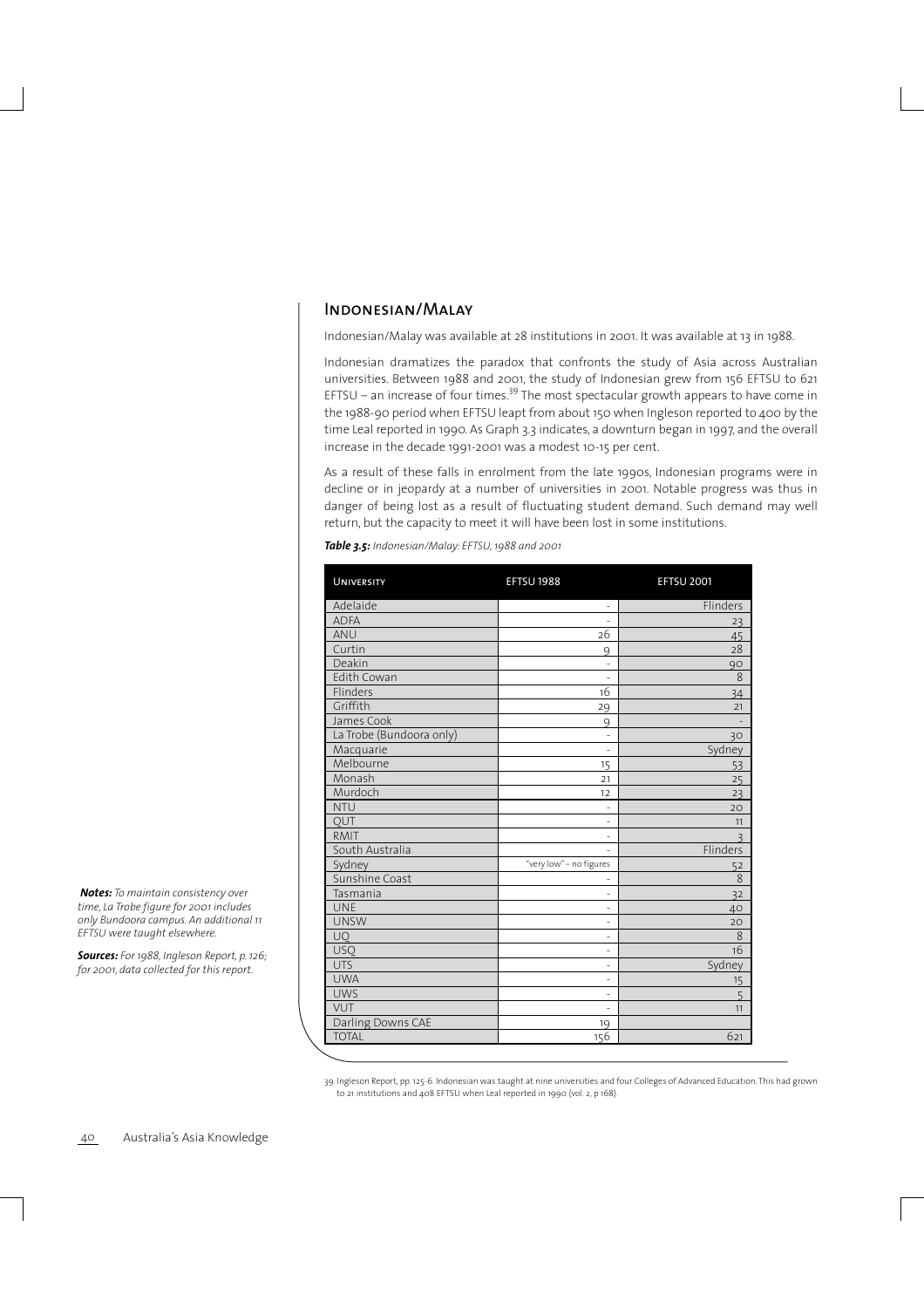

Graph 3.3: Indonesian EFTSU, Selected Institutions, 1992, 1997-2001 1992, 1997-2001

*Graph 3.3: Indonesian EFTSU, selected universities, 1992-2001*

*Sources: For 1992,* Unlocking Australia's Language Potential*, vol. 5 (Canberra: National Languages & Literary Institue, 1992). Data provided to the ASAA inquiry, 2001.* 



Languages of Asia  $41$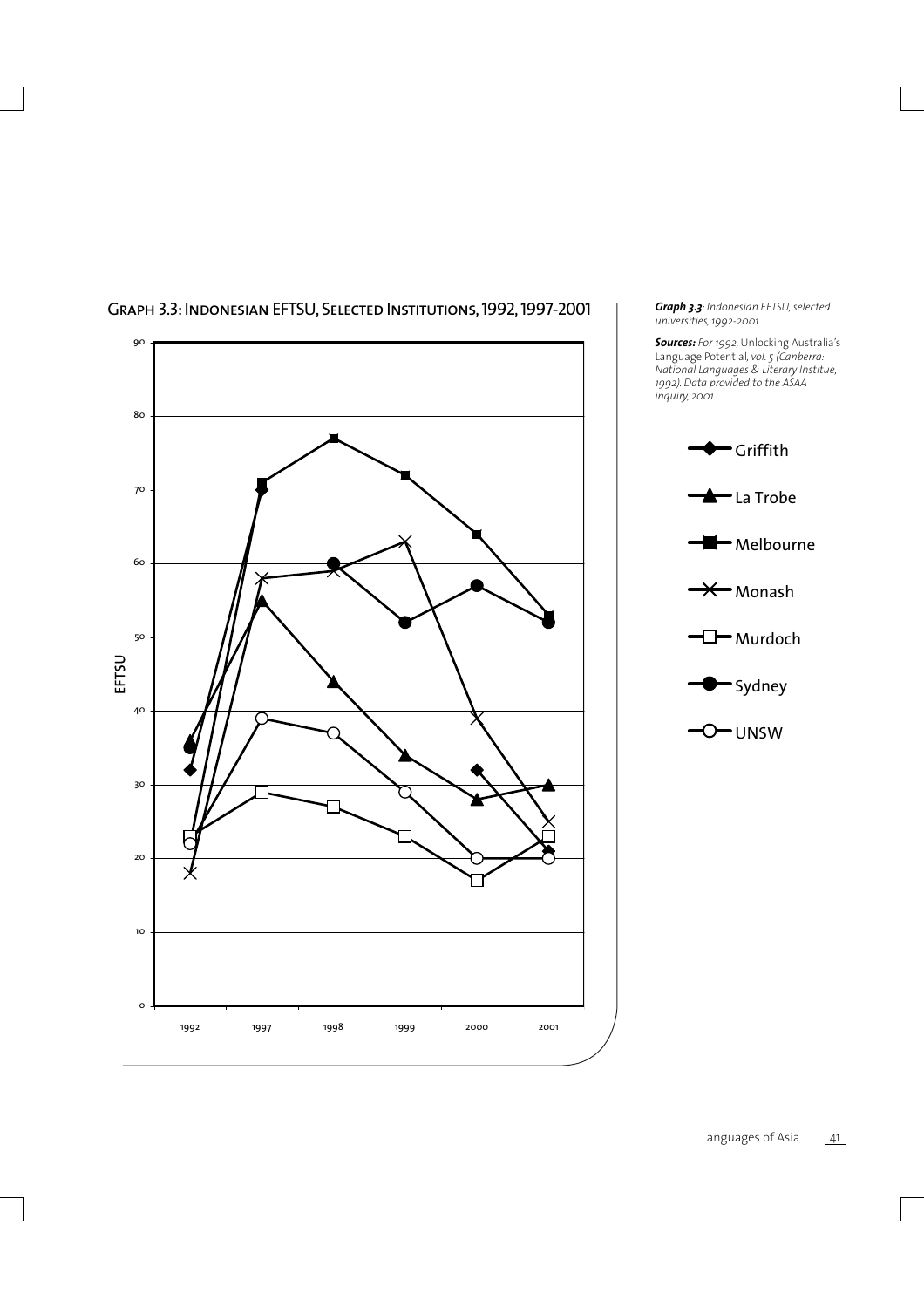#### Rates of growth or absolute numbers?

How are we to judge the progress of the "big three" Asian languages in Australian universities since 1988? Enrolments in the "big three" grew faster than university enrolments overall between 1988 and 2001. University enrolments increased by about 65 per cent; enrolments in Japanese, Chinese and Indonesian grew by about 190 per cent. <sup>40</sup>

What must be emphasized, however, is that Australian universities in 2001 enrolled more than 550,000 EFTSU. The 4,446 EFTSU enrolled in Chinese, Japanese and Indonesian (see Table 3.2) represented 0.8 per cent of total EFTSU in Australia.

If we convert EFTSU into individual student enrolments, we know that 696,000 students were enrolled in Australian universities in 2000 and 732,000 in 2001. If we calculate, as a number of administrators of language programs do, that one EFTSU credited to a language program is made up of approximately 3.5 individual students, then 4,446 EFTSU in the "big three" languages constituted perhaps 16,000 individual students studying Japanese, Chinese and Indonesia in 2001 – 2.2 per cent of all students.

If one includes Asian languages of lesser demand (about 360 EFTSU), discussed below, we get a total of 4,800 EFTSU – perhaps 16,800 individual students. Thus fewer than 3 per cent of individual students at Australian universities study an Asian language.

This is far from the target of 10 per cent by the year 2000, called for by the Asian Studies Council in 1988.<sup>41</sup> Further, the increase in Asian language enrolments is partly explained – even inflated – by the rapid growth in international student enrolments over the same period. International students recognize the value of Asian languages in an increasingly global professional environment. Most, however, take their skills with them when they return to their countries of origin after graduation.<sup>42</sup>

There is reason to applaud the progress that Australian governments, universities and language teachers have made since 1988 in overseeing the growth in the numbers of students studying Japanese, Mandarin Chinese and Indonesian. But the goals set in 1988 are still far from achievement, and systemic and generational change in the university system puts the accomplishments of the 1990s in jeopardy. For example, several respondents to the ASAA survey indicated that the teaching of Indonesian was at risk in their institution. In the present funding climate, declining enrolments could lead institutions to reduce or abandon their Indonesian programs. This points to the problems both of student perceptions and the funding of languages. Such problems affect languages of lesser demand still more adversely.

41. Asian Studies Council, *A National Strategy for the Study of Asia in Australia* (Canberra: AGPS, 1988), p. 4.

42 Australia's Asia Knowledge

42. For example, students from dialect backgrounds in Chinese opt for formal study of standard dialects, and students from Japanese and Chinese backgrounds take the opportunity to learn the other language.

<sup>40.421,000</sup> individual students were enrolled in 1988 (336,000 EFTSU) and 696,000 (557,000 EFTSU) in 2000. DETYA, *Higher Education Students Time Series Tables. Selected Higher Education Statistics 2000* (www.dest.gov.au). There were 732,000 individual students in 2001 and an estimated 835,000 in 2002. *Australian*, 7 May 2002, p. 3.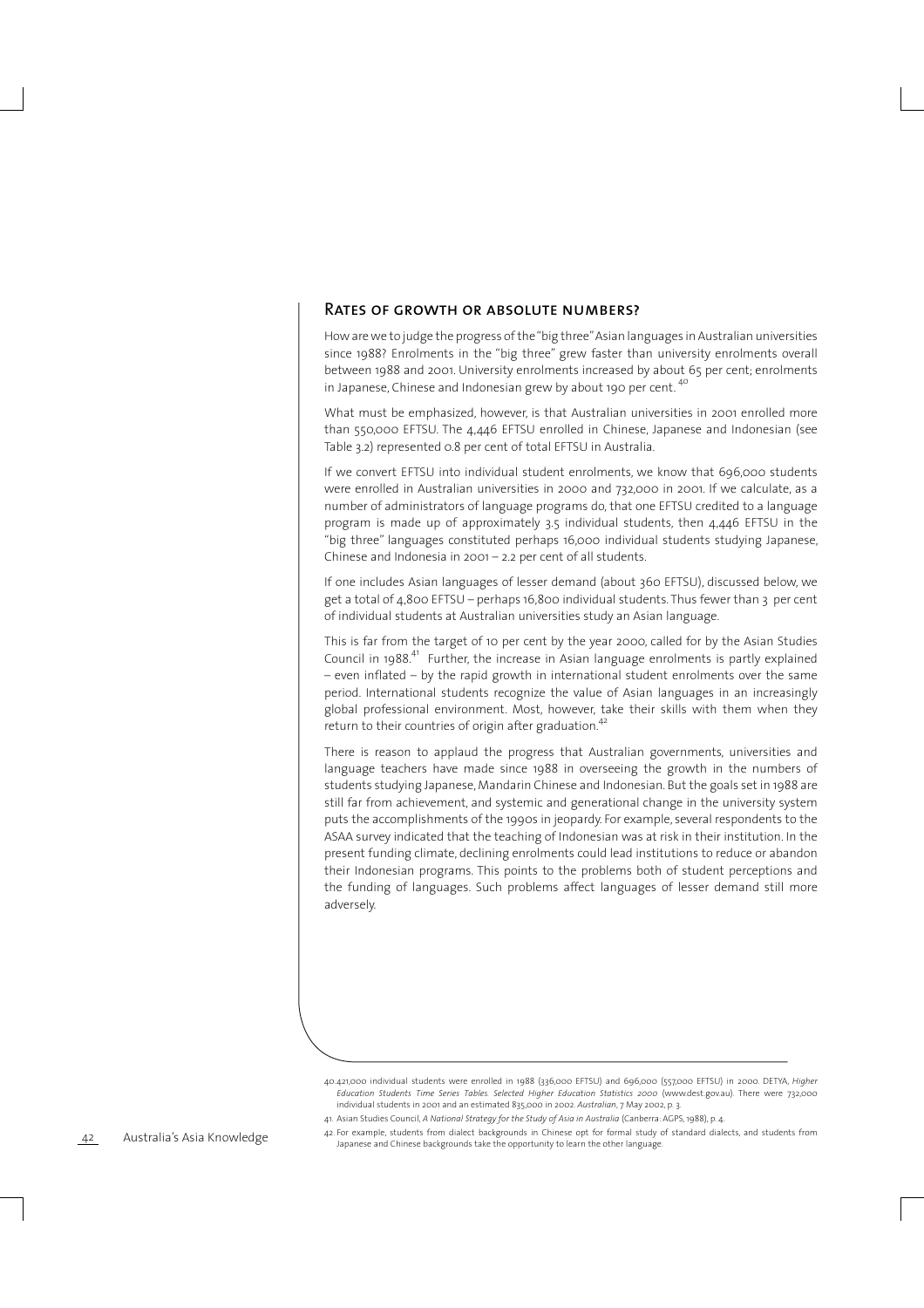### Languages of Lesser Demand – Korean, Arabic, Hindi, Thai, Vietnamese

Languages of lower demand did not fare as well as the three major languages, and some experienced marked decline. Hindi, Vietnamese and Thai were available in fewer institutions in 2001 than they had been in 1997. (Table 3.1)

The place of South Korea in the Australian economy has given impetus to study of the Korean language since the 1980s. Korea alone of the smaller countries of Asia has a bilateral council of the Australian government dedicated to the promotion of exchange and understanding.<sup>43</sup> Trade with Korea in 2001 represented 5.9 per cent of Australia's total trade, making Korea Australia's fourth largest trading partner and third largest export market.<sup>44</sup> The nature of the North Korean regime and moves towards reunification between North and South mean that the Korean peninsula is of particular strategic importance to Australia's region.

In 2001, nine universities taught Korean to 128 EFTSU (400 or more individual students). Although this was a notable increase from 1988, the number of institutions offering Korean has fallen from nine to eight since 1997.<sup>45</sup> The fact that the language of Australia's fourth largest trading partner finds it difficult to sustain support for the long haul underlines the fickleness of funding mechanisms for all language teaching.

*Table 3.6: Korean, EFTSU, 1988 and 2001* 

| <b>UNIVERSITY</b> | <b>EFTSU 1988</b>        | <b>EFTSU 2001</b> |
|-------------------|--------------------------|-------------------|
| ANU               | $C.4$ <sup>*</sup>       | 8                 |
| Curtin            | $\sim$                   | 13                |
| Griffith          | $\overline{\phantom{a}}$ | 18                |
| Monash            | ٠                        | 11                |
| Sydney            | ٠                        | 44                |
| <b>UNSW</b>       | ٠                        | 24                |
| UQ                | ٠                        | 8                 |
| <b>UTS</b>        | $\sim$                   | Sydney            |
| <b>TOTAL</b>      | 4                        | 126               |

*\* ANU was the only provider and had 15 students enrolled at all levels. Note: Swinburne was phasing out a small Korean program in 2002. Sources: For 1988, Ingleson Report, p. 134; for 2001, data collected for this report.*

#### *Table 3.7: Other languages, EFTSU, 2001*

| LANGUAGE   | <b>UNIVERSITIES</b>                                           | <b>EFTSUS</b><br><b>IN 2001</b> | <b>INSTITUTIONS OFFERING, THEN</b><br>WITHDRAWING, THE LANGUAGE, 1990S |
|------------|---------------------------------------------------------------|---------------------------------|------------------------------------------------------------------------|
| Arabic     | 5: ANU, Melbourne, UWS, Sydney, Deakin                        | 120                             | 1: RMIT                                                                |
| Hindi/Urdu | 4: ANU, Sydney (via ANU), La Trobe/OLA.<br>RMIT*              | 12                              | 4: UO, Melbourne, Monash, Sydney                                       |
| Sanskrit   | 3: ANU (via Sydney), Sydney, La Trobe                         | 6                               | 4: Melbourne, UO, Newcastle, ANU                                       |
| Thai       | 6: ANU, Canberra, Griffith, Sydney, UTS (via<br>Sydney), RMIT | 46                              | 5: Curtin, Macquarie, Monash, VUT, UO                                  |
| Vietnamese | 6: Adelaide, ANU, Griffith, Sydney (via<br>ANU). UWS. VUT     | 44                              | 6: ACU. Edith Cowan. U of SA. Deakin. Monash.<br>Swinburne             |

*\* RMIT offers a semester of Hindi each year but has not had enough enrolments to proceed since 2000.*

<sup>43.</sup> The Australia-Korean Foundation was created in 1992.

<sup>44.</sup> Market Information and Analysis Unit, Department of Foreign Affairs and Trade (www.dfat.gov.au).

<sup>45.</sup> Australian Academy of the Humanities, *Subjects of Small Enrolment in the Humanities: Enhancing their Future* (Canberra:

Paragon Printers, 2000), Tables 1 & 2. Data for 2001 from ASAA survey.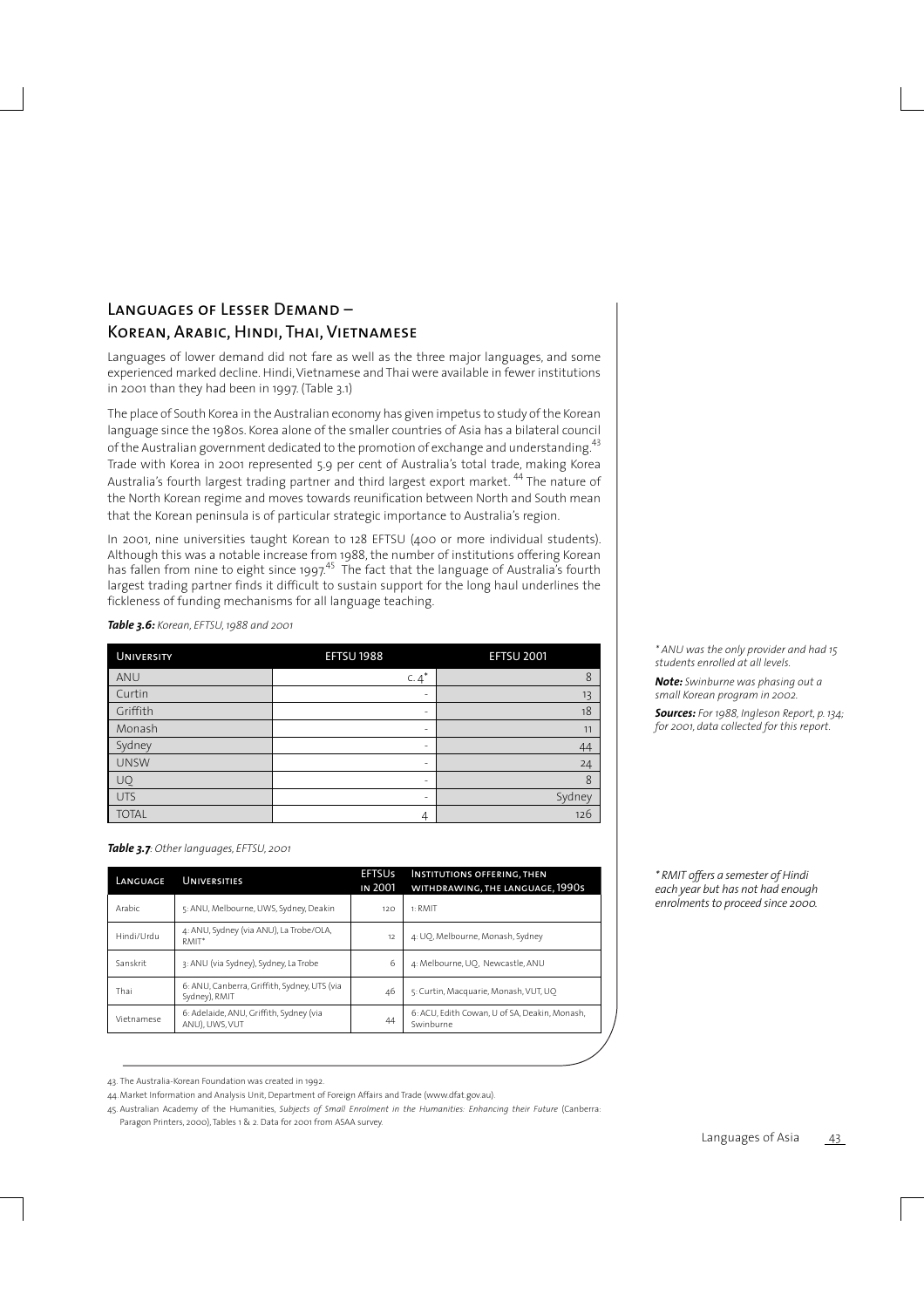

The difficulties of maintaining languages of lower student demand are illustrated by the starts and stops of the 1990s (Table 3.7). Thai and Vietnamese, for example, were attempted, then abandoned, at eleven institutions. The abandonment of such languages resulted from the collision of budgetary pressures, based on enrolments, with the requirements of high-quality language teaching. (See the box, "The Deans' Dilemma"). These circumstances highlight fundamental problems confronting language teaching in Australian universities, which are discussed below.

Events since 11 September 2001 illustrate the pitfalls of allowing student preferences to shape national language-learning capacity. No tertiary institution in Australia teaches Pashto, the principal language of Afghanistan; Persian is available only at the ANU. Hindi and Urdu, mutually intelligible when spoken, constitute the second largest spoken language in the world. Hindi is a full three-year program only at the ANU. Two years of Hindi are available through Open Learning Australia, which continues on a year-to-year basis at La Trobe. (See box, "Hindi and Urdu").

## Hindi and Urdu

**Together, the close to 600 million speakers of Hindi and Urdu represent the second largest language-speaking group in the world after Mandarin Chinese. Hindi, written in the Devanagari script, and Urdu, written in the Perso-Arabic script, are the same language in simple spoken form. Hindi-Urdu is the paradeground language of the armies of India and Pakistan, 1.5 million men.**

**In India and Pakistan, as well as in West and Southeast Asia and parts of the Pacific, Africa and Latin America, Hindi and Urdu films have been popular for fifty years. In the past ten years, satellite television has expanded this following. India's flourishing advertising industry increasingly conducts its work in Hindi.**

**In Australia, the Australian National University teaches Hindi to degree level and has provided some teaching to Sydney University. La Trobe University provides limited support to an independent scholar who offers Hindi through Open Learning Australia. Urdu is not taught to degree level.** 

Robin Jeffrey*, La Trobe University*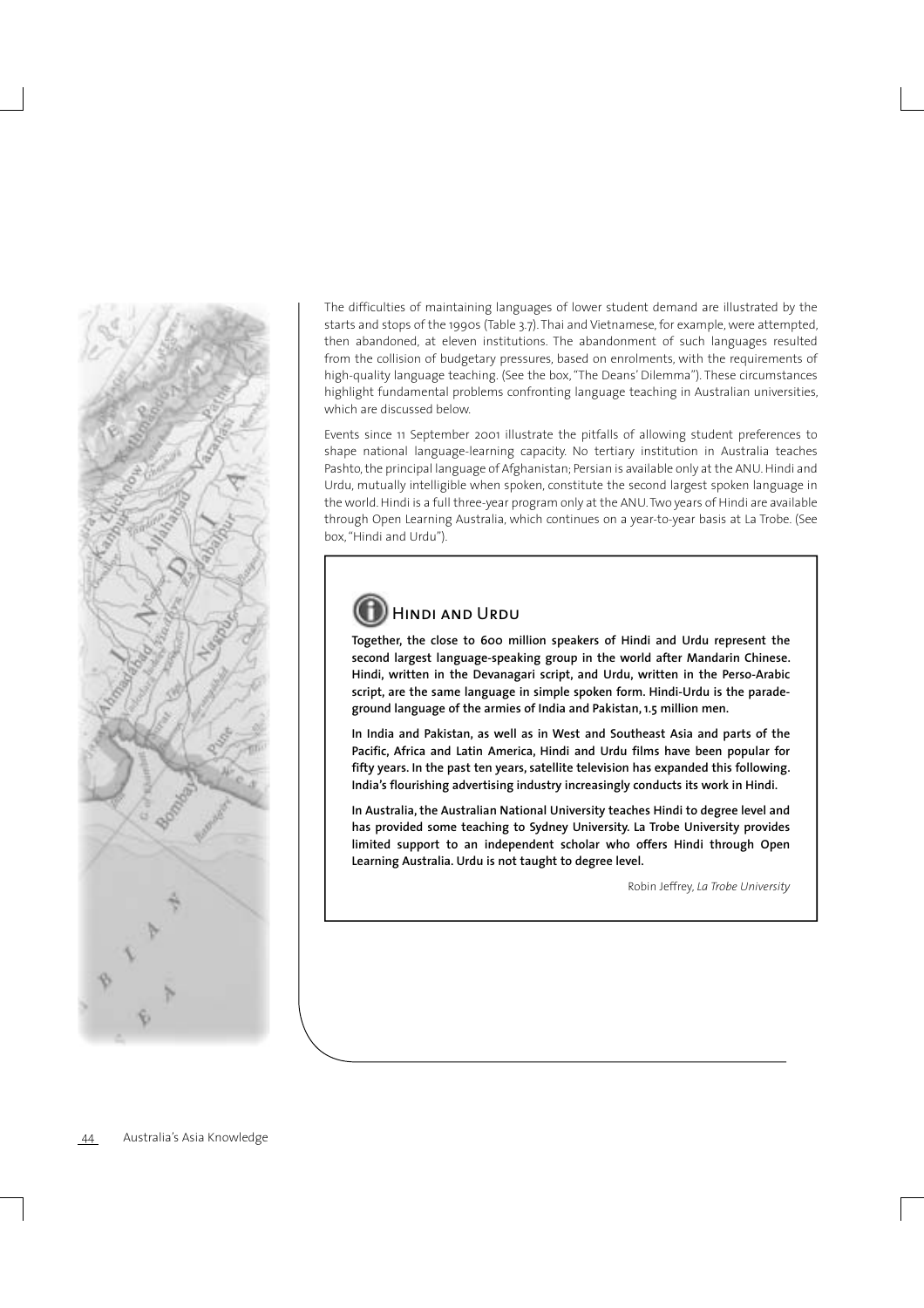In the narrowest terms of national security, Australia has an interest in having numerous citizens in a variety of professions able to work in languages of strategic significance. According to Lt-General Peter Cosgrove, commander of the INTERFET force in East Timor in 1999, "many Australian officers in INTERFET were able to establish co-operative relations with Indonesian counterparts in East Timor because they had either trained in Indonesia, learned Bahasa or had hosted Indonesian personnel who had trained in Australia."<sup>4</sup>

## **TRANSLATIONS**

**The trial for the 1993 bombing of the World Trade Centre ended in 1994. A bombmaking manual in Arabic that was part of the evidence was not translated or mistranslated, and the mistake only corrected in 1996.** 

**Terrorism expert Steven Emerson pointed out the errors, saying that they deprived investigators of a subtle early clue to the existence of bin Laden's group.** 

**... "Had the government correctly translated the material," Emerson said, "it might have understood that the men who blew up the World Trade Centre [in 1993] and bin Laden's group were linked."** 

*- Sunday Age,* 28 January 2001, p. 5 from the *New York Times*

One may speculate that even a small pool of Australian public servants able to work in Persian, Kurdish, Pashto or Arabic might have permitted less agonized handling of Australia's refugee standoffs of 2001 and 2002.

#### Critical Issues for Language Teaching

Although the study of Japanese, Chinese, Indonesian and Korean has increased from 1988 levels, language teaching in Australian universities is at a crossroads, which many language teachers see as a crisis. Key languages of lower student demand are in danger of being wiped out, and even Indonesian programs at some institutions are threatened by annual fluctuations in enrolments.

The experience of the 1990s suggests that it is financially impossible for single institutions, even in Sydney and Melbourne, to sustain languages of lower demand without national support and direction. Indeed, from the time of the Auchmuty Report of 1971, there has been recognition of the need for national initiative to make such languages available to the substantial national – not single-city – cohort of potential students.

<sup>46.</sup> Lt-General P. J. Cosgrove, Public Lecture, Griffith Asia Pacific Council, Griffith University, 14 September 2000 (www.gu.edu.au/ centre/gapc/CosgrovePaper.html).

<sup>47.</sup> The Auchmuty Report, pp. 92-3 recommended opening the RAAF School of Languages at Point Cook to the wider community. The Ingleson Report, p. 111, recommended creation of a National Centre for Applied Linguistics, which the Asian Studies Council endorsed in its *National Strategy* of 1988 (p. 29).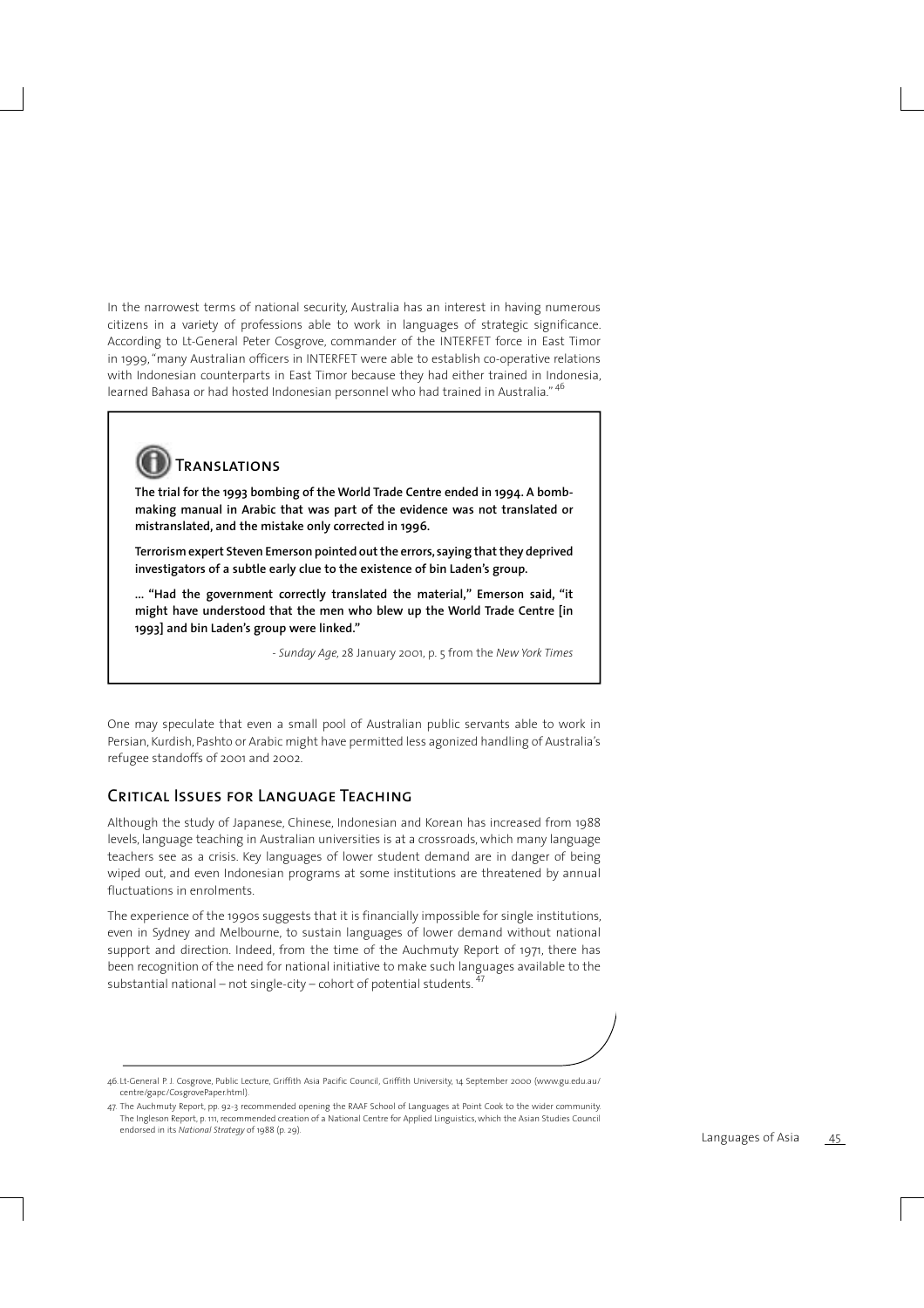Within cities or wider regions, attempts are made to have one institution provide a language to students at other universities. Such attempts encounter a number of difficulties. They show the most productive results when they bring a new language to an institution that previously did not offer the language. They appear to result in severe contraction of enrolments when they are a cost-cutting measure, produced by the abolition of a full-fledged program at one institution, which is justified by arranging for another institution to offer the language. There are no doubt ways of making Languages with Unique Regional Providers (LURPs) work successfully, but the mechanisms need to be discovered and promoted, as **Recommendation 12** proposes.

The electronics revolution of the 1990s now makes national – indeed, global – programs of language teaching genuinely feasible. The Hindi program, run through Open Learning Australia at La Trobe University on the scantiest of resources, already uses some of the available technology, as does the ANU Hindi program servicing Sydney University. There are indications that global markets exist for well-designed courses of this kind. <sup>48</sup>

The plan set out below includes a series of recommendations designed to address these issues. **(Recommendations 5, 6, 8, 10 and 11).**

The problems of language teaching are not confined to the languages of Asia. According to a report by the Australian Academy of the Humanities, 100 language teaching positions were lost in Australian universities from 1996-1999. 49 Of the 78 net losses reported between 1997 and 1999, 32 were employed in teaching Asian languages and studies. The great majority of positions lost were in languages of high demand, especially Japanese. This trend reflects the difficulty of maintaining staffing levels in times of financial stringency, regardless of levels of demand.

| LANGUAGE     | <b>NUMBER OF POSITIONS</b> |
|--------------|----------------------------|
| Chinese      | 6                          |
| Japanese     |                            |
| Indonesian   |                            |
| Korean       | 2.5                        |
| Thai         | 0.6                        |
| Hindi/Urdu   | $\overline{\phantom{a}}$   |
| <b>TOTAL</b> | 32.1                       |

#### *Table 3.8: Reported Net Loss of Asian Language Positions 1997-1999*

*Source:* Australian Academy of the Humanities, *Subjects of Small Enrolment in the Humanities: Enhancing their Future* (Canberra: Australian Academy of the Humanities, 2000), p.43.

National initiatives are needed to make strategically important languages available to a nationwide cohort of potential students and to ensure that the major languages of Asia are available regularly and effectively to large sections of Australians.

49.Australian Academy of the Humanities, *Subjects of Small Enrolment in the Humanities: Enhancing their Future* (Canberra: The Australian Academy of the Humanities 2000), p.43.

<sup>48.</sup> The Open Learning Australia offering in Hindi, based at La Trobe University, has students enrolled from Asia, Europe and North America as well as Australia. With no publicity and little infrastructure, the introductory unit attracted six students in 1997, its first year. This has doubled to 12 in 2002. Peter Friedlander, email, 25 February 2002.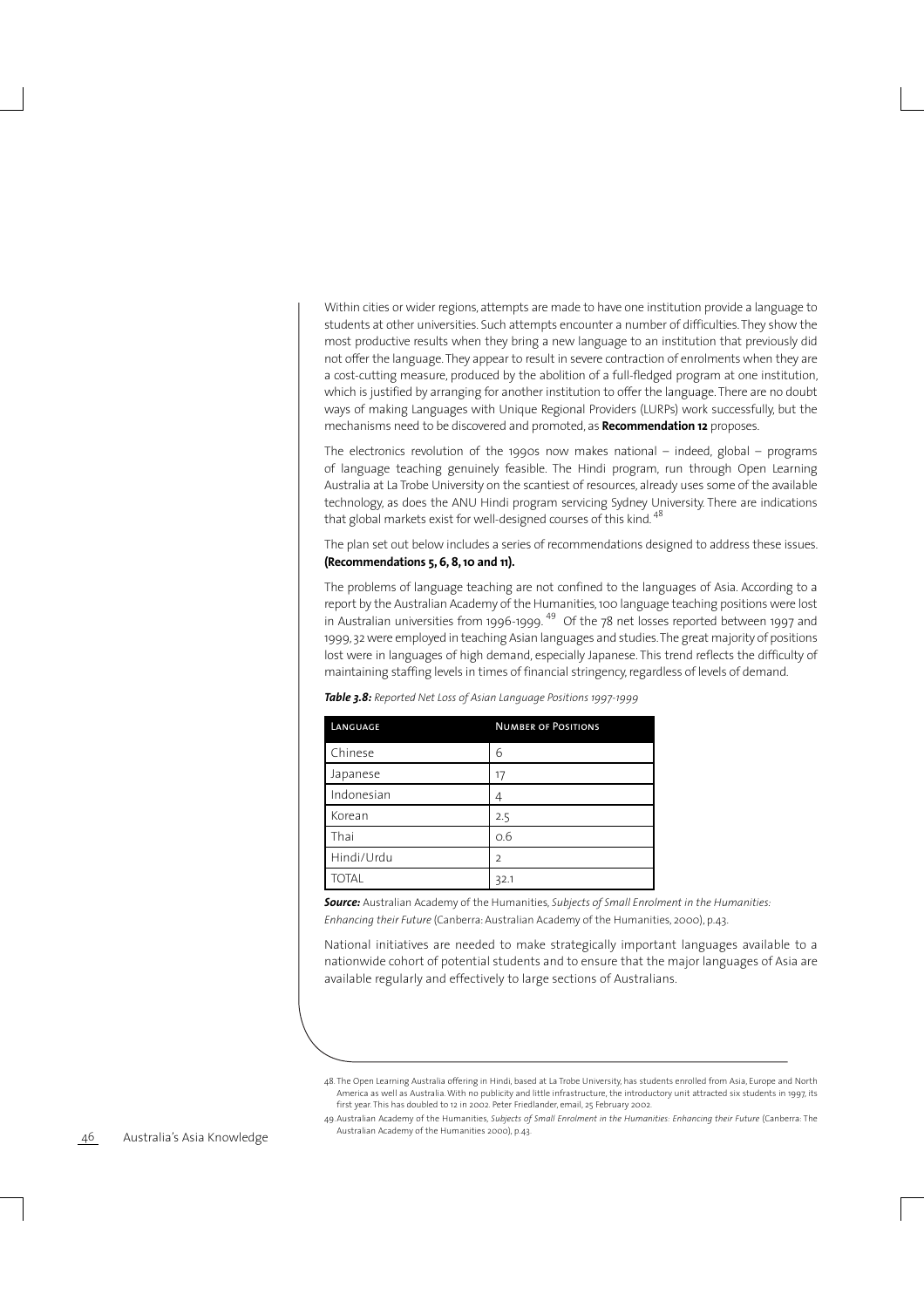# 4. Maximizing Australia's Asia Knowledge: a Plan

In an era of choice – consumer choice, student choice, hard choices by governments, businesses and educational institutions – demonstration by governments that they have chosen to emphasise Australia's Asia knowledge is crucial for that knowledge to be exploited and extended. Strong signals are needed that engagement with Asia is a matter of national concern and commitment.

## Rationale 1.

To provide this lead in repositioning and extending, we recommend that the Commonwealth create a Council for Maximizing Australia's Asia Knowledge and Skills (C-MAAKS).<sup>50</sup> It will use new ideas and technologies to bring together Australia's diverse resources of Asia knowledge to enhance Australia as a global centre for understanding of the region. It will initiate and oversee programs (outlined below) that contribute to the goal of making large numbers of Australians perceptive and sophisticated in their approach to the Asia dimension of globalisation. C-MAAKS would be chaired by a prominent Australian familiar with the affairs of Asian countries and with wide connections in Australian public life. An executive officer would lead a small secretariat whose role would be to initiate, coordinate and guide programs, but only rarely to execute them.

### Recommendation 1 –

and Skills (C-MAAKS)





That the Commonwealth Government create a Council for Maximizing Australia's Asia Knowledge and Skills (C-MAAKS) to

- develop and promote Australia as a knowledge centre for the study of Asia and for activities relating to Asia
- link Australia's knowledge resources about Asia in government, education, business, media and non-government organisations (NGOs), including close cooperation with bilateral councils and business councils
- promote the deepening and diffusion of Asia expertise in education systems, including K-10, Years 11 and 12 and the tertiary sector
- initiate the programs recommended elsewhere in this review to reposition and extend Australia's Asia knowledge for the 21st century

**Annual Cost: \$300,000** *Four-year cost: \$1.2 million*

<sup>50.</sup> The authors of this report chose to call this body C-MAAKS, but the name is not especially important and is for government to determine. The "Asia–Australia Council" has been suggested as a pithier possibility.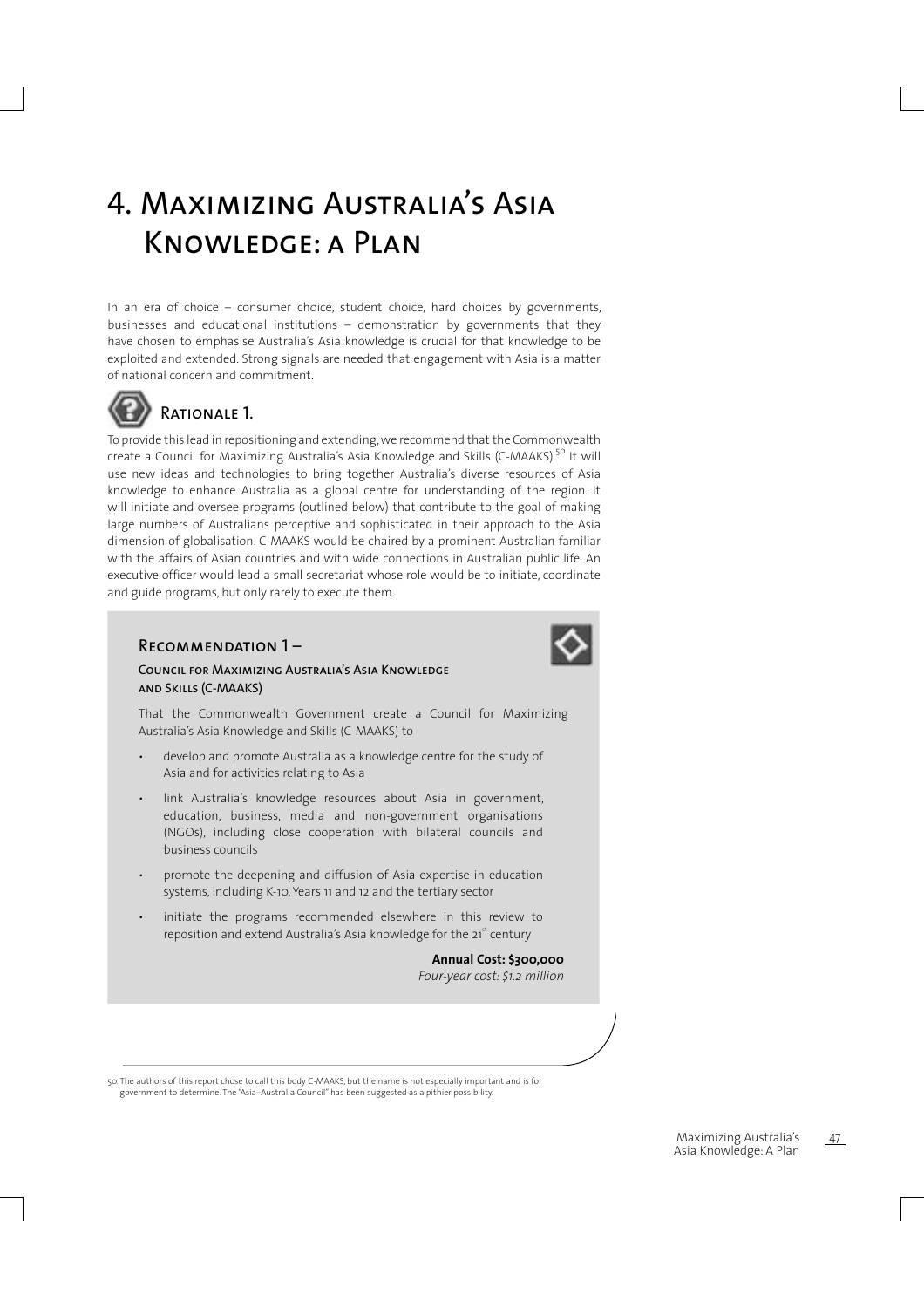

### Rationale 2.

Australia has two reasons for maximizing its Asia-knowledge asset:

• sophisticated interaction with its neighbours signals Australia's recognition of its geographical place.

It signals that Australian interest extends beyond issues of bottom-line commerce and border security.

• more and more Australians will inevitably interact with Asian countries in future.

They will be vastly more effective – as officials, tourists, students, peacekeepers or businesspeople – if they understand the histories and cultures of the people with whom they deal. Australia should aim to have significant numbers of its citizens move in Asia with the assuredness that Dutch or Scandinavians often move in English-speaking countries.

To reposition Australia's Asia knowledge, it is necessary to recognize the importance of the task. The creation of a high-profile C-MAAKS bestows that recognition and provides the mechanism to develop and reposition Australia's Asia knowledge. Other aspects of the plan seek to refocus and renew Australia's Asia expertise in universities, to extend interactions with the countries of Asia and to encourage processes of interaction with Asia that are already at work in the wider community.

#### Recommendation 2 –



#### University Commitment to Study of Asia

That C-MAAKS encourage universities to acknowledge the importance of study of Asia in mission statements and policy documents and to make eligibility for C-MAAKS programs contingent on such acknowledgement.

C-MAAKS secretariat: **No additional cost**

Of 26 Australian Vice-Chancellors who replied to a survey conducted for this report, 20 reported that their institution included specific reference to interaction with Asia in its mission statement or other key policy documents. Sixteen out of 26 travelled to an Asian country three or more times a year. Yet only two knew an Asian language (Hindi and Indonesian). The creation of C-MAAKS will reinforce an understanding in the region that Australia is committed to engagement with Asia and to being part of its region. At home, such a clear statement will encourage university administrations to support and extend existing efforts.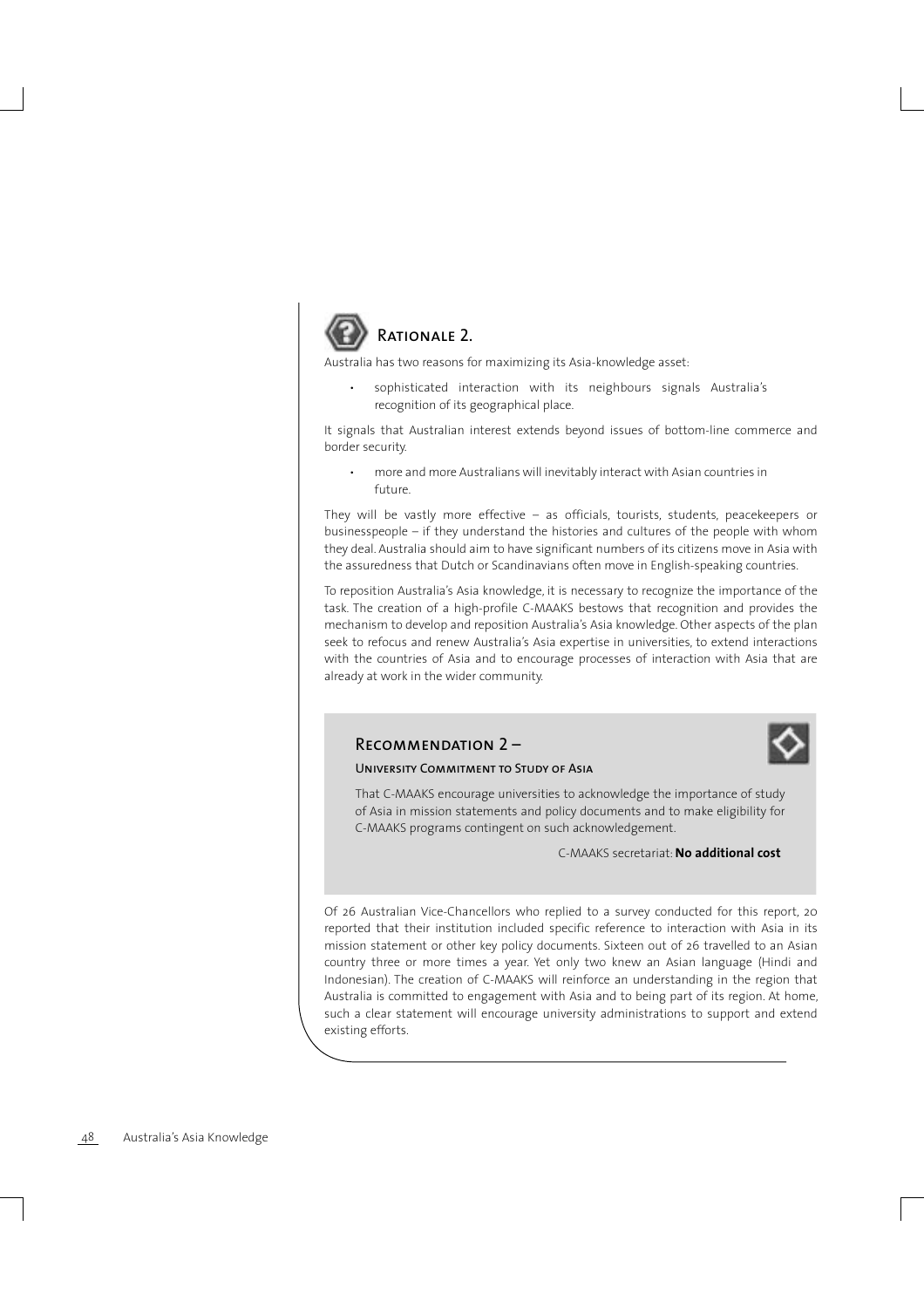#### "United States security strategy and concerns shift toward Asia"

**The next decade will in all likelihood see the locus of United States security strategy and concerns shift toward Asia. The … cold-war preoccupation with … the fate of Europe is over…**

Œ

 **Asia, however, is another story. Important parts of the region … have mastered the core technological and institutional competencies of the West … The region has an inherent weight that also comes from sheer scale … For the last three decades the world's highest rates of economic growth have been recorded in Asia … Japan has long been the world's second largest economy – 40 percent larger than Germany's … Singapore's GDP per capita exceeds Britain's.**

Marvin C. Ott, *"East Asia: Security and Complexity,"* Current History*, vol. 100, no. 645 (April 2001), p. 147.*

*"Australian interest extends beyond issues of bottomline commerce and border security"*



Maximizing Australia's Asia Knowledge: A Plan 49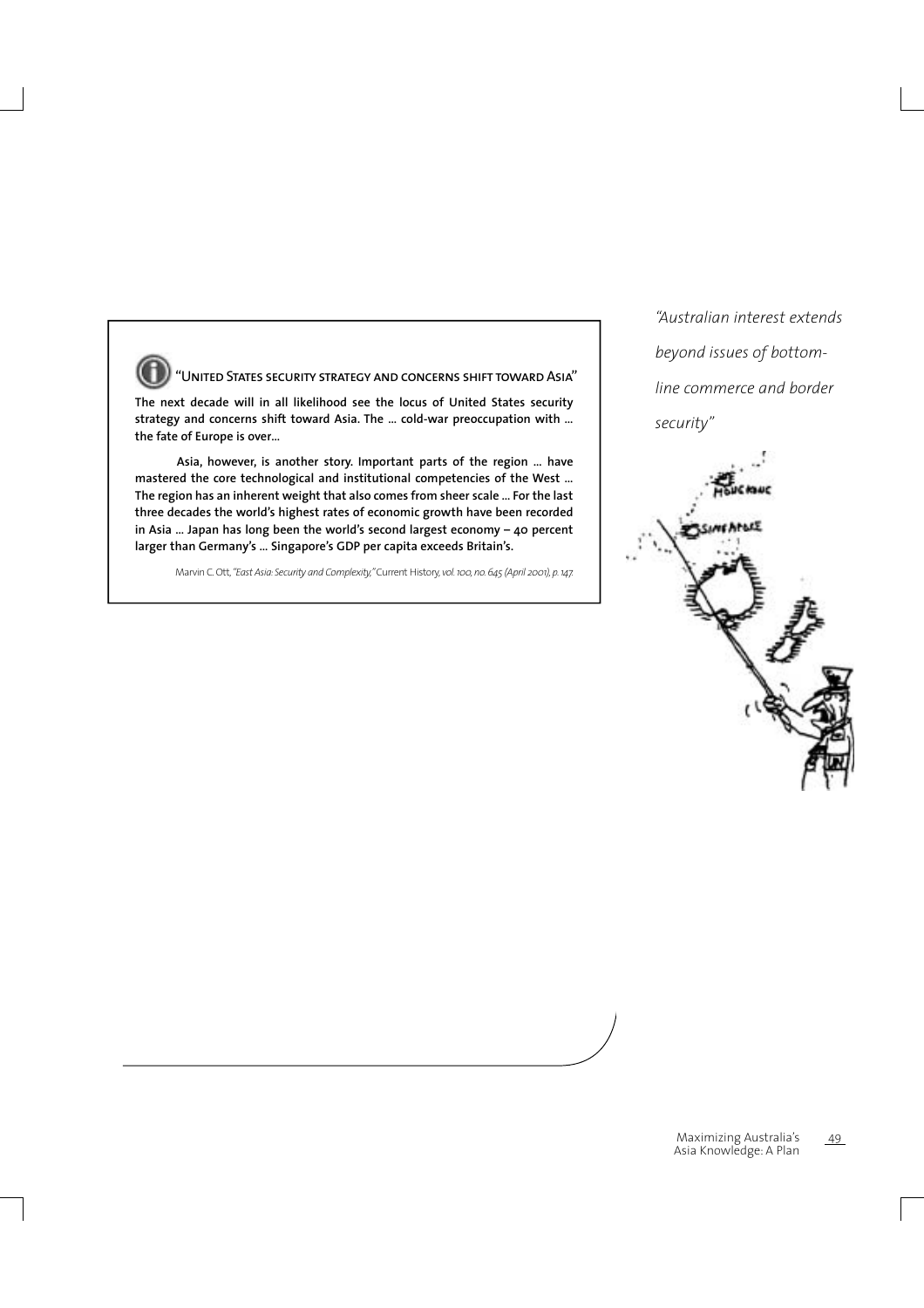

#### Electronic technologies require thousands of Australians to interact with countries of Asia each day, if only through offshore call-centres or data-processing centres. The potential for more profound and beneficial use of the technology is clear. To maximize the use of the Internet as a tool for extending Australia's Asia knowledge, this report recommends that C-MAAKS oversee the creation of an "Australia-Asia Knowledge Portal."

 The portal will create a practical method of deepening, extending and exchanging Australia's Asia knowledge and reaffirming Australia's place as a world centre for knowledge of Asia. It will help to develop a new genre by providing a single entry point to all possible sources of knowledge about Asia in Australia and elsewhere.

The common theme and purpose of the "Asia-Australia Knowledge Portal" will be to bring together as many aspects as possible of Australia's Asia knowledge and make these known to Australians and others.<sup>51</sup> In the old world of print, it would have had relatives among magazines, telephone directories, reference books, scholarly journals and business newsletters. It will link or copy some items but provide a place of initial publication for others. Its editor – "webitor" – will interact with users and contributors. Design and delivery of the Australia-Asia Knowledge Portal will be put out to a tender process that will emphasise conceptual imagination and Asian experience. The aim is to create an electronic gateway to Asia which will become as familiar to Australians as the name of their daily newspaper.

### Recommendation 3 – Asia-Australia Knowledge Portal

for knowledge of Asia.



That C-MAAKS interlink, extend and develop existing Australian Websites devoted to Asia to create a unique Asia-Australia Knowledge Portal. This will create a practical, new method of deepening, extending and exchanging Australia's Asia knowledge and reaffirming Australia's place as a world centre

> **Annual cost: \$250,000** *Four-year cost: \$1 million*

<sup>51.</sup> One of the respondents to this report points out that "materials currently made available on the Web by Asianists in Australia" highlight "how important the medium is and what a significant contribution is already being made to global information on Asia by Australians. E.g., the pioneering e-journal *Intersections «*http://wwwsshe.murdoch.edu.au/intersections/> is rapidly<br>establishing itself in Asian gender studies; the ASAA e-journal on Asian linguistics; the ASAA e LOTE teacher websites (WILTA, VILTA etc)." David Hill, Murdoch University, 2 March 2002.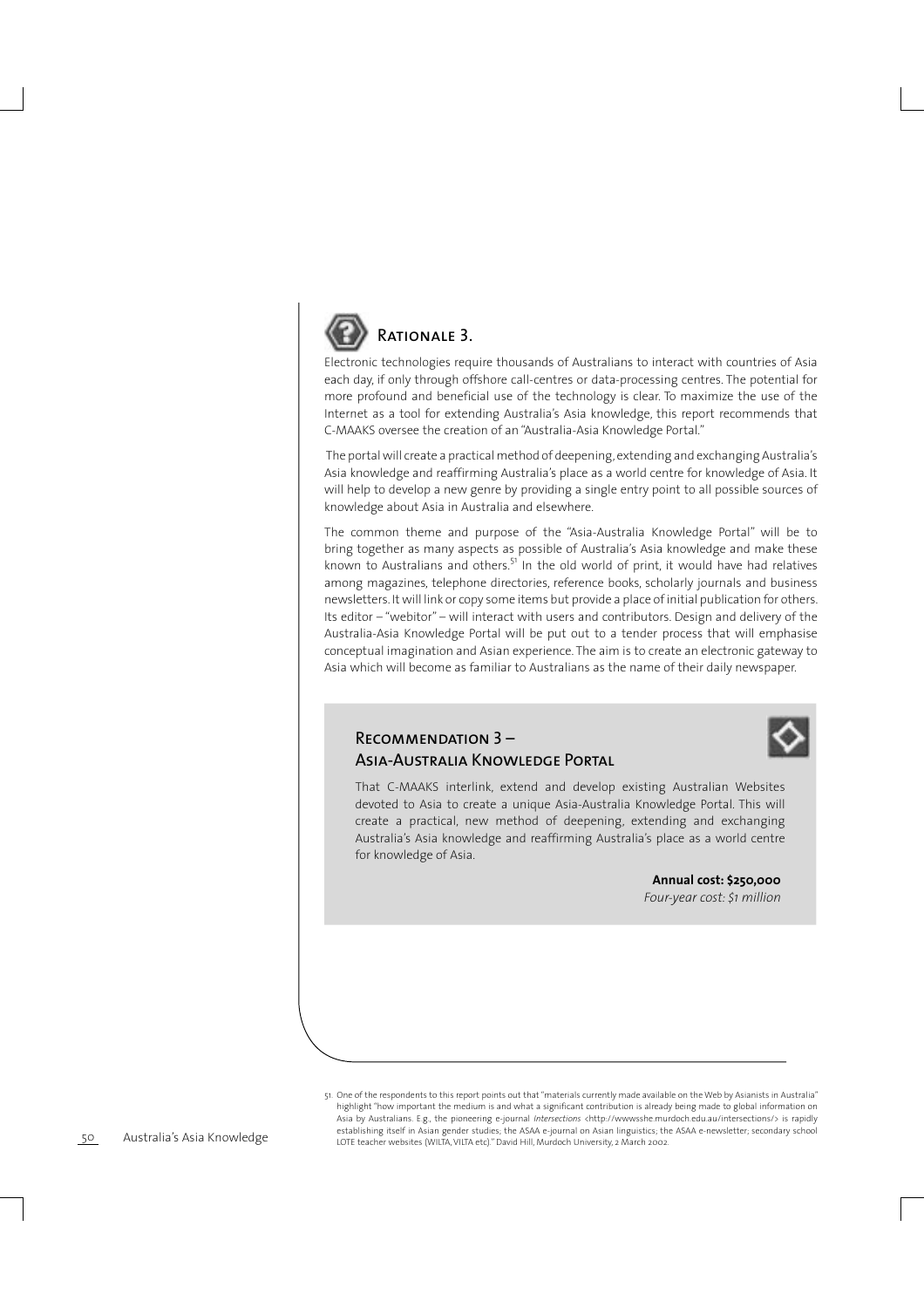

We have been constantly reminded of the degree to which many Australians now interact with Asia in their daily work and leisure. To inform and deepen such interaction, we recommend that C-MAAKS initiate the creation of Web-based pathways of study, available to all Australians and drawing on the best and most appropriate subjects available in Australian universities.

The aim is to allow Australians who develop connections with Asia to explore and extend these work or leisure-related interests. The role of C-MAAKS or a successful tenderer will be not only to identify suitable subjects and make such study technically feasible but to overcome administrative barriers that sometimes stand in the way of maximizing Australia's Asia knowledge.

A student on a frigate in the Arabian Gulf, an aid project in Southeast Asia or a farm in Queensland would be able to select subjects for study and pursue them either for general interest or to the level of a Certificate, Diploma or Masters by coursework.

The technical expertise to deliver such teaching is deployed in a number of Australian universities. C-MAAKS would oversee its adaptation to offer Australia's Asia knowledge to a growing community of people who *do* things with Asia and are discovering they want to *know* more about Asia.

#### Recommendation 4 –



That the C-MAAKS draw on units of study and scholars from around Australia to develop an ensemble of Web-based subjects to allow people working with Asia to deepen and extend their knowledge; and that

- these subjects be available for casual study and appropriate academic credit at various levels of accreditation.
- this method of promoting broadly based life-long learning be monitored for its potential as a model for other branches of knowledge.

**Annual cost: \$200,000** *Four-year cost: \$800,000*

*"the aim is to allow Australians who develop connections with Asia to extend these interests, drawing on the best and most appropriate subjects available in Australian universities"*

> Maximizing Australia's Asia Knowledge: A Plan 51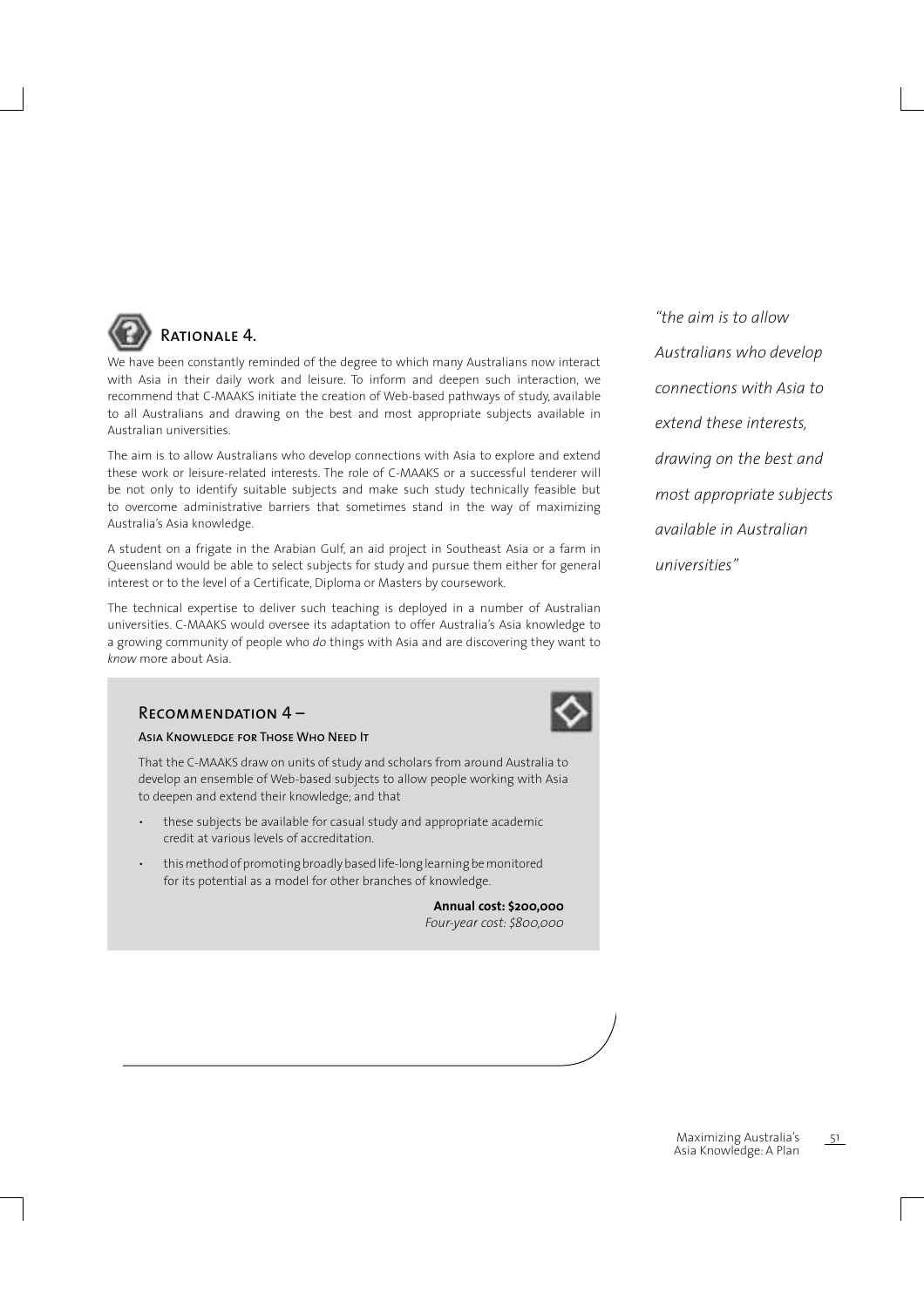*"there is a national interest at stake, and small, struggling programs do not necessarily serve that interest well"*



At the undergraduate level, a number of universities have devised degree structures that allow students to incorporate extensive language study in their course. This may involve a parallel diploma in a language and an extra year of study. It may involve intensive, in-country study. Best-practice in this area needs to be identified and institutions encouraged to adapt such practice to their students and their needs.

#### Recommendation 5 – Undergraduate Pathways



That C-MAAKS identify best-practice and actively encourage universities to create degree structures and "pathways" that enable students easily to incorporate study of Asia, and international experience, in their courses of study.

C-MAAKS secretariat: **No additional cost**



### Rationale 6.

This inquiry recommends that the Commonwealth government, either through C-MAAKS or DEST, call for tenders from tertiary institutions to provide both Web-based delivery, and face-to-face teaching in the local area of the institution, of a number of languages of lesser demand, the languages to be determined after consultation. We have heard arguments that such provision will undermine existing programs that have struggled to survive in difficult circumstances. We offer two points in reply:

- there is a national interest at stake, and small, struggling programs do not necessarily serve that interest well
- institutions with a track-record of teaching such languages will start as favourites in a tender process. If they win the tender, their programs will be more secure, broadly based and burgeoning than ever before.

We do not suggest that existing collaborative models for teaching languages, outlined in a 1999 survey by the Australian Academy of Humanities, should be abandoned.<sup>52</sup> Rather, new technologies and appropriate incentives should be used to encourage such programs to expand their potential to deliver language instruction nationally and globally.

52. Australian Academy of the Humanities, *Subjects of Small Enrolment in the Humanities: Enhancing their Future* (Canberra: Australian Academy of the Humanities, 2000), p. 43. 22 of 37 institutions reported collaborating with other universities in<br>providing one or more languages other than English. Our data show 14 universities collaborating in languages. Outcomes of collaborative language programs have been mixed. In some cases, benefits have fallen short of expectations. In others, difficulties have proven insurmountable.

52 Australia's Asia Knowledge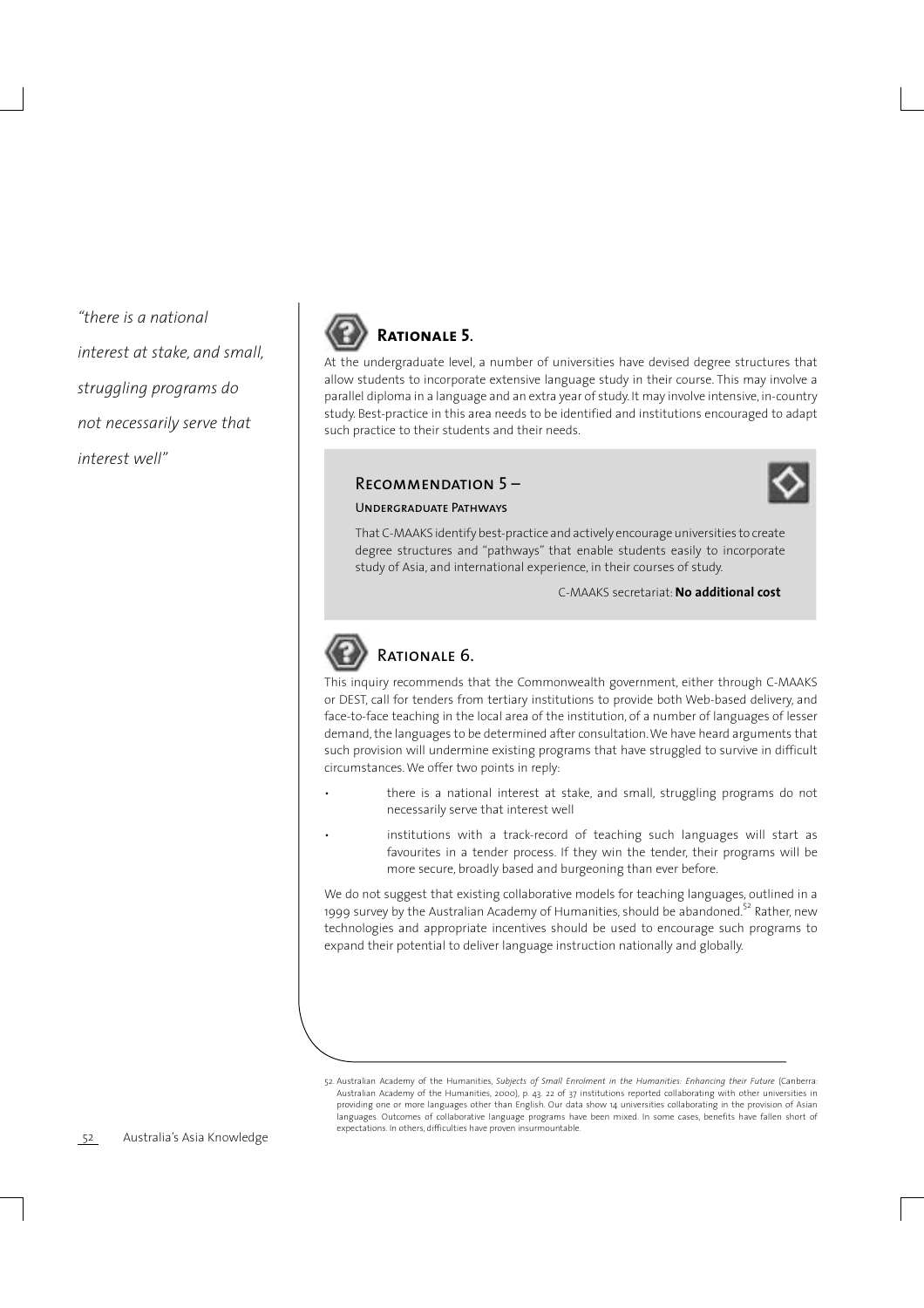#### Recommendation 6 –



#### Securing Strategically Important Languages

That the C-MAAKS designate up to five languages (which might include Arabic, Burmese, Hindi-Urdu, Khmer, Korean, Pashto, Persian, Tagalog, Thai, Vietnamese, etc) as "Asian Languages of Lesser Demand" (ALLDs); and that the C-MAAKS offer, by tender, the teaching of these languages to universities;

that the terms of the offer include

- funding for the equivalent of two fulltime positions at a minimum of Level B for a period of four years in the first instance
- developmental, infrastructure and administrative expenses
- the requirement that successful institutions
	- teach the language face-to-face in the locality of the institution and to Australians and international fee-paying students by all appropriate technologies, including the World Wide Web
	- vigorously promote awareness of these languages to Australians (not merely conventional students) and internationally to feepayers
	- achieve recognition from Australian universities to credit these language courses towards a student's degree

 and that the program be reviewed regularly and re-evaluated by the end of the third year.

> **Annual cost (five languages): \$1 million** *Four-year cost: \$4 million*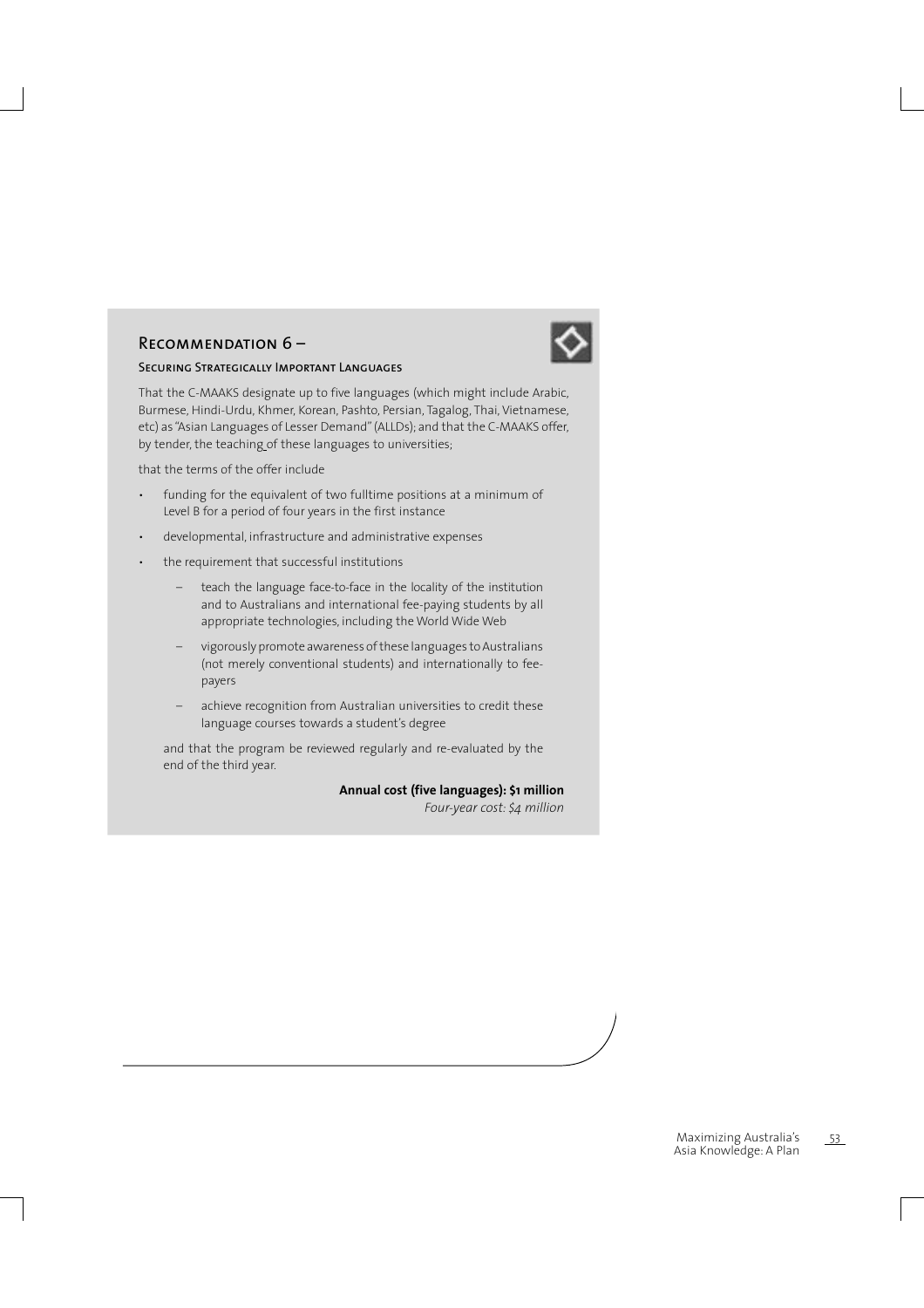

#### In the United States and the United Kingdom, private foundations and governments have recognized the importance of Asia knowledge by investing millions of dollars in programs to renew and extend it. In the US, the Luce Fund for Asian Studies has committed US\$12 million to create 40 new entry-level positions to teach about Asia in universities. In the UK, government has earmarked 1 million (sterling) a year for five years to enhance the study of China. In Canada, the Canada Research Chairs initiative dedicated Can. \$900 million to the creation of 2,000 new research chairs in Canadian universities by 2005.<sup>53</sup> (See boxes).

#### Recommendation 7 –



#### Repositioning and Renewing Australia's Asia Knowledge

That the C-MAAKS establish 15 entry-level positions in the study of Asia at Australian universities to be awarded, by tender, at the rate of five a year for three years;

- that these positions carry salaries for three years after which they become the accepted responsibility of the university;
- that success in tendering for these positions be based on a university's past and present commitment to the study of Asia; and
- that these positions usually be "joint" positions, involving more than one unit of the tendering university.

**Annual cost: (average) \$700,000**

*Five-year cost: \$3.5 million*

To reposition and renew Australian expertise on Asia, we recommend a program on the lines of these overseas initiatives. We recommend that C-MAAKS, following particularly the Luce Foundation model, support the creation of 15 entry-level appointments in the study of Asia to be created at the rate of five a year for three years.

53. By January 2002, out of 500 chairs awarded, about 100 had gone to scholars in the humanities and social sciences. Denis Croux, Director of Operations, Canada Research Chairs, email, 20 February 2002.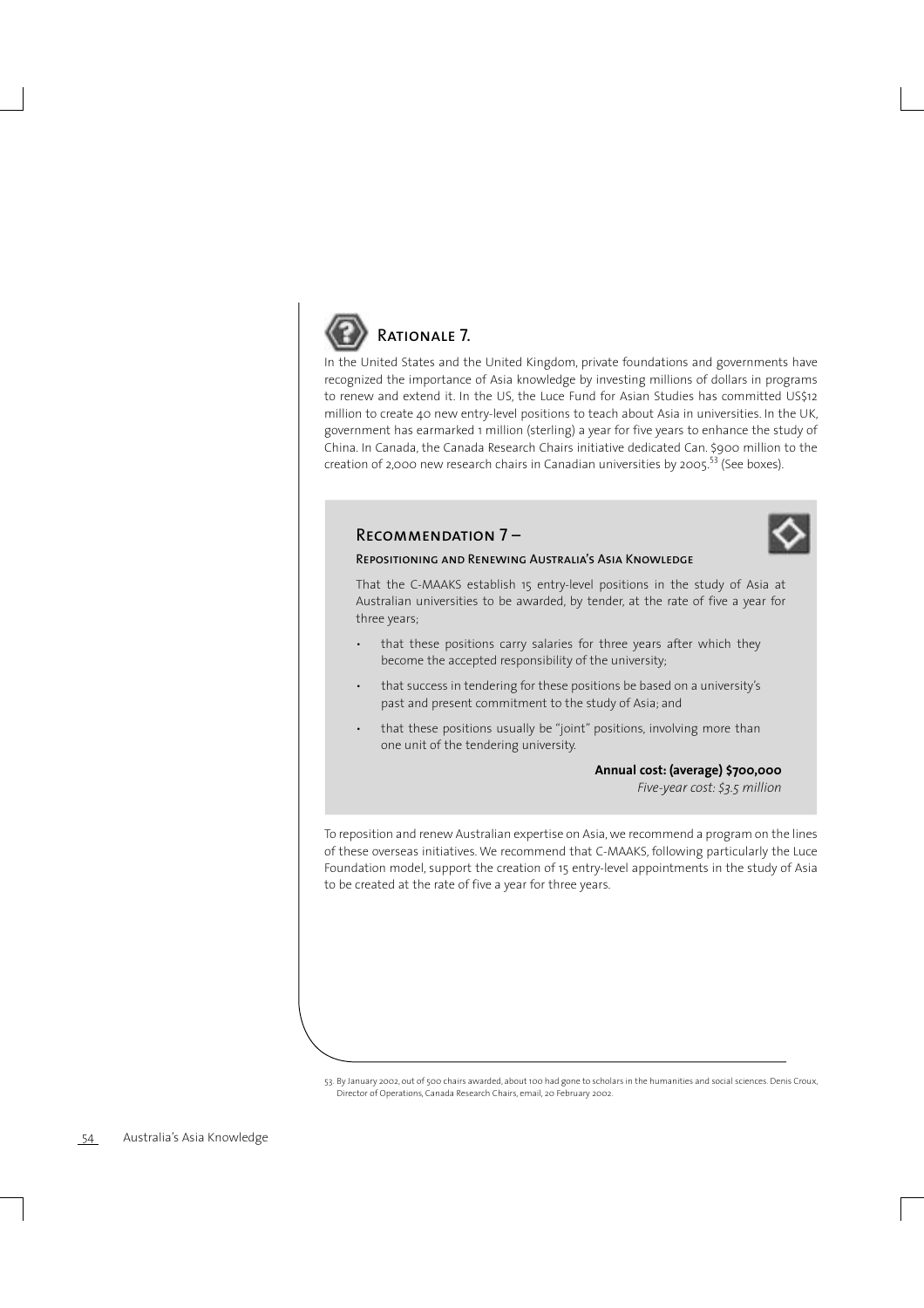### United States: The Luce Fund for Asian Studies

**The Luce Fund for Asian Studies, established in 1999, is a \$12 million initiative to strengthen the study of Asia at the undergraduate level of American higher education. The initiative supports the creation of permanent new junior faculty positions at selective American liberal arts colleges to foster the study of Asia and reinforce the liberal arts. Grants will be awarded over four years through annual competitions. Over the life of the program, grants will be made for approximately 40 new positions to teach about the regions of East and Southeast Asia.** 

**The Luce Foundation solicits proposals from competitive liberal arts institutions that can demonstrate a significant commitment to the study of Asia. The aim of the program is to bolster existing Asian studies programs to new levels of quality and coverage rather than to initiate new Asian studies programs.** 

**Grants support salary and benefits for a new professor for a four-year period and a program fund of \$10,000 per year for Asia-related activities such as visiting lectureships, student internships, library acquisitions, and faculty exchange. Funding is provided on the condition that the institution will continue to support the position after the foundation's grant has expired...**

**In making its final selection, the foundation is guided by the recommendations of a panel of advisors, distinguished scholars familiar with Asia and liberal arts colleges. Awards are based on the quality, creativity and promise of each proposal as well as on the schools' existing institutional resources, strong commitment to and long-range strategy for Asian studies...**

**Thirty-one grants have been awarded in the first three rounds of competition. The final round is scheduled for 2002.** *(From www.hluce.org).*

Institutions will tender for these opportunities, which will, as with the Luce Foundation program, be awarded partly on the basis of an institution's demonstrated commitment to the study of Asia. These appointments, moreover, will require an institution to show that the position has support in at least two disciplinary areas. A key aim is to *reposition* the study of Asia by fostering and enriching the *diffusion* that, as we have noted, is already proceeding in some institutions and to encourage this diffusion in other institutions. The C-MAAKS program will meet the salaries for these appointments for three years, after which institutions will be required to guarantee their continuance. Because the appointee will work in more than one disciplinary unit, the responsibility for the salary should be more readily accepted and easily carried.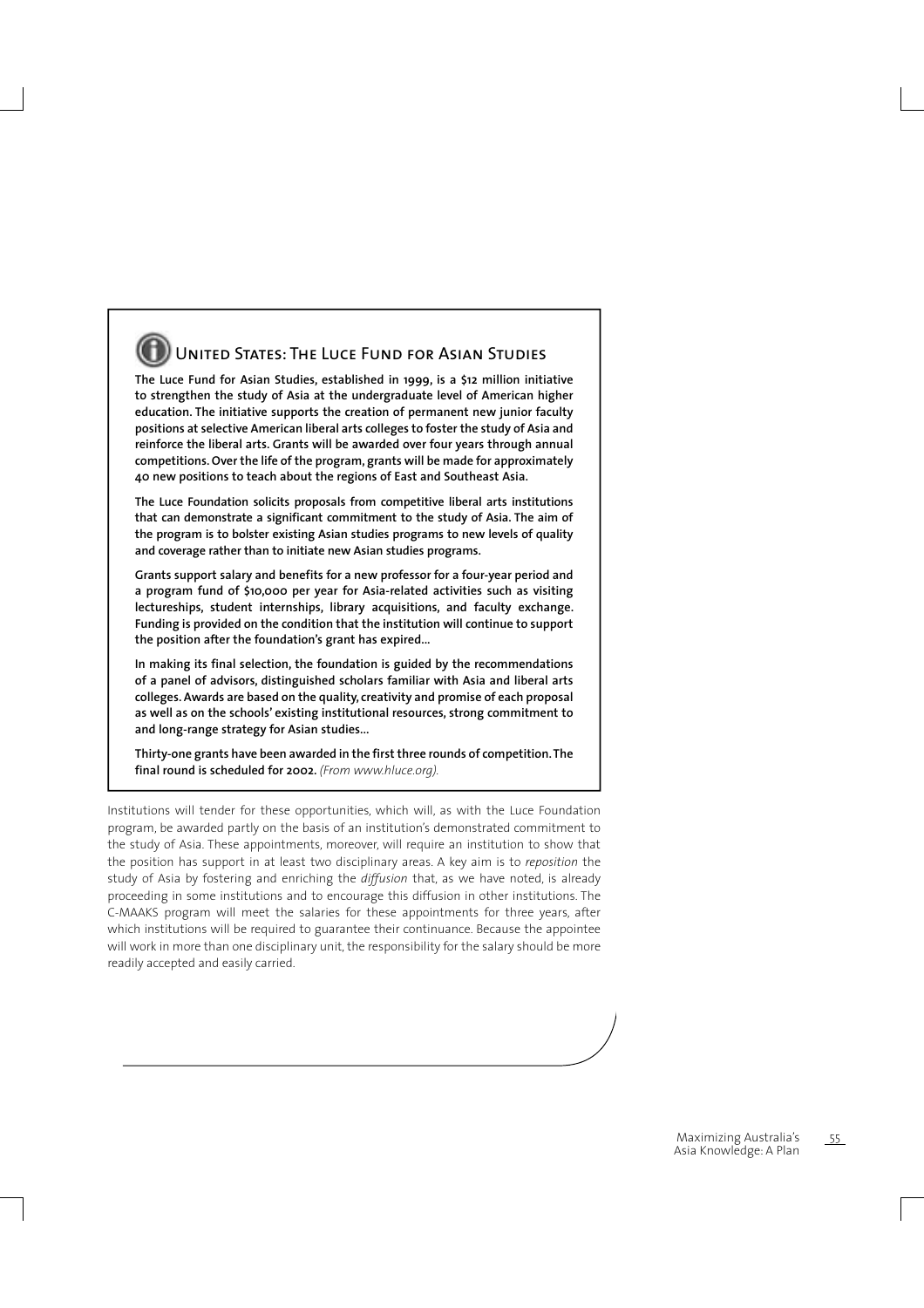### United Kingdom: Strengthening the Study of China

**A new funding programme announced by the Higher Education Funding Council for England (HEFCE) aims to fill the skills gap that is hampering the growth of trade between the UK and China.**

**The HEFCE commissioned a review of Chinese studies, following concerns among industrialists, academics and Government that the UK higher education system was not equipped to respond to the opportunities presented by the opening up of trading and political relations with the People's Republic of China ...**

**In response to the review group's recommendations, the HEFCE is to set aside an additional £1 million a year for five years to strengthen Chinese studies in a handful of centres of expertise. These centres will be expected to provide conversion courses for graduates in other subjects - such as engineering, business and social science - so that they can acquire language skills and an understanding of Chinese culture and how it relates to their own field ...**

> *(From http://www.hefce.ac.uk/news/hefce/1999/china.htm Higher Education Funding Council for England [HEFCE])*

# Canada Research Chairs

**In its 2000 budget, the Government of Canada provided \$900 million to support the establishment of 2,000 Canada Research Chairs in universities across the country by 2005. About 400 new Chairs will be named in each of the next five years. Recruitment will be from both inside and outside Canada.**

**There will be two types of Chair:**

- **seven-year renewable Chairs targeted at experienced researchers who are acknowledged by their peers as world leaders in their own fields;**
- **five-year chairs, renewable once, targeted at researchers who are acknowledged by their peers as having the potential to lead in their fields.**

*(www.chairs.gc.ca)*

56 Australia's Asia Knowledge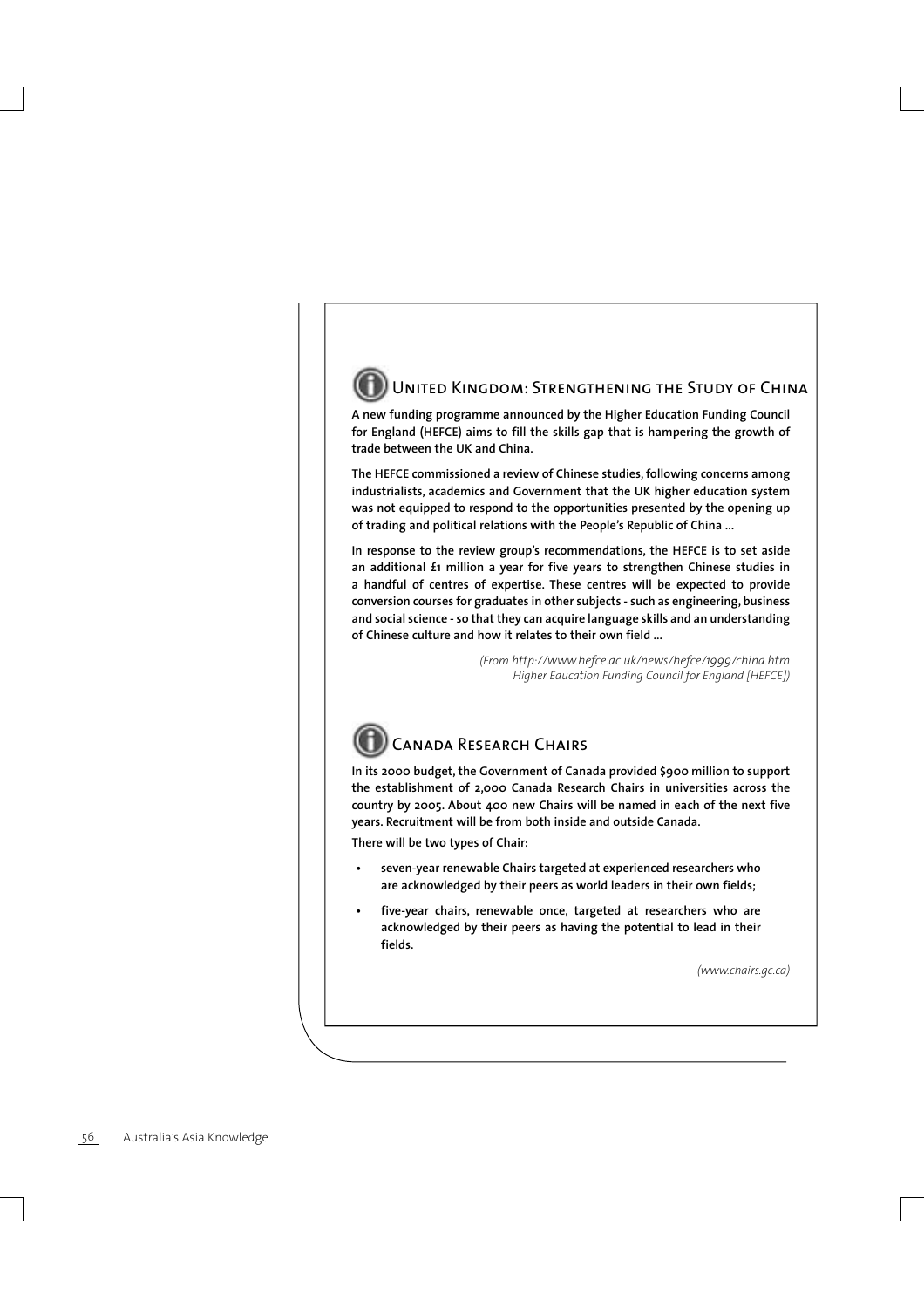

Bound up with the cost of teaching languages is an industrial-relations question. A "class system" exists among teachers of language. To provide sufficient contact hours for students, administrators seek to minimize costs by hiring instructors at lower, often casual, rates of pay. At the other end of the spectrum, tenured academic staff in language departments are often highly trained specialists in literature or the social sciences whose time may not be best spent in labour-intensive introductory language teaching.

Language instructors, if they gain tenure under the present system, are expected to do research and publish. Such teachers, however, may be more productive and comfortable in teaching roles alone.

To devise salary and promotion structures that reward good language teachers, without necessarily imposing on them research and publication expectations, is a labour-relations problem whose solution is essential for the viability of language teaching in Australian universities. To work towards such a solution is itself a labour-intensive task that requires the persistence of a nationally focused body like C-MAAKS.

#### Recommendation 8 -



#### Careers for language teachers

That C-MAAKS, in cooperation with other interested groups, survey universities and identify the most practical methods, either currently in place or capable of being implemented, for providing attractive career paths and conditions for dedicated language teachers at universities.

C-MAAKS secretariat: **No additional cost**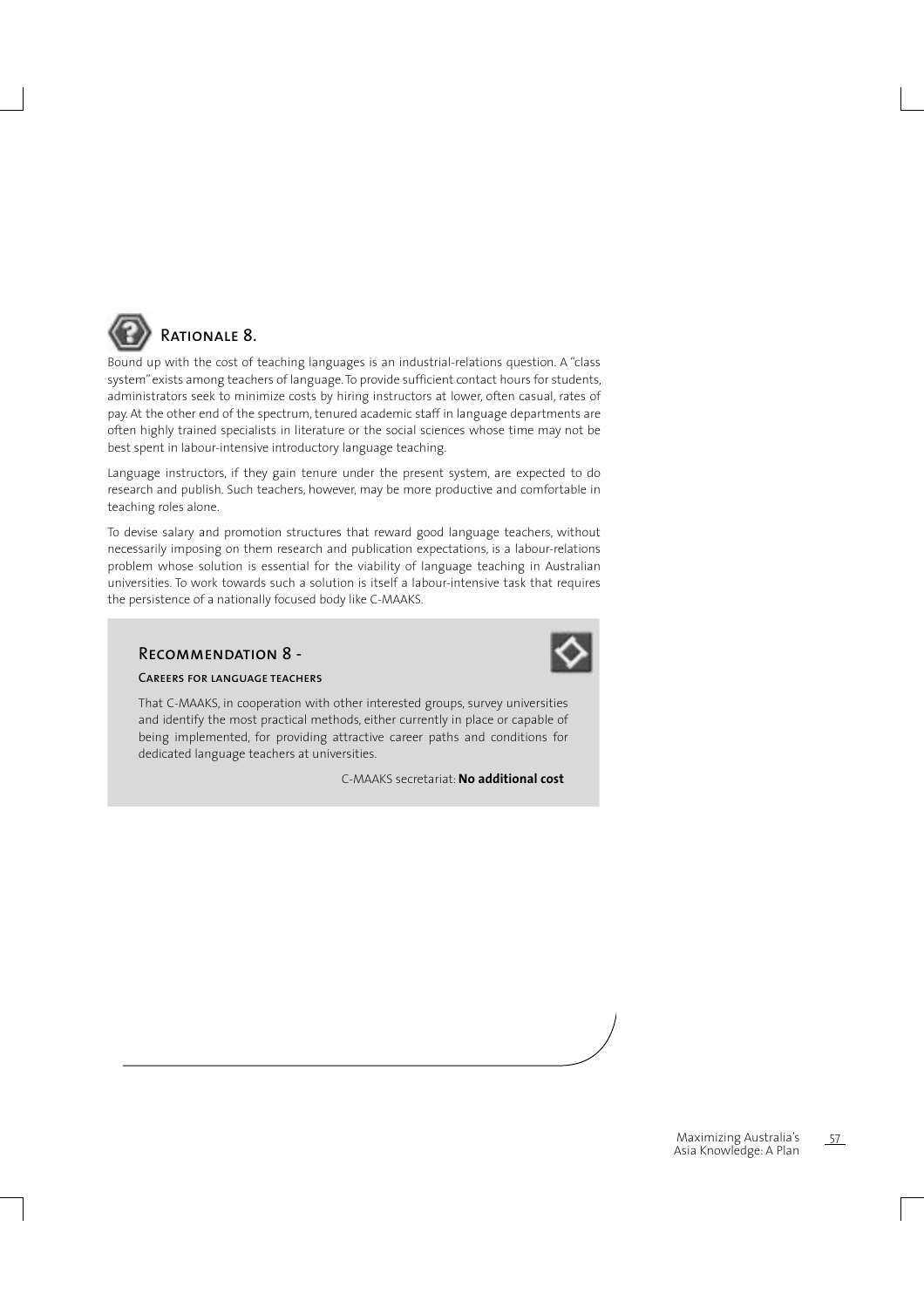

#### To emphasise the importance of repositioning the study of Asia, we recommend that C-MAAKS encourage outstanding postgraduate study of the countries of Asia. For 50 years, Australia has built a reputation as a place where such postgraduate work was done well. However, the contraction of the pool of senior supervisors and of job opportunities, plus increasing pressures for completion of doctoral work within three years, have set up significant disincentives for postgraduate scholars. The three-year time-frame in which to complete a PhD is increasingly mandated by Australian grant-giving bodies. It is, however, a completely unrealistic deadline for work on topics that require in-country research. To study a language, do research in a different country and then perform the "normal" tasks of writing up a thesis needs time. Becoming a skilled researcher in a country of Asia is more complicated than working in an Australian archives or laboratory.

To encourage outstanding students to persevere with the study of Asia, we recommend that C-MAAKS establish up to 15 Fieldwork Fellowships of \$20,000 each, tenable for one year. Such fellowships will allow a student to suspend a regular scholarship for a year of fieldwork and thus provide the more reasonable time-span of four or four-and-a-half years in which to complete an Asia-related PhD topic. Strong preference will be given to students working on cross-disciplinary topics capable of strengthening the diffusion of Asia knowledge through Australian education, government, business and public life.

#### Recommendation 9–



#### Fieldwork Fellowships

That the C-MAAKS establish and fund up to 15 fieldwork fellowships of \$20,000 a year to allow postgraduate scholars to work for an extended period in a country of Asia.

> **Annual cost (15 fellowships): \$300,000** *Four-year cost: \$1.2 million*

58 Australia's Asia Knowledge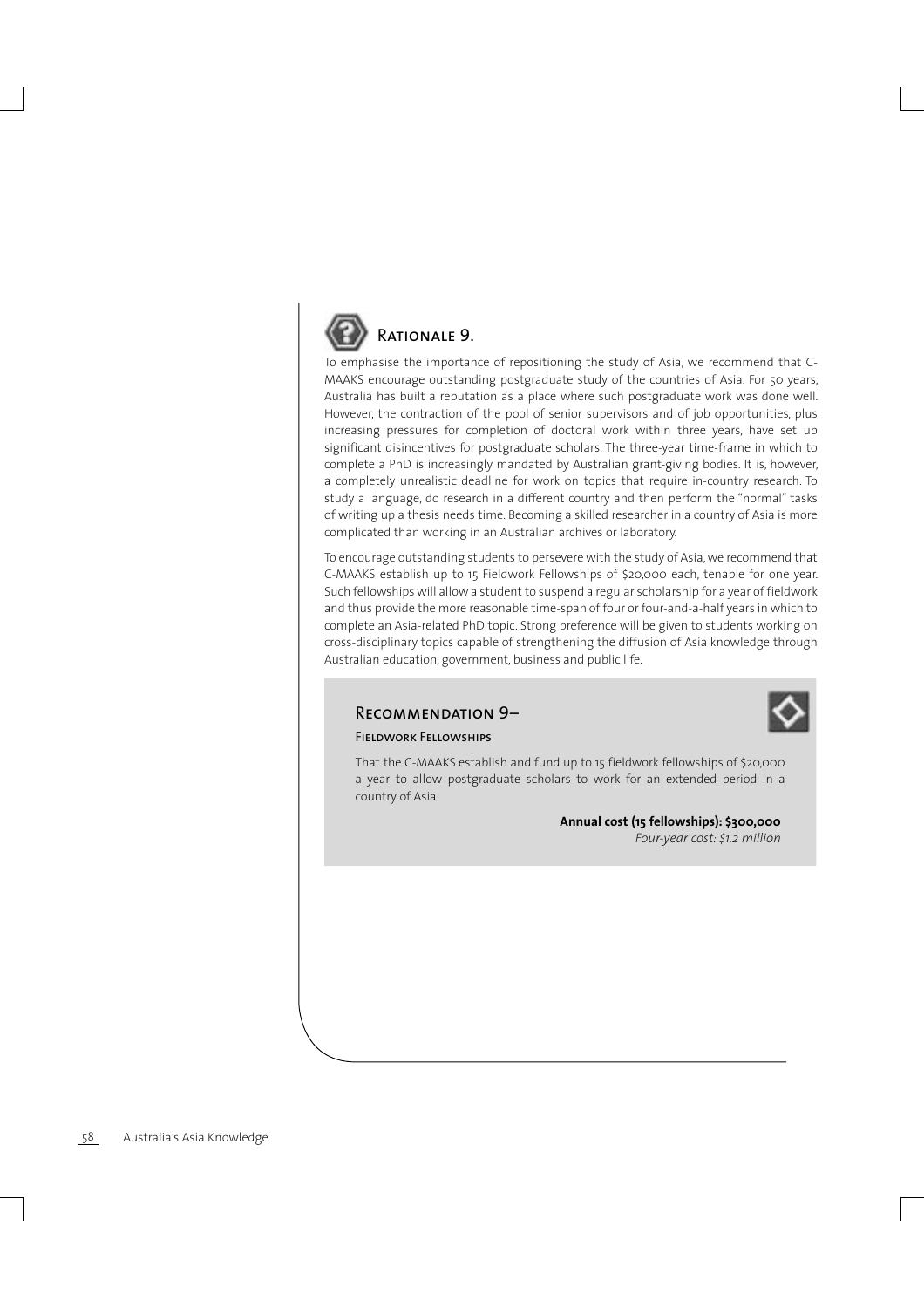

Enrolments in the three well-established languages of Asia – Japanese, Chinese and Indonesian – appear to be sensitive to "signals" related to current events and apparent job possibilities. Even the longest-established language programs in the largest universities were susceptible to fluctuations in student demand in the 1990s and to resulting depletion of staff numbers and then of subject offerings. Language teachers at Monash, Sydney and the University of New South Wales, for example, report such struggles and uncertainty.

Enrolments even in the "big three" Asian languages waned in some institutions in the late 1990s. The reasons are difficult to identify without detailed research, but they include the "signals" that students read from current events and use to decide their choice of subjects, thus creating "student demand." They also reflect budget constraints and staff cuts. If sizeable numbers of students are to enrol, languages need to have timetables and course structures that are clear, convenient and predictable.

A number of measures need to be taken to deliver unmistakably positive signals to students considering study of a language. At an advanced level, postgraduate scholarships for incountry study need to be expanded and promoted.



#### Recommendation 10 –

#### Language Fellowships

That the C-MAAKS, drawing on the experience of the UMAP program, establish and fund up to 10 postgraduate study-in-Asia language fellowships at an average annual value of \$20,000 each (varying with the country of study) for advanced students to study language for a year in a country of Asia.

> **Annual cost (10 fellowships): \$200,000** *Four-year cost: \$800,000*



Maximizing Australia's Asia Knowledge: A Plan 59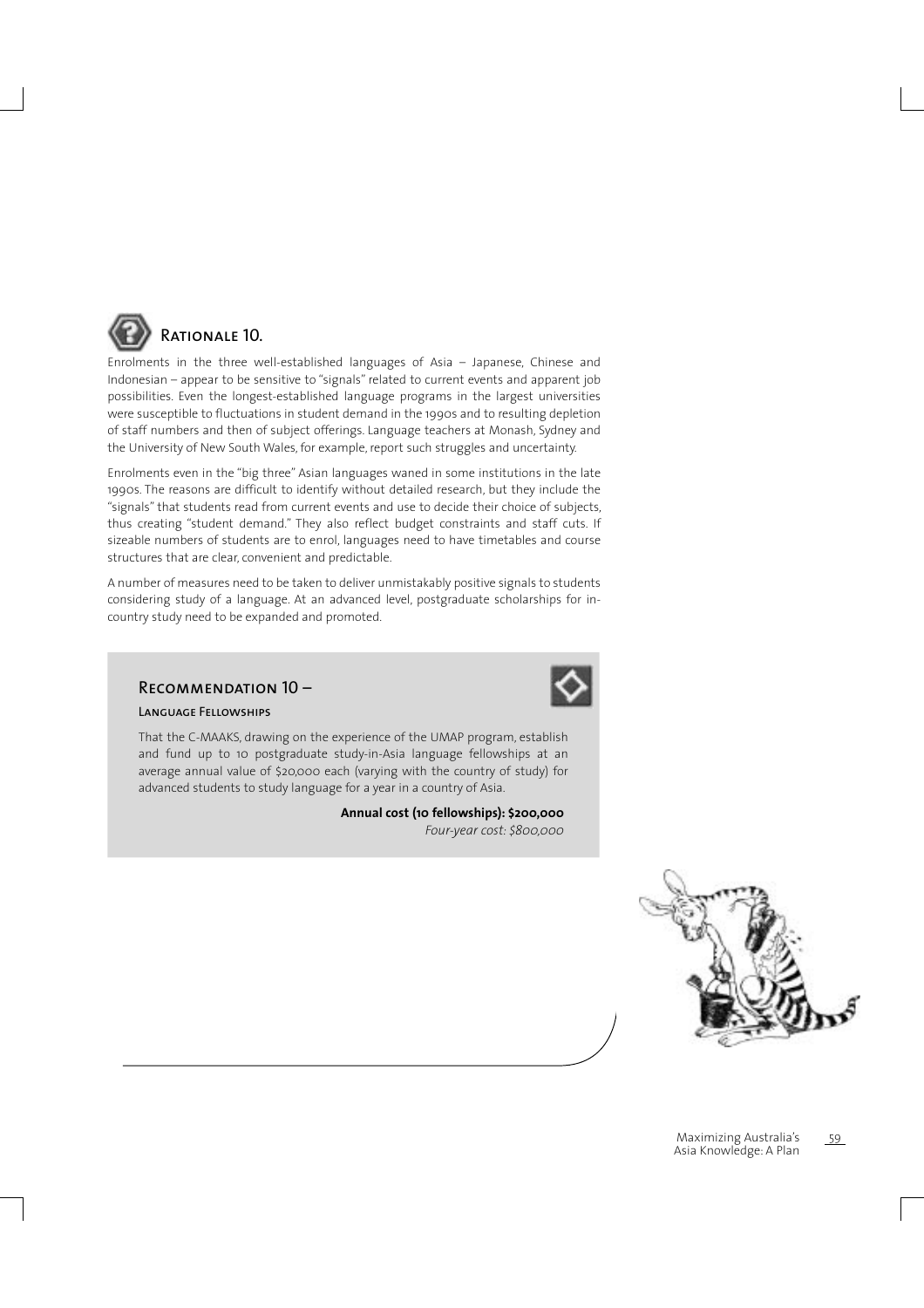*"students are sensitive to 'prestige factors.' Language study needs to carry prestige and promise"*

# Rationale 11.

It is widely agreed that in-country study of a language is perhaps the most effective way of motivating students and developing their skills. Such programs already exist at a number of institutions, and the ACICIS program, as we have seen, has allowed 500 undergraduates to study in Indonesia in the past seven years.

What is required is predictable, systematic development and analysis of programs of incountry language learning. To this end, we recommend that C-MAAKS subsidise for 20 students a year for four years an experimental four-year degree in language, which will include one year of intensive in-country study. This proposal aims to

- build on current examples
- develop an effective model for large numbers of students to study language incountry
- emphasise to students the importance even glamour of language study

Such signals are important: students are sensitive to "prestige factors," such as the tertiary courses chosen by students with the highest Year 12 exam results, and to the wisdom of the day about the job prospects that courses offer. Language study, coupled with study in other disciplines, needs to carry prestige and promise.

#### Recommendation 11 –



#### Experimental Language Degree Structure

That the C-MAAKS call for tenders and subsidise for four years an experimental four-year undergraduate degree in Asian languages, which will provide sufficient funds for intensive teaching and for one-year of in-country study for a total of 80 students over four years; and that this initiative be monitored to provide a model for future policy.

> **Annual cost (subsidy): \$200,000** *Four-year cost: \$800,000*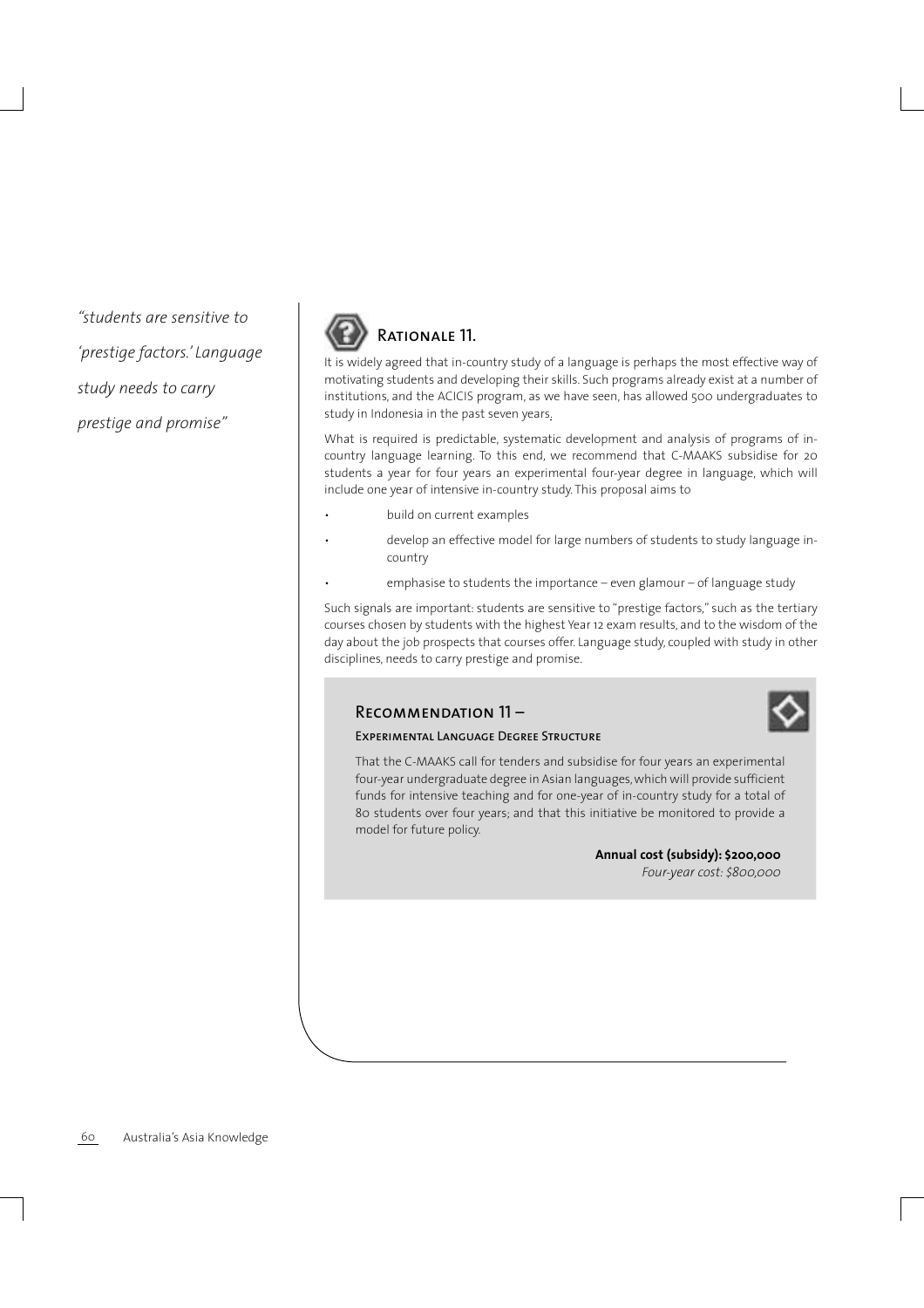

Cooperation among universities to provide city-wide or region-wide teaching of languages has sometimes foundered on administrative complications and matters of relatively small expense. Yet such teaching holds the prospect of maintaining "endangered" languages by attracting viable student numbers and, more important, making languages conveniently available to students over a wide area. Such programs, however, should not be treated merely as a cost-cutting measure in which one institution abandons responsibility for maintaining a language. In such circumstances, enrolments at the non-providing institution usually fall.

C-MAAKS should therefore call for submissions from groups of universities seeking to make city-wide or region-wide language teaching effective and vigorous for the long-term. Successful bidders would demonstrate a genuine commitment by all partners to making the language conveniently and predictably available to their students. C-MAAKS would offer costs per language of up to \$80,000 a year in the first year, \$60,000 in the second and \$40,000 in the third for programs that made languages readily available across a region or city. Such expenses could involve salaries, transport, electronic equipment or whatever is necessary to make such programs work. Regional universities would be especially encouraged to apply. C-MAAKS would also lend its weight to overcoming the bureaucratic tangles in which such programs have become caught in the past.

#### Recommendation 12 –



#### Inter-University Cooperation in Language Teaching

That C-MAAKS invite universities to make proposals for city-wide, or region-wide, teaching of a language to maximize and ensure long-term effectiveness and that C-MAAKS fund at least three such proposals for up to \$180,000 each over three years.

> **Average annual cost (3 programs): \$180,000** *Maximum three-year cost: \$540,000*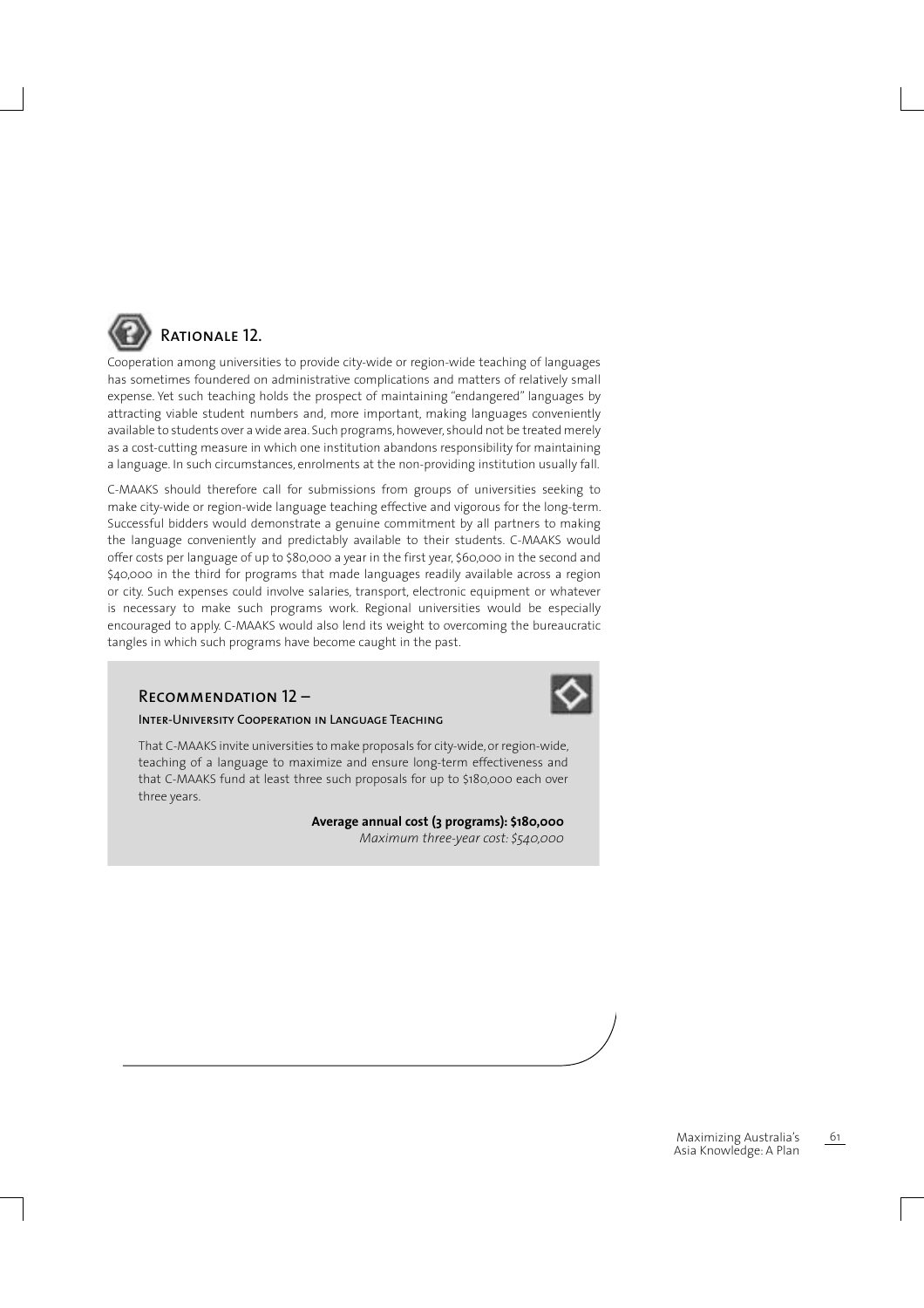*"These fellowships should carry the prestige of 'a Fulbright' or 'a Rhodes' but be distinctively Australian"*

# Rationale 13.

To build links with people who make policy and influence opinion in Asian countries effectively enhances and celebrates Australia's Asia knowledge. Such two-way traffic has three advantages. It

- contributes to the diffusion of Asia knowledge in Australia by exposing Australians to outstanding men and women from Asia
- establishes networks for Australians studying and working in Asian countries
- makes women and men from Asian countries "Australia literate." Australia benefits from having larger numbers of influential neighbours equipped with extensive, first-hand experience of Australia.

We therefore recommend that C-MAAKS create three fellowships to be awarded annually to distinguished younger scholars, officials or writers to conduct research in Australian institutions. These fellowships should bear the name of an outstanding Australian individual or of a company or institution (which might be invited to endow such fellowships) and should aim to carry the prestige of "a Fulbright" or "a Rhodes" but to be distinctively Australian. This has the advantage of further signalling high-level commitment by Australia to constant exchange with its neighbours.

#### Recommendation 13 –



#### An "Australian Fulbright" Scheme for Asia

That the C-MAAKS work with governments and private enterprise to establish three fellowships at \$80,000 each for outstanding younger scholars from Asian countries to work in an Australian institution for a year.

> **Annual cost (three fellowships): \$240,000** *Four-year cost: \$1 million*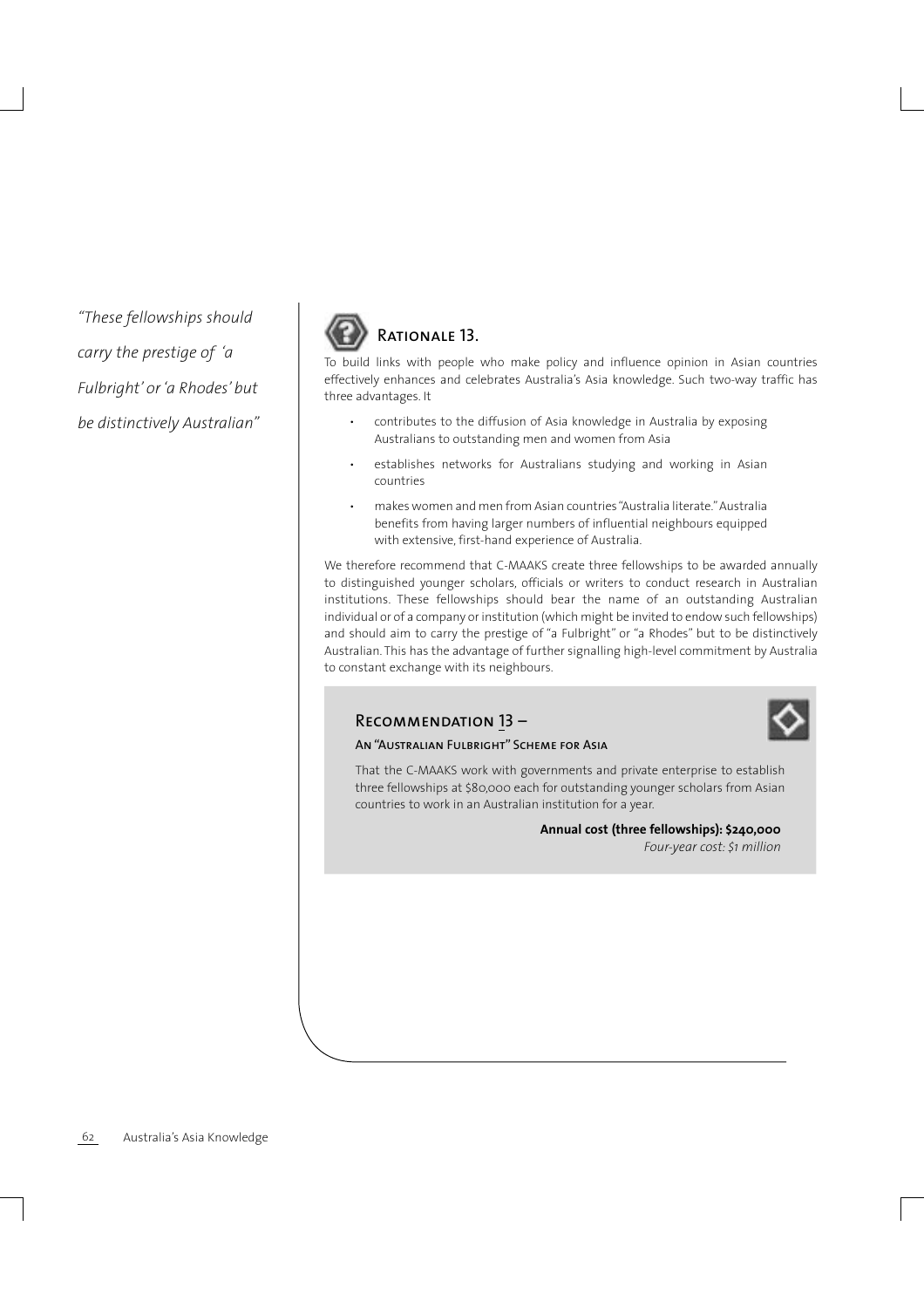

This review has concerned itself with the study of Asia in universities. But the importance of primary and secondary education in any plan to improve Australians' ability to prosper in global times is self-evident.

A recent survey, commissioned by the DEST under the NALSAS Strategy, indicated that the inclusion of Asia-related content was not a high priority for those Education faculties surveyed. In addition, in the majority of cases where content on Asia was included in a subject, it constituted less than five per cent of the allocated time.<sup>54</sup>

The age-profile of the teaching profession suggests that Australian education systems will experience a large infusion of new blood in the next five years; but new teachers will be as little prepared as most of their predecessors to teach about the countries of Asia.

National recognition of the need to extend Australia's Asia knowledge will encourage state and territory education jurisdictions and universities to emphasise the study of Asia as part of every trainee-teacher's preparation for coping confidently with that aspect of globalisation that is on Australia's doorstep.

#### Recommendation 14 –



#### Training Teachers in the Study of Asia

That, as a matter of urgency,

- the C-MAAKS survey the place of Asia in the programs of Education faculties in Australian universities;
- using the survey findings, the C-MAAKS develop strategies to ensure that every teacher-in-training studies some aspects of Asia and is made aware of the possibilities and resources for teaching about Asia; and
- this emphasis on making new teachers Asia-equipped remain a C-MAAKS priority.

**First-year cost: \$200,000**

*Four-year cost: \$300,000*

<sup>54.</sup> A respondent to this report points out that the School of Education at the Australian Catholic University in Queensland has a compulsory Asian Studies unit in all BEd degrees, but gave up this component for its Victorian campus in 2001 as a result of restructuring. (Louise Edwards, ACU, email, 21 February 2002).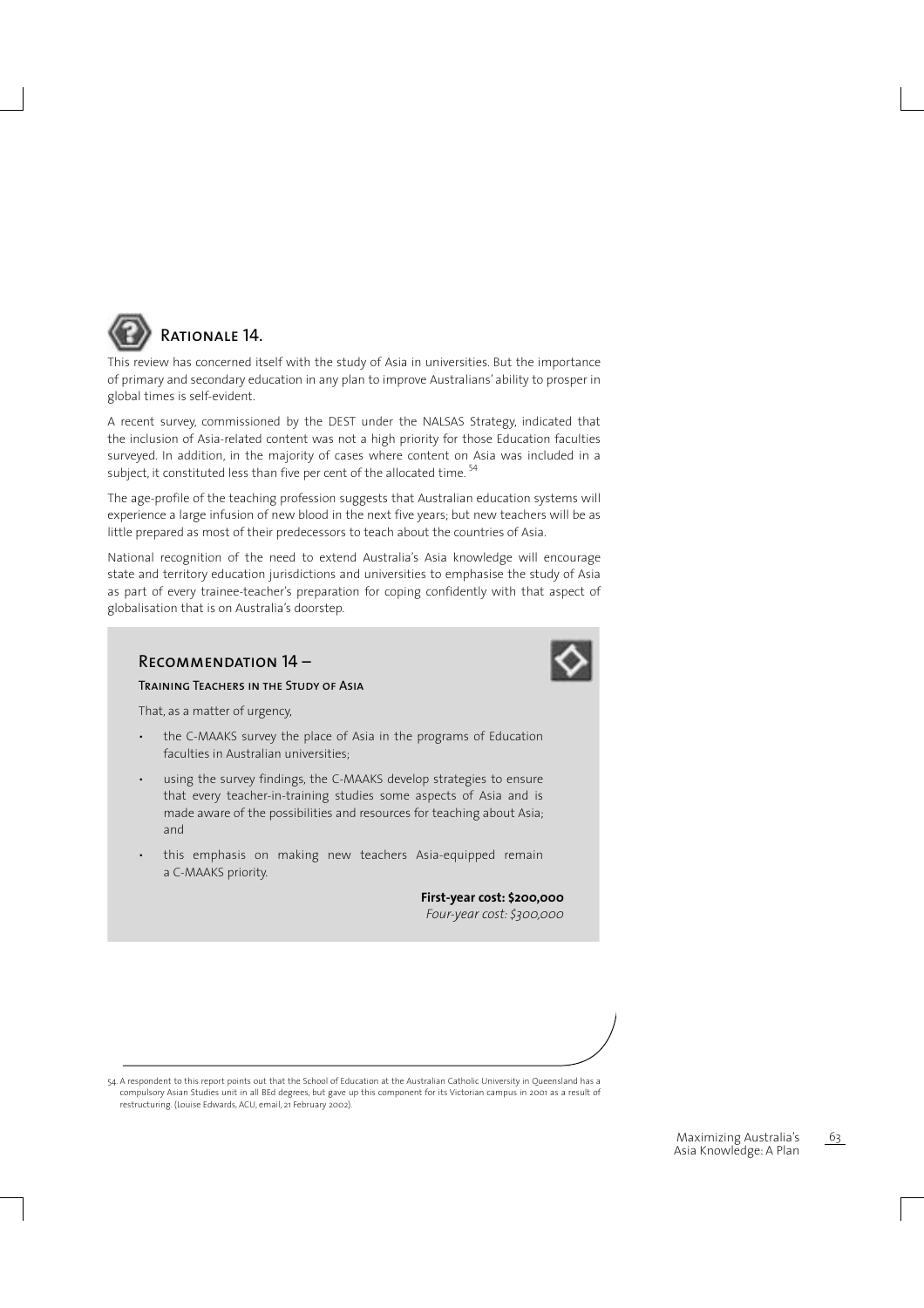

#### Programs funded by the Commonwealth Department of Education, Science and Training (DEST) and state and territory education jurisdictions have been notably effective in expanding the study of Asia from Kindergarten to Year 10. These programs include initiatives of the National Asian Languages and Studies in Australian Schools (NALSAS) Strategy and the Asia Education Foundation (AEF). Approximately 18 per cent of Australian schools are now part of the AEF's Access Asia Network of schools, and more than 50 high-quality original publications, with total sales of more than 60,000 copies, have been produced.

A focus on Asia is often missing, however, in Years 11 and 12 in most states. What goes on in the "senior school" influences attitudes of both teachers and students. National discussion of, and agreement about, the desirability of Asia-related topics in years 11 and 12 will

- support K-to-10 study by enhancing the perceived importance of Asia knowledge in schools
- encourage new university students, who tend to choose familiar subjects, to pursue Asian interests acquired at school

C-MAAKS should, as a matter of urgency, work with state education authorities to expand the opportunities for students in Years 11 and 12 to study aspects of Asia.

#### Recommendation 15 –



#### Study of Asia at Years 11 and 12

That the C-MAAKS take the initiative in cooperating with state and territory Ministries of Education, the Asia Education Foundation and other interested organisations, to ensure that study of Asia becomes a significant component of Year 11 and 12 curriculums in all states.

C-MAAKS secretariat: **No additional cost**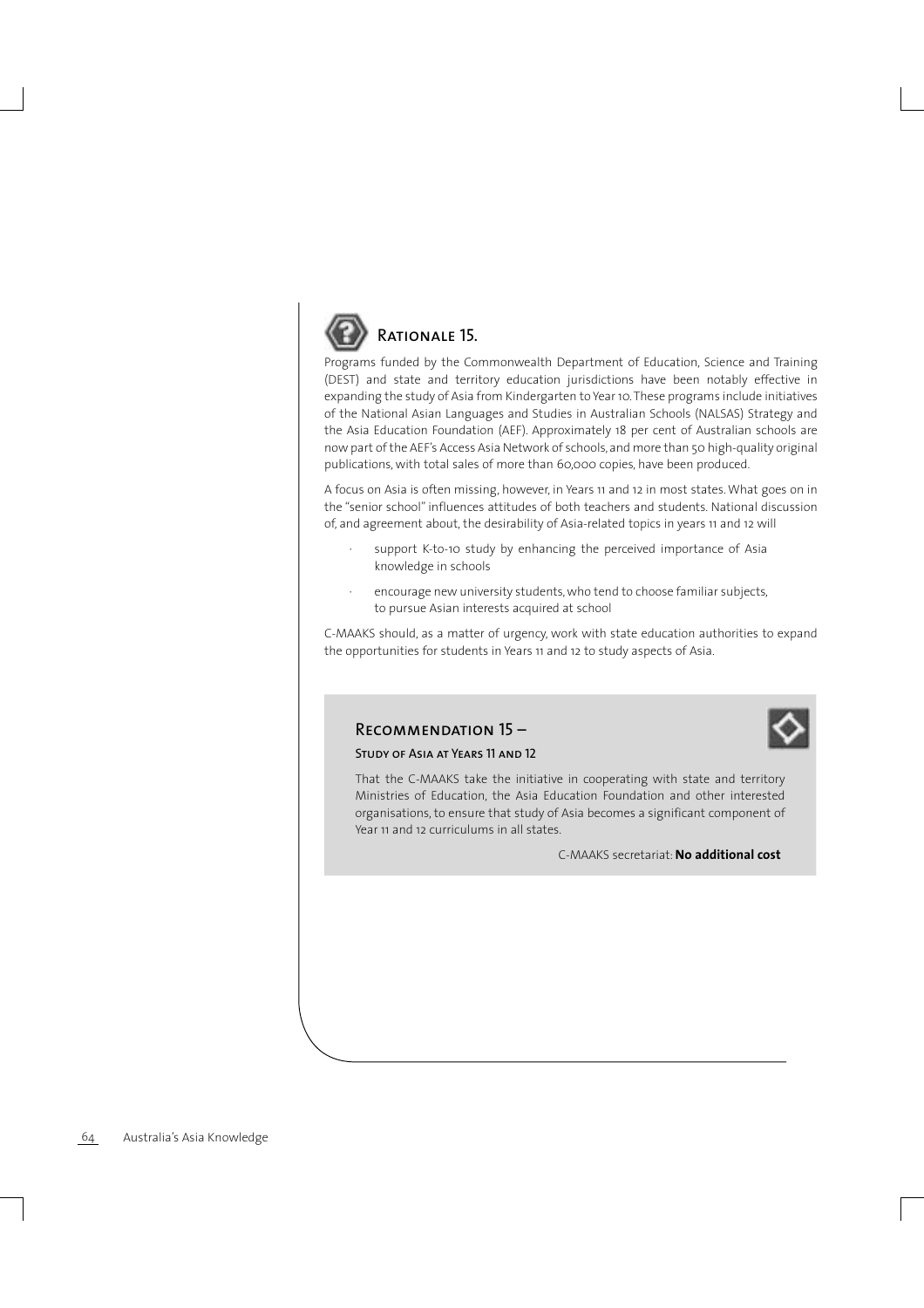# 5. Conclusion

Three sets of reasons dictate Australia's need to preserve, widen and deepen its knowledge of the countries of Asia. They are inter-connected; none is overriding; and none should be ignored.

**Economic.** The countries of Asia are Australia's largest trading partners. The rest of the world sees them as sites of huge potential growth, as the UK program to strengthen study of China illustrates. Learning the languages of one's trading partners may not lead to an instant 10 per cent improvement to a company's bottom line; but would the Swiss, Dutch or Swedes survive as well as they do if they were not multi-lingual?



*Figure 6: Being ill-informed about one's place in the world can have adverse consequences, as a Ku Klux Kangaroo seems about to discover. Spooner,* The Age, *30 Oct. 1996.*

**• Security.** Security has sometimes been downplayed in arguments about why Australians need to know about the countries of Asia. Though the Auchmuty Report of 1971 grew out of the Vietnam war, it did not stress security issues.

 This review argues that security, broadly defined, is a key reason for Australia's need to study the societies and cultures of Asia. Security means not just the defence of Australia against military or terrorist threats. It also means the involvement of Australians in peacekeeping and development activity aimed at making Asia Pacific a region of increasing peace, cooperation and prosperity. Lt-General Cosgrove's remarks in a public lecture to the Griffith Asia Pacific Council in Brisbane in 2000 highlight this aspect. (See Box, "We must ... ensure ...").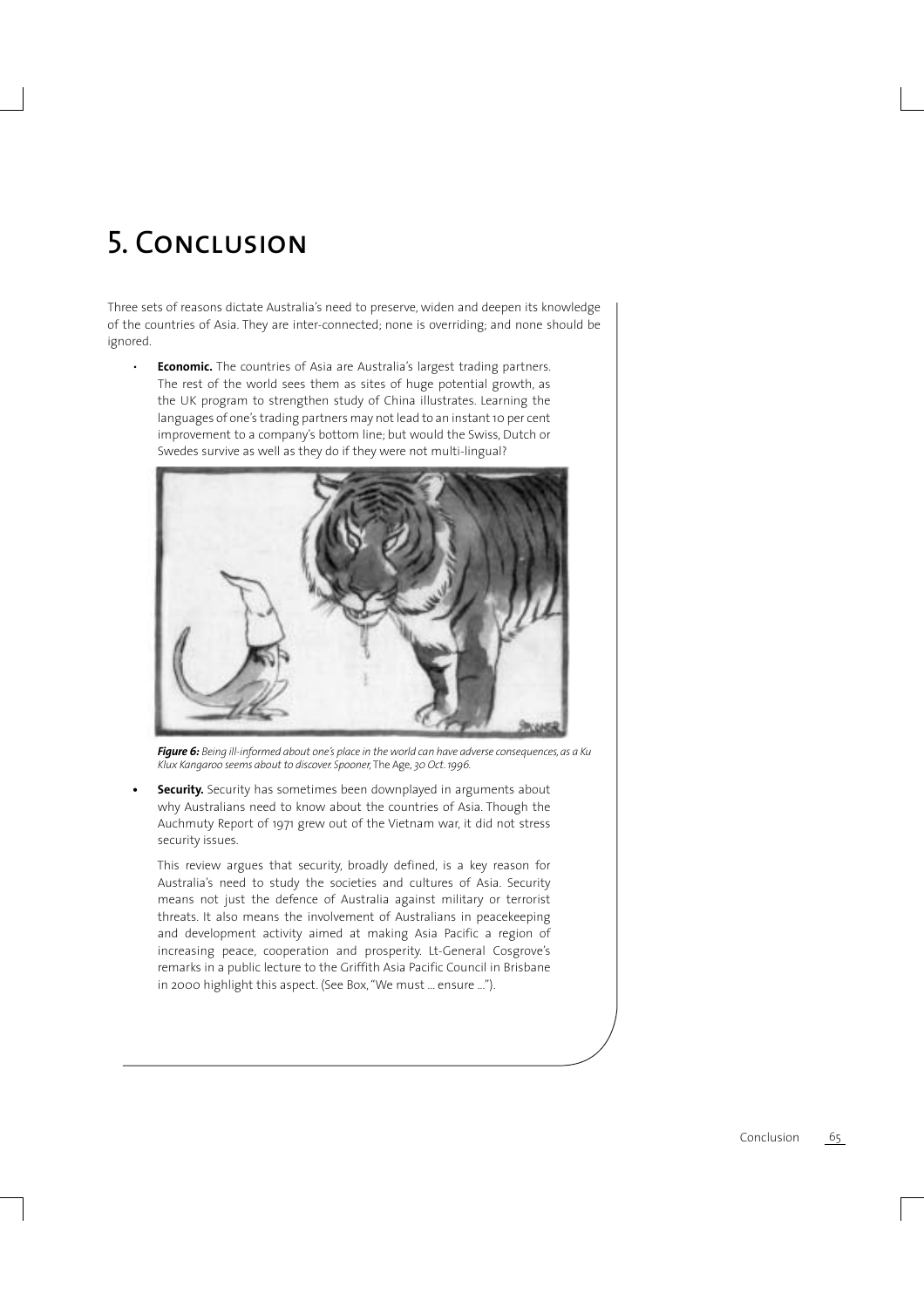To anticipate, cooperate and plan require understanding. The wider such understanding is disseminated, the larger the pool of people able to exercise discriminating judgement

# "We must ... ensure ... we are politically and culturally prepared"

**All of the regional contributors to INTERFET [in East Timor in 1999] from the Philippines, Thailand, Singapore, South Korea and Malaysia were accompanied by Australian officers who spoke their languages, knew their cultures and had formed relationships with key officers in their armed forces ...**

**The message from the new relationships that have formed as a matter of necessity on recent humanitarian and peace support operations is that the ADF [Australian Defence Force] needs to prepare and anticipate a requirement to be more politically and culturally sophisticated in the conduct of "good neighbour" operations in the future. Good neighbours learn to speak each other's languages.**

**Good neighbours learn to respect each other's religious and cultural beliefs. Good neighbours learn to allow for differences and to be inclusive. Good neighbours spend time with each other ...**

**As a consequence of these realities, the Australian Defence Force must increase its investment in civil affairs capabilities as well as language and cultural training. We must anticipate our future operational environments and ensure that we are politically and culturally prepared for them. This training should not be left to the last minute ...**

Lt-Gen. P. J. Cosgrove, *Griffith Asia Pacific Council, Brisbane, 14 September 2000.*

• **Cultural.** As a notably multi-cultural society, Australia is well placed to adapt to the globalising forces that today seem irresistible. Maximizing Australia's Asia knowledge provides a further advantage in such time of change.

 This street runs both ways. Australians of Asian backgrounds can influence the repositioning of Australia's Asia knowledge; and they can benefit from a more pervasive understanding among all Australians of the histories and cultures of Asian countries.

Many Australians now interact with Asia through work or tourism; they encounter Asia through media and electronic technologies; they take Asian foods for granted. This receptivity provides a platform from which to disseminate deeper and more sophisticated understanding, and this project represents the broad goal of proposals in this document.

Australians will interact with the countries of Asia either in a thoughtful, systematic way that expands the current creditable base or in the willy-nilly, unreflective way of crowds pouring out of a football ground. But, one way or the other, Australians *will* engage with Asia; indeed, they already do, and forces of globalisation promise to drive that process unrelentingly. This report suggests ways to make the engagement more fruitful.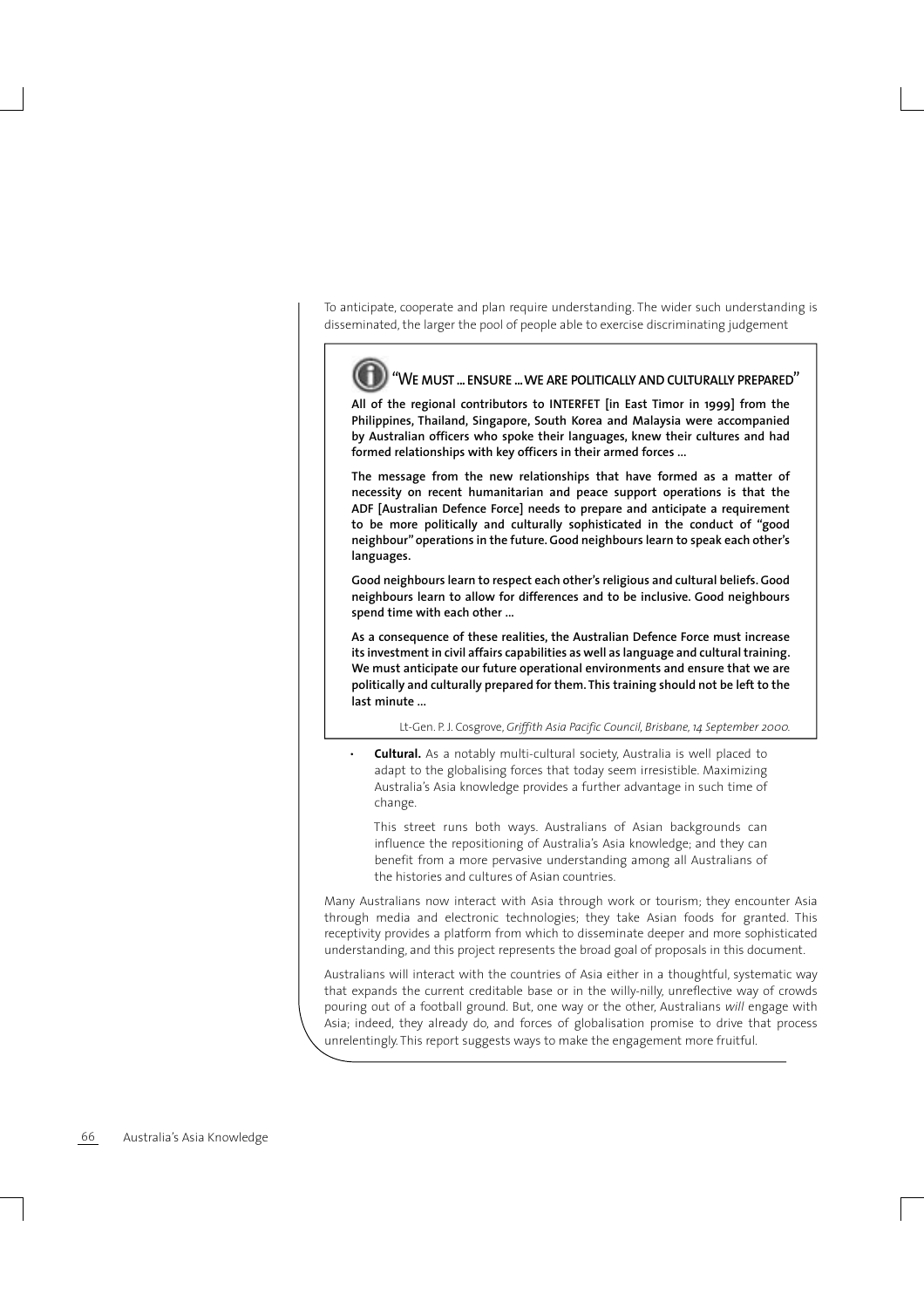# Appendix A – Methodology

This inquiry began with two surveys, one sent to all members of the ASAA and the other to people directing Asian-studies programs or Asian-language programs in Australian universities. The latter was addressed to Chairs, and Heads of Asian Studies in 38 universities. It sought data on staff, students and courses related to Asian Studies, as well as the opinions of heads of programs on the state of Asian Studies. In universities in which there was no Asian Studies department or program, the survey was sent to a lecturer involved in the teaching of Asian subjects or languages, or the Dean of the faculty. A brief survey of Vice-Chancellors was undertaken later.

These inquiries identified people willing to help the inquiry and were followed up with telephone calls and emails. Dozens of academics and administrators generously searched out and supplied data. We held three formal consultations, described in the Preface. Robin Jeffrey, who was in Perth as a visiting fellow at Curtin University, consulted teachers and administrators at Curtin, Murdoch and UWA in February 2002. He also made a presentation on the report in Brisbane in March.

The analysis, and the writing of the report, evolved over six months, with John Fitzgerald, Robin Jeffrey, Kama Maclean and Tessa Morris-Suzuki forming the core writers.

Limited funds meant that we were unable to visit every campus in Australia for intensive consultation and clarification, as the Ingleson team in 1988 had done. This report therefore does not offer the comprehensive, campus-by-campus analysis of the Ingleson Report, which was funded by the Asian Studies Council and had a budget in 1988 of close to \$200,000. The FitzGerald Report of 1980 received administrative services from the ANU and a \$14,000 grant from the Myer Foundation The Auchmuty Report of 1971 was produced by a committee of the Commonwealth government The current report has worked on a budget of \$25,000, including the cost of publication.

Though not claiming to be comprehensive, one of the functions that this report performs is to identify areas in which further or deeper research is needed to foster development of sharply focused policies.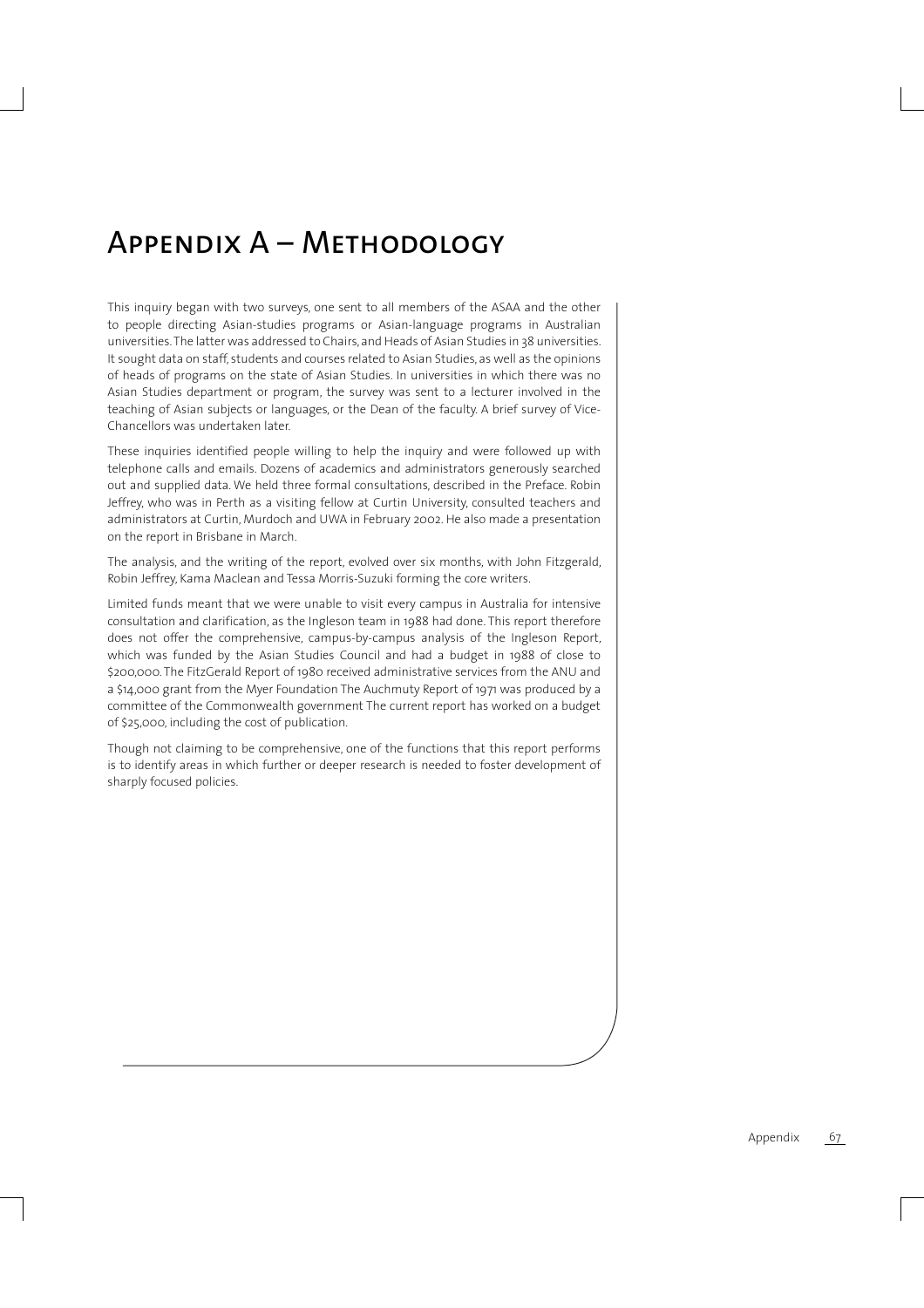# Asian Language EFTSU in Australian Universities, 2001

# Appendix B

| Reporting University | Chinese     | Indonesian     | Japanese | Korean      | Thai | Vietnamese | Hindi-Urdu | Sanskrit       | Arabic | Javanese       | Oel     | Filipino     | Persian     | Cantonese               |
|----------------------|-------------|----------------|----------|-------------|------|------------|------------|----------------|--------|----------------|---------|--------------|-------------|-------------------------|
| ACU                  |             |                | 20       |             |      |            |            |                |        |                |         |              |             |                         |
| Adelaide             | 73          | Flin           | 93       |             |      | 5          |            |                |        |                |         |              |             |                         |
| <b>ADFA</b>          |             | 23             |          |             |      |            |            |                |        |                |         |              |             |                         |
| ANU                  | 56          | 45             | 87       | 8           | 15   | $\sqrt{ }$ | 10         | Syd            | 5      | $\overline{3}$ | $\,1\,$ |              | $\mathbf 2$ | $\overline{2}$          |
| Ballarat             | $\mathbf 1$ |                | 25       |             |      |            |            |                |        |                |         |              |             |                         |
| Bond                 | 10          |                | 16       |             |      |            |            |                |        |                |         |              |             |                         |
| Canberra             | 12          |                | 27       |             | 3    |            |            |                |        |                |         |              |             |                         |
| Curtin               | 32          | 28             | 48       | 13          |      |            |            |                |        |                |         |              |             |                         |
| Deakin               | 69          | 90             |          |             |      |            |            |                | 45     |                |         |              |             |                         |
| Edith Cowan          | 16          | $\,$ 8 $\,$    | 62       |             |      |            |            |                |        |                |         |              |             |                         |
| Flinders             | Adel        | 34             | Adel     |             |      |            |            |                |        |                |         |              |             |                         |
| Griffith             | 82          | 21             | 213      | 18          | 13   | $\,9$      |            |                |        |                |         |              |             |                         |
| James Cook           |             |                | 39       |             |      |            |            |                |        |                |         |              |             |                         |
| La Trobe             | 40          | 30             | 73       |             |      |            | $\bar{z}$  | $\overline{3}$ |        |                |         |              |             |                         |
| Macquarie            | 92          | Syd            | 105      |             |      |            |            |                |        |                |         |              |             |                         |
| Melbourne            | 130         | 53             | 186      |             |      |            |            |                | 14     |                |         |              |             |                         |
| Monash               | 86          | 25             | 217      | 11          |      |            |            |                |        |                |         |              |             |                         |
| Murdoch              | 15          | 23             | 35       |             |      |            |            |                |        |                |         |              |             |                         |
| Newcastle            | 11          |                | 29       |             |      |            |            |                |        |                |         |              |             |                         |
| <b>NTU</b>           |             | 20             |          |             |      |            |            |                |        |                |         | $\,1$        |             |                         |
| QUT                  | GU/UQ       | 11             | 63       |             |      |            |            |                |        |                |         |              |             |                         |
| RMIT                 | 21          | $\overline{3}$ | 52       |             | 5    |            |            |                |        |                |         |              |             |                         |
| Southern<br>Cross    |             |                | 8        |             |      |            |            |                |        |                |         |              |             |                         |
| Sydney               | 123         | 52             | 193      | 44          | 10   | ANU        | ANU        | 3              | 36     |                |         |              |             |                         |
| Sunshine<br>Coast    |             | $\,$ 8 $\,$    | 18       |             |      |            |            |                |        |                |         |              |             |                         |
| Swinburne            |             |                | 56       | $\mathbf 2$ |      |            |            |                |        |                |         |              |             |                         |
| Tasmania             | 36          | 32             | 50       |             |      |            |            |                |        |                |         |              |             |                         |
| U of SA              | Adel        | Flin           | 32       |             |      |            |            |                |        |                |         |              |             |                         |
| UCQ                  |             |                | 53       |             |      |            |            |                |        |                |         |              |             |                         |
| UNE                  | 30          | 40             | 51       |             |      |            |            |                |        |                |         |              |             |                         |
| <b>UNSW</b>          | 147         | 20             | 203      | 24          |      |            |            |                |        |                |         |              |             |                         |
| UQ                   | 76          | $\,8\,$        | 172      | $\,$ 8 $\,$ |      |            |            |                |        |                |         |              |             |                         |
| USQ                  | 8           | 16             |          |             |      |            |            |                |        |                |         |              |             |                         |
| <b>UTS</b>           | 91          | Syd            | 83       | Syd         | Syd  |            |            |                |        |                |         |              |             |                         |
| UWA                  | 20          | 15             | 47       |             |      |            |            |                |        |                |         |              |             |                         |
| <b>UWS</b>           | 33          | 5              | 50       |             |      | 5          |            |                | 20     |                |         |              |             |                         |
| Victoria U           | $^{24}$     | 11             | 36       |             |      | 18         |            |                |        |                |         |              |             |                         |
| Wollongong           |             |                | 34       |             |      |            |            |                |        |                |         |              |             |                         |
| <b>TOTAL</b>         | 1334        | 621            | 2476     | 128         | 46   | 44         | $12$       | 6              | 120    | 3              | 1       | $\mathbf{1}$ | 2           | $\overline{\mathbf{2}}$ |

*Note: EFTSU arising from collaborative arrangements have been awarded to the provider university.*

68 Australia's Asia Knowledge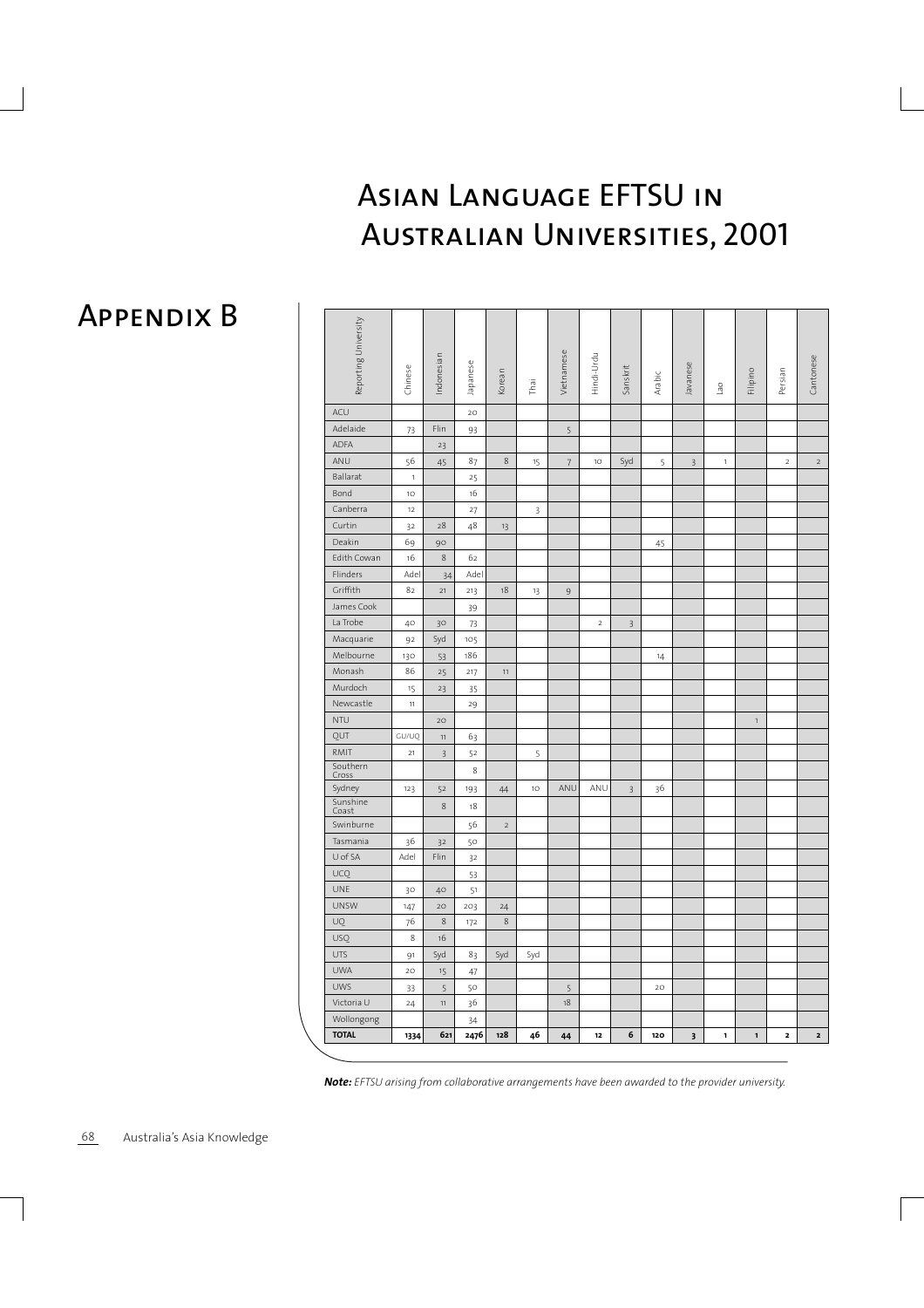### **BIBLIOGRAPHY**

- Auchmuty, J. *The Teaching of Asian Languages and Cultures: Report of the Commonwealth Advisory Committee* [Auchmuty Report] (Canberra: Commonwealth Government Printing Office, 1971).
- *Asia in Australian Higher Education: Report of the Inquiry into the Teaching of Asian Studies and Languages in Higher Education* [Ingleson Report] (Canberra: Asian Studies Council, 1989).
- *Asia in the Schools. Preparing Young Americans for Today's Interconnected World.* A Report of the National Commission on Asia in the Schools (New York: Asia Society, 2001).
- *Asian Languages and Australia's Economic Future. A report prepared for COAG on a Proposed National Asian Languages/Studies Strategy for Australian Schools* [Rudd Report] (Canberra: AGPS, 1994).
- Asian Studies Council. *A National Strategy for the Study of Asia in Australia* (Canberra: AGPS, 1988).
- Australian Academy of the Humanities. *Subjects of Small Enrolment in the Humanities: Enhancing their Future* [Low Report] (Canberra: Paragon Printers, 2000).
- Australian Academy of the Humanities*. Survey of Foreign Language Teaching in the Australian Universities* (Canberra: The Academy, 1975).
- Barnett, Suzanne Wilson, and Symons, Van Jay. *Asia in the Undergraduate Curriculum. A Case for Asian Studies in Liberal Arts Education* (Armonk, NY: M. E. Sharpe, 2000).
- Birrell, Bob, et. al. *Skilled Labour: Gains and Losses* (Clayton: Centre for Population Research, Monash University, July 2001).
- Consultation on the Teaching of Asian Languages and Cultures in Australia (Malvern, Vic.: Australian Frontier, 1973).
- Cosgrove, Lt-General P. J. Public Lecture, Griffith Asia Pacific Council, Griffith University, 14 September 2000 (www.gu.edu.au/centre/gapc/CosgrovePaper.html).
- de Crespigny, R. R. C. "Asian Studies in Australia,"*Abr-Nahrain*, vol. 10 (1970-1), pp. 16-25.
- Department of Foreign Affairs and Trade. *Direction of Trade Time Series, 1979-1980 to 1999- 2000* (Canberra: Market Information and Analysis Unit, December 2000).
- FitzGerald, Stephen. *Asia in Australian Education: Report of the Committee on Asian Studies to the Asian Studies Association of Australia* [FitzGerald Report] (Canberra: ASAA, 1980).
- Hawley, D. S. *Foreign Language Study in Australian Tertiary Institutions*, *1974-1981* (Wollongong: University of Wollongong, 1981).
- Higher Education Students Time Series Tables: Selected Higher Education Statistics, 2000. (Canberra: AGPS for DETYA, 2001).

.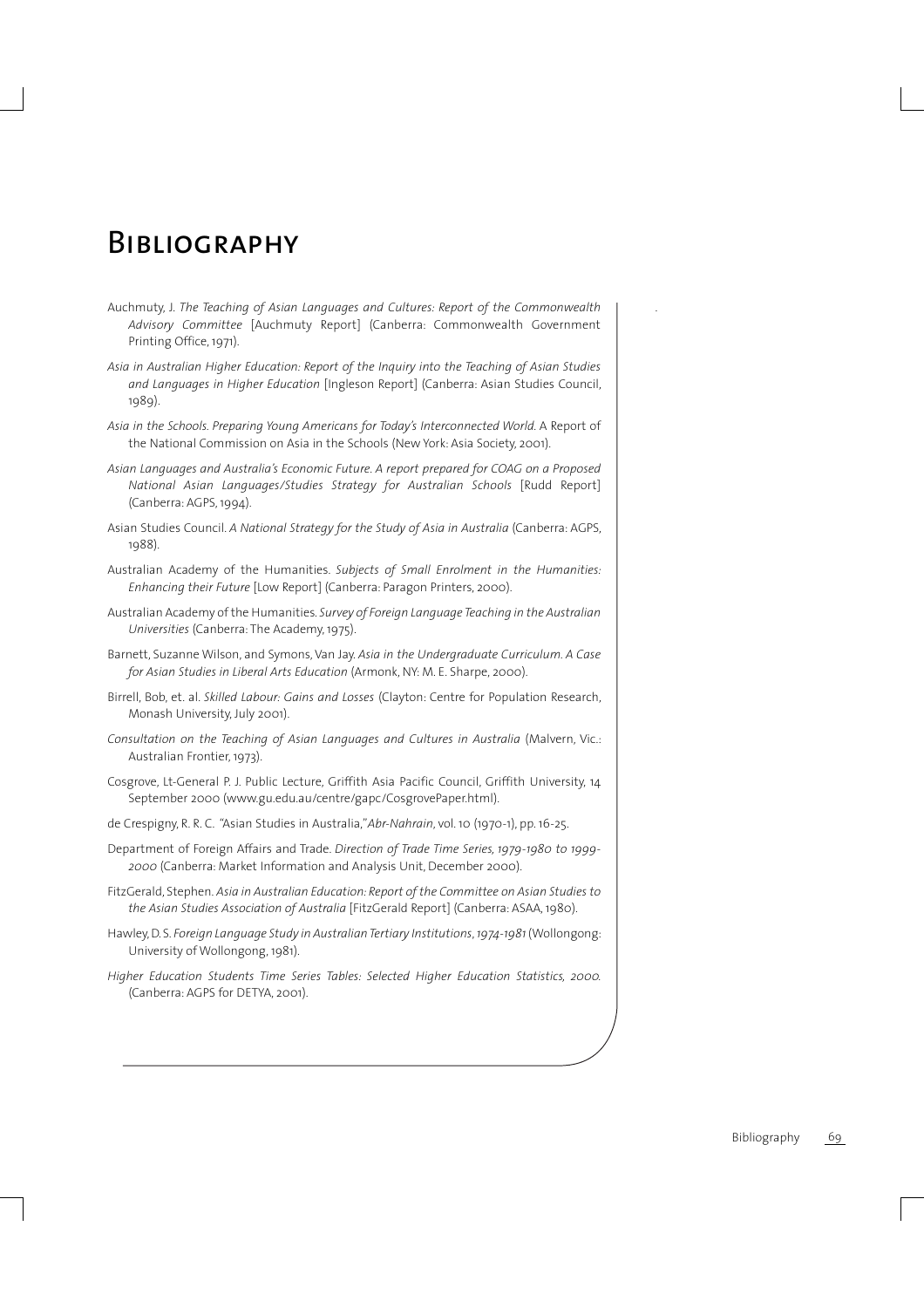Hirschman, Charles, Keyes, Charles F. and Hutterer, Karl (eds). *Southeast Asian Studies in the Balance. Reflections from America* (Ann Arbor, MI: Association for Asian Studies, 1992).

- Joshi, Vijaya. *Indian Daughters Abroad: Growing Up in Australia* (New Delhi: Sterling for the ASAA, 2000).
- Kersten, Rikki, Sebastian, Eugene & Williams, Leslie. *Asian Studies in Australia's Higher Education Sector* (Sydney: Research Institute for Asia Pacific, 1996).
- Legge, John. "Asian Studies: from Reconstruction to Deconstruction," *Australian Cultural History,* No. 9 (1990), pp. 93-102.

Milner, Anthony. "A Goal above Party Politics," *Australian Financial Review*, 4 July 2001.

- Milner, Anthony. "Approaching Asia, and Asian Studies in Australia," *Asian Studies Review*, vol. 23, no. 2 (June 1999), pp. 193-203.
- Ott, Marvin C. "East Asia: Security and Complexity," *Current History*, vol. 100, no. 645 (April 2001), pp. 147-53.

*Partnership for Change. The NALSAS Strategy* (Canberra: NALSAS, 1998).

Tingle, Laura. "Behind the Lines," *The Age*, 15 November 1996, p. A15.

Trevin, Dennis. *Australian Social Trends 2001* (Canberra: AGPS for ABS, 2001).

- *Weighing the Balance: Southeast Asian Studies Ten Years After.* (New York: Southeast Asian Program, Social Science Research Council, 2000).
- *Widening Our Horizons. Report of the Review of the Teaching of Modern Languages in Higher Education [Leal Report].* (Canberra: Language Policy Section, International Division, DETYA, 1991).
- Working Party on Languages and Linguistics. *Languages and Linguistics in Australian Universities* (Canberra: AGPS, 1976).
- Wykes, Olive. *Survey of Foreign Language Teaching in the Australian Universities* (Canberra: Australian Humanities Research Council, 1966).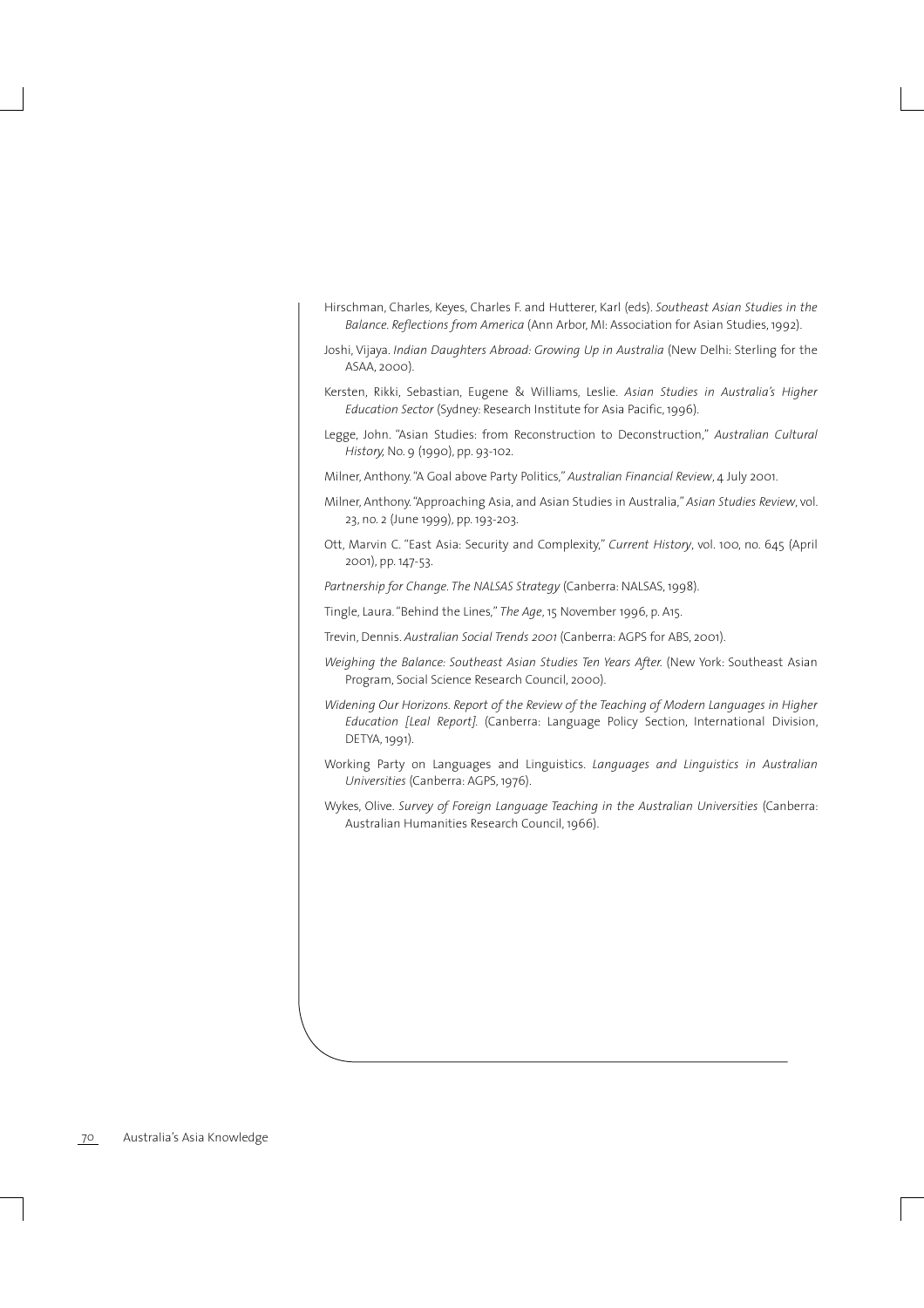# Index to The Boxes

| The U.S. military's Pushtu problem (Far Eastern Economic Review)  22         |
|------------------------------------------------------------------------------|
|                                                                              |
|                                                                              |
|                                                                              |
|                                                                              |
|                                                                              |
| "U. S. security strategy and concerns shift towards Asia" (Marvin C. Ott) 49 |
|                                                                              |
|                                                                              |
|                                                                              |
|                                                                              |

#### What Is an EFTSU?

An Equivalent Full-Time Student Unit (EFTSU) is the workload of a full-time student for a full year in a particular course.

In a university where an undergraduate in a Bachelor of Arts degree normally takes 4 different subjects in each of two semesters (thus 8 subjects in a year), each subject constitutes one-eighth of an EFTSU. Thus 8 students sitting in a class called "Asian History" add up to one EFTSU credited to "Asian History" in university accounts.

If this suggests that more individuals study a subject than the EFTSU total suggests, this is true. But it also needs to be remembered that the same student, worth one-eighth of an EFTSU in "Asian History" is likely to be making up another one-eighth in "Japanese Language" and another one-eighth in "Asian Anthropology."

100 EFTSU in Asia-related subjects will not be made up of 800 different individuals. More likely the total will be composed of 200 or 300 individuals who study a number of Asiarelated subjects. Language coordinators sometimes work on a rule-of-thumb that 3.5 different people constitute an EFTSU in a particular language.

DEST defines an EFTSU as "a standard unit against which resource inputs can be measured. One EFTSU represents a standard annual full-time workload. As a rough approximation, useful only for large aggregates of students, load in EFTSU is about 80 per cent of student numbers" (DETYA Annual Report 2000-01, www.dest.gov.au/annualreport/2001/app/ 9notes/note3.htm).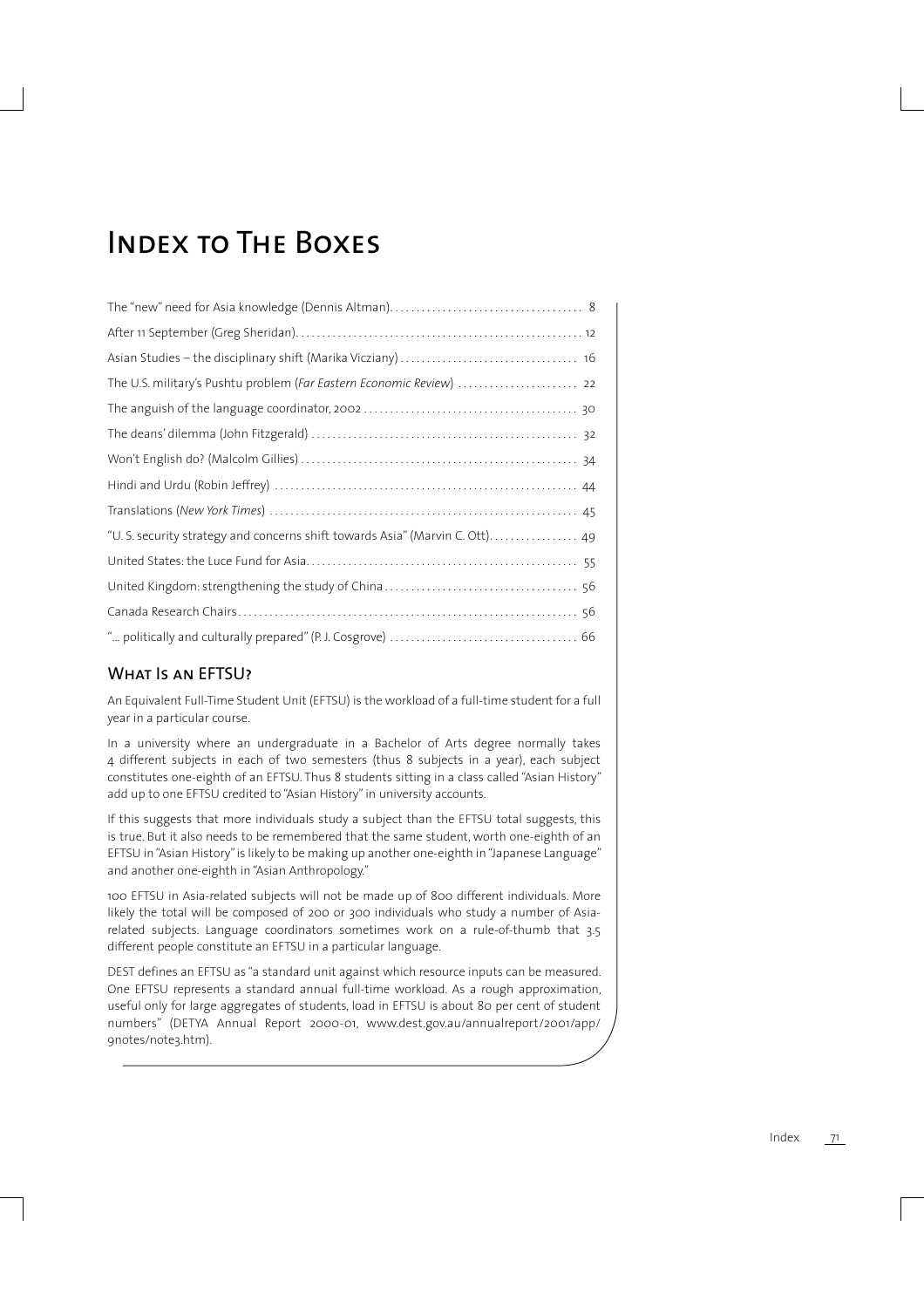## Asian Studies Association of Australia, Inc.

#### EXECUTIVE

Tessa Morris-Suzuki Australian National University *President* Robin Jeffrey La Trobe University *Vice-President* Louise Edwards Australian Catholic University, Brisbane *Secretary* John Butcher Griffith University *Publications Officer* Mobo Gao and Barbara Hatley University of Tasmania Conveners, 2002 Conference Harry Aveling La Trobe University *Treasurer*

Kam Louie University of Queensland *Asian Studies Review Editor*

#### COUNCILLORS 2000-2002

China and Inner Asia John Fitzgerald (La Trobe University)

Japan and Northeast Asia Tomoko Aoyama (University of Queensland)

South Asia Jim Masselos (University of Sydney)

Southeast Asia Krishna Sen (Murdoch University)

WEST AND CENTRAL ASIA Shahram Akbarzadeh (Monash University)

#### General Councillors

Ruchira Ganguly-Scrase (University of Wollongong) Morris Low (University of Queensland) Andrea Whittaker (Melbourne University)

Editor, e-ASAA Paul Mathews (University of Western Sydney)

#### Teachers' Representative Jill Wilson (Asia Education Foundation)

Asian Education Foundation Representative Jenny McGregor



#### AFFILIATED BODIES

Asian Cinema Studies Society Chinese Studies Association of Australia Indonesia Council Japanese Studies Association of Australia Korean Studies Association Malaysia Society Philippines Studies Association of Australia South Asian Studies Association of Australia Vietnam Studies Association of Australia Women's Caucus

# Website: http://coombs.anu.edu.au/ASAA

ASAA is a professional organisation made up of academics, teachers and others with experience or knowledge of Asia. **Membership of the Association offers the following benefits:**

- Monograph series Southeast Asia Publications Series; East Asia Publications Series; South Asia Publications Series; Women in Asia Publications Series; Comparative Asian Studies; books at a discount price;
- Biennial Conference
- *Asian Studies Review,* an international journal published four times a year
- *e-ASAA*, an electronic newsletter
- Seminars on topics of current interest

The electronic newsletter is distributed to members. Back issues of *e-ASAA* can be accessed on the ASAA Home Page.

| Send membership subscriptions to:      |
|----------------------------------------|
| Treasurer                              |
| Asian Studies Association of Australia |
| c/- Politics Program                   |
| La Trobe University                    |
| Victoria 3086                          |
|                                        |

| 2002-03                 | <b>AUSTRALIA</b> | <b>OVERSEAS</b> ------------ |         |  |  |  |
|-------------------------|------------------|------------------------------|---------|--|--|--|
| <b>MEMBERSHIP RATES</b> | \$AU             | \$US                         | \$AU    |  |  |  |
| Ordinary Members        | \$93.50          | \$65.00                      | \$95.00 |  |  |  |
| Retirees                | \$55.00          | \$45.00                      | \$65.00 |  |  |  |
| Fulltime Students       | \$38.50          | \$35.00                      | \$50.00 |  |  |  |

 $\boxed{=}$ 

**Contact details** *E-mail:* asaa@latrobe.edu.au *Fax:* (61-3) 9479-1997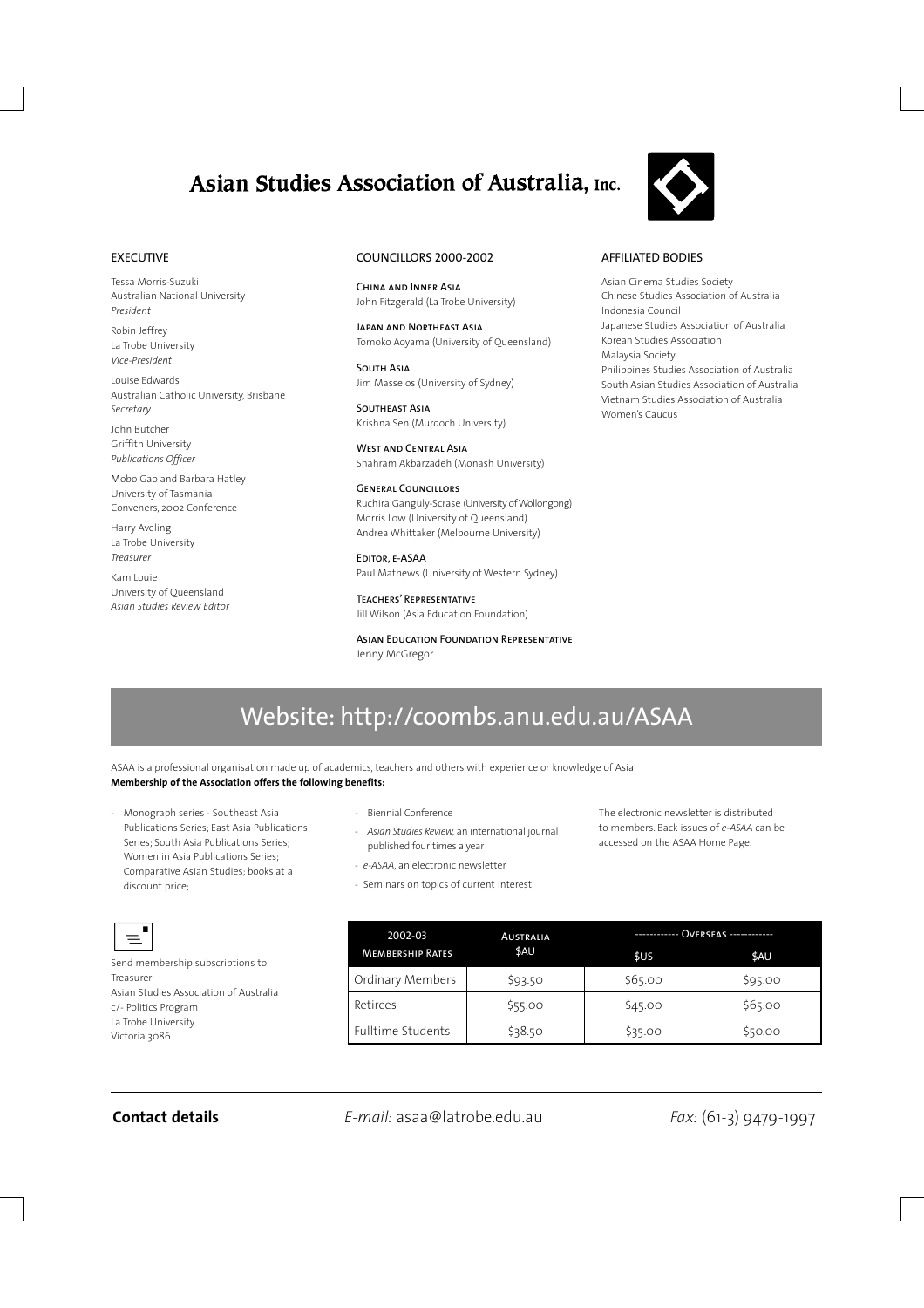